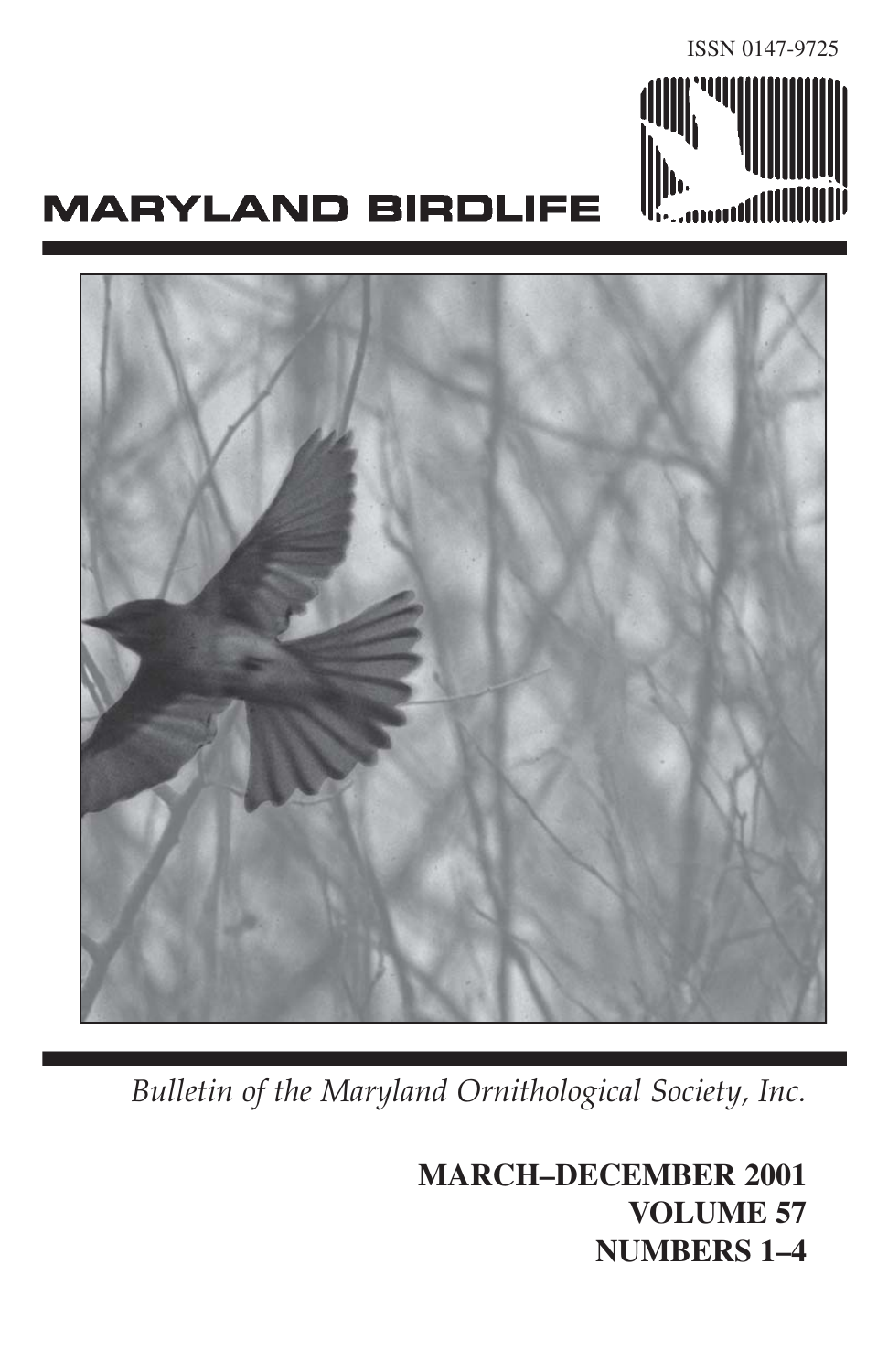# **MARYLAND ORNITHOLOGICAL SOCIETY, INC.**

Cylburn Mansion, 4915 Greenspring Ave., Baltimore, Maryland 21209 **STATE OFFICERS FOR JUNE 2001 TO JUNE 2002**

#### **EXECUTIVE COUNCIL**

Pesident: Karen Morley, 2719 N. Calvert St., Baltimore, MD 21218 (410-235-4001) Vice President:Paul Zucker, 12813 Huntsman Way, Potomac, MD 20854 (301-279-7896) Treasurer: Shiras Guion, 8007 Martown Rd., Laurel, MD 20723-1149 (301-490-0444) Secretary: Janet Shields, 13105 Fountain Head Rd, Hagerstown 21742 (301-416-7109) Exec. Secy.: Larry Fry, 1202 Ridge Rd., Pylesville, MD 21132 (410-452-8539) Past Pres.: Norm Saunders, 1261 Cavendish Dr., Colesville, MD 20905 (301-989-9035)

#### **STATE DIRECTORS**

| *Ray Kiddy<br>Barbara Gaffney                                                          | Howard:         | * Don Waugh<br>Mary-Jo Betts<br>Paula Ecker                                      |
|----------------------------------------------------------------------------------------|-----------------|----------------------------------------------------------------------------------|
| *Stephen Hult<br>Linda Baker                                                           |                 | Darius Ecker                                                                     |
| Janelle Dietrich                                                                       | Kent:           | * Pat Wilson<br>Gail Regester                                                    |
| *Helene Gardel                                                                         |                 |                                                                                  |
| Jeanne Bowman<br><b>Ruth Culbertson</b><br>Carol McDaniel<br>Joe McDaniel<br>Pete Webb | Montgomery:     | * Michael Bowen<br>Sam Freiberg<br>Helen Gray<br>John Malcolm<br>Lydia Schindler |
|                                                                                        |                 |                                                                                  |
| *Bill Scudder                                                                          | Patuxent:       | * Frederick Fallon<br><b>Chandler Robbins</b>                                    |
| *Amy Hoffman                                                                           |                 |                                                                                  |
| Dave Harvey                                                                            | Talbot:         | * Wayne Bell<br>Frank Lawlor                                                     |
| *Leslie Fisher<br>Parke John                                                           |                 | Liz Lawlor                                                                       |
|                                                                                        |                 | * Sam Dyke<br>Elizabeth Pitney                                                   |
| *Doug Parker                                                                           |                 |                                                                                  |
| Nancy Parker                                                                           | Washington Co.: | * Judy Lilga<br>Ann Mitchell                                                     |
| *Carol Flora                                                                           |                 |                                                                                  |
| Tom Congersky                                                                          |                 |                                                                                  |
| John Nack                                                                              |                 |                                                                                  |
| Joe Vangrin                                                                            |                 | *Chapter President                                                               |
|                                                                                        |                 | Marcia Watson-Whitmyre Tri-County:                                               |

Active Membership: \$10.00 plus chapter dues Life: \$400.00 (4 annual installments)<br>Household: \$15.00 plus chapter dues Junior (under 18): \$5.00 plus chapter Household: \$15.00 plus chapter dues Sustaining: \$25.00 plus chapter dues

*Cover: Ash-throated Flycatcher in flight near Assateague Island National Seashore Visitor Center, Worcester County, Maryland on Nov. 12, 2000. Photo by Mark L. Hoffman.*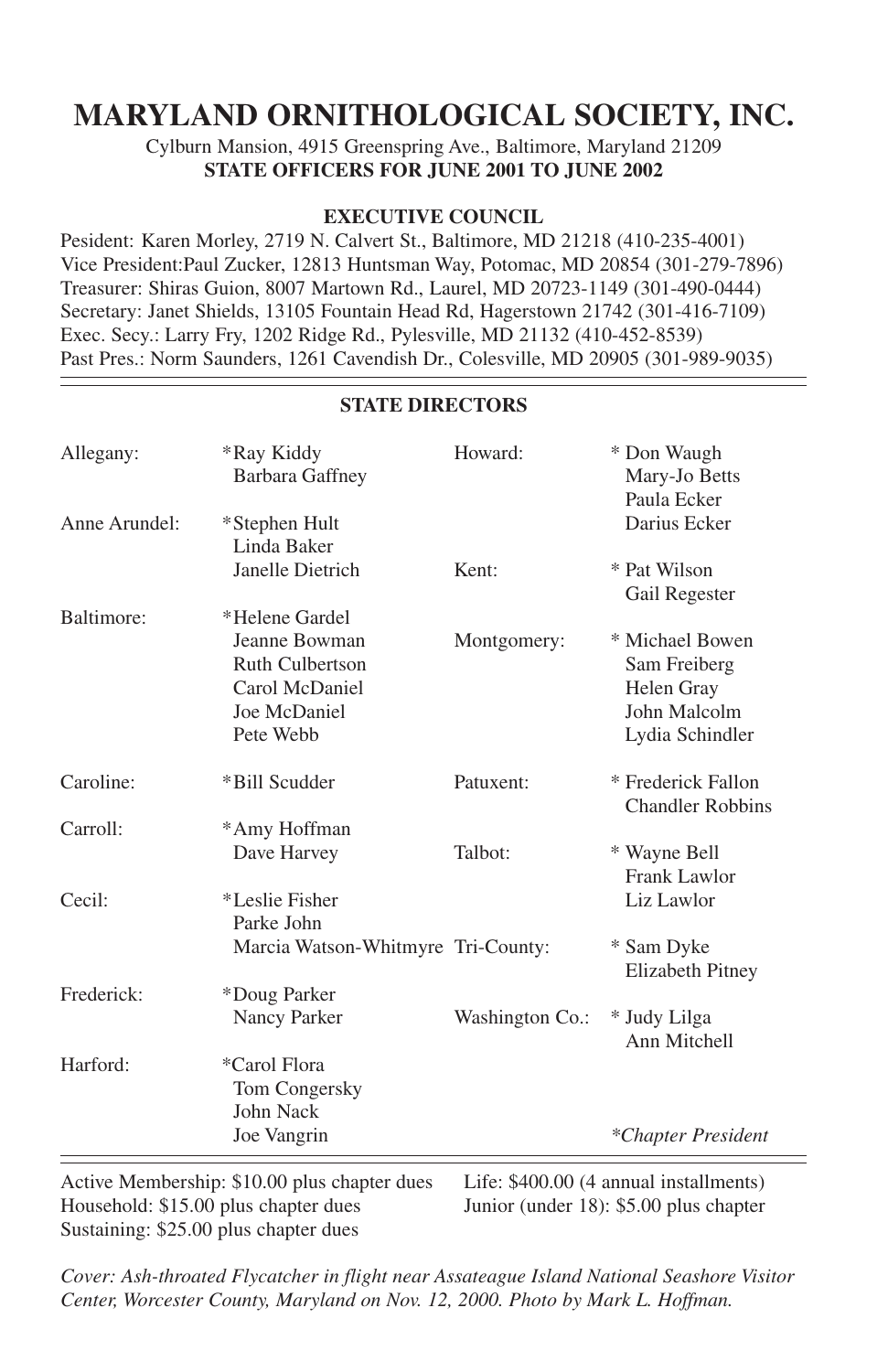**MARYLAND BIRDLIFE** 



VOLUME 57 MARCH–DECEMBER 2001 NUMBERS 1-

# **MAY COUNT REPORT: SATURDAY, MAY 13, 2000**

#### **WANDA DIANE COLE, STATEWIDE COORDINATO**<sup>R</sup>

This was the 53rd annual May Count in Maryland. The results from this statewide effort provide a reference point for assessing changes in Maryland's bird populations from one spring migration to the next. While there are various factors that will affect the results for each year's effort, natural resource planners, land managers, biologists, and researchers will be able to revisit these data as a tool for assessing whether on-the-ground conservation efforts are working, and if not, what species, habitats, and/or areas of the state need additional attention. Decisions regarding land acquisition, land use zoning, time of year restrictions on certain activities, annual budgets and work plans may be based, in part, on information gleaned from the May Count effort.

What is May Count all about? It is a birdwatching effort held across the entire state on the second Saturday of each May. The count begins at 12:01 a.m and continues until midnight. Hundreds of birders volunteer to spend part or all of the day identifying and counting every bird they see and hear. Many birders start their day an hour or so before dawn in order to find owls, and most end their day shortly after dusk has set in, listening for whip-poor-wills and watching for woodcock aerial displays. This effort is repeated across much of North America, providing a "snapshot in time" that depicts which birds are where, and in what numbers, during the spring migration in the western hemisphere.

Volunteers need not be ornithologists or professional wildlife biologists. A love for being outdoors, an adventurous spirit, and a willingness to rise to the challenge of bird identification are all that is needed to participate in May Count. A pair of binoculars and a field guide are the basic tools needed for this effort.

Why is it important to monitor bird populations in Maryland? Our state is located along the Atlantic flyway, with the Atlantic coastline, the shorelines of Chesapeake Bay, and the ridgetops and valleys in western Maryland serving as migratory corridors within the flyway. These corridors are natural features formed by the terrain in Maryland's four major physiographic regions: the Coastal Plain, the Piedmont, the Ridge and Valley, and the Allegheny Plateau. Each of these regions has differing vegetative communities caused by soil types, moisture regimes, temperature gradients and elevations.

Birds have foraging and nesting preferences based upon vegetation, moisture, temperature and elevation. Their populations will fluctuate with vegetation changes caused by weather conditions or development. Conservation measures must consider all these factors when planning management strategies for specific species. Knowing where these species occur in the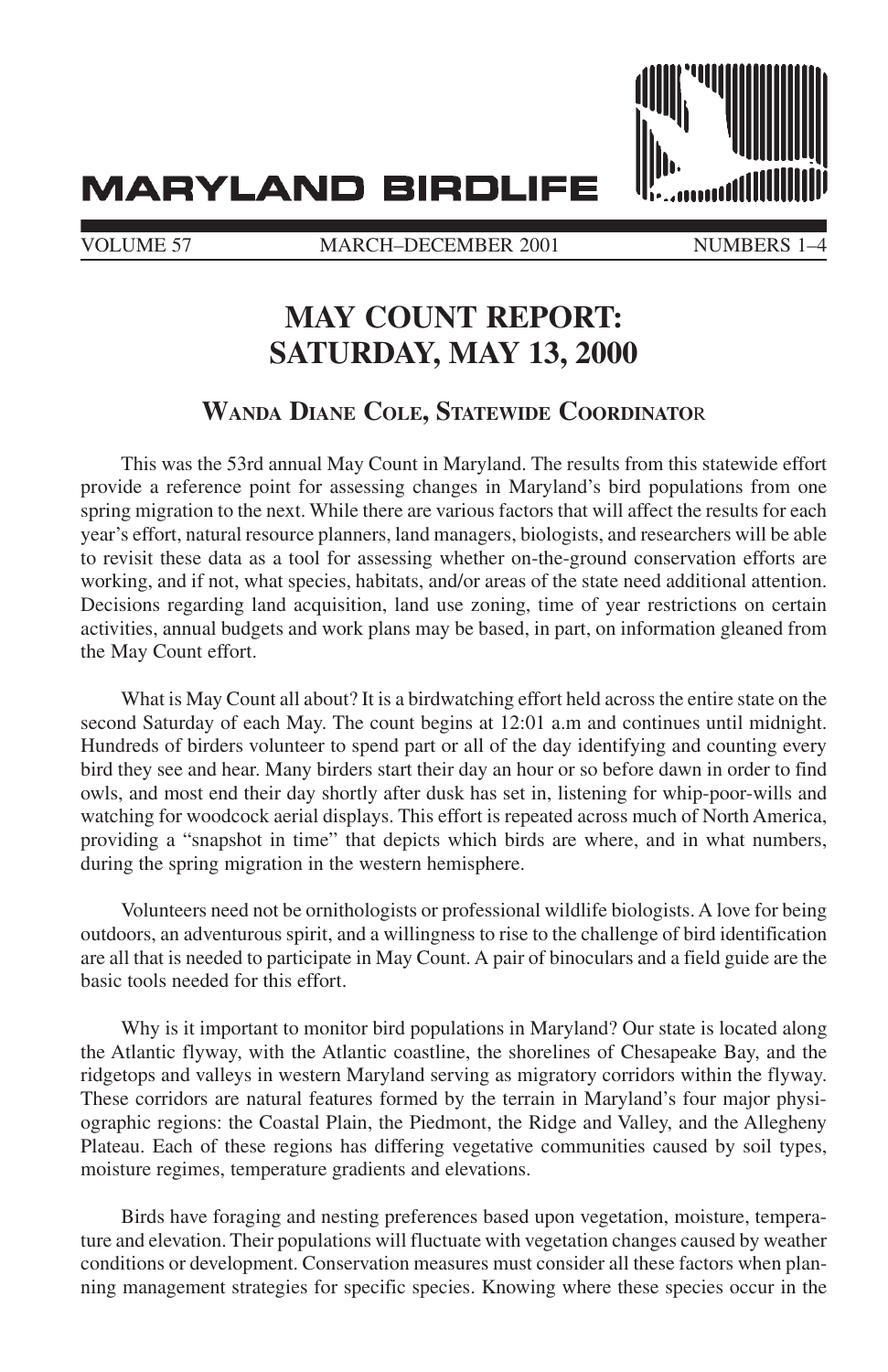state and in what numbers helps land managers, biologists, and land use planners determine whether additional conservation practices need to be implemented.

So how does each physiographic region vary from the other? Let's start with the Coastal Plain, which is further divided into western and eastern components, both of which form the shorelines and peninsulas bordering Chesapeake Bay. This area is characterized by flatter, unconsolidated soils containing various combinations of sands, silts, and clay, which give rise to meandering, sandy or gravelly bottomed streams and their associated complexes of palustrine wet meadows, saltmarsh meadows, and sandy beaches.

The Chesapeake Bay and many of the rivers and streams in the Coastal Plain are influenced by twice-daily tidal action. High tide in the Chesapeake Bay and its tidal tributaries can vary from +1.0 to +2.5 feet above sea level. At low tide, miles of mudflats or sandy intertidal areas are exposed, providing rich foraging areas for migrating shorebirds. The southern end of the Western Coastal Plain and much of the Eastern Coastal Plain are heavily used for agriculture and pasture, providing the opportunity for grassland and old field habitat to emerge. In addition, there are numerous, forested freshwater wetlands associated with the nontidal segments of rivers and their tributary creeks.

The Piedmont region is the area where elevations rise up from the Coastal Plain, and whose soils have a shallow depth over underlying strata of bedrock. The landscape is characterized by rolling hills that meet the foothills of the Appalachians. Bottomland hardwood forest and tracts of upland forest habitat are found interspersed among large areas of human settlement. The region is incised by numerous freshwater streams, rivers with large drainage areas and rapid flow, and no tidal action. Soils may be rich with alluvial silts, or mixed with large amounts of gravel and/or cobble.

The Ridge and Valley region is an area that has experienced uplift and folding caused by tectonic activity. The earth's crustal plates move, and the plate on which the Mid-Atlantic region sits is moving westward. The pressure created when one plate is forced against a neighboring plate causes the earth's surface to buckle under the strain. The earth's upper layers lift and fold, similar to paper being crumpled. Tall, steeply sloped mountains are formed, and riverbeds that once meandered in a flatter landscape are uplifted and forced to renew a downcutting erosion process. The Sideling Hill visitor center along I-68 near Hancock provides a breathtaking opportunity to observe a cross-section of the earth's folded layers.

The City of Cumberland and the Potomac River valley are located in the Ridge and Valley region. This region begins in western Frederick County (FR) near Catoctin Mountain, and includes all of Washington (WA) county and Allegany County (AL) east of Frostburg. The valleys between the areas of uplift are wide and relatively flat. Streams in this area may meander across the valley floor, giving rise to palustrine wetlands and providing good foraging areas for migratory species. Heated air rising between the ridges forms thermals, which birds ride to reduce the energy expended for migration. This is important for far-ranging migrants, as May is a time when many birds have already exhausted their fat reserves.

The Allegheny Plateau is located in the far western part of the state, extending west from the Frostburg area of Allegany County across all of Garrett County (GA). In this area, the Appalachian ridges remain relatively consistent at elevations approaching 3,000 feet above sea level. The Eastern Continental Divide occurs at the top of Savage Mountain in Garrett County. On the west side of the Divide, rivers flow west toward the Mississippi River drainage system. Elsewhere in Maryland, all drainage eventually reaches the Chesapeake Bay.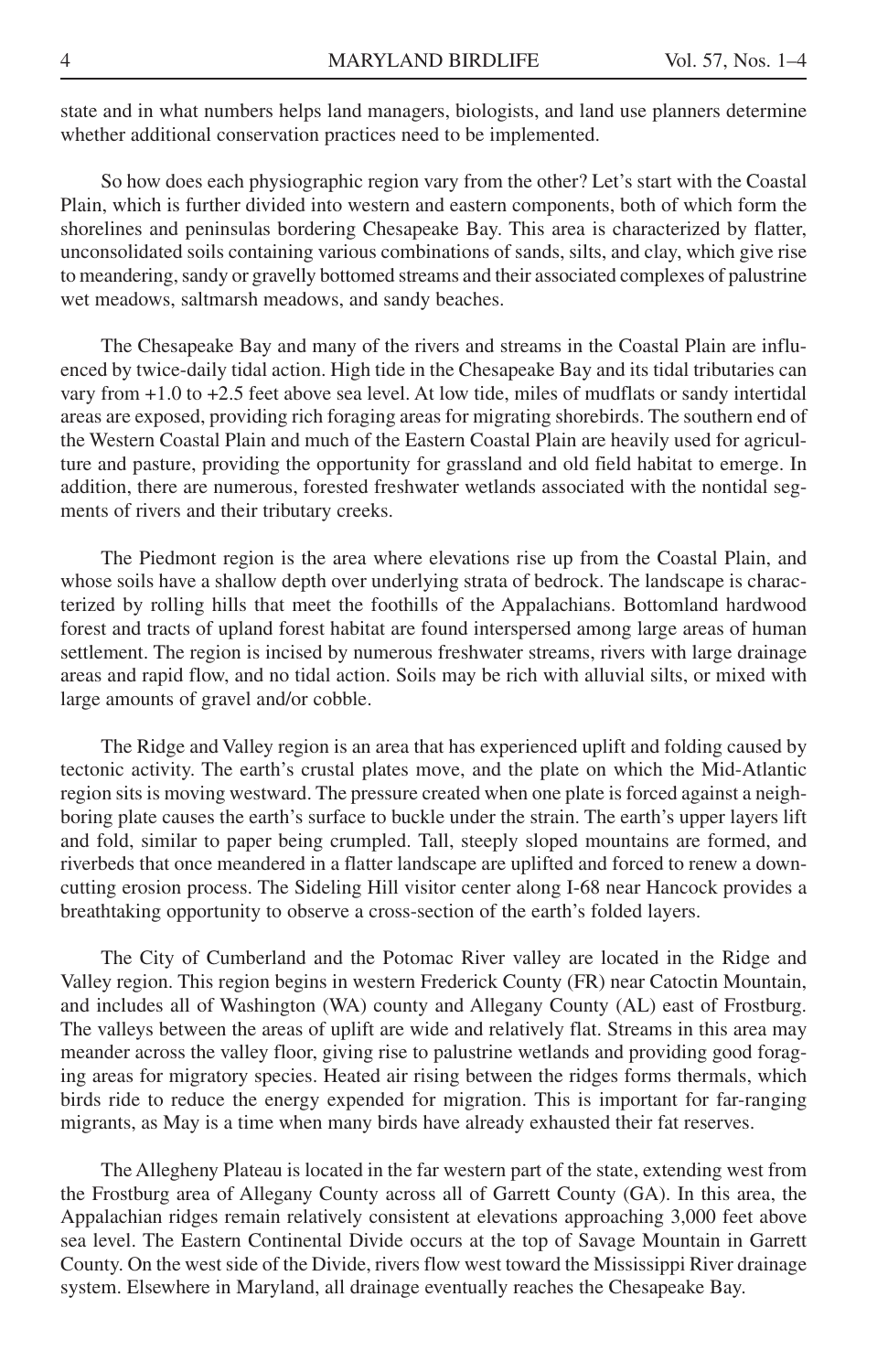The landscape of the Plateau is comprised of large tracts of publicly owned forest on steep mountainsides. Large, isolated areas of boreal-like bogs and cranberry swamps are found in the cold, wet, acidic soils. The Youghiogheny River, which drains west, is a major watershed in this region, and its pristine areas are protected as a designated Wild and Scenic River. The Savage River is a deeply incised river system with cold, fast-moving water. These are highly valued trout waters, rich in aquatic insects and small fishes, which also attract foraging migratory birds.

The table that accompanies this report lists all the species that can be expected to be sighted in Maryland during the second week of May. The number of individuals for each species is shown by county, with the statewide total occurring at the end. The columns for the counties are positioned in a west to east, north to south fashion, which enables the reader to see where species with regional preferences begin to appear or drop out. There is a summary of the number of observers, hours and miles of effort, as well as a list that acknowledges those who participated in each county. Names of compilers are highlighted in bold type. The participant list also shows the abbreviations for county names.

In 2000, a total of 458 Maryland birders spent 1,469 hours traveling 5,476 miles to identify 141,318 birds. This represents 26 fewer observers than in 1999, with 249 fewer hours but 20 additional miles traveled for the effort. There were 248 bird species observed this year, compared to 251 in 1999. A total of 31 observers spent 41 hours traveling 294 miles to report 7 nocturnal species totaling 354 birds, a result similar to that of 1999.

Interesting species seen, which required some details, include a single Red-throated Loon (in TA County), 3 Snow Geese (CV, KE, WO), 2 Mississippi Kites (BA), 4 Peregrine Falcons (2 each, BA, CV), 3 Black Rails (DO), 6 White-rumped Sandpipers (1GA, 3BA, 1KE, 1DO), 4 Stilt sandpipers (BA), one Yellow-bellied Sapsucker (SM), 2 Philadelphia Vireos (CE, CN), 22 Common Ravens (6GA, 9AL, 4WA, 3FR), 5 Red-breasted Nuthatches (4GA, 1AL), 3 Bicknell's Thrushes (HO, DC, SM), 8 Gray-cheeked Thrushes (1BA, 1DC, 3PG, 1AA, 1CV, 1SM), and 1 Brewster's Warbler—a hybrid of Blue-winged x Golden-winged Warblers (GA).

Species missed on this count include Northern Gannet, Anhinga, American Wigeon, Northern Shoveler, Canvasback, Redhead, White-winged and Black Scoters, Common Goldeneye, Merlin, Winter Wren, and Orange-crowned Warbler. Species missed in 1999 were Northern Shoveler, Northern Pintail, Surf and White-winged Scoters.

The numbers of individuals for most species were down from 1999: Ospreys 749, down from 850; Bald Eagles 115, down from 204; Eastern Bluebird dropped from 1,473 to 1,237; and Hermit Thrush dropped from 51 to 27 in 2000.

The following breakdown is given by species group for 2000 and compared to 1999: owls—4 species, 183 individuals down from 194; caprimulgids—3 species, 171 individuals down from 177; herons—6 species, 1,391 down from 1,558; egrets—3 species, 237 down from 285; swallows—6 species, 6,641 down from 10,723 individuals, with Tree, Bank and Barn Swallows experiencing the largest decrease; wrens—3 species down from 5 species found in 1999, with 1,958 individuals, down from 2,558; vultures—2 species, 1,778 down from 2,228 individuals, with turkey vulture experiencing the greatest decrease; buteos—3 species, 351 down from 461; accipiters—2 species, 44 down from 150, with both Sharpshinned and Cooper's Hawks experiencing decreases; the falcons, with 3 species, is one group that experienced an increase in numbers from 79 to 85; and rails—5 species, experienced a large drop from 207 to 67 individuals.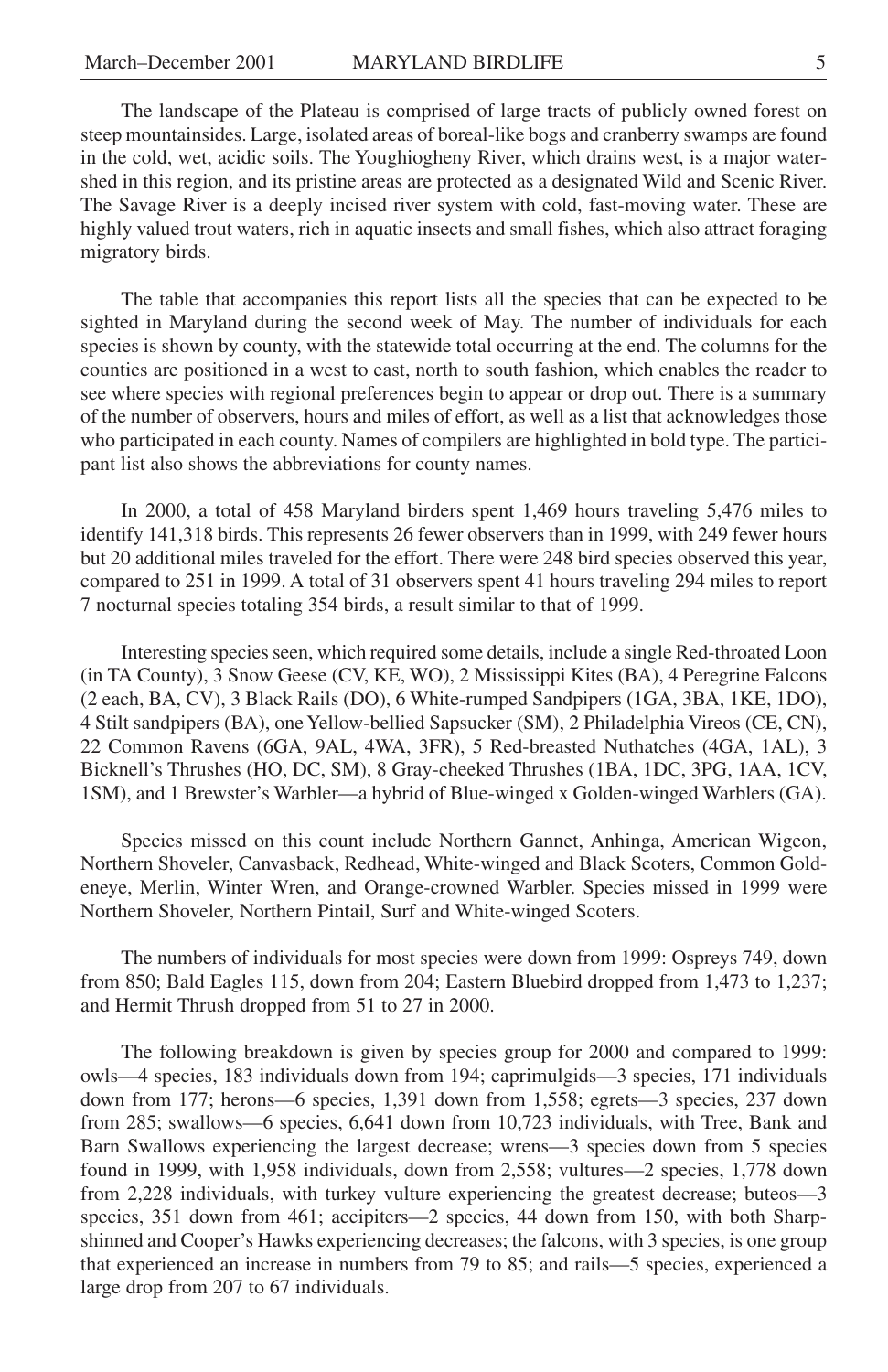Grassland species: Bobolinks—938 down from 4,194—were found primarily in the counties west of Chesapeake Bay. Eastern Meadowlark—398, continues to decline, yet is still higher than the low of 356 in 1996. The last high, 691, was reported in 1992. Northern Bobwhite—146 as opposed to 147 remains relatively unchanged, and was found primarily in the Coastal Plain counties. Northern Bobwhite experienced its greatest low, 91, in 1998, down from a "high" of 411 in 1993. Grasshopper Sparrows numbered 325, up from 147 in 1999. Red-winged Blackbirds were down, 6,245 in 2000, 8.010 in 1999. Dickcissels increased from 4 in 1999 to 17 for 2000, and were found in 3 counties (FR, CR, SM).

Old field species: Yellow-breasted Chat—366, slightly unchanged from 369 in 1999; Prairie Warbler—417, down from 530; and American Goldfinch—2,860, down from 3,470. The flycatchers experienced almost across-the-board increases: Eastern Wood-Pewee—1072, up from 311; Acadian Flycatcher—1013, up from 548; Alder Flycatcher—3, up from 0; Willow Flycatcher—40, up from 4; Least Flycatcher—16, up from 9; Eastern Phoebe—398, down from 496; and Great Crested Flycatcher—1006, up from 872.

Cattle Egret continues to decline—to a record low of 58 from 73 last year. The Blackcrowned Night-Heron numbers continue to climb—51 in 2000, 34 in 1999, 9 in 1998. Yellow-crowned Night-Heron dropped dramatically to 2 in 2000, as opposed to 17 in 1999 and 6 in 1998. The high for Yellow-crowned Night-Heron during the past decade was 10; for Black-crowned Night-Herons the high was 171.

The weather across the state was unusual for this time of year. County compilers Harry Armistead, Fran Pope, Mike Welch, and Paul Zucker noted the movement of severe thunderstorms, which produced hail. These storms crossed the state from northwest to southeast, starting at 9:00 am in Garrett County, reaching the central counties between 4:00 and 7:00 pm, and crossing the Chesapeake Bay by 8:00 pm. The lightning was dangerous and winds were intense. The storms missed the northeast corner of the state and the lower eastern shore. Temperatures across the state at dawn were warm, upper 60ºs for most counties, with 80º in the Baltimore and Harford region. By noon, the temperatures for most of Maryland ranged from the mid-80ºs to mid-90ºs, and the air was muggy. Harry Armistead, compiler for Dorchester County, wrote that the heat and humidity were terrible, probably the worst ever. Mike Welch, compiler for Frederick County, wrote, "Hottest, stickiest May Count I can remember… hit with a series of thunderstorms in the afternoon, one of which produced marble-sized hail that covered the ground in one area." Many compilers noted that warbler and landbird numbers were down this year.

It is possible many migrants were held back by the fast-moving storm front, thus leading to the decrease in numbers found. Similarly, the increase in flycatchers and some thrushes may have been due to these species falling out to wait for the storm to pass. It will be interesting to see if the numbers rebound during May Count 2001.

*29731 Apple Drive, Cordova, MD 23625-2803*

#### **PARTICIPANTS IN MAY COUNT 2000**

**Allegany (AL): Compiler Teresa Simons,** Chuck Hager, Olivia Hager, Emily Hager, Pam Hager, Ray Kiddy, Susan Sires, Barbara Johnson, Charlotte Icardi, Mary Twigg, Bob Twigg, John Churchill, Gwen Brewer, Kevin Kalajz, Tracy Kalajz, Toa Kyle, Roy Brown, John W. Norris, and Dorothea Malec.

**Anne Arundel (AA): Compiler Dotty Mumford,** Stan Arnold, Anne Balogh, Ginger Boyce, Betty Butler, Danny Bystrak, Jamie Chronert, Brad Clemens, Traci Clemens, Amelia Cochran, Mark Eanes, Amy Finfero, Doug Forsell, Bonnie Gaffney, Michael Gaffney, Aimee Genung, Mary Jo Greenley, Kim Hudyma, Emily Joyce, Sara Kaiser, Miko Kanekawa, Bunny Knipp, Julie Lagoey, Kathie Lambert,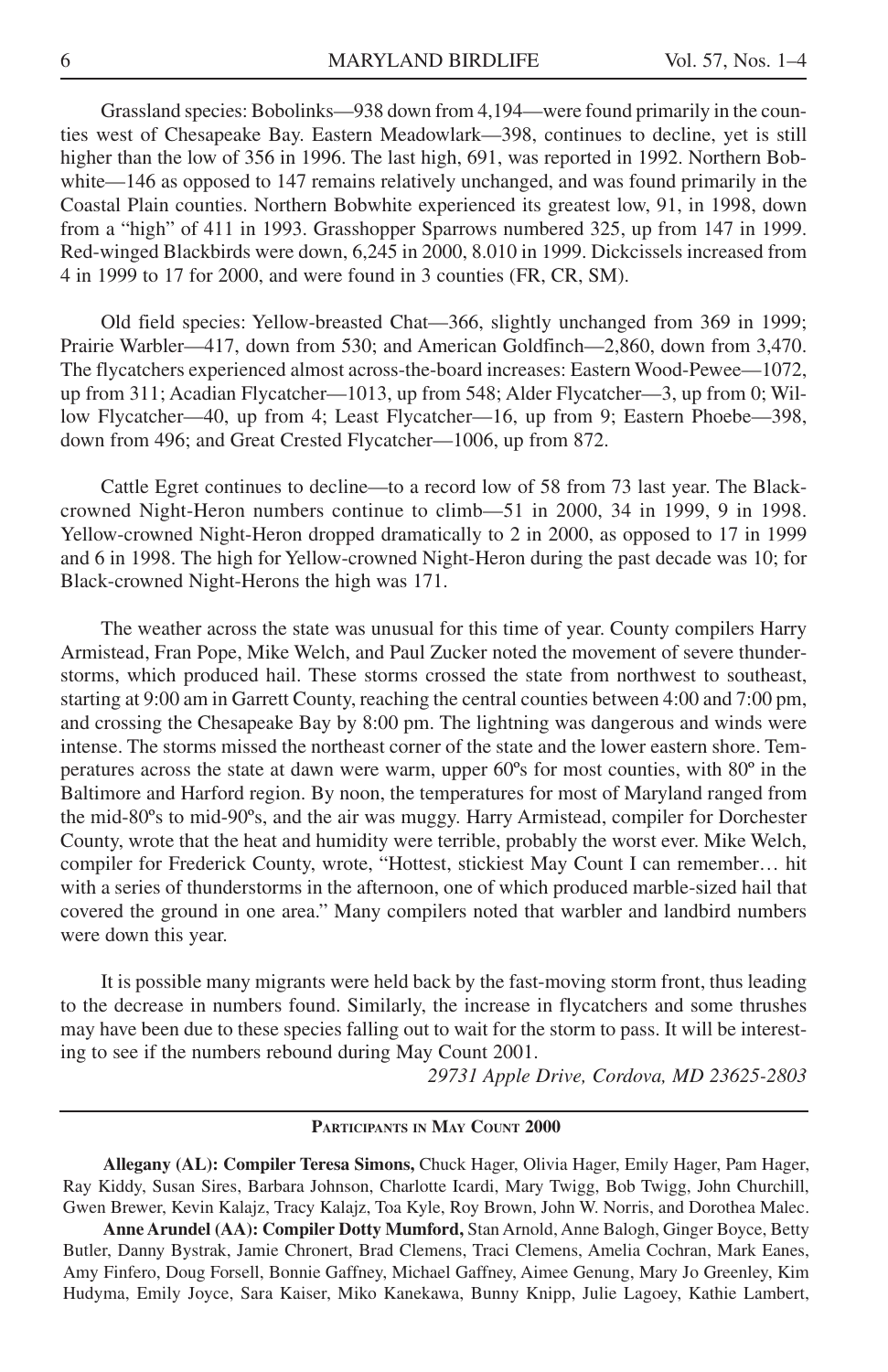Dorothy Lewis, Lloyd Lewis, Ros MacIver, Jeff Mauk, Caroline Mays, Nancy McAllister, Paul McAllister, Betty Meadows, Nicole Michel, Bill Miles, Dave Mozurkewich, Lavinia Peltosalo, Dave Perry, Peggy Perry, Sue Ricciardi, Stephanie Sauls, Penny Schmidt, Kurt Schwarz, Sharon Scott, Nikki Sorrell, John W. Taylor, Colleen Troxler, John Urbanic, Matt Von Hendry, Leo Weigant, Kerry Wilcox, Larry Zoller.

**Baltimore County & City (BA): Compilers Michele Melia and Patsy Perlman,** Bill Balfour, Alice Bender, Jeanne Bowman, Martin Brazeau, Ann Brooks, Brent Byers, Mary Byers, Mary Jo Campbell, Keith Costley, Scott Crabtree, Don Culbertson, Ruth Culbertson, Ralph Cullison, JoAnn Dreyer, "Muffin" Evander, Gail Frantz, Ray Geddes, Shirley Geddes, Kevin Graff, Lisa Groff, Josie Gray, Dot Gustafson, David Holmes, Kye Jenkins, Sukon Kanchanaraksa, Elliot Kirschbaum, Nancy Kirschbaum, John Landers, Joan Linthicum, Joe Linthicum, Jim Meyers, Sharon Morell, Gil Meyers, Bea Nicholls, Paul Noell, Jim Peters, Mac Plant, Roger Redden, Bob Rineer, Roberta Ross, Terrence Ross, Steve Sanford, Steve Sarro, Jean Sawers, Gene Scarpulla, Carol Schreter, Don Stokes, Lillian Stokes, Scott Soud, Julie Tomita, Pete Webb, and Matilda Weiss.

**Calvert (CV): Compiler Arlene Ripley,** Tony Barbour, David J. Bohaska, Paula W. Bohaska, Andy Brown, Danny Bystrak, Sue Hamilton, Tom Harten, Rhonda Kranz, Jack Leighty, Susan Noble, Kathy Rowland, and Larry Rowland.

**Caroline (CN): Compiler Mariana Nuttle,** Debby Bennett, Bob Donaldson, Ethel Engle, Gary French, Judith French, Donna Glime, Inez Glime, Joe Glime, Mike Price, Ross Robinson, William Robinson, Carlene Schmick, L.T. Short, Isabelle Todd, Michael Todd, Steve Westre, and David Wooters.

**Carroll (CR): Compiler Jerry Tarbell,** Dave and Maureen Harvey, Greg Klein, Bill Kulp, Jr., Henry Leskinen, Tom Miller, Lou Nielsen, Laura Tarbell, and Roxann Yeager.

**Cecil (CE): Compiler Parke John,** Ken Dryer, Leslie Fisher, Nick Merryman, Marsha Whitmyre, Ken Williamson, and Loretta Woods.

**Charles (CH): Compiler George Wilmot,** Jean Artes, Isobel Bryant, Julie Daniel, Ted Daniel, Will Daniel, Cora Fulton, Carol Ghebelian, George Jett, Lesley Julian, Bob Lukinic, Dolores McLean, Paul Nistico, Hayward Swisher, and Lynda Walters.

**District of Columbia (DC): Compiler Peter M. Vankevich.** *Names were not reported.*

**Dorchester (DO): Compiler Henry T. Armistead**, Paul Spitzer, and Roger Stone.

**Frederick (FR): Compiler Michael Welch,** Mary Ann Beverly, Judy Burdette, Vera Brechbiel, Kathy Calvert, Bill Effland, Chuck Finley, Katherine Grandine, Wilbur Hershberger, Helen Horrocks, Jeff Horrocks, Lois Kauffman, Linda Keller, Doug Parker, Nancy Parker, Bill Quynn, Gail Quynn, David Raleigh Smith, Todd Treichel, David Wallace, and Beth Zang.

**Garrett (GA): Compiler Fran Pope,** Delbert Bittinger, Dave Brandes, Hillel Brandes, Seth Brandes, Gwen Burkhardt, Lisa Crawford, Kevin Dodge, Ida Durben, Courtney Englar, Clara Fitzwater, Jack Fitzwater, Charlotte Folk, Colton Forrester, Conor Forrester, John Forrester, Liz Forrester, LeJay Graffious, Frances Hoecker, Aaron Holochwost, Sheila Hughes, Jan Janssen, Alma Kaufman, Sadie Kinsinger, Hillar Klandrof, Cheryl Newcomb, Jell Opel, Tina Opel, Karon Schnably, Barbara Skipper, Mareva Teets, Orval Teets, Sallie Thayer, Dave Walbeck, Erin Walker, Brad Yoder, Gary Yoder, Irene Yoder, and Samuel Yoder.

**Harford (HA): Compiler Mark Johnson**, Tom Congersky, and Suzanne Procell.

**Howard (HO): Compiler Paul Zucker,** Andy Aguilera, Mary Jo Betts, Bill Blum, Karan Blum, Joe Byrnes, Marty Chestem, Lisa Colangelo, Diane Depuy, Ward Ebert, Darius Ecker, Paula Ecker, Tracy Eve, Carol Garza, Jane Geuder, Ralph Geuder, Edwin Gould, Dave Harvey, Maureen Harvey, Kevin Heffernan, Jane Heim, Ann Higgins, Emmalyn Holdridge, Linda Holley, Lynn Holley, Tina Katsampis, Dave Kubitsky, Kathleen LaGreca, Larry Line, Brigitte Lund, Nancy Magnusson, John Maloney, Grazina McClure, Mike McClure, Diane Mecham, Elayne Metter, Jeff Metter, Colin Mulchansingh, Rebekah Mulchansingh, Carol Newman, Doug Odermatt, Jeanne Odermatt, Peter Osenton, Bonie Ott, Karla Pearce, Anita Picco, Ron Polniaszek, Susan Polniaszek, Suzanne Probst, Ann Marie Raterman, Nanine Rhinelander, Chan Robbins, Gary Roberts, Susan Setterberg, Jay Silverman, Silvia Silverman, Bob Solem, Jo Solem, Hank Stanton, Chuck Stirrat, Tim Strikwerda, Jackie Telford, Robin Tress, Will Tress, Kate Tufts, Marilyn Veek, Mark Wallace, Dave Wilusz, Michelle Wright, Helen Zeichner, and Sherry Zucker.

**Kent (KE): Compiler Floyd L. Parks,** Stephen Hitchner, John C. Lorenz, Gail Regester, Paul Tolson, and Pat Wilson.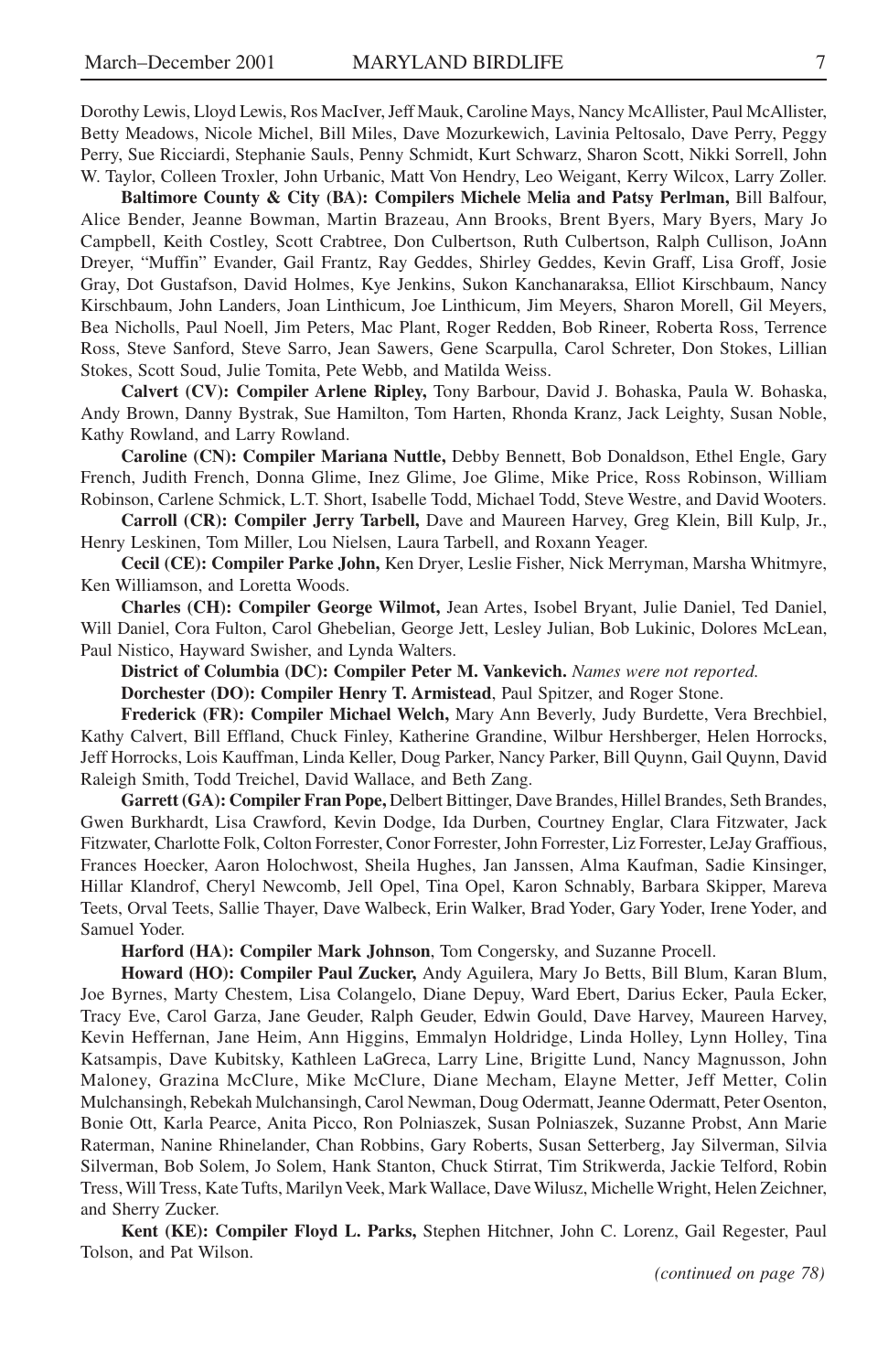# **MAY COUNT 2000**

| Species:                   | GA             | AL | WA          | FR             | СR             | BA             | HA | CЕ             | HO             | <b>MO</b>   | DC          |
|----------------------------|----------------|----|-------------|----------------|----------------|----------------|----|----------------|----------------|-------------|-------------|
| Red-throated Loon          | $\mathbf 0$    | 0  | 0           | $\mathbf 0$    | 0              | 0              | 0  | $\mathbf 0$    | $\mathbf 0$    | 0           | 0           |
| Common Loon                | $\overline{2}$ | 2  | 3           | 1              | 1              | 4              | 0  | 0              | $\overline{2}$ | 2           | 1           |
| Pied-billed Grebe          | 0              | 0  | 0           | 0              | 0              | 0              | 0  | 5              | 0              | 3           | 0           |
| <b>Horned Grebe</b>        | 0              | 1  | 0           | 0              | 0              | $\mathbf 0$    | 0  | $\mathbf 0$    | $\mathbf 0$    | 0           | 0           |
| Northern Gannet            | 0              | 0  | 0           | 0              | 0              | 0              | 0  | $\mathbf 0$    | 0              | 0           | 0           |
| <b>Brown Pelican</b>       | 0              | 0  | $\mathbf 0$ | $\mathbf 0$    | 0              | 0              | 0  | 0              | 0              | 0           | $\mathbf 0$ |
| Double-crested Cormorant   | $\Omega$       | 0  | 9           | $\overline{2}$ | 1              | 121            | 10 | 131            | 8              | 58          | 56          |
| Anhinga                    | 0              | 0  | 0           | 0              | 0              | 0              | 0  | 0              | 0              | 0           | 0           |
| American Bittern           | 0              | 0  | 1           | 0              | 0              | 0              | 0  | 0              | 0              | 0           | 0           |
| <b>Least Bittern</b>       | $\Omega$       | 0  | 0           | $\Omega$       | 0              | $\mathbf 0$    | 0  | 1              | $\Omega$       | $\Omega$    | 0           |
| Great Blue Heron           | 8              | 3  | 9           | 13             | 3              | 100            | 15 | 44             | 47             | 80          | 13          |
| <b>Great Egret</b>         | 0              | 0  | 0           | 6              | 0              | $\overline{c}$ | 1  | 5              | $\mathbf 0$    | 0           | 1           |
| Snowy Egret                | 0              | 0  | 0           | 0              | 0              | $\mathbf 0$    | 0  | $\mathbf 0$    | 0              | 0           | 0           |
| Little Blue Heron          | 0              | 0  | 0           | 0              | 0              | 0              | 0  | 4              | 0              | 0           | 0           |
| <b>Tricolored Heron</b>    | 0              | 0  | 0           | 0              | 0              | 1              | 0  | 0              | 0              | 0           | 0           |
| Cattle Egret               | 0              | 0  | $\mathbf 0$ | 0              | 0              | 24             | 0  | $\mathbf 0$    | 0              | 0           | 0           |
| Green Heron                | 7              | 6  | 3           | $\overline{7}$ | 9              | $\overline{c}$ | 0  | $\overline{2}$ | 29             | 11          | 8           |
| Black-crowned Night-Heron  | $\mathbf 0$    | 0  | $\Omega$    | 0              | 0              | 8              | 0  | 0              | 3              | 3           | 29          |
| Yellow-crowned Night-Heron | 0              | 0  | 0           | $\mathbf 0$    | 0              | 0              | 0  | $\mathbf 0$    | 0              | 2           | 0           |
| Glossy Ibis                | 0              | 0  | 0           | 0              | 0              | 8              | 0  | $\mathbf 0$    | 0              | 0           | 0           |
| <b>Black Vulture</b>       | 0              | 1  | 11          | 17             | $\overline{c}$ | 2              | 0  | $\overline{4}$ | 77             | 9           | 0           |
| <b>Turkey Vulture</b>      | 70             | 59 | 42          | 81             | 40             | 65             | 12 | 36             | 111            | 28          | 8           |
| <b>Snow Goose</b>          | 0              | 0  | 0           | 0              | 0              | 0              | 0  | 0              | 0              | 0           | 0           |
| Canada Goose               | 191            | 61 | 300         | 498            | 208            | 403            | 30 | 88             | 557            | 443         | 118         |
| Mute Swan                  | 0              | 0  | 0           | 0              | 0              | 2              | 0  | $\mathbf 0$    | 2              | 0           | 0           |
| Tundra Swan                | 0              | 0  | $\mathbf 0$ | 0              | 0              | 0              | 0  | 0              | $\mathbf 0$    | $\mathbf 0$ | 0           |
| <b>Wood Duck</b>           | 39             | 75 | 23          | 12             | 5              | 21             | 0  | 14             | 23             | 33          | 24          |
| Gadwall                    | 0              | 0  | 0           | 0              | 0              | 3              | 0  | 0              | 0              | 0           | 0           |
| American Wigeon            | 0              | 0  | 0           | $\mathbf 0$    | 0              | $\mathbf 0$    | 0  | 0              | 0              | 0           | 0           |
| American Black Duck        | 0              | 0  | 0           | 0              | 0              | 8              | 0  | $\mathbf 0$    | $\mathbf 0$    | 0           | 0           |
| Mallard                    | 127            | 39 | 91          | 154            | 8              | 218            | 1  | 23             | 160            | 74          | 49          |
| <b>Blue-winged Teal</b>    | 0              | 0  | $\Omega$    | $\mathbf 0$    | 0              | 3              | 0  | 0              | $\Omega$       | 0           | 3           |
| Northern Shoveler          | $\Omega$       | 0  | 0           | 0              | $\Omega$       | 0              | 0  | $\mathbf 0$    | $\Omega$       | 0           | 0           |
| Northern Pintail           | 0              | 0  | 0           | 0              | 0              | 0              | 0  | $\mathbf 0$    | 0              | 0           | 0           |
| Green-winged Teal          | 0              | 0  | 0           | $\Omega$       | 0              | $\Omega$       | 0  | 3              | $\overline{2}$ | 0           | 0           |
| Canvasback                 | 0              | 0  | $\mathbf 0$ | $\mathbf 0$    | 0              | 0              | 0  | 0              | 0              | 0           | 0           |
| Redhead                    | 0              | 0  | 0           | $\mathbf 0$    | 0              | $\mathbf 0$    | 0  | $\mathbf 0$    | 0              | 0           | 0           |
| Ring-necked Duck           | 0              | 0  | 0           | 0              | 0              | 0              | 0  | $\mathbf 0$    | 0              | 0           | 0           |
| <b>Greater Scaup</b>       | 0              | 0  | 0           | 0              | 0              | 0              | 0  | 0              | 0              | 0           | 0           |
| Lesser Scaup               | 1              | 0  | 0           | 0              | 0              | 2              | 1  | 0              | 0              | 0           | 0           |
| <b>Surf Scoter</b>         | 0              | 0  | 0           | 0              | 0              | 0              | 0  | 0              | 0              | 0           | 0           |
| <b>White-winged Scoter</b> | 0              | 0  | 0           | 0              | 0              | 0              | 0  | 0              | 0              | 0           | 0           |
| <b>Black Scoter</b>        | 0              | 0  | 0           | $\Omega$       | 0              | $\Omega$       | 0  | 0              | 0              | 0           | 0           |
| Long-tailed Duck           | 0              | 0  | 0           | 0              | 0              | 0              | 0  | 0              | 0              | 0           | 0           |
| <b>Bufflehead</b>          | 0              | 0  | 0           | 0              | 0              | 0              | 0  | $\mathbf 0$    | 0              | 0           | 1           |
| Common Goldeneye           | 0              | 0  | 0           | $\mathbf 0$    | 0              | 0              | 0  | $\mathbf 0$    | 0              | $\mathbf 0$ | $\mathbf 0$ |
| <b>Hooded Merganser</b>    | 0              | 4  | 0           | $\mathbf 0$    | 0              | 0              | 0  | 0              | 0              | 0           | 0           |
| Red-breasted Merganser     | 2              | 3  | 0           | 0              | 0              | 3              | 0  | 0              | 0              | 3           | 3           |
| Common Merganser           | 0              | 0  | 0           | 0              | 0              | $\Omega$       | 0  | 1              | 0              | 0           | 0           |
| <b>Ruddy Duck</b>          | 4              | 0  | $\Omega$    | $\Omega$       | 0              | 1              | 0  | $\Omega$       | $\overline{2}$ | 0           | 0           |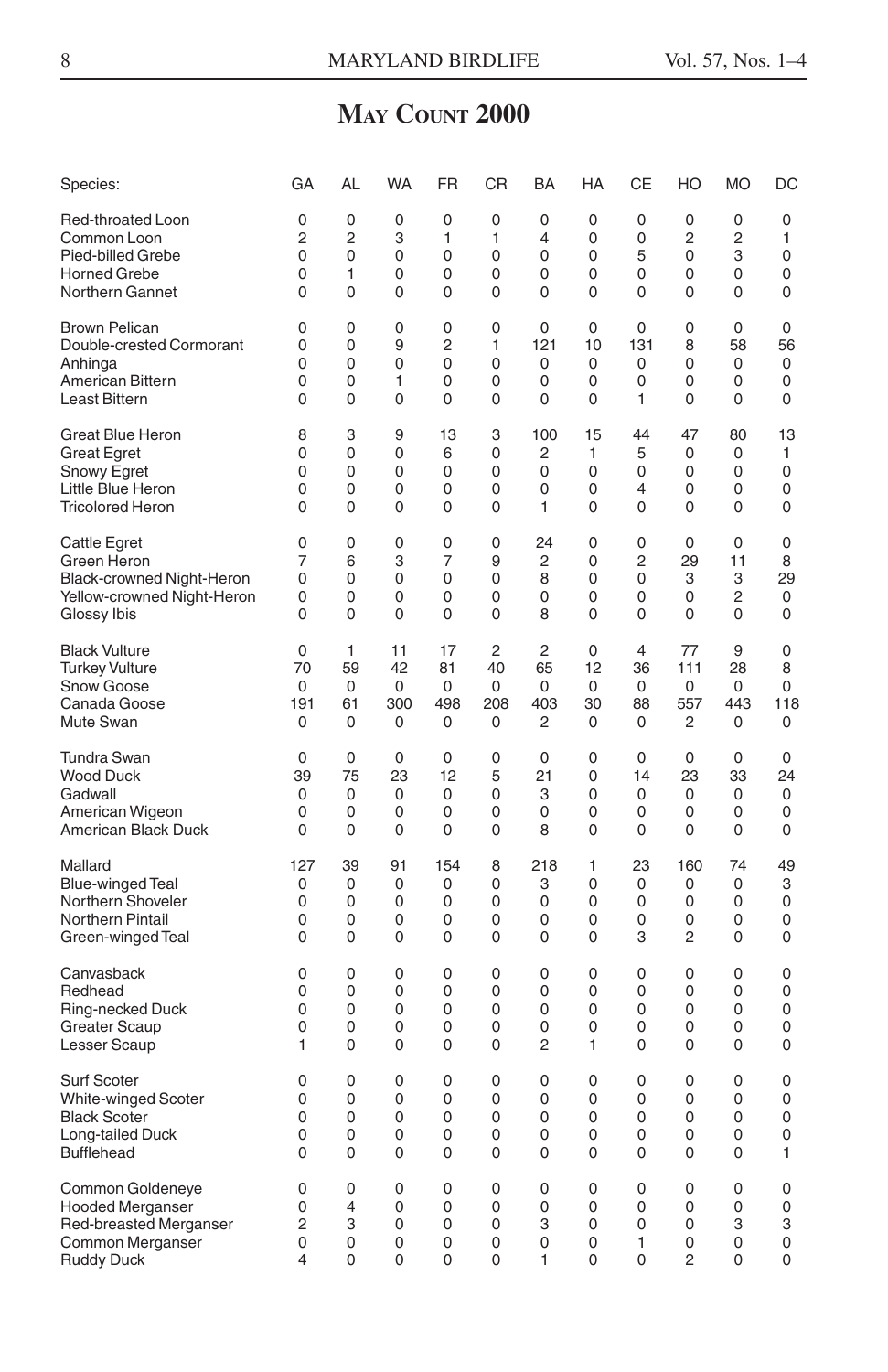#### **MAY COUNT 2000**

| PG                                           | AA                              | <b>CV</b>                          | <b>CH</b>              | <b>SM</b>                        | KE                                                  | QA                                   | CN                    | TA                                 | DO                              | WI                    | <b>SO</b>                                                        | <b>WO</b>             | <b>MD</b> Total                 |
|----------------------------------------------|---------------------------------|------------------------------------|------------------------|----------------------------------|-----------------------------------------------------|--------------------------------------|-----------------------|------------------------------------|---------------------------------|-----------------------|------------------------------------------------------------------|-----------------------|---------------------------------|
| 0                                            | 0                               | $\mathbf 0$                        | 0                      | 0                                | 0                                                   | 0                                    | 0                     | 1                                  | 0                               | 0                     | $\tilde{\phantom{a}}$                                            | 0                     | 1                               |
| 1                                            | 1                               | 1                                  | 0                      | 4                                | 1                                                   | 0                                    | 0                     | 1                                  | 5                               | 0                     | $\sim$                                                           | 3                     | 35                              |
| 0                                            | $\overline{2}$                  | $\overline{c}$                     | 0                      | 0                                | $\mathbf 0$                                         | $\mathbf 0$                          | 0                     | 0                                  | 0                               | 0                     | $\ddot{\phantom{0}}$                                             | $\mathbf 0$           | 12                              |
| 0                                            | 0                               | 0                                  | 1                      | 1                                | 0                                                   | 0                                    | 0                     | 0                                  | 0                               | 0                     | $\tilde{\phantom{a}}$                                            | 0                     | 3                               |
| 0                                            | 0                               | 0                                  | 0                      | 0                                | $\mathbf 0$                                         | 0                                    | 0                     | 0                                  | 0                               | 0                     | $\sim$                                                           | 0                     | 0                               |
| 0                                            | 0                               | $\mathbf 0$                        | 0                      | 21                               | $\mathbf 0$                                         | 0                                    | 0                     | $\mathsf 0$                        | 4                               | 0                     | $\tilde{\phantom{a}}$                                            | 0                     | 25                              |
| 33                                           | 46                              | 6                                  | 19                     | 77                               | 16                                                  | 9                                    | 8                     | 50                                 | 70                              | 62                    | $\ddot{\phantom{1}}$                                             | 16                    | 808                             |
| 0                                            | 0                               | 0                                  | 0                      | $\pmb{0}$                        | 0                                                   | 0                                    | 0                     | 0                                  | 0                               | 0                     | $\tilde{}$                                                       | 0                     | 0                               |
| 0                                            | 0                               | 0                                  | 0                      | $\pmb{0}$                        | $\mathbf 0$                                         | 0                                    | 0                     | 0                                  | 6                               | 0                     | $\ddot{\phantom{1}}$                                             | 0                     | 7                               |
| 0                                            | 0                               | 0                                  | 0                      | $\mathbf 0$                      | 1                                                   | $\mathbf 0$                          | 0                     | 0                                  | 0                               | 0                     | $\sim$                                                           | 0                     | 2                               |
| 111                                          | 125                             | 35                                 | 114                    | 60                               | 53                                                  | 158                                  | 56                    | $\mathbf 0$                        | 60                              | 9                     | $\tilde{\phantom{a}}$                                            | 6                     | 1122                            |
| 16                                           | 5                               | 13                                 | $\overline{4}$         | 9                                | $\overline{4}$                                      | 5                                    | 1                     | 0                                  | 25                              | 0                     | $\tilde{\phantom{a}}$                                            | 14                    | 111                             |
| 3                                            | 6                               | 9                                  | 0                      | 2                                | 1                                                   | 6                                    | $\overline{c}$        | 0                                  | 35                              | 1                     | $\ddot{\phantom{1}}$                                             | 3                     | 68                              |
| 0                                            | 0                               | 0                                  | 0                      | 2                                | $\mathbf 0$                                         | 0                                    | 0                     | 0                                  | 0                               | 0                     | $\ddot{\phantom{1}}$                                             | 3                     | 9                               |
| 0                                            | 0                               | 0                                  | 0                      | 0                                | 0                                                   | 0                                    | 0                     | 0                                  | 0                               | 0                     | $\ddot{\phantom{1}}$                                             | 1                     | 2                               |
| 0                                            | 0                               | 0                                  | 0                      | 2                                | $\mathbf 0$                                         | 17                                   | 7                     | 1                                  | 0                               | 0                     | $\sim$                                                           | 7                     | 58                              |
| 29                                           | 21                              | 10                                 | 8                      | 18                               | 5                                                   | 8                                    | 11                    | 3                                  | 2                               | 6                     | $\tilde{}$                                                       | 0                     | 205                             |
| 0                                            | 3                               | 0                                  | 1                      | 0                                | $\overline{c}$                                      | 0                                    | $\mathbf 0$           | 0                                  | $\overline{c}$                  | 0                     | $\sim$                                                           | 0                     | 51                              |
| 0                                            | 0                               | 0                                  | 0                      | 0                                | 0                                                   | 0                                    | 0                     | 0                                  | 0                               | 0                     | $\sim$                                                           | 0                     | $\overline{c}$                  |
| 0                                            | 0                               | 0                                  | 0                      | 3                                | $\mathbf 0$                                         | 0                                    | $\mathbf 0$           | 0                                  | 0                               | 0                     | $\sim$                                                           | 45                    | 56                              |
| 50                                           | 14                              | $\overline{4}$                     | 14                     | 11                               | 45                                                  | 6                                    | 14                    | 14                                 | $\mathbf{1}$                    | $\overline{c}$        | $\sim$                                                           | $\overline{c}$        | 300                             |
| 85                                           | 57                              | 35                                 | 36                     | 83                               | 127                                                 | 87                                   | 216                   | 62                                 | 55                              | 39                    | $\ddot{\phantom{1}}$                                             | 44                    | 1478                            |
| 0                                            | 0                               | 1                                  | 0                      | 0                                | 1                                                   | 0                                    | 0                     | $\pmb{0}$                          | 0                               | 0                     | $\tilde{}$                                                       | 1                     | 3                               |
| 413                                          | 237                             | 42                                 | 429                    | 107                              | 106                                                 | 50                                   | 119                   | 10                                 | 600                             | 91                    | $\widetilde{\phantom{m}}$                                        | 77                    | 5178                            |
| 0                                            | 29                              | 12                                 | $\overline{7}$         | 43                               | 34                                                  | 42                                   | 0                     | 37                                 | 80                              | 0                     | $\sim$                                                           | $\mathbf 0$           | 288                             |
| 1                                            | 0                               | 0                                  | $\mathbf{1}$           | 0                                | $\mathbf 0$                                         | 0                                    | $\mathbf 0$           | $\mathbf 0$                        | 0                               | 0                     | $\tilde{ }$                                                      | $\mathbf 0$           | $\overline{c}$                  |
| 113                                          | 49                              | 12                                 | 21                     | 25                               | 5                                                   | 7                                    | 13                    | 5                                  | 10                              | 3                     | $\tilde{ }$                                                      | 14                    | 546                             |
| 0                                            | 0                               | 0                                  | 0                      | 0                                | 1                                                   | 1                                    | 0                     | 0                                  | 0                               | 0                     | $\widetilde{\phantom{m}}$                                        | $\overline{c}$        | 7                               |
| 0                                            | 0                               | 0                                  | 0                      | 0                                | $\mathbf 0$                                         | 0                                    | 0                     | 0                                  | 0                               | 0                     | $\ddot{\phantom{1}}$                                             | 0                     | $\mathbf 0$                     |
| 1                                            | 5                               | 3                                  | $\overline{c}$         | 3                                | 1                                                   | $\mathbf 0$                          | 0                     | 1                                  | 20                              | 0                     | $\ddot{\phantom{1}}$                                             | 6                     | 50                              |
| 124                                          | 210                             | 49                                 | 83                     | 78                               | 60                                                  | 114                                  | 27                    | 16                                 | 60                              | 6                     | $\sim$                                                           | 33                    | 1804                            |
| 0                                            | 0                               | $\overline{4}$                     | 0                      | 2                                | 0                                                   | 0                                    | $\mathsf 0$           | 0                                  | $\overline{4}$                  | 0                     | $\thicksim$                                                      | 0                     | 16                              |
| 0                                            | 0                               | 0                                  | 0                      | $\mathbf 0$                      | $\mathbf 0$                                         | 0                                    | 0                     | 0                                  | 0                               | 0                     | $\ddot{\phantom{1}}$                                             | 0                     | 0                               |
| 0                                            | 1                               | 0                                  | 0                      | 0                                | 0                                                   | 0                                    | 0                     | 0                                  | 0                               | 0                     | $\tilde{}$                                                       | 0                     | 1                               |
| 0                                            | 0                               | 3                                  | $\mathbf 0$            | 0                                | $\mathbf 0$                                         | 0                                    | 0                     | 0                                  | 0                               | 0                     | $\sim$                                                           | $\mathbf 0$           | 8                               |
| $\mathbf 0$<br>0<br>$\overline{c}$<br>0<br>0 | $\mathbf 0$<br>0<br>0<br>1<br>0 | $\overline{0}$<br>0<br>0<br>0<br>2 | 0<br>0<br>0<br>0<br>1  | $\mathbf 0$<br>0<br>0<br>0<br>1  | $\mathbf 0$<br>0<br>$\mathbf 0$<br>1<br>1           | $\mathbf 0$<br>0<br>0<br>$\mathbf 0$ | 0<br>0<br>0<br>0<br>0 | $\overline{0}$<br>0<br>0<br>0<br>0 | $\mathbf 0$<br>0<br>0<br>0<br>0 | 0<br>0<br>0<br>0<br>0 | $\sim$<br>$\sim$<br>$\ddot{\phantom{1}}$<br>$\sim$<br>$\sim$     | 0<br>0<br>0<br>0<br>0 | $\mathbf 0$<br>0<br>2<br>2<br>9 |
| 0                                            | 0                               | 1                                  | 0                      | 0                                | 0                                                   | 0                                    | $\mathbf 0$           | $\mathbf 0$                        | 0                               | 0                     | $\tilde{ }$                                                      | 0                     | 1                               |
| 0                                            | 0                               | 0                                  | 0                      | 0                                | 0                                                   | 0                                    | 0                     | 0                                  | 0                               | 0                     | $\tilde{}$                                                       | 0                     | 0                               |
| 0                                            | 0                               | 0                                  | 0                      | 0                                | 0                                                   | 0                                    | 0                     | 0                                  | 0                               | 0                     | $\sim$                                                           | 0                     | 0                               |
| 0                                            | 0                               | 0                                  | 0                      | 1                                | 0                                                   | 0                                    | 0                     | 0                                  | 0                               | 0                     | $\ddot{\phantom{1}}$                                             | 0                     | 1                               |
| 0                                            | $\overline{c}$                  | 1                                  | 0                      | 0                                | 0                                                   | 0                                    | 0                     | 0                                  | 0                               | 0                     | $\tilde{\phantom{a}}$                                            | 0                     | 4                               |
| 0<br>4<br>0<br>0<br>6                        | 0<br>1<br>0<br>0<br>90          | $\mathbf 0$<br>0<br>0<br>0<br>0    | 0<br>0<br>0<br>0<br>30 | $\mathbf 0$<br>0<br>0<br>0<br>17 | $\mathbf 0$<br>$\mathbf 0$<br>0<br>$\mathbf 0$<br>5 | $\mathbf 0$<br>0<br>0<br>0<br>0      | 0<br>0<br>0<br>0<br>0 | 0<br>0<br>0<br>0<br>$\mathbf 0$    | 0<br>0<br>0<br>0<br>1           | 0<br>0<br>0<br>0<br>0 | $\ddot{\phantom{1}}$<br>$\sim$<br>$\ddot{\phantom{1}}$<br>$\sim$ | 0<br>0<br>0<br>0<br>3 | 0<br>9<br>14<br>1<br>159        |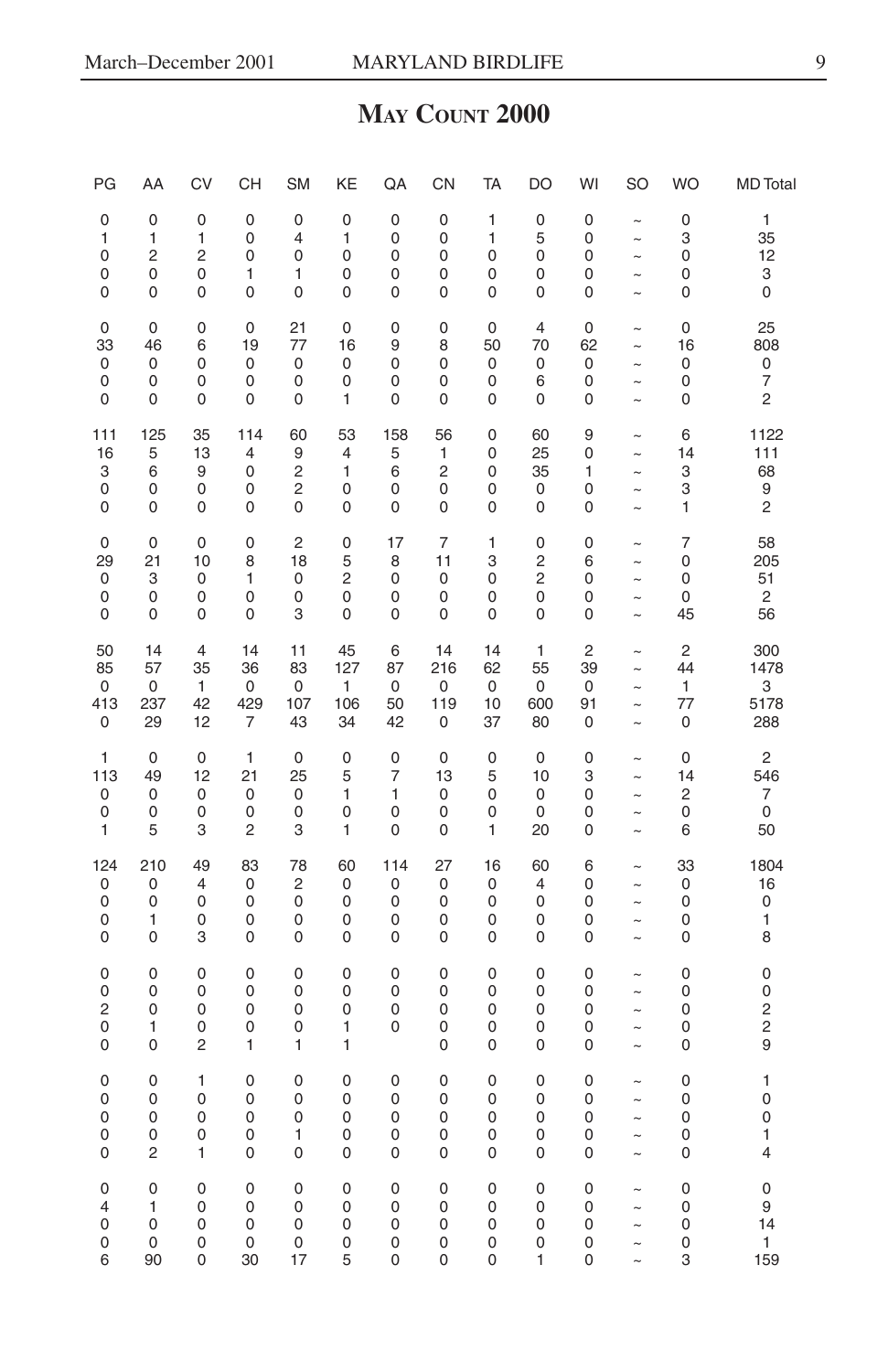| Species:                    | GA             | AL | <b>WA</b>      | <b>FR</b>      | CR | BA             | HA | СE             | HO             | <b>MO</b>      | DC          |
|-----------------------------|----------------|----|----------------|----------------|----|----------------|----|----------------|----------------|----------------|-------------|
| Osprey                      | 3              | 0  | 3              | 0              | 0  | 24             | 0  | 4              | 3              | 3              | 6           |
| Mississippi Kite            | 0              | 0  | 0              | $\Omega$       | 0  | $\overline{c}$ | 0  | $\Omega$       | $\Omega$       | $\overline{0}$ | 0           |
| <b>Bald Eagle</b>           | 0              | 1  | 0              | 3              | 0  | 1              | 5  | 3              | 1              | 1              | 0           |
| Northern Harrier            | 0              | 0  | 0              | 0              | 0  | 0              | 0  | 0              | 2              | 1              | 0           |
| Sharp-shinned Hawk          | 3              | 1  | 4              | 2              | 1  | 1              | 0  | 0              | 3              | $\overline{c}$ | 2           |
| Cooper's Hawk               | 3              | 1  | 1              | $\overline{c}$ | 0  | 2              | 0  | $\mathbf 0$    | 5              | 0              | 0           |
| Red-shouldered Hawk         | 3              | 1  | 0              | $\overline{7}$ | 1  | 7              | 0  | 2              | 26             | 8              | 3           |
| Broad-winged Hawk           | 8              | 2  | 6              | 0              | 2  | 3              | 0  | 0              | 3              | 4              | 0           |
| <b>Red-tailed Hawk</b>      | 6              | 8  | 18             | 20             | 13 | 13             | 2  | 4              | 11             | 3              | 0           |
| American Kestrel            | 7              | 4  | 6              | 19             | 5  | 5              | 0  | 0              | 4              | 1              | 1           |
| Merlin                      | 0              | 0  | 0              | 0              | 0  | 0              | 0  | 0              | $\mathbf 0$    | 0              | $\mathbf 0$ |
| Peregrine Falcon            | 0              | 0  | 0              | 0              | 0  | $\overline{2}$ | 0  | $\mathbf 0$    | 0              | 0              | 0           |
| Ring-necked Pheasant        | 0              | 0  | 1              | 0              | 0  | 1              | 0  | 0              | 0              | 0              | 0           |
| <b>Ruffed Grouse</b>        | 9              | 1  | 0              | $\overline{4}$ | 0  | 0              | 0  | 0              | 0              | 0              | 0           |
| <b>Wild Turkey</b>          | 9              | 24 | 9              | 5              | 1  | 2              | 0  | 0              | 0              | 0              | 0           |
| Northern Bobwhite           | 0              | 0  | 2              | 1              | 0  | 0              | 0  | 0              | 0              | 0              | 1           |
| <b>Black Rail</b>           | 0              | 0  | 0              | 0              | 0  | 0              | 0  | 0              | 0              | 0              | 0           |
| Clapper Rail                | 0              | 0  | 0              | 0              | 0  | 0              | 0  | $\mathbf 0$    | 0              | $\mathbf 0$    | 0           |
| King Rail                   | 0              | 0  | 0              | 0              | 0  | 0              | 0  | $\mathbf 0$    | 0              | 0              | 0           |
| Virginia Rail               | 0              | 1  | 0              | 0              | 0  | 0              | 0  | 1              | 1              | 0              | 0           |
| Sora                        | $\mathbf 0$    | 1  | 0              | $\mathbf 0$    | 0  | 0              | 0  | $\mathbf 0$    | 0              | 0              | $\mathbf 0$ |
| Common Moorhen              | 0              | 0  | 0              | $\mathbf 0$    | 0  | $\mathbf 0$    | 0  | 5              | 0              | $\mathbf 0$    | 0           |
| <b>American Coot</b>        | 4              | 0  | 0              | 0              | 0  | 0              | 0  | 15             | 1              | 3              | 0           |
| <b>Black-bellied Plover</b> | 0              | 0  | 0              | 0              | 0  | 132            | 0  | 0              | 0              | 0              | 0           |
| American Golden-Plover      | 0              | 0  | 0              | $\mathbf 0$    | 0  | $\mathbf 0$    | 0  | $\mathbf 0$    | 0              | $\mathbf 0$    | 0           |
| Semipalmated Plover         | 3              | 5  | $\mathbf 0$    | 10             | 0  | 39             | 0  | $\mathbf 0$    | 1              | 0              | 15          |
| Killdeer                    | 62             | 42 | 27             | 42             | 9  | 29             | 2  | 16             | 37             | 4              | 15          |
| American Oystercatcher      | 0              | 0  | 0              | 0              | 0  | 0              | 0  | 0              | 0              | 0              | 0           |
| <b>Black-necked Stilt</b>   | 0              | 0  | 0              | 0              | 0  | 0              | 0  | $\mathbf 0$    | 0              | 0              | 0           |
| American Avocet             | $\mathbf 0$    | 0  | 0              | 0              | 0  | 3              | 0  | $\mathbf 0$    | $\mathbf 0$    | 0              | 0           |
| Greater Yellowlegs          | $\overline{c}$ | 1  | 0              | 7              | 0  | 0              | 0  | 1              | 5              | 0              | 0           |
| Lesser Yellowlegs           | 3              | 1  | $\overline{0}$ | 6              | 0  | 98             | 0  | $\mathbf 0$    | $\overline{7}$ | 0              | 4           |
| Solitary Sandpiper          | 1              | 4  | 1              | 12             | 0  | 10             | 2  | 1              | 22             | 6              | 2           |
| Willet                      | 0              | 0  | 0              | 0              | 0  | 3              | 0  | 0              | 0              | 0              | 0           |
| <b>Spotted Sandpiper</b>    | 42             | 17 | 11             | 20             | 0  | 45             | 0  | 6              | 33             | 10             | 7           |
| Upland Sandpiper            | $\overline{c}$ | 0  | 0              | $\mathbf 0$    | 0  | 0              | 0  | $\mathbf 0$    | $\mathbf 0$    | $\mathbf 0$    | $\mathbf 0$ |
| <b>Ruddy Turnstone</b>      | 1              | 0  | 0              | 0              | 0  | $\overline{c}$ | 0  | $\mathbf 0$    | 0              | 0              | 0           |
| Sanderling                  | 0              | 0  | 0              | 0              | 0  | 1              | 0  | $\mathbf 0$    | $\mathbf 0$    | 0              | 0           |
| Semipalmated Sandpiper      | 0              | 4  | 0              | 1              | 0  | 785            | 0  | 1              | 1              | 0              | 1           |
| Western Sandpiper           | 0              | 0  | 0              | 0              | 0  | 0              | 0  | 0              | 0              | 0              | 0           |
| Least Sandpiper             | 15             | 3  | $\Omega$       | 44             | 0  | 133            | 3  | $\overline{4}$ | 15             | 0              | 30          |
| White-rumped Sandpiper      | 1              | 0  | 0              | 0              | 0  | 3              | 0  | $\mathbf 0$    | $\Omega$       | 0              | 0           |
| <b>Pectoral Sandpiper</b>   | 0              | 5  | 0              | $\overline{4}$ | 0  | 0              | 0  | 0              | 0              | 0              | 2           |
| Dunlin                      | 1              | 0  | 0              | 1              | 0  | 245            | 0  | 0              | 0              | 0              | 0           |
| <b>Stilt Sandpiper</b>      | 0              | 0  | 0              | 0              | 0  | 4              | 0  | $\mathbf 0$    | $\mathbf 0$    | 0              | 0           |
| Peep sp.                    | 0              | 0  | 0              | 0              | 0  | 0              | 0  | 0              | 0              | 0              | 0           |
| Short-billed Dowitcher      | 7              | 0  | 0              | 0              | 0  | 0              | 0  | 3              | 0              | 0              | 0           |
| Long-billed Dowitcher       | 0              | 0  | 0              | 0              | 0  | $\Omega$       | 0  | 0              | 0              | 0              | 0           |
| Common Snipe                | 0              | 0  | 0              | 1              | 1  | $\Omega$       | 0  | 0              | 0              | 0              | 1           |
| American Woodcock           | 1              | 1  | 2              | $\Omega$       | 3  | $\Omega$       | 0  | $\Omega$       | 0              | $\Omega$       | 1           |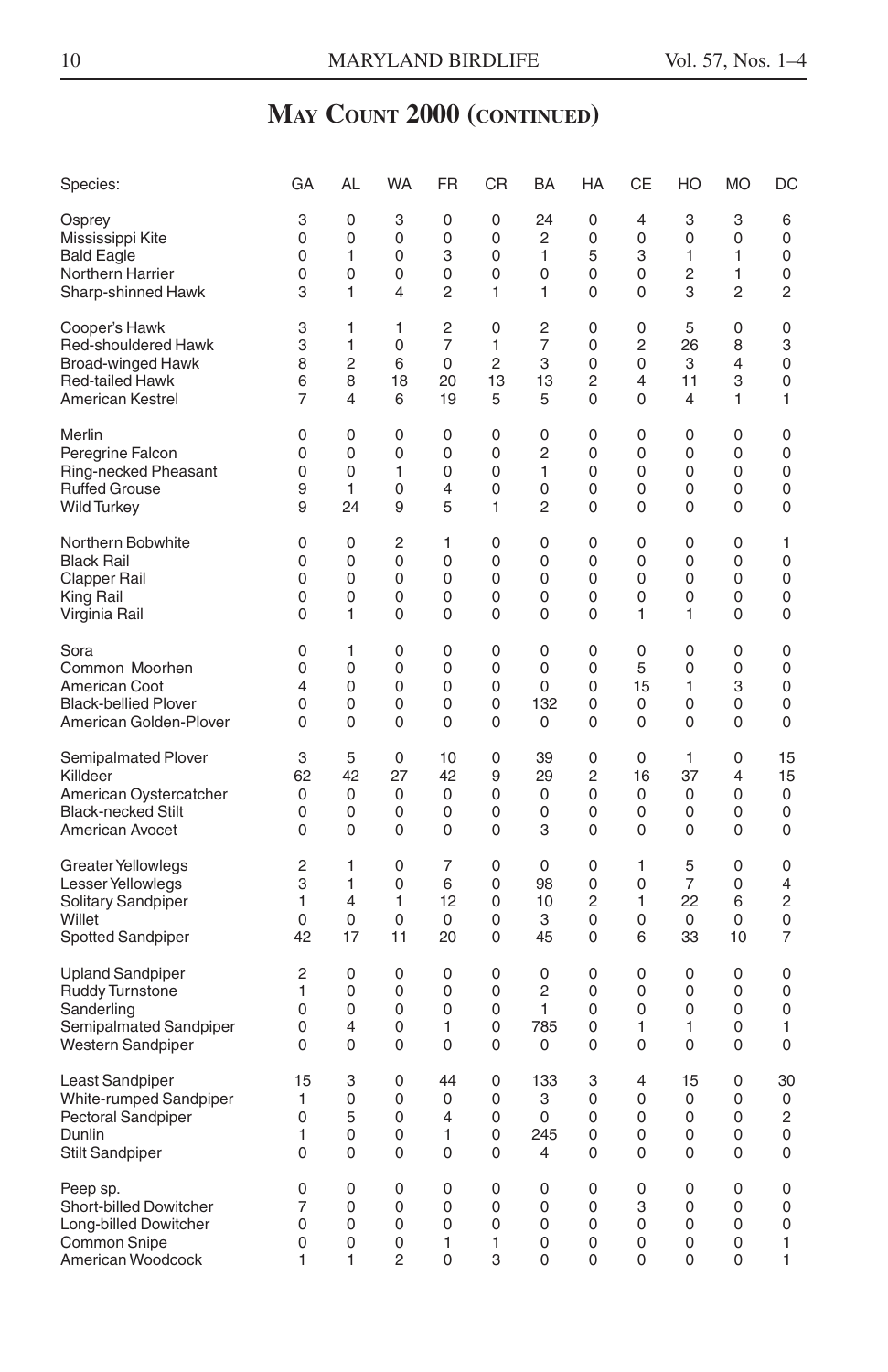| PG             | AA             | CV | CH             | <b>SM</b>    | KE                      | QA             | CN          | <b>TA</b>      | DO             | WI                      | SO                    | <b>WO</b>      | <b>MD</b> Total           |
|----------------|----------------|----|----------------|--------------|-------------------------|----------------|-------------|----------------|----------------|-------------------------|-----------------------|----------------|---------------------------|
| 65             | 199            | 30 | 69             | 99           | 56                      | 63             | 34          | 19             | 40             | 25                      | $\tilde{\phantom{a}}$ | 4              | 749                       |
| 0              | 0              | 0  | $\pmb{0}$      | 0            | 0                       | 0              | $\mathbf 0$ | 0              | 0              | $\mathbf 0$             | $\ddot{\phantom{1}}$  | 0              | $\overline{c}$            |
| 11             | 3              | 5  | 14             | 7            | 8                       | 7              | 8           | 4              | 30             | $\overline{c}$          | $\ddot{\phantom{1}}$  | 1              | 115                       |
| 3              | 2              | 0  | 0              | 0            | 0                       | 1              | 3           | 0              | 3              | 0                       | $\ddot{\phantom{1}}$  | 1              | 16                        |
| $\mathbf 0$    | 3              | 0  | 1              | $\mathbf{1}$ | $\mathbf 0$             | $\overline{c}$ | 2           | 0              | 0              | 0                       | $\ddot{\phantom{1}}$  | 0              | 28                        |
| 1              | $\overline{c}$ | 0  | $\mathbf 0$    | 3            | 0                       | 1              | 1           | $\mathbf 0$    | $\mathbf 0$    | $\mathbf 0$             | $\sim$                | 0              | 22                        |
| 24             | 12             | 5  | 11             | 8            | $\overline{c}$          | 2              | 0           | 0              | 1              | 3                       | $\sim$                | 5              | 131                       |
| 0              | 5              | 0  | $\overline{c}$ | 1            | 1                       | 0              | 0           | 0              | 0              | 0                       | $\ddot{\phantom{1}}$  | 0              | 37                        |
| 23             | 11             | 9  | 8              | 4            | $\overline{4}$          | 3              | 10          | 6              | 4              | 0                       | $\tilde{}$            | 3              | 183                       |
| 6              | 10             | 2  | 0              | $\mathbf{1}$ | $\overline{c}$          | 1              | 5           | 1              | 1              | 0                       | $\ddot{\phantom{1}}$  | 0              | 81                        |
| 0              | 0              | 0  | 0              | 0            | 0                       | 0              | 0           | 0              | 0              | 0                       | $\ddot{\phantom{1}}$  | 0              | $\mathbf 0$               |
| $\mathbf 0$    | 0              | 2  | 0              | 0            | $\mathbf 0$             | 0              | 0           | 0              | 0              | 0                       | $\ddot{\phantom{1}}$  | 0              | 4                         |
| 0              | 0              | 0  | 0              | 0            | $\overline{c}$          | 1              | 0           | 0              | 0              | 0                       | $\tilde{\phantom{a}}$ | 0              | 5                         |
| 0              | 0              | 0  | 0              | 0            | $\mathbf 0$             | 0              | 0           | 0              | 0              | 0                       | $\sim$                | 0              | 14                        |
| $\mathbf 0$    | 8              | 6  | 0              | 2            | 1                       | 2              | 27          | $\overline{c}$ | 4              | 0                       | $\sim$                | 6              | 108                       |
| 12             | $\overline{4}$ | 2  | 11             | 17           | $\overline{4}$          | 10             | 15          | 21             | 12             | 8                       | $\tilde{ }$           | 26             | 146                       |
| 0              | $\mathbf 0$    | 0  | 0              | 0            | $\mathbf 0$             | 0              | 0           | $\mathbf 0$    | 3              | 0                       | $\ddot{\phantom{1}}$  | 0              | $\ensuremath{\mathsf{3}}$ |
| $\mathbf 0$    | 0              | 0  | 0              | 0            | $\mathbf 0$             | $\mathbf 0$    | $\mathbf 0$ | $\mathbf 0$    | 6              | $\overline{c}$          | $\ddot{\phantom{1}}$  | 2              | 10                        |
| 0              | 0              | 0  | 0              | 0            | 1                       | 0              | 0           | 1              | 1              | 1                       | $\ddot{\phantom{1}}$  | 0              | 4                         |
| 0              | $\mathbf 0$    | 0  | $\overline{c}$ | 0            | 10                      | 0              | 0           | 10             | 18             | 0                       | $\ddot{\phantom{1}}$  | 0              | 43                        |
| 0              | $\mathbf 0$    | 0  | $\mathbf 0$    | $\mathbf 0$  | 1                       | $\mathbf 0$    | 0           | $\overline{4}$ | $\mathbf{1}$   | $\mathbf 0$             | $\sim$                | 0              | $\overline{7}$            |
| 0              | 1              | 0  | 0              | 0            | 0                       | 0              | 0           | $\overline{c}$ | 1              | 0                       | $\sim$                | 0              | 9                         |
| $\overline{c}$ | 3              | 2  | 0              | $\mathbf{1}$ | $\mathbf 0$             | 9              | 0           | 0              | 0              | $\overline{\mathbf{c}}$ | $\ddot{\phantom{1}}$  | 0              | 42                        |
| 1              | 0              | 0  | 0              | 18           | 0                       | 0              | 0           | 0              | 4              | 0                       | $\tilde{}$            | 42             | 197                       |
| 0              | 0              | 0  | 0              | $\mathbf{1}$ | 0                       | 0              | 0           | 0              | 0              | 0                       | $\ddot{\phantom{1}}$  | 0              | 1                         |
| 0              | 9              | 19 | $\overline{4}$ | 18           | $\mathbf{1}$            | 4              | 0           | 6              | 110            | 15                      | $\ddot{\phantom{1}}$  | 27             | 286                       |
| 30             | 15             | 18 | 14             | 47           | 6                       | 26             | 25          | 23             | 12             | 16                      | $\ddot{\phantom{1}}$  | 14             | 531                       |
| 0              | 0              | 0  | 0              | 0            | $\mathbf 0$             | 0              | 0           | 0              | 1              | 0                       | $\tilde{\phantom{a}}$ | 0              | 1                         |
| 0              | 0              | 0  | 0              | 1            | 0                       | 0              | 0           | 0              | 8              | 0                       | $\ddot{\phantom{1}}$  | 0              | 9                         |
| $\mathbf 0$    | 0              | 0  | 0              | 0            | $\mathbf 0$             | 0              | 0           | 0              | 0              | 0                       | $\sim$                | 0              | 3                         |
| $\overline{7}$ | 3              | 3  | $\overline{c}$ | 29           | $\overline{\mathbf{c}}$ | 4              | 8           | 6              | 25             | $\mathbf 0$             | $\tilde{\phantom{a}}$ | 10             | 115                       |
| $\overline{c}$ | $\overline{c}$ | 1  | 1              | 23           | $\mathbf 0$             | 6              | 3           | 1              | $\overline{4}$ | 0                       | $\ddot{\phantom{1}}$  | 2              | 164                       |
| 26             | 7              | 8  | 6              | 11           | 1                       | 0              | 0           | 0              | 3              | 0                       | $\ddot{\phantom{0}}$  | 1              | 124                       |
| 0              | 0              | 0  | 0              | 0            | 0                       | 0              | 0           | $\overline{c}$ | 30             | 2                       | $\tilde{ }$           | 8              | 45                        |
| 37             | 55             | 38 | 11             | 31           | 3                       | 5              | 9           | 4              | 1              | 0                       | $\ddot{\phantom{1}}$  | 4              | 389                       |
| 0              | $\mathbf 0$    | 0  | $\mathbf 0$    | 0            | 0                       | 0              | 0           | $\mathbf 0$    | $\mathbf 0$    | $\mathbf 0$             | $\tilde{ }$           | 0              | $\overline{c}$            |
| 0              | 0              | 0  | 0              | 0            | $\mathbf 0$             | 0              | 0           | 8              | 6              | 0                       | $\sim$                | 3              | 20                        |
| $\mathbf 0$    | 0              | 0  | 0              | 0            | $\mathbf 0$             | 0              | 0           | 0              | 12             | 0                       | $\ddot{\phantom{1}}$  | $\overline{c}$ | 15                        |
| 0              | 10             | 19 | 3              | 16           | 1                       | 9              | 0           | 2              | 90             | 0                       | $\tilde{}$            | 175            | 1118                      |
| $\mathbf 0$    | 0              | 0  | 0              | 0            | $\mathbf 0$             | 0              | 0           | 0              | 0              | 0                       | $\ddot{\phantom{1}}$  | 0              | 0                         |
| 16             | 15             | 25 | 36             | 208          | 13                      | $\overline{7}$ | 9           | 50             | 275            | 0                       | $\ddot{\phantom{1}}$  | 100            | 1001                      |
| 0              | 0              | 0  | $\pmb{0}$      | 0            | 1                       | 0              | 0           | 0              | 1              | 0                       | $\ddot{\phantom{1}}$  | 0              | 6                         |
| 0              | 0              | 0  | 0              | 13           | $\mathbf{1}$            | 0              | 0           | 0              | $\mathbf 0$    | 0                       | $\ddot{\phantom{1}}$  | 1              | 26                        |
| 0              | 0              | 1  | 3              | 2            | 0                       | 0              | 0           | 0              | 400            | 0                       | $\ddot{\phantom{1}}$  | 160            | 813                       |
| $\mathbf 0$    | 0              | 0  | 0              | 0            | $\mathbf 0$             | 0              | 0           | 0              | 0              | 0                       | $\sim$                | 0              | 4                         |
| $\mathbf 0$    | 0              | 0  | 0              | 51           | $\mathbf 0$             | 0              | 0           | 0              | $\mathbf 0$    | 0                       | $\tilde{\phantom{a}}$ | 100            | 151                       |
| $\mathbf 0$    | 0              | 0  | 1              | $\mathbf 0$  | $\mathbf 0$             | 0              | 0           | 0              | 80             | 0                       | $\ddot{\phantom{1}}$  | 8              | 99                        |
| $\mathbf 0$    | 0              | 0  | 0              | 24           | $\mathbf 0$             | 0              | 0           | 0              | 0              | 0                       | $\tilde{ }$           | 0              | 24                        |
| 0              | 2              | 0  | 1              | 0            | 0                       | 0              | 3           | 0              | 0              | 0                       | $\tilde{ }$           | 0              | 9                         |
| $\mathbf 0$    | $\mathbf 0$    | 1  | $\mathbf 0$    | 0            | $\mathbf 0$             | $\mathbf 0$    | 2           | 0              | 1              | 0                       | $\ddot{\phantom{0}}$  | 0              | 12                        |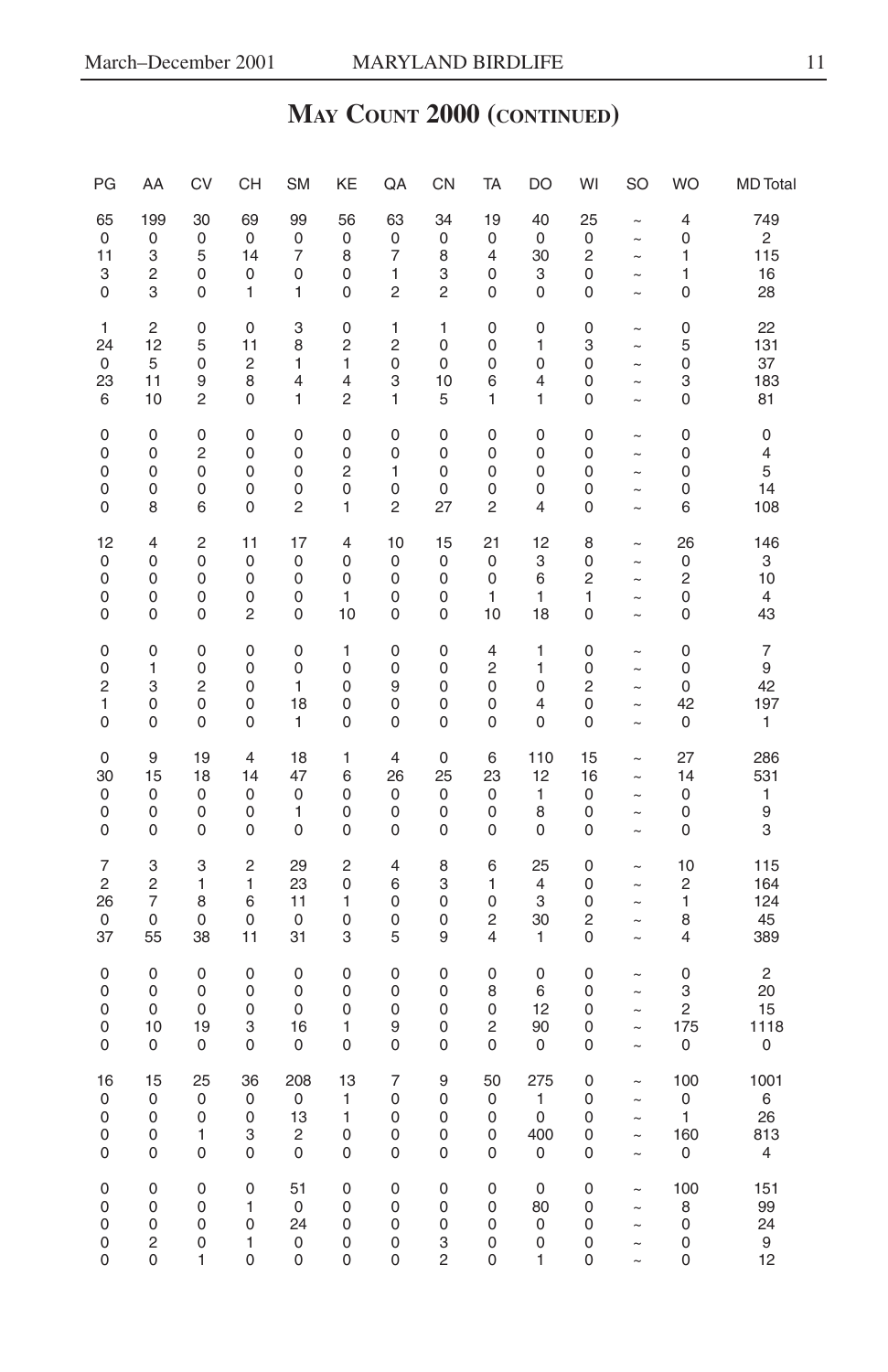| Species:                        | GА  | AL             | WA          | FR             | СR       | BA   | HA | CЕ             | HO          | <b>MO</b>   | DC  |
|---------------------------------|-----|----------------|-------------|----------------|----------|------|----|----------------|-------------|-------------|-----|
| Wilson's Phalarope              | 0   | 0              | 0           | 0              | 0        | 1    | 0  | 0              | $\mathbf 0$ | 0           | 0   |
| Red-necked Phalarope            | 0   | 0              | 0           | 0              | 0        | 1    | 0  | 0              | 0           | 0           | 0   |
| Laughing Gull                   | 0   | 0              | 0           | 0              | 0        | 0    | 0  | 0              | 0           | 0           | 0   |
| Franklin's Gull                 | 0   | 0              | 0           | 0              | 0        | 0    | 0  | 0              | 0           | 0           | 0   |
| <b>Black-headed Gull</b>        | 0   | 0              | 0           | 0              | 0        | 0    | 0  | 0              | 0           | 0           | 0   |
| Bonaparte's Gull                | 7   | 0              | $\mathbf 0$ | 0              | 0        | 0    | 0  | 0              | 0           | $\mathbf 0$ | 0   |
| Ring-billed Gull                | 31  | 20             | 23          | 28             | 0        | 360  | 4  | 14             | 1           | 1           | 157 |
| <b>Herring Gull</b>             | 0   | 0              | 0           | 0              | 0        | 2015 | 0  | 23             | 0           | 0           | 0   |
| Lesser Black-backed Gull        | 0   | 0              | 0           | 0              | 0        | 1    | 0  | 0              | 0           | 0           | 0   |
| Great Black-backed Gull         | 0   | $\Omega$       | 0           | 0              | 0        | 194  | 0  | 1              | 0           | $\mathbf 0$ | 23  |
| Gull sp.                        | 0   | 0              | 0           | 0              | 0        | 1    | 0  | 0              | 0           | 0           | 0   |
| Caspian Tern                    | 0   | 0              | 0           | 0              | 0        | 228  | 0  | 0              | 0           | 0           | 0   |
| Royal Tern                      | 0   | $\Omega$       | 0           | $\Omega$       | 0        | 2    | 0  | 0              | 0           | 0           | 0   |
| Common Tern                     | 0   | 0              | 0           | 0              | 0        | 2    | 0  | 0              | 0           | 0           | 0   |
| Forster's Tern                  | 1   | 0              | 0           | 0              | 0        | 2    | 0  | $\mathbf 0$    | 0           | $\mathbf 0$ | 0   |
| Least Tern                      | 0   | 0              | 0           | 0              | 0        | 6    | 0  | 0              | $\mathbf 0$ | 0           | 0   |
| <b>Rock Dove</b>                | 33  | 80             | 123         | 35             | 33       | 192  | 1  | 34             | 88          | 15          | 24  |
| <b>Mourning Dove</b>            | 179 | 82             | 236         | 232            | 109      | 177  | 20 | 35             | 337         | 79          | 41  |
| <b>Black-billed Cuckoo</b>      | 5   | 6              | 6           | $\overline{4}$ | 0        | 0    | 0  | 0              | 1           | 1           | 0   |
| Yellow-billed Cuckoo            | 1   | 19             | 27          | 43             | 3        | 8    | 0  | 8              | 8           | 31          | 1   |
| Barn Owl                        | 0   | 0              | 0           | 0              | 0        | 0    | 0  | 0              | 0           | $\mathbf 0$ | 0   |
| Eastern Screech-Owl             | 0   | 0              | 3           | 11             | 0        | 1    | 0  | $\mathbf 0$    | 1           | $\mathbf 0$ | 1   |
| <b>Great Horned Owl</b>         | 4   | 0              | 0           | $\overline{c}$ | 1        | 0    | 0  | 1              | 2           | 0           | 0   |
| <b>Barred Owl</b>               | 3   | 3              | 6           | 7              | 0        | 6    | 0  | 1              | 8           | 2           | 0   |
| Common Nighthawk                | 0   | 6              | 1           | 0              | 0        | 8    | 0  | $\mathbf 0$    | 2           | 1           | 9   |
| Chuck-will's-widow              | 0   | 0              | 0           | 0              | 0        | 0    | 0  | 1              | 0           | 0           | 0   |
| Whip-poor-will                  | 1   | 9              | 8           | 5              | 0        | 4    | 0  | 24             | 0           | 0           | 0   |
| <b>Chimney Swift</b>            | 64  | 116            | 167         | 174            | 85       | 134  | 0  | 9              | 166         | 35          | 98  |
| Ruby-throated Hummingbird       | 55  | 19             | 17          | 14             | 3        | 18   | 1  | 6              | 27          | 14          | 3   |
| <b>Belted Kingfisher</b>        | 5   | 5              | 8           | 10             | 0        | 7    | 0  | $\overline{2}$ | 27          | 4           | 1   |
| Red-headed Woodpecker           | 8   | 0              | 8           | 3              | 3        | 0    | 0  | 0              | 0           | 0           | 0   |
| Red-bellied Woodpecker          | 25  | 38             | 49          | 134            | 66       | 107  | 3  | 14             | 312         | 77          | 31  |
| Yellow-bellied Sapsucker        | 0   | 0              | 0           | 0              | 0        | 0    | 0  | 0              | 0           | 0           | 0   |
| Downy Woodpecker                | 49  | 17             | 19          | 33             | 8        | 26   | 0  | 6              | 92          | 27          | 13  |
| Hairy Woodpecker                | 31  | 17             | 7           | 7              | 3        | 9    | 0  | 0              | 31          | 8           | 1   |
| Northern Flicker                | 56  | 28             | 33          | 22             | 22       | 33   | 2  | 5              | 54          | 20          | 8   |
| <b>Pileated Woodpecker</b>      | 25  | 20             | 13          | 21             | 1        | 7    | 0  | 1              | 25          | 16          | 9   |
| Olive-sided Flycatcher          | 0   | 0              | 1           | 0              | 0        | 1    | 0  | 0              | 0           | 1           | 0   |
| Eastern Wood-Pewee              | 30  | 27             | 45          | 132            | 39       | 59   | 1  | 10             | 182         | 54          | 13  |
| Acadian Flycatcher              | 17  | 21             | 22          | 85             | 23       | 81   | 3  | 6              | 216         | 56          | 5   |
| Alder Flycatcher                | 2   | 0              | 0           | 0              | 0        | 0    | 0  | 0              | 0           | 1           | 0   |
| <b>Willow Flycatcher</b>        | 9   | 2              | 1           | 7              | 7        | 3    | 0  | 0              | 8           | 0           | 1   |
| Least Flycatcher                | 9   | 1              | 1           | $\Omega$       | $\Omega$ | 0    | 0  | 0              | 1           | 0           | 0   |
| Empidonax sp.                   | 0   | $\overline{2}$ | 0           | 0              | 0        | 2    | 0  | 0              | 0           | 0           | 0   |
| <b>Eastern Phoebe</b>           | 53  | 35             | 31          | 24             | 8        | 36   | 0  | 5              | 67          | 12          | 5   |
| <b>Great Crested Flycatcher</b> | 28  | 42             | 57          | 117            | 28       | 39   | 12 | 8              | 57          | 57          | 16  |
| Eastern Kingbird                | 23  | 12             | 35          | 89             | 31       | 74   | 6  | 21             | 84          | 22          | 39  |
| White-eyed Vireo                | 0   | 8              | 7           | 19             | 35       | 47   | 2  | 22             | 103         | 15          | 3   |
| <b>Blue-headed Vireo</b>        | 15  | 0              | 7           | 1              | 1        | 1    | 0  | 1              | 5           | 0           | 0   |
| Yellow-throated Vireo           | 2   | 10             | 9           | 11             | 7        | 13   | 0  | 2              | 13          | 10          | 0   |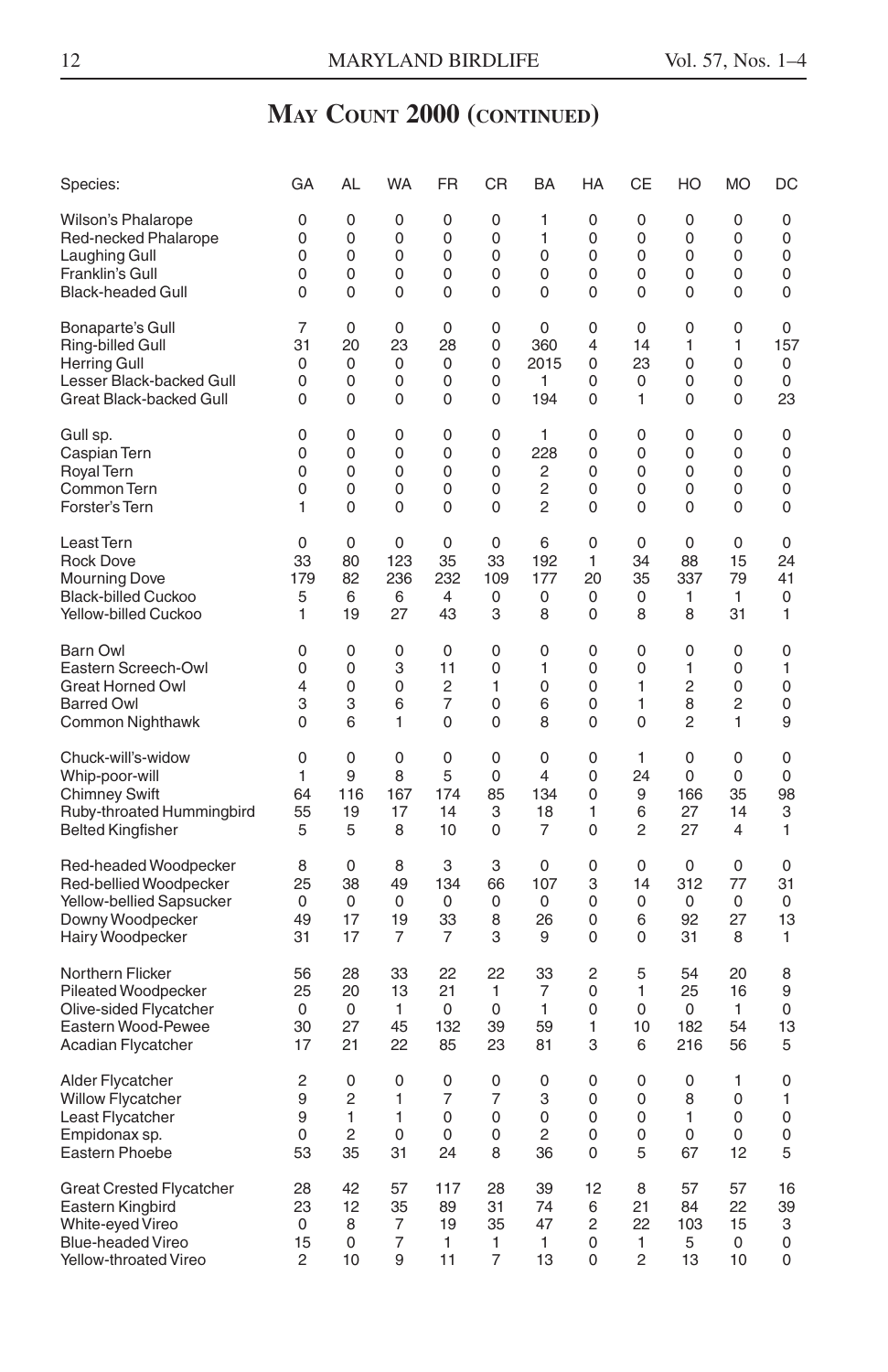| PG             | AA             | CV             | CН             | <b>SM</b>               | KE             | QA             | CN                      | <b>TA</b>      | DO             | WI             | <b>SO</b>             | <b>WO</b>      | <b>MD</b> Total |
|----------------|----------------|----------------|----------------|-------------------------|----------------|----------------|-------------------------|----------------|----------------|----------------|-----------------------|----------------|-----------------|
| 0              | $\mathbf 0$    | 0              | 0              | $\mathbf 0$             | $\mathbf 0$    | $\mathbf 0$    | 0                       | 0              | 0              | 0              | $\tilde{ }$           | $\mathbf 0$    | 1               |
| 0              | 0              | 0              | 0              | $\mathbf 0$             | $\mathbf 0$    | $\mathbf 0$    | 0                       | 0              | 0              | 0              | $\tilde{}$            | 0              | 1               |
| 119            | 118            | 35             | 16             | 97                      | 30             | 53             | 86                      | 84             | 175            | 572            | $\tilde{ }$           | 370            | 1755            |
| 0              | 0              | 0              | 0              | 0                       | 0              | 0              | 0                       | 0              | 0              | 0              | $\tilde{ }$           | 0              | 0               |
| 0              | $\mathbf 0$    | 0              | 0              | $\mathbf 0$             | 0              | $\mathbf 0$    | 0                       | 0              | 0              | $\mathbf 0$    | $\sim$                | 0              | 0               |
| 0              | $\mathbf 0$    | 0              | $\overline{2}$ | $\mathbf 0$             | 0              | $\mathbf 0$    | 0                       | 0              | $\mathbf 0$    | 0              | $\sim$                | 0              | 9               |
| 30             | 39             | 20             | 39             | 74                      | 275            | 37             | 104                     | 4              | 6              | 3              | $\tilde{ }$           | 17             | 1287            |
| 52             | 12             | 16             | 6              | 57                      | 36             | 12             | $\mathbf 0$             | 13             | 135            | 5              | $\ddot{\phantom{1}}$  | 47             | 2429            |
| 0              | 0              | $\mathbf 0$    | 0              | 0                       | $\mathbf 0$    | 0              | 0                       | 0              | 0              | 0              | $\tilde{}$            | $\mathbf 0$    | 1               |
| 0              | 10             | 25             | 36             | 5                       | 9              | 0              | $\mathbf 0$             | 3              | 5              | 2              | $\ddot{\phantom{1}}$  | 1              | 314             |
| 14             | 1              | 0              | 0              | $\mathbf 0$             | 0              | 10             | $\mathbf 0$             | 0              | 0              | $\mathbf 0$    | $\sim$                | 0              | 26              |
| 0              | 2              | 1              | 5              | 1                       | 0              | 0              | 0                       | 0              | 3              | 1              | $\sim$                | 0              | 241             |
| 0              | 23             | 8              | 25             | 73                      | 0              | 0              | 0                       | 17             | 31             | 28             | $\sim$                | 1              | 208             |
| 0              | $\mathbf 0$    | 2              | 0              | $\mathbf{1}$            | 1              | 3              | 0                       | 20             | 3              | 0              | $\tilde{}$            | 0              | 32              |
| 12             | 13             | $\overline{c}$ | 3              | 51                      | 3              | $\mathbf{1}$   | 3                       | $\overline{7}$ | 60             | 3              | $\tilde{\phantom{a}}$ | $\overline{4}$ | 165             |
| 0              | $\mathbf 0$    | $\overline{c}$ | 0              | 4                       | 8              | 28             | $\overline{c}$          | 1              | 8              | 0              | $\sim$                | $\mathbf 0$    | 59              |
| 74             | 73             | 10             | 6              | 6                       | 15             | 51             | 61                      | $\overline{7}$ | $\overline{c}$ | 5              | $\tilde{ }$           | 4              | 972             |
| 267            | 158            | 86             | 126            | 117                     | 54             | 118            | 116                     | 69             | 20             | 31             | $\tilde{ }$           | 11             | 2700            |
| 0              | 0              | 0              | 0              | 0                       | $\overline{c}$ | 0              | 0                       | 0              | 0              | 0              | $\tilde{\phantom{a}}$ | 0              | 25              |
| 45             | 21             | 6              | 14             | 4                       | 3              | 3              | 9                       | 7              | 10             | 8              | $\sim$                | 6              | 285             |
| 8              | $\overline{c}$ | 0              | 0              | $\mathbf 0$             | 1              | 0              | 0                       | $\mathbf 0$    | 1              | $\mathbf 0$    | $\tilde{ }$           | $\mathbf 0$    | 12              |
| 2              | $\overline{c}$ | 1              | 0              | 1                       | 13             | 0              | 3                       | 1              | 4              | 0              | $\tilde{\phantom{a}}$ | 1              | 45              |
| 0              | 1              | $\overline{c}$ | 0              | 1                       | $\overline{c}$ | 0              | 3                       | 5              | 7              | 0              | $\tilde{}$            | 0              | 31              |
| 9              | 11             | 4              | 16             | 4                       | 2              | 0              | 6                       | 3              | 3              | 0              | $\ddot{\phantom{1}}$  | 1              | 95              |
| 4              | 3              | 0              | 0              | 1                       | 0              | 0              | 0                       | 0              | 0              | 0              | $\sim$                | 0              | 35              |
| 0              | 4              | 0              | $\overline{c}$ | 5                       | 4              | 1              | $\overline{\mathbf{c}}$ | 6              | 11             | 0              | $\tilde{ }$           | 0              | 36              |
| 6              | 20             | 3              | 4              | $\overline{c}$          | $\mathbf 0$    | 0              | 7                       | 0              | 7              | 0              | $\tilde{\phantom{a}}$ | 0              | 100             |
| 81             | 55             | 35             | 93             | 109                     | 19             | 37             | 350                     | 42             | 18             | 5              | $\sim$                | 2              | 1894            |
| 28             | 18             | 24             | 8              | 18                      | 5              | 8              | 24                      | 3              | 4              | 3              | $\ddot{\phantom{1}}$  | 4              | 324             |
| $\overline{c}$ | 8              | 10             | $\overline{7}$ | $\overline{7}$          | $\overline{c}$ | 4              | 5                       | 2              | 0              | 0              | $\tilde{\phantom{a}}$ | 0              | 116             |
| 0              | $\mathbf 0$    | $\mathbf 0$    | 5              | $\overline{\mathbf{c}}$ | $\mathbf 0$    | 0              | 0                       | $\pmb{0}$      | $\overline{c}$ | $\overline{4}$ | $\sim$                | 3              | 38              |
| 126            | 119            | 46             | 75             | 43                      | 39             | 38             | 57                      | 36             | 10             | 10             | $\sim$                | 10             | 1465            |
| 0              | 0              | $\mathbf 0$    | 0              | 1                       | $\mathbf 0$    | $\mathbf 0$    | 0                       | 0              | 0              | 0              | $\sim$                | 0              | 1               |
| 35             | 29             | 12             | 17             | 27                      | 7              | 11             | 24                      | 7              | 6              | 4              | $\tilde{ }$           | 5              | 474             |
| 28             | 8              | 5              | $\overline{c}$ | 10                      | 1              | 6              | 3                       | 8              | 1              | 0              | $\sim$                | 1              | 187             |
| 28             | 22             | 5              | 8              | 8                       | 8              | 15             | 21                      | 11             | 6              | 4              | $\sim$                | 6              | 425             |
| 29             | 19             | 10             | 10             | 11                      | 4              | $\overline{4}$ | 17                      | 6              | 4              | 3              | $\ddot{\phantom{0}}$  | $\overline{7}$ | 262             |
| 2              | 0              | 0              | 2              | $\mathbf 0$             | 0              | 0              | 0                       | 0              | 0              | 0              | $\tilde{}$            | 0              | 7               |
| 98             | 57             | 57             | 51             | 48                      | 27             | 41             | 33                      | 18             | 7              | 33             | $\ddot{\phantom{1}}$  | 10             | 1072            |
| 146            | 80             | 81             | 68             | 45                      | 16             | 5              | 8                       | 1              | 0              | 14             | $\sim$                | 14             | 1013            |
| 0              | 0              | 0              | 0              | 0                       | 0              | 0              | $\mathbf 0$             | 0              | 0              | 0              | $\tilde{ }$           | $\mathbf 0$    | 3               |
| 0              | 0              | 1              | 0              | 0                       | 1              | 0              | 0                       | 0              | 0              | 0              | $\tilde{\phantom{a}}$ | 0              | 40              |
| 1              | 1              | 0              | 0              | 0                       | 1              | 0              | 1                       | 0              | 0              | 0              | $\tilde{\phantom{a}}$ | 0              | 16              |
| 5              | $\mathbf 0$    | 0              | 0              | 2                       | 0              | 0              | 0                       | 0              | 0              | 0              | $\sim$                | 0              | 11              |
| 38             | 26             | 12             | 11             | 3                       | $\overline{7}$ | 5              | 14                      | 0              | 0              | 1              | $\ddot{\phantom{1}}$  | 5              | 398             |
| 25             | 49             | 16             | 23             | 58                      | 42             | 49             | 101                     | 82             | 35             | 47             | $\sim$                | 18             | 1006            |
| 89             | 100            | 38             | 40             | 44                      | 18             | 36             | 39                      | 28             | 25             | 11             | $\tilde{ }$           | 1              | 905             |
| 93             | 75             | 47             | 68             | 84                      | 17             | 2              | 21                      | 11             | 5              | 21             | $\sim$                | 11             | 716             |
| 1              | 0              | 0              | 0              | 2                       | 3              | 0              | 0                       | 0              | 0              | 0              | $\tilde{\phantom{a}}$ | 0              | 37              |
| 28             | 17             | 10             | 16             | 6                       | 5              | $\overline{2}$ | 0                       | 0              | 0              | 3              | $\sim$                | 5              | 169             |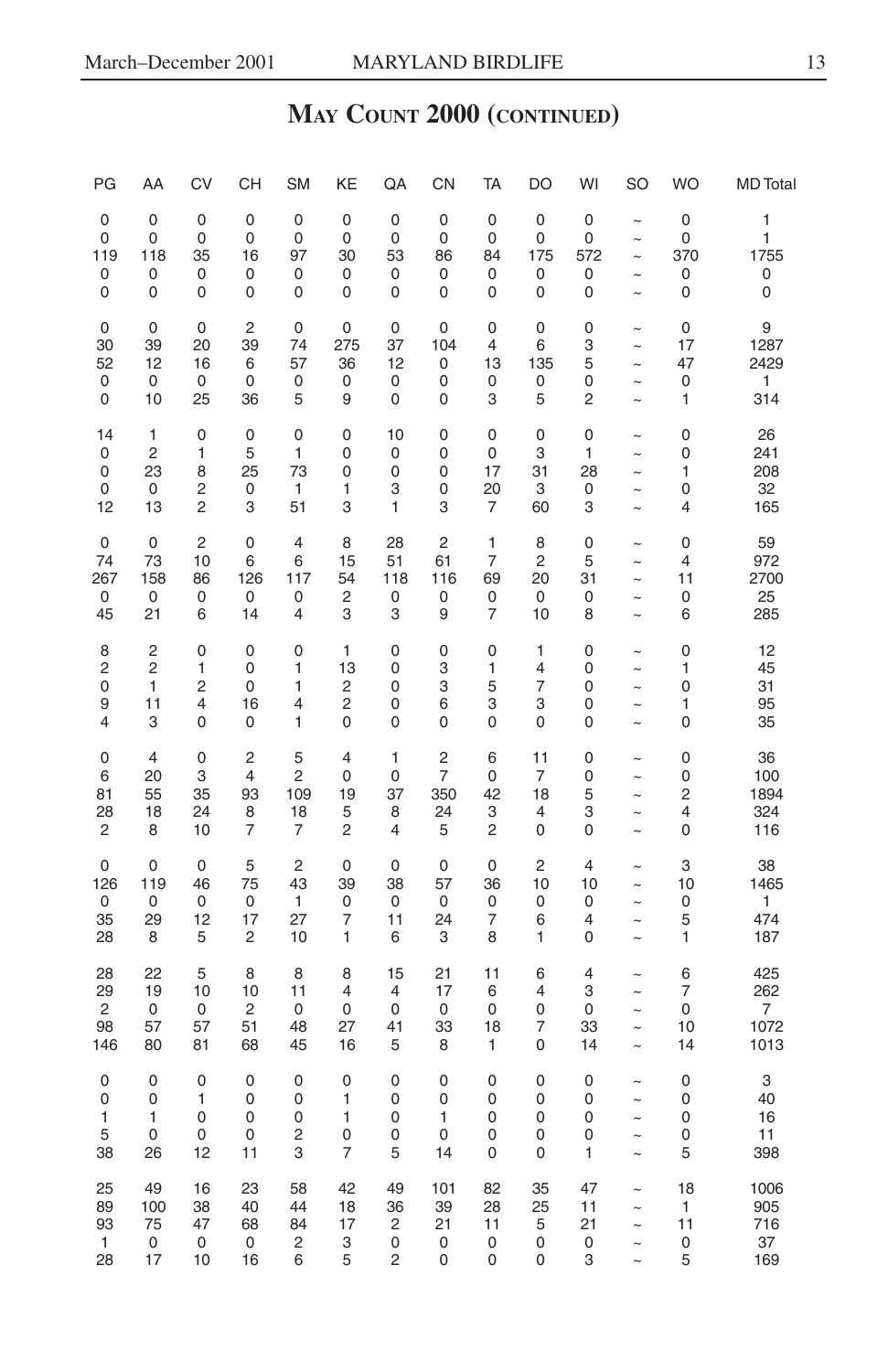| Species:                      | GA  | AL             | <b>WA</b> | <b>FR</b> | <b>CR</b>      | BA             | HA             | СE             | HO           | <b>MO</b>   | DC             |
|-------------------------------|-----|----------------|-----------|-----------|----------------|----------------|----------------|----------------|--------------|-------------|----------------|
| <b>Warbling Vireo</b>         | 3   | 5              | 40        | 44        | 12             | 18             | 0              | 4              | 23           | 2           | 6              |
| Philadelphia Vireo            | 0   | 0              | 0         | 0         | $\mathbf 0$    | 0              | 0              | $\mathbf{1}$   | 0            | 0           | 0              |
| Red-eyed Vireo                | 296 | 121            | 69        | 232       | 83             | 241            | 12             | 35             | 548          | 124         | 28             |
| <b>Blue Jay</b>               | 179 | 247            | 115       | 189       | 78             | 81             | 12             | 68             | 323          | 48          | 65             |
| <b>American Crow</b>          | 422 | 92             | 216       | 337       | 153            | 267            | 0              | 62             | 504          | 135         | 134            |
| Fish Crow                     | 0   | 3              | 12        | 47        | $\overline{2}$ | 26             | $\mathbf 0$    | 13             | 29           | 4           | 19             |
| Crow sp.                      | 0   | 0              | 0         | 0         | 33             | 33             | 12             | 0              | 206          | 68          | 0              |
| Common Raven                  | 6   | 9              | 4         | 3         | 0              | 0              | 0              | 0              | 0            | 0           | 0              |
| <b>Horned Lark</b>            | 1   | 2              | 2         | 2         | 0              | 6              | 0              | 0              | 0            | 0           | 0              |
| <b>Purple Martin</b>          | 32  | $\overline{2}$ | 150       | 62        | 27             | 9              | 0              | 1              | 26           | 9           | 10             |
| Tree Swallow                  | 134 | 16             | 71        | 36        | 15             | 63             | 20             | 18             | 75           | 45          | 10             |
| N. Rough-winged Swallow       | 18  | 42             | 56        | 42        | 1              | 31             | 3              | 4              | 40           | 29          | 52             |
| <b>Bank Swallow</b>           | 8   | 0              | 0         | 8         | 0              | 21             | 0              | $\Omega$       | 0            | 1           | 1              |
| <b>Cliff Swallow</b>          | 52  | 4              | 18        | 0         | 8              | 98             | 0              | 0              | 100          | 25          | 0              |
| <b>Barn Swallow</b>           | 204 | 51             | 204       | 274       | 180            | 189            | 15             | 10             | 218          | 51          | 68             |
| Carolina Chickadee            | 0   | $\pmb{0}$      | 38        | 101       | 41             | 65             | 2              | 43             | 312          | 93          | 60             |
| <b>Black-capped Chickadee</b> | 156 | 49             | 9         | 0         | 0              | 0              | 0              | 0              | 0            | 0           | 0              |
| <b>Tufted Titmouse</b>        | 101 | 72             | 82        | 173       | 48             | 111            | 3              | 25             | 415          | 107         | 41             |
| <b>Red-breasted Nuthatch</b>  | 4   | 1              | 0         | 0         | 0              | 0              | 0              | 0              | 0            | 0           | 0              |
| White-breasted Nuthatch       | 63  | 23             | 25        | 50        | 9              | 13             | 0              | 3              | 60           | 21          | 16             |
| <b>Brown-headed Nuthatch</b>  | 0   | 0              | 0         | 0         | 0              | 0              | $\mathbf 0$    | 0              | 0            | $\mathbf 0$ | 0              |
| <b>Brown Creeper</b>          | 2   | 0              | 0         | 0         | $\mathbf 0$    | 0              | $\mathbf 0$    | $\mathbf{1}$   | 0            | 1           | 0              |
| Carolina Wren                 | 15  | 52             | 43        | 103       | 22             | 80             | 1              | 10             | 163          | 55          | 49             |
| House Wren                    | 46  | 19             | 65        | 131       | 33             | 68             | 0              | 4              | 87           | 18          | 14             |
| Winter Wren                   | 0   | 0              | 0         | 0         | 0              | 0              | 0              | 0              | 0            | 0           | 0              |
| Sedge Wren                    | 0   | 0              | 0         | 0         | 0              | 0              | 0              | 0              | 0            | $\mathbf 0$ | 0              |
| Marsh Wren                    | 0   | 0              | $\Omega$  | 0         | $\Omega$       | 17             | $\Omega$       | $\Omega$       | 0            | $\Omega$    | 0              |
| Golden-crowned Kinglet        | 8   | 0              | 0         | 0         | 0              | 0              | 0              | 0              | 0            | 0           | 0              |
| Ruby-crowned Kinglet          | 0   | 0              | 0         | 0         | $\mathbf 0$    | 1              | 0              | $\overline{2}$ | 0            | 0           | 0              |
| <b>Blue-gray Gnatcatcher</b>  | 32  | 97             | 38        | 130       | 39             | 93             | 13             | 17             | 227          | 99          | 37             |
| Eastern Bluebird              | 55  | 42             | 97        | 110       | 42             | 46             | 15             | 12             | 137          | 18          | $\overline{4}$ |
| Veery                         | 23  | 0              | 0         | 7         | 31             | 26             | 0              | 2              | 32           | 7           | 13             |
| Gray-cheeked Thrush           | 0   | 0              | 0         | 0         | 0              | 1              | 0              | 0              | 0            | 0           | 1              |
| <b>Bicknell's Thrush</b>      | 0   | 0              | 0         | 0         | $\Omega$       | 0              | 0              | 0              | $\mathbf{1}$ | $\Omega$    | $\mathbf{1}$   |
| Swainson's Thrush             | 1   | 1              | 0         | 7         | 1              | 30             | 0              | 1              | 24           | 12          | 18             |
| Hermit Thrush                 | 18  | $\overline{2}$ | 0         | 1         | 0              | 0              | 0              | 0              | 1            | 1           | 0              |
| Wood Thrush                   | 43  | 33             | 63        | 268       | 106            | 146            | $\overline{c}$ | 24             | 486          | 47          | 29             |
| American Robin                | 547 | 315            | 427       | 643       | 232            | 357            | 7              | 67             | 392          | 112         | 90             |
| <b>Gray Catbird</b>           | 133 | 78             | 130       | 321       | 291            | 343            | 1              | 32             | 523          | 125         | 74             |
| Northern Mockingbird          | 0   | 22             | 129       | 225       | 76             | 116            | 18             | 35             | 197          | 42          | 29             |
| <b>Brown Thrasher</b>         | 25  | 15             | 42        | 38        | 15             | 17             | $\Omega$       | 14             | 23           | 11          | $\overline{7}$ |
| <b>European Starling</b>      | 275 | 316            | 667       | 1690      | 424            | 507            | 25             | 118            | 521          | 165         | 89             |
| <b>American Pipit</b>         | 0   | 0              | 0         | 22        | 0              | 0              | 0              | 0              | 1            | 0           | 0              |
| Cedar Waxwing                 | 94  | 237            | 126       | 299       | 117            | 230            | 3              | 22             | 427          | 325         | 68             |
| <b>Blue-winged Warbler</b>    | 0   | 4              | 1         | 9         | 13             | 0              | 0              | 0              | 17           | 7           | 0              |
| Brewster's hybrid             | 1   | 0              | 0         | 0         | 0              | 0              | 0              | 0              | 0            | 0           | 0              |
| Golden-winged Warbler         | 11  | 5              | 0         | 0         | 0              | 0              | 0              | 0              | 0            | 0           | 0              |
| Tennessee Warbler             | 2   | 1              | 0         | 2         | 0              | 3              | 0              | $\Omega$       | 3            | 1           | 2              |
| Orange-crowned Warbler        | 0   | 0              | 0         | 0         | 0              | 0              | 0              | 0              | 0            | 0           | 0              |
| Nashville Warbler             | 5   | 1              | 0         | 1         | $\Omega$       | $\overline{2}$ | 0              | 1              | 2            | $\Omega$    | 0              |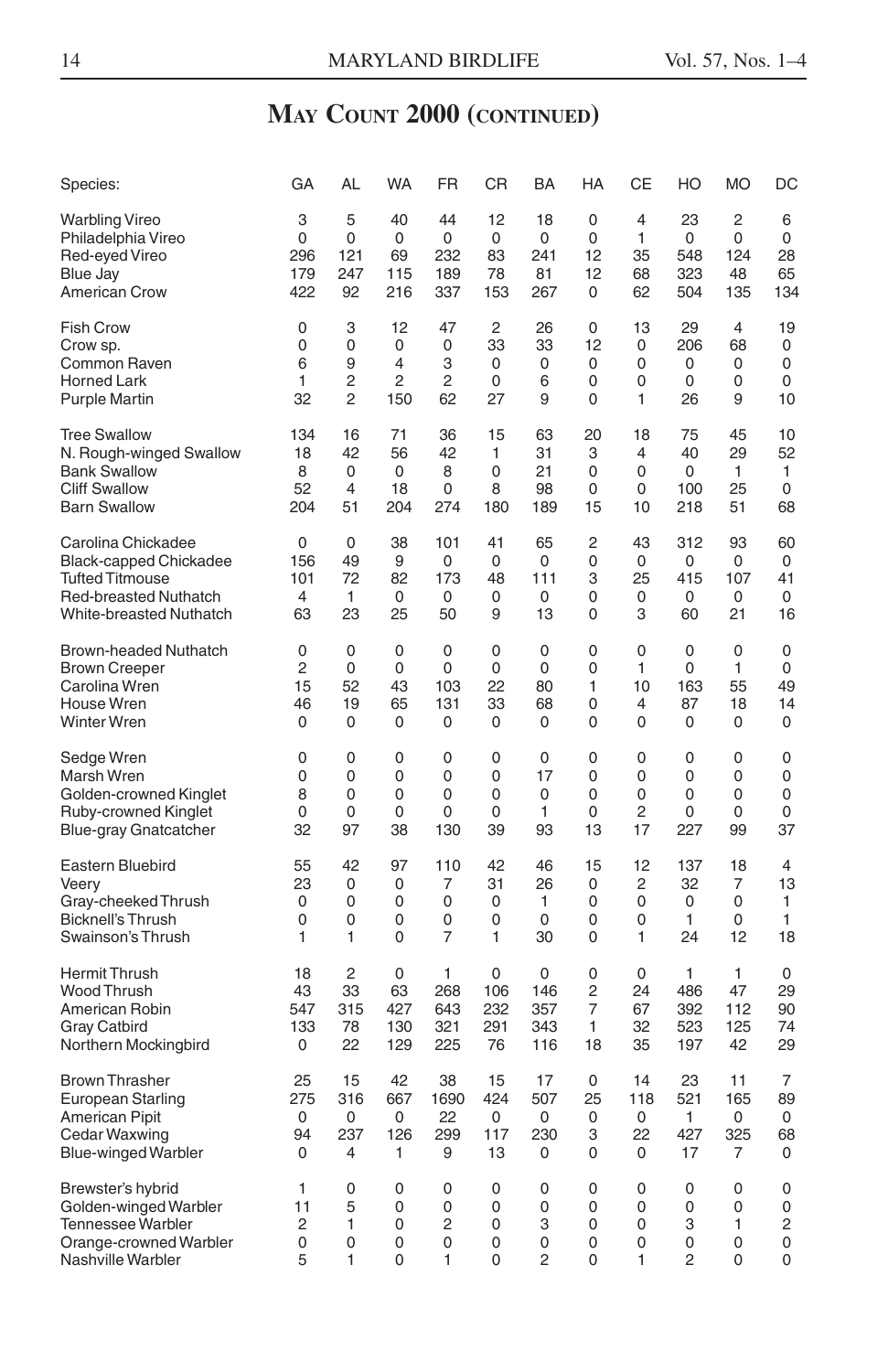| PG                    | AA                    | <b>CV</b>             | CН                    | <b>SM</b>             | KE                    | QA                    | CN                              | TA                    | <b>DO</b>             | WI                    | SO                                   | <b>WO</b>               | <b>MD</b> Total          |
|-----------------------|-----------------------|-----------------------|-----------------------|-----------------------|-----------------------|-----------------------|---------------------------------|-----------------------|-----------------------|-----------------------|--------------------------------------|-------------------------|--------------------------|
| 1                     | 1                     | 1                     | 0                     | 0                     | 5                     | 1                     | 0                               | 0                     | 0                     | 0                     | $\tilde{ }$                          | 0                       | 166                      |
| 0                     | 0                     | $\mathbf 0$           | 0                     | 0                     | 0                     | 0                     | 1                               | 0                     | 0                     | $\mathbf 0$           | $\tilde{ }$                          | $\mathbf 0$             | 2                        |
| 307                   | 307                   | 216                   | 226                   | 196                   | 59                    | 44                    | 45                              | 45                    | 12                    | 18                    | $\sim$                               | 9                       | 3273                     |
| 154                   | 235                   | 39                    | 26                    | 100                   | 74                    | 37                    | 73                              | 35                    | 15                    | 17                    | $\tilde{ }$                          | 13                      | 2223                     |
| 256                   | 274                   | 111                   | 119                   | 140                   | 48                    | 39                    | 109                             | 52                    | 40                    | 17                    | $\sim$                               | 19                      | 3546                     |
| 28                    | 16                    | 8                     | 25                    | 43                    | 13                    | 26                    | 14                              | 16                    | 5                     | 24                    | $\sim$                               | 4                       | 377                      |
| 24                    | 17                    | $\mathbf 0$           | $\pmb{0}$             | 3                     | 0                     | 22                    | 12                              | 0                     | 0                     | $\mathbf 0$           | $\ddot{\phantom{1}}$                 | 6                       | 436                      |
| 0                     | 0                     | 0                     | 0                     | 0                     | 0                     | 0                     | 0                               | 0                     | 0                     | 0                     | $\sim$                               | 0                       | 22                       |
| 0                     | 0                     | $\mathbf 0$           | 4                     | 0                     | 32                    | 26                    | 60                              | 22                    | 2                     | 1                     | $\ddot{\phantom{0}}$                 | 7                       | 167                      |
| 49                    | 176                   | 111                   | 113                   | 93                    | 201                   | 117                   | 306                             | 107                   | 145                   | 45                    | $\sim$                               | 16                      | 1807                     |
| 130                   | 121                   | 22                    | 28                    | 12                    | 145                   | 31                    | 47                              | 11                    | 120                   | 4                     | $\tilde{}$                           | 3                       | 1177                     |
| 1                     | 11                    | 12                    | 10                    | 19                    | $\overline{c}$        | 3                     | 0                               | 0                     | 1                     | 0                     | $\sim$                               | 0                       | 377                      |
| 6                     | 11                    | $\overline{c}$        | $\mathbf 0$           | 13                    | 12                    | 14                    | 9                               | 2                     | 0                     | 0                     | $\ddot{\phantom{1}}$                 | 0                       | 108                      |
| 0                     | 0                     | $\overline{c}$        | 0                     | 0                     | 0                     | 0                     | 0                               | 0                     | 0                     | 0                     | $\ddot{\phantom{1}}$                 | 0                       | 307                      |
| 158                   | 153                   | 73                    | 167                   | 159                   | 71                    | 78                    | 223                             | 93                    | 140                   | 61                    | $\ddot{ }$                           | 25                      | 2865                     |
| 148                   | 155                   | 63                    | 54                    | 85                    | 21                    | 32                    | 35                              | 39                    | 7                     | 17                    | $\sim$                               | 21                      | 1432                     |
| 0                     | 0                     | 0                     | 0                     | 0                     | $\mathbf 0$           | 0                     | 0                               | 0                     | 0                     | 0                     | $\sim$                               | 0                       | 214                      |
| 160                   | 182                   | 93                    | 111                   | 146                   | 47                    | 24                    | 45                              | 41                    | 25                    | 26                    | $\sim$                               | 16                      | 2094                     |
| 0                     | 0                     | 0                     | 0                     | 0                     | 0                     | 0                     | 0                               | 0                     | 0                     | 0                     | $\sim$                               | 0                       | 5                        |
| 32                    | 12                    | 5                     | 13                    | 0                     | 1                     | 3                     | 5                               | 3                     | 1                     | 2                     | $\sim$                               | 10                      | 370                      |
| 0                     | 0                     | 0                     | 0                     | 12                    | 0                     | $\mathbf 0$           | $\mathbf 0$                     | 0                     | $\overline{c}$        | 1                     | $\ddot{ }$                           | 3                       | 18                       |
| 1                     | 0                     | $\mathbf 0$           | $\pmb{0}$             | 0                     | 0                     | 0                     | $\mathbf 0$                     | 0                     | 0                     | $\mathbf 0$           | $\ddot{ }$                           | $\mathbf 0$             | 5                        |
| 93                    | 77                    | 67                    | 67                    | 75                    | 66                    | 59                    | 36                              | 37                    | 12                    | 20                    | $\ddot{\phantom{0}}$                 | 17                      | 1219                     |
| 14                    | 23                    | 3                     | 7                     | 4                     | 18                    | 7                     | 20                              | 9                     | 6                     | 15                    | $\tilde{ }$                          | 2                       | 613                      |
| 0                     | 0                     | 0                     | 0                     | 0                     | 0                     | 0                     | 0                               | 0                     | 0                     | 0                     | $\sim$                               | 0                       | 0                        |
| 0                     | 0                     | 0                     | 0                     | 0                     | 0                     | $\mathbf 0$           | $\mathbf 0$                     | 0                     | 0                     | 0                     | $\tilde{ }$                          | 0                       | 0                        |
| 12                    | 1                     | 14                    | 5                     | 15                    | 12                    | 3                     | 0                               | 0                     | 45                    | 2                     | $\sim$                               | 0                       | 126                      |
| 0                     | 0                     | 0                     | 0                     | 0                     | 0                     | 0                     | 0                               | 0                     | 0                     | 0                     | $\ddot{\phantom{1}}$                 | 0                       | 8                        |
| 0                     | 1                     | 0                     | 0                     | 0                     | 0                     | 0                     | 0                               | 0                     | 0                     | 0                     | $\sim$                               | 0                       | $\overline{4}$           |
| 178                   | 155                   | 81                    | 72                    | 39                    | 5                     | $\overline{7}$        | 8                               | 5                     | 3                     | 28                    | $\sim$                               | 33                      | 1436                     |
| 127                   | 93                    | 62                    | 84                    | 65                    | 42                    | 21                    | 81                              | 35                    | 30                    | 6                     | $\ddot{ }$                           | 13                      | 1237                     |
| 5                     | 3                     | 3                     | 0                     | 4                     | 2                     | $\mathbf 0$           | $\mathbf 0$                     | 1                     | 0                     | 0                     | $\ddot{\phantom{0}}$                 | 0                       | 159                      |
| 3                     | 1                     | 1                     | 0                     | 1                     | 0                     | 0                     | 0                               | 0                     | 0                     | 0                     | $\sim$                               | $\mathbf 0$             | 8                        |
| 0                     | 0                     | 0                     | 0                     | 1                     | 0                     | 0                     | 0                               | 0                     | 0                     | 0                     | $\sim$                               | 0                       | 3                        |
| 33                    | 16                    | 11                    | 4                     | 11                    | 3                     | 0                     | 0                               | 0                     | 1                     | 0                     | $\sim$                               | 0                       | 174                      |
| 0                     | $\mathbf 0$           | 0                     | 0                     | 0                     | 0                     | 0                     | $\overline{4}$                  | 0                     | $\mathbf 0$           | 0                     | $\ddot{ }$                           | $\mathbf 0$             | 27                       |
| 243                   | 169                   | 64                    | 101                   | 80                    | 96                    | 77                    | 45                              | 62                    | 4                     | 16                    | $\sim$                               | 21                      | 2225                     |
| 249                   | 211                   | 92                    | 203                   | 208                   | 607                   | 344                   | 280                             | 213                   | 75                    | 80                    | $\ddot{\phantom{0}}$                 | 36                      | 5787                     |
| 129                   | 94                    | 38                    | 34                    | 83                    | 129                   | 35                    | 59                              | 19                    | 8                     | 24                    | $\ddot{\phantom{1}}$                 | 16                      | 2719                     |
| 111                   | 102                   | 37                    | 55                    | 94                    | 168                   | 85                    | 91                              | 40                    | 10                    | 28                    | $\ddot{\phantom{0}}$                 | 8                       | 1718                     |
| 57                    | 41                    | 23                    | 26                    | 53                    | 14                    | 21                    | 37                              | 9                     | $\overline{c}$        | 7                     | $\sim$                               | $\overline{\mathbf{c}}$ | 499                      |
| 437                   | 434                   | 134                   | 340                   | 543                   | 339                   | 150                   | 536                             | 77                    | 80                    | 151                   | $\ddot{\phantom{1}}$                 | 38                      | 8056                     |
| 0                     | 0                     | 0                     | 0                     | 0                     | 0                     | 0                     | 0                               | 0                     | 0                     | 0                     | $\sim$                               | 0                       | 23                       |
| 493                   | 248                   | 209                   | 149                   | 81                    | 91                    | 71                    | 19                              | 100                   | 3                     | 6                     | $\ddot{\phantom{1}}$                 | 0                       | 3418                     |
| 1                     | 0                     | 1                     | 0                     | 2                     | 1                     | 0                     | 0                               | 0                     | 0                     | 0                     | $\sim$                               | 0                       | 56                       |
| 0<br>0<br>0<br>0<br>4 | 0<br>0<br>0<br>0<br>0 | 0<br>0<br>0<br>0<br>0 | 0<br>0<br>1<br>0<br>0 | 0<br>0<br>0<br>0<br>2 | 0<br>0<br>0<br>0<br>0 | 0<br>0<br>1<br>0<br>1 | $\mathbf 0$<br>0<br>1<br>0<br>0 | 0<br>0<br>0<br>0<br>0 | 0<br>0<br>0<br>0<br>0 | 0<br>0<br>0<br>0<br>0 | $\sim$<br>$\sim$<br>$\sim$<br>$\sim$ | 0<br>0<br>1<br>0<br>0   | 1<br>16<br>18<br>0<br>19 |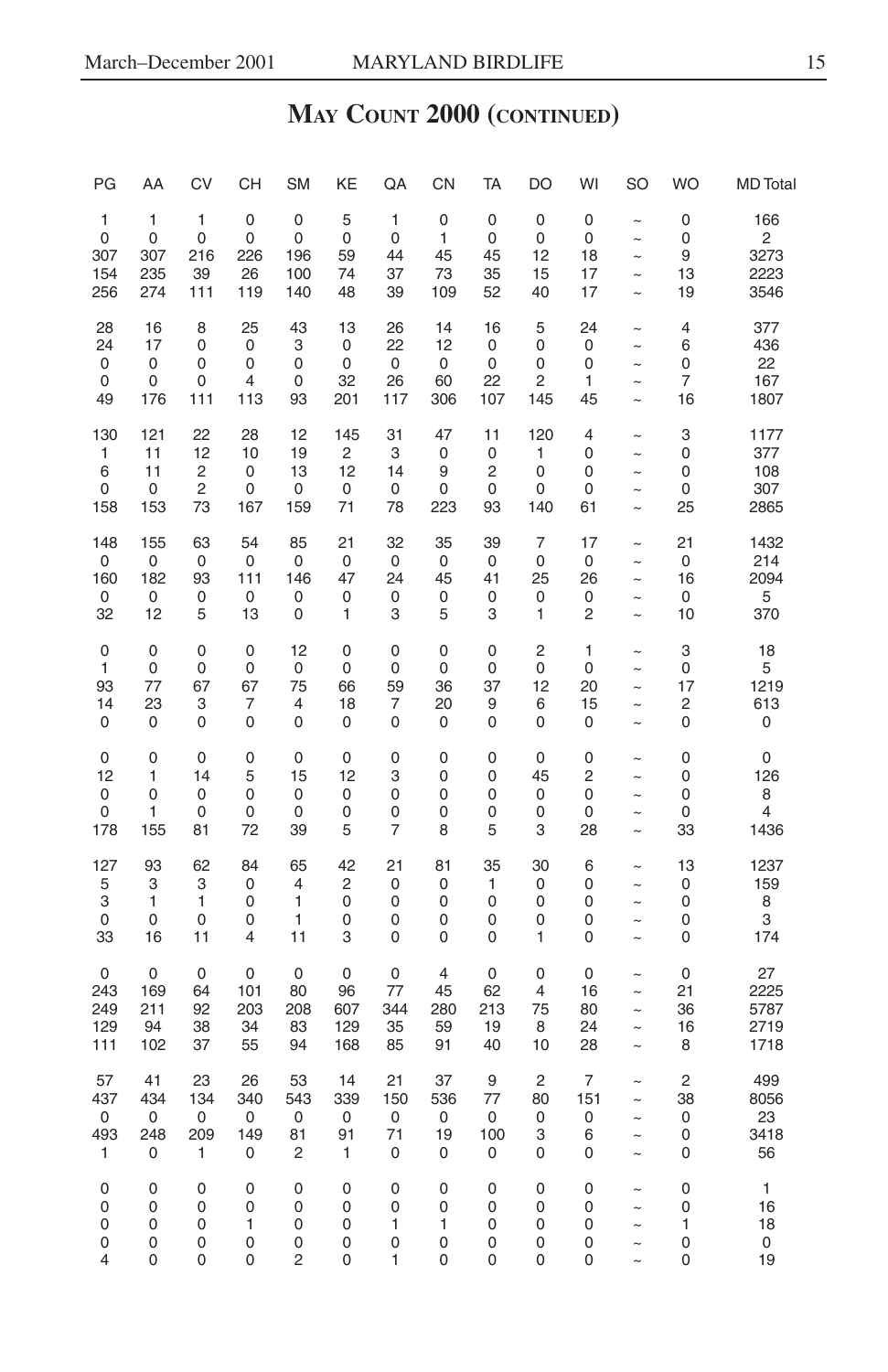| Species:                            | GA             | AL             | <b>WA</b>      | <b>FR</b>      | <b>CR</b>      | <b>BA</b>      | <b>HA</b> | СE             | HO             | <b>MO</b>      | DC             |
|-------------------------------------|----------------|----------------|----------------|----------------|----------------|----------------|-----------|----------------|----------------|----------------|----------------|
| Northern Parula                     | 18             | 8              | 13             | 44             | 28             | 66             | 0         | 7              | 134            | 72             | 7              |
| <b>Yellow Warbler</b>               | 107            | 58             | 15             | 63             | 62             | 92             | 40        | 8              | 126            | 13             | 13             |
| <b>Chestnut-sided Warbler</b>       | 68             | 6              | 1              | 2              | 0              | 10             | 0         | 0              | 16             | 1              | $\overline{4}$ |
| Magnolia Warbler                    | 51             | 5              | 1              | 8              | 3              | 36             | 0         | $\overline{2}$ | 35             | 10             | 6              |
| Cape May Warbler                    | 46             | 0              | 0              | 2              | 1              | 3              | 0         | 3              | 0              | 0              | 0              |
| <b>Black-throated Blue Warbler</b>  | 4              | $\overline{2}$ | 0              | 11             | 0              | 22             | 0         | 7              | 29             | 4              | $\overline{7}$ |
| Yellow-rumped Warbler               | 0              | 2              | 10             | 11             | 2              | 38             | 3         | 5              | 12             | 52             | 43             |
| <b>Black-throated Green Warbler</b> | 71             | 6              | 0              | 7              | 1              | 14             | 0         | 4              | 12             | 3              | 1              |
| <b>Blackburnian Warbler</b>         | 14             | 0              | 1              | $\overline{c}$ | 0              | 5              | 0         | 0              | 3              | 1              | 0              |
| Yellow-throated Warbler             | 0              | 16             | $\overline{2}$ | 4              | 0              | $\overline{2}$ | 0         | 0              | 3              | 5              | 2              |
| Pine Warbler                        | 0              | 23             | 5              | 9              | 0              | 3              | 1         | 4              | 8              | 4              | $\overline{c}$ |
| Prairie Warbler                     | 0              | 21             | 19             | 5              | 12             | 18             | 1         | 1              | 29             | 16             | 0              |
| Palm Warbler                        | 0              | 0              | 1              | 1              | $\Omega$       | 0              | 0         | 0              | $\Omega$       | 0              | 0              |
| <b>Bay-breasted Warbler</b>         | 1              | 0              | 0              | 0              | 0              | 0              | 0         | 5              | 2              | $\overline{c}$ | 3              |
| <b>Blackpoll Warbler</b>            | 1              | $\overline{4}$ | 3              | 80             | 17             | 70             | 0         | 12             | 157            | 40             | 35             |
| Cerulean Warbler                    | $\overline{c}$ | 12             | 3              | 15             | 0              | $\overline{c}$ | 0         | 1              | 9              | 1              | 0              |
| <b>Black-and-white Warbler</b>      | 30             | 5              | 5              | 15             | 14             | 25             | 0         | $\overline{7}$ | 45             | $\overline{7}$ | 6              |
| American Redstart                   | 79             | 53             | 8              | 44             | 17             | 58             | 2         | 25             | 51             | 14             | 8              |
| <b>Prothonotary Warbler</b>         | 0              | 0              | 5              | 18             | 0              | $\overline{4}$ | 0         | 0              | 0              | 12             | 1              |
| Worm-eating Warbler                 | 0              | 17             | 9              | 10             | 7              | 9              | 0         | 6              | 26             | 13             | 1              |
| Ovenbird                            | 84             | 48             | 16             | 97             | 55             | 73             | 0         | 29             | 203            | 32             | 15             |
| Northern Waterthrush                | 12             | $\overline{4}$ | 3              | 1              | 0              | 8              | 0         | $\mathbf 0$    | 12             | 2              | 3              |
| Louisiana Waterthrush               | 5              | 9              | 9              | 21             | 7              | 17             | 0         | 0              | 34             | 12             | 0              |
| Kentucky Warbler                    | 3              | 6              | $\overline{2}$ | 7              | 7              | 18             | 0         | 4              | 46             | 7              | 1              |
| <b>Connecticut Warbler</b>          | 0              | $\Omega$       | 0              | 0              | 0              | $\Omega$       | 0         | 0              | 0              | 0              | $\mathbf 0$    |
| Mourning Warbler                    | 0              | 0              | 0              | 0              | 0              | 0              | 0         | 0              | 0              | $\mathbf{1}$   | 0              |
| Common Yellowthroat                 | 243            | 48             | 16             | 72             | 65             | 148            | 13        | 31             | 287            | 34             | 15             |
| <b>Hooded Warbler</b>               | 14             | 14             | 0              | 2              | 1              | 9              | 0         | 2              | 21             | 6              | 0              |
| Wilson's Warbler                    | 1              | 0              | 0              | 0              | 0              | $\overline{7}$ | 0         | 0              | 3              | 0              | 0              |
| Canada Warbler                      | 17             | 0              | $\mathbf{1}$   | 1              | 3              | 21             | 0         | $\overline{c}$ | $\overline{7}$ | 4              | $\overline{7}$ |
| Yellow-breasted Chat                | 0              | 12             | 4              | 12             | 1              | 8              | 0         | 12             | 41             | 8              | 1              |
| Summer Tanager                      | 0              | 0              | 0              | 0              | 0              | 0              | 0         | 0              | $\Omega$       | 2              | 0              |
| Scarlet Tanager                     | 100            | 51             | 39             | 85             | 38             | 56             | 3         | 22             | 124            | 35             | 11             |
| <b>Eastern Towhee</b>               | 152            | 102            | 50             | 104            | 59             | 49             | 3         | 18             | 177            | 31             | 26             |
| <b>Chipping Sparrow</b>             | 207            | 108            | 115            | 121            | 50             | 88             | 1         | 15             | 95             | 16             | 0              |
| <b>Field Sparrow</b>                | 53             | 31             | 38             | 65             | 33             | 23             | 0         | 13             | 66             | 16             | 1              |
| <b>Vesper Sparrow</b>               | 3              | $\overline{4}$ | $\overline{c}$ | 6              | $\overline{c}$ | 0              | 0         | $\mathbf 0$    | 0              | 0              | $\mathbf 0$    |
| Savannah Sparrow                    | 44             | 6              | 0              | 5              | 1              | 1              | 0         | 0              | 19             | 1              | 1              |
| <b>Grasshopper Sparrow</b>          | 12             | 18             | 9              | 54             | 19             | 1              | 5         | 1              | 5              | 3              | 0              |
| <b>Henslow's Sparrow</b>            | 2              | 0              | 0              | 0              | 0              | 0              | 0         | 0              | 0              | 0              | 0              |
| Saltmarsh Sharp-tailed Sparrow      | 0              | $\Omega$       | $\Omega$       | $\Omega$       | $\Omega$       | 0              | 0         | $\Omega$       | $\Omega$       | 0              | 0              |
| Nelson's Sharp-tailed Sparrow       | 0              | 0              | 0              | 0              | $\Omega$       | 0              | 0         | $\Omega$       | $\Omega$       | 0              | 0              |
| Seaside Sparrow                     | 0              | 0              | 0              | 0              | 0              | 0              | 0         | 0              | 0              | 0              | 0              |
| Song Sparrow                        | 197            | 95             | 55             | 187            | 49             | 95             | 0         | 28             | 115            | 24             | 35             |
| Lincoln's Sparrow                   | 0              | 0              | 0              | 0              | 0              | 0              | 0         | 0              | $\overline{c}$ | 0              | 0              |
| <b>Swamp Sparrow</b>                | 35             | 0              | 0              | 0              | 0              | 8              | 0         | 1              | 0              | 0              | 0              |
| <b>White-throated Sparrow</b>       | 4              | 3              | 5              | 7              | 7              | 18             | 0         | 0              | 2              | 0              | 3              |
| White-crowned Sparrow               | 5              | 0              | 6              | 1              | 0              | 1              | 0         | $\Omega$       | $\overline{c}$ | 0              | 1              |
| Dark-eyed Junco                     | 12             | $\Omega$       | 0              | 0              | 0              | 1              | 0         | $\Omega$       | $\Omega$       | 0              | $\mathbf 0$    |
| Northern Cardinal                   | 125            | 186            | 197            | 402            | 165            | 279            | 11        | 64             | 833            | 166            | 71             |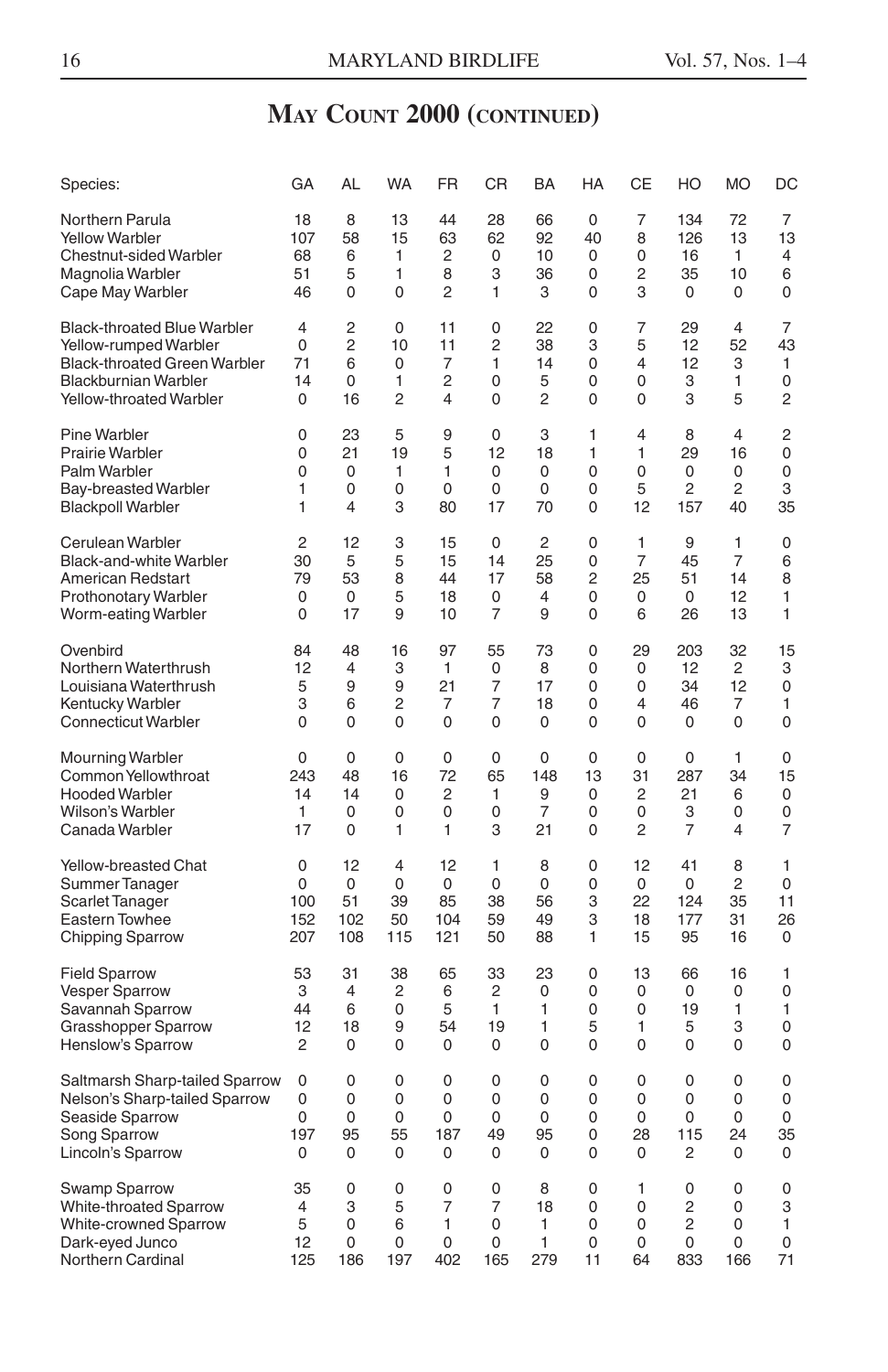| PG                                     | AA                                | CV                                 | <b>CH</b>                              | <b>SM</b>                        | KE                                 | QA                       | CN                                    | <b>TA</b>                                  | DO                     | WI                        | SO                                                       | <b>WO</b>               | <b>MD</b> Total                   |
|----------------------------------------|-----------------------------------|------------------------------------|----------------------------------------|----------------------------------|------------------------------------|--------------------------|---------------------------------------|--------------------------------------------|------------------------|---------------------------|----------------------------------------------------------|-------------------------|-----------------------------------|
| 129                                    | 87                                | 90                                 | 111                                    | 67                               | 12                                 | 8                        | 3                                     | 10                                         | 0                      | 3                         | $\ddot{ }$                                               | $\overline{4}$          | 921                               |
| 23                                     | 46                                | 6                                  | 7                                      | 19                               | 15                                 | 7                        | 7                                     | 5                                          | 3                      | 14                        | $\tilde{}$                                               | $\overline{c}$          | 751                               |
| 9                                      | 1                                 | 1                                  | 3                                      | 11                               | $\overline{\mathbf{c}}$            | 0                        | 0                                     | 0                                          | 0                      | 0                         | $\sim$                                                   | 0                       | 135                               |
| 13                                     | 12                                | 13                                 | 0                                      | 36                               | 5                                  | 0                        | 0                                     | 4                                          | 0                      | 2                         | $\sim$                                                   | 1                       | 243                               |
| 0                                      | 0                                 | 0                                  | 0                                      | 4                                | 1                                  | 0                        | 1                                     | 0                                          | 0                      | $\mathbf 0$               | $\sim$                                                   | 0                       | 61                                |
| 30                                     | 14                                | 18                                 | $\overline{4}$                         | 8                                | 1                                  | $\overline{c}$           | 3                                     | 5                                          | 0                      | 0                         | $\tilde{ }$                                              | 1                       | 172                               |
| 55                                     | 17                                | 9                                  | $\overline{4}$                         | 5                                | 6                                  | 6                        | 10                                    | $\overline{c}$                             | 3                      | 0                         | $\tilde{ }$                                              | $\overline{c}$          | 297                               |
| 14                                     | 9                                 | $\overline{c}$                     | 0                                      | 3                                | 0                                  | 1                        | 1                                     | 0                                          | 0                      | 0                         | $\tilde{}$                                               | $\mathbf{1}$            | 150                               |
| 10                                     | 5                                 | 0                                  | 1                                      | 4                                | 3                                  | 1                        | 0                                     | 2                                          | 0                      | 1                         | $\ddot{\phantom{0}}$                                     | 1                       | 54                                |
| $\overline{c}$                         | 8                                 | 29                                 | 11                                     | 5                                | 3                                  | $\mathbf 0$              | $\mathbf 0$                           | $\overline{c}$                             | 0                      | 12                        | $\sim$                                                   | 14                      | 120                               |
| 29                                     | 22                                | 22                                 | 24                                     | 47                               | 2                                  | 10                       | 5                                     | 27                                         | 12                     | 36                        | $\tilde{ }$                                              | 7                       | 302                               |
| 60                                     | 78                                | 9                                  | 29                                     | 55                               | 3                                  | 2                        | 19                                    | 0                                          | 2                      | 26                        | $\tilde{}$                                               | 12                      | 417                               |
| 0                                      | 0                                 | 0                                  | 0                                      | $\mathbf 0$                      | 1                                  | 0                        | $\overline{\mathbf{c}}$               | 0                                          | 0                      | 0                         | $\sim$                                                   | 0                       | 5                                 |
| $\overline{4}$                         | $\mathbf 0$                       | 0                                  | $\mathbf{1}$                           | $\overline{\mathbf{c}}$          | 0                                  | 0                        | 0                                     | 0                                          | 0                      | 0                         | $\sim$                                                   | 0                       | 20                                |
| 68                                     | 86                                | 51                                 | 12                                     | 54                               | 3                                  | 5                        | 6                                     | 3                                          | 0                      | 0                         | $\sim$                                                   | $\overline{c}$          | 709                               |
| 0                                      | 1                                 | 0                                  | 0                                      | $\mathbf 0$                      | 1                                  | $\mathbf 0$              | $\mathbf 0$                           | $\mathbf 0$                                | 0                      | 0                         | $\sim$                                                   | 0                       | 47                                |
| 31                                     | 34                                | 17                                 | 9                                      | 20                               | 1                                  | 6                        | 10                                    | 6                                          | 0                      | 5                         | $\sim$                                                   | $\overline{7}$          | 305                               |
| 85                                     | 81                                | 40                                 | 24                                     | 34                               | 9                                  | 4                        | 13                                    | 16                                         | 0                      | 10                        | $\tilde{ }$                                              | 20                      | 695                               |
| 13                                     | 21                                | $\overline{c}$                     | 11                                     | 1                                | 8                                  | 1                        | 16                                    | 1                                          | 2                      | 20                        | $\tilde{\phantom{a}}$                                    | 16                      | 152                               |
| 2                                      | 4                                 | 12                                 | 6                                      | 16                               | 1                                  | 2                        | 0                                     | 7                                          | 1                      | 7                         | $\tilde{\phantom{a}}$                                    | 15                      | 171                               |
| 209                                    | 141                               | 51                                 | 99                                     | 94                               | 23                                 | 19                       | 30                                    | 15                                         | 5                      | 35                        | $\sim$                                                   | 21                      | 1394                              |
| 8                                      | 16                                | 5                                  | 4                                      | 11                               | 0                                  | 0                        | 3                                     | 1                                          | 0                      | 0                         | $\tilde{ }$                                              | 1                       | 94                                |
| 0                                      | 3                                 | 16                                 | 8                                      | 12                               | 0                                  | 3                        | 0                                     | 3                                          | 0                      | 5                         | $\tilde{}$                                               | 10                      | 174                               |
| 20                                     | 10                                | 23                                 | 11                                     | 18                               | $\overline{c}$                     | 3                        | 6                                     | 10                                         | 0                      | 3                         | $\tilde{ }$                                              | 5                       | 212                               |
| 0                                      | $\mathbf 0$                       | 0                                  | 0                                      | 0                                | 1                                  | $\mathbf 0$              | 0                                     | 0                                          | 0                      | 0                         | $\sim$                                                   | 0                       | 1                                 |
| 1                                      | $\mathbf 0$                       | 0                                  | 0                                      | 0                                | 0                                  | 0                        | 0                                     | $\mathbf 0$                                | 0                      | 0                         | $\tilde{ }$                                              | 0                       | $\overline{c}$                    |
| 185                                    | 260                               | 85                                 | 69                                     | 382                              | 69                                 | 61                       | 56                                    | 61                                         | 40                     | 41                        | $\widetilde{\phantom{m}}$                                | 12                      | 2293                              |
| 38                                     | 52                                | 37                                 | 33                                     | 22                               | 0                                  | 0                        | 0                                     | 0                                          | 0                      | 0                         | $\tilde{ }$                                              | 2                       | 253                               |
| 0                                      | $\overline{4}$                    | 0                                  | 0                                      | 1                                | 0                                  | 0                        | 0                                     | 0                                          | 0                      | 0                         | $\sim$                                                   | $\mathbf 0$             | 16                                |
| 8                                      | 5                                 | 1                                  | 3                                      | 10                               | 2                                  | 1                        | 0                                     | 1                                          | 0                      | 0                         | $\tilde{ }$                                              | 1                       | 95                                |
| 57<br>$\overline{4}$<br>92<br>97<br>98 | 41<br>13<br>74<br>125<br>65       | 11<br>34<br>32<br>25<br>74         | 41<br>$\overline{4}$<br>48<br>40<br>65 | 32<br>35<br>40<br>37<br>93       | 7<br>$\mathbf 0$<br>21<br>15<br>51 | 6<br>6<br>13<br>36<br>41 | 32<br>5<br>$\overline{7}$<br>26<br>88 | 11<br>6<br>18<br>17<br>42                  | 6<br>7<br>0<br>6<br>35 | 15<br>13<br>3<br>10<br>30 | $\tilde{ }$<br>$\sim$<br>$\tilde{\phantom{a}}$<br>$\sim$ | 8<br>5<br>5<br>16<br>8  | 366<br>134<br>917<br>1221<br>1506 |
| 77                                     | 58                                | 22                                 | 32                                     | 43                               | 15                                 | 23                       | 35                                    | 12                                         | 3                      | $\overline{4}$            | $\tilde{ }$                                              | $\overline{\mathbf{c}}$ | 665                               |
| 0                                      | 0                                 | 0                                  | 0                                      | $\mathbf 0$                      | 2                                  | 0                        | $\mathbf{1}$                          | 0                                          | 0                      | 0                         | $\tilde{ }$                                              | 0                       | 20                                |
| 0                                      | $\overline{c}$                    | 0                                  | 4                                      | 37                               | 1                                  | 0                        | 1                                     | 3                                          | 1                      | 0                         | $\sim$                                                   | $\overline{c}$          | 129                               |
| 24                                     | 8                                 | 10                                 | 13                                     | 73                               | 6                                  | 32                       | 12                                    | 16                                         | 4                      | 0                         | $\tilde{ }$                                              | 0                       | 325                               |
| 0                                      | $\mathbf 0$                       | 0                                  | 0                                      | 0                                | 0                                  | 0                        | 0                                     | 0                                          | 0                      | 0                         | $\sim$                                                   | 0                       | 2                                 |
| 0                                      | 0                                 | $\mathbf 0$                        | 0                                      | 0                                | 0                                  | 0                        | 0                                     | 0                                          | 14                     | 0                         | $\sim$                                                   | 0                       | 14                                |
| 0                                      | 0                                 | 0                                  | 0                                      | 0                                | 0                                  | 0                        | 0                                     | 0                                          | 0                      | 0                         | $\ddot{\phantom{1}}$                                     | 0                       | 0                                 |
| 0                                      | 0                                 | 3                                  | 0                                      | 1                                | 0                                  | 0                        | 0                                     | 0                                          | 55                     | 0                         | $\sim$                                                   | 2                       | 61                                |
| 79                                     | 24                                | 27                                 | 26                                     | 60                               | 18                                 | 12                       | 29                                    | 4                                          | 1                      | 0                         | $\sim$                                                   | 4                       | 1164                              |
| 0                                      | 1                                 | 0                                  | 0                                      | 1                                | 0                                  | 0                        | 0                                     | 0                                          | 0                      | $\mathbf 0$               | $\tilde{\phantom{a}}$                                    | 0                       | $\overline{4}$                    |
| 0<br>6<br>0<br>0<br>286                | 2<br>$\mathbf 0$<br>0<br>0<br>402 | 0<br>14<br>$\mathbf 0$<br>0<br>120 | 0<br>1<br>0<br>0<br>151                | 3<br>2<br>$\mathbf 0$<br>0<br>40 | 2<br>1<br>0<br>0<br>358            | 0<br>1<br>0<br>0<br>111  | 1<br>5<br>$\mathbf 0$<br>0<br>91      | $\mathbf 0$<br>1<br>$\mathbf 0$<br>0<br>72 | 1<br>0<br>0<br>0<br>20 | 1<br>0<br>0<br>0<br>46    | $\tilde{ }$<br>$\sim$<br>$\ddot{\phantom{1}}$            | 0<br>0<br>0<br>0<br>10  | 54<br>80<br>16<br>13<br>4206      |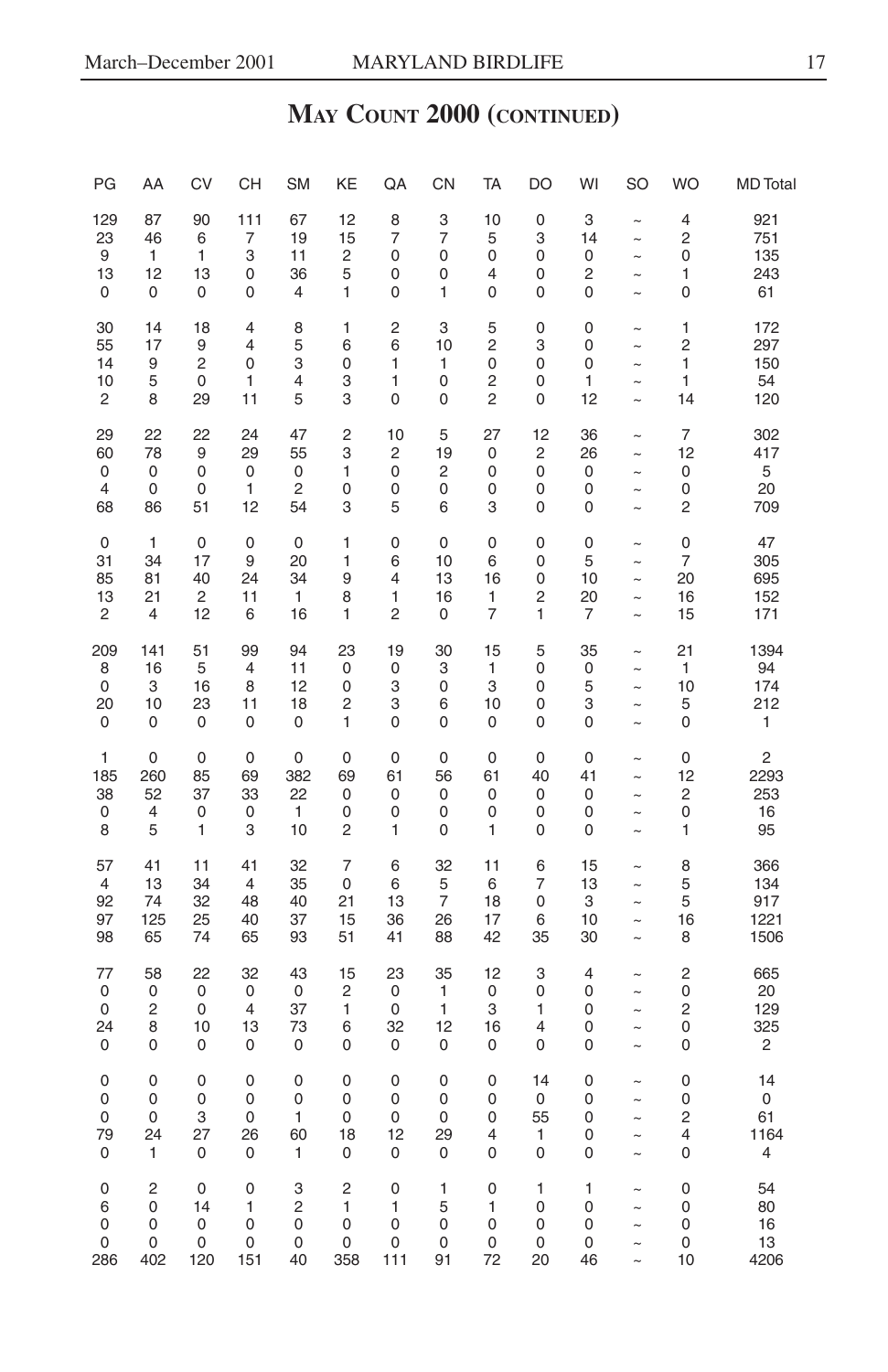| Species:                                                                                                                                                                                 | GA                                               | AL                                                  | <b>WA</b>                                       | <b>FR</b>                                                    | CR                                        | BA                                                                                                                                | HA                                       | CЕ                                       | HO                                                    | <b>MO</b>                                  | DC                                                                                                                             |
|------------------------------------------------------------------------------------------------------------------------------------------------------------------------------------------|--------------------------------------------------|-----------------------------------------------------|-------------------------------------------------|--------------------------------------------------------------|-------------------------------------------|-----------------------------------------------------------------------------------------------------------------------------------|------------------------------------------|------------------------------------------|-------------------------------------------------------|--------------------------------------------|--------------------------------------------------------------------------------------------------------------------------------|
| Rose-breasted Grosbeak                                                                                                                                                                   | 73                                               | 10                                                  | 2                                               | 5                                                            | 0                                         | 9                                                                                                                                 | 0                                        | 3                                        | 4                                                     | 0                                          | 0                                                                                                                              |
| <b>Blue Grosbeak</b>                                                                                                                                                                     | 0                                                | 0                                                   | 1                                               | 7                                                            | 0                                         | 2                                                                                                                                 | 1                                        | 0                                        | 6                                                     | 1                                          | 5                                                                                                                              |
| Indigo Bunting                                                                                                                                                                           | 159                                              | 185                                                 | 95                                              | 262                                                          | 66                                        | 130                                                                                                                               | 0                                        | 44                                       | 236                                                   | 99                                         | 47                                                                                                                             |
| Dickcissel                                                                                                                                                                               | 0                                                | 0                                                   | 0                                               | 9                                                            | 6                                         | 0                                                                                                                                 | 0                                        | 0                                        | 0                                                     | 0                                          | 0                                                                                                                              |
| <b>Bobolink</b>                                                                                                                                                                          | 138                                              | 8                                                   | 1                                               | 243                                                          | 5                                         | 202                                                                                                                               | 0                                        | 0                                        | 46                                                    | 12                                         | 0                                                                                                                              |
| Red-winged Blackbird                                                                                                                                                                     | 480                                              | 93                                                  | 160                                             | 499                                                          | 162                                       | 346                                                                                                                               | 40                                       | 82                                       | 410                                                   | 71                                         | 63                                                                                                                             |
| Eastern Meadowlark                                                                                                                                                                       | 69                                               | 34                                                  | 30                                              | 80                                                           | 17                                        | 7                                                                                                                                 | 5                                        | 0                                        | 4                                                     | 2                                          | 0                                                                                                                              |
| <b>Rusty Blackbird</b>                                                                                                                                                                   | 1                                                | 0                                                   | 1                                               | 0                                                            | 0                                         | 0                                                                                                                                 | 0                                        | 0                                        | 0                                                     | 0                                          | 0                                                                                                                              |
| Common Grackle                                                                                                                                                                           | 217                                              | 165                                                 | 575                                             | 868                                                          | 247                                       | 242                                                                                                                               | 12                                       | 62                                       | 376                                                   | 124                                        | 55                                                                                                                             |
| <b>Boat-tailed Grackle</b>                                                                                                                                                               | 0                                                | 0                                                   | 0                                               | 0                                                            | 0                                         | 0                                                                                                                                 | 0                                        | 0                                        | 0                                                     | 0                                          | 0                                                                                                                              |
| <b>Brown-headed Cowbird</b>                                                                                                                                                              | 102                                              | 52                                                  | 51                                              | 109                                                          | 52                                        | 90                                                                                                                                | 14                                       | 12                                       | 166                                                   | 73                                         | 55                                                                                                                             |
| Blackbird sp.                                                                                                                                                                            | 0                                                | 0                                                   | 0                                               | 0                                                            | 0                                         | 0                                                                                                                                 | 0                                        | 0                                        | 0                                                     | 0                                          | 0                                                                                                                              |
| <b>Orchard Oriole</b>                                                                                                                                                                    | 3                                                | 10                                                  | 10                                              | 15                                                           | 9                                         | 27                                                                                                                                | 10                                       | 16                                       | 39                                                    | 17                                         | 10                                                                                                                             |
| <b>Baltimore Oriole</b>                                                                                                                                                                  | 92                                               | 66                                                  | 111                                             | 126                                                          | 66                                        | 107                                                                                                                               | 5                                        | 21                                       | 139                                                   | 48                                         | 16                                                                                                                             |
| Purple Finch                                                                                                                                                                             | 36                                               | 0                                                   | 6                                               | 0                                                            | 0                                         | 0                                                                                                                                 | 0                                        | 0                                        | 0                                                     | 0                                          | 0                                                                                                                              |
| House Finch                                                                                                                                                                              | 71                                               | 35                                                  | 150                                             | 175                                                          | 56                                        | 92                                                                                                                                | 4                                        | 14                                       | 149                                                   | 68                                         | 34                                                                                                                             |
| <b>Pine Siskin</b>                                                                                                                                                                       | 29                                               | 4                                                   | $\mathbf 0$                                     | 0                                                            | 0                                         | 0                                                                                                                                 | 0                                        | 0                                        | 0                                                     | 0                                          | 0                                                                                                                              |
| American Goldfinch                                                                                                                                                                       | 281                                              | 107                                                 | 146                                             | 192                                                          | 100                                       | 228                                                                                                                               | 8                                        | 34                                       | 413                                                   | 139                                        | 59                                                                                                                             |
| <b>House Sparrow</b>                                                                                                                                                                     | 99                                               | 194                                                 | 319                                             | 440                                                          | 100                                       | 209                                                                                                                               | 0                                        | 17                                       | 214                                                   | 33                                         | 58                                                                                                                             |
| Total Individuals<br><b>Total Species</b>                                                                                                                                                | 8105<br>149                                      | 4952<br>132                                         | 6827<br>128                                     | 12510<br>142                                                 | 4573<br>106                               | 12954<br>169                                                                                                                      | 485<br>60                                | 121                                      | 1980 14,258 4,519<br>141                              | 128                                        | 2,674<br>120                                                                                                                   |
| <b>Observers</b>                                                                                                                                                                         | 39                                               | 17                                                  | 18                                              | 21                                                           | 10                                        | 54                                                                                                                                | 3                                        | 7                                        | 71                                                    | 27                                         | $\tilde{ }$                                                                                                                    |
| Owlers                                                                                                                                                                                   | 2                                                | 3                                                   | 2                                               | $\sim$                                                       | 0                                         | $\tilde{\phantom{a}}$                                                                                                             | 0                                        | 2                                        | $\tilde{}$                                            | $\tilde{\phantom{a}}$                      | $\tilde{ }$                                                                                                                    |
| <b>Total Parties</b>                                                                                                                                                                     | 12                                               | 10                                                  | 10                                              | 9                                                            | 7                                         | $\tilde{}$                                                                                                                        | 1                                        | 6                                        | 34                                                    | 16                                         | $\tilde{ }$                                                                                                                    |
| Party Hours on Foot<br>Party Hours by Car<br>Party Hours by Bike<br>Party Hours by Boat<br>Party Hours by Golf Cart<br>Party Hours by Tractor<br>Party Hours Owling<br>Total Party Hours | 102<br>42<br>0<br>0<br>0<br>1.5<br>0.75<br>146.3 | 24<br>29.5<br>0<br>0<br>0<br>0<br>1.5<br>55         | 18.5<br>42.25<br>0<br>0<br>0<br>0<br>3<br>63.75 | 44.5<br>43<br>0<br>0<br>0<br>0<br>3.5<br>91                  | 29<br>12<br>0<br>0<br>0<br>0<br>0<br>41   | $\tilde{}$<br>$\tilde{}$<br>$\tilde{ }$<br>$\sim$<br>$\tilde{ }$<br>$\sim$<br>$\tilde{\phantom{a}}$<br>$\tilde{}$                 | 5.5<br>0.5<br>0<br>0<br>0<br>0<br>0<br>6 | 17.25<br>2<br>0<br>0<br>0<br>0<br>2.5    | 199.2<br>12.7<br>0<br>0<br>0<br>0<br>1<br>21.75 212.9 | 57<br>6.5<br>0<br>0<br>0<br>0<br>0<br>63.5 | $\tilde{}$<br>$\tilde{\phantom{a}}$<br>$\tilde{}$<br>$\tilde{ }$<br>$\tilde{\phantom{a}}$<br>$\sim$<br>$\tilde{ }$<br>$\sim$   |
| Miles on Foot<br>Miles by Car<br>Miles by Bike<br>Miles by Boat<br>Miles by Golf Cart<br>Miles Owling<br>Miles by Tractor<br><b>Total Miles</b>                                          | 33.5<br>413<br>0<br>0<br>0<br>4<br>10            | 26<br>189.5<br>0<br>0<br>0<br>2<br>0<br>460.5 217.5 | 13<br>375<br>0<br>0<br>0<br>13<br>0<br>401      | 37<br>553<br>0<br>0<br>0<br>$\ddot{\phantom{0}}$<br>0<br>590 | 24<br>124<br>0<br>0<br>0<br>0<br>0<br>148 | $\sim$<br>$\tilde{\phantom{a}}$<br>$\tilde{}$<br>$\tilde{\phantom{a}}$<br>$\tilde{}$<br>$\tilde{ }$<br>$\tilde{ }$<br>$\tilde{ }$ | 3<br>10<br>0<br>0<br>0<br>0<br>0<br>13   | 11<br>33<br>0<br>0<br>0<br>12<br>0<br>56 | 162.8<br>201.6<br>0<br>0<br>0<br>7<br>0<br>371.4      | 38<br>25<br>0<br>0<br>0<br>0<br>0<br>63    | $\tilde{\phantom{a}}$<br>$\tilde{ }$<br>$\tilde{ }$<br>$\tilde{ }$<br>$\tilde{ }$<br>$\tilde{ }$<br>$\tilde{ }$<br>$\tilde{ }$ |

~ Information not provided.

No coverage in Somerset (SO).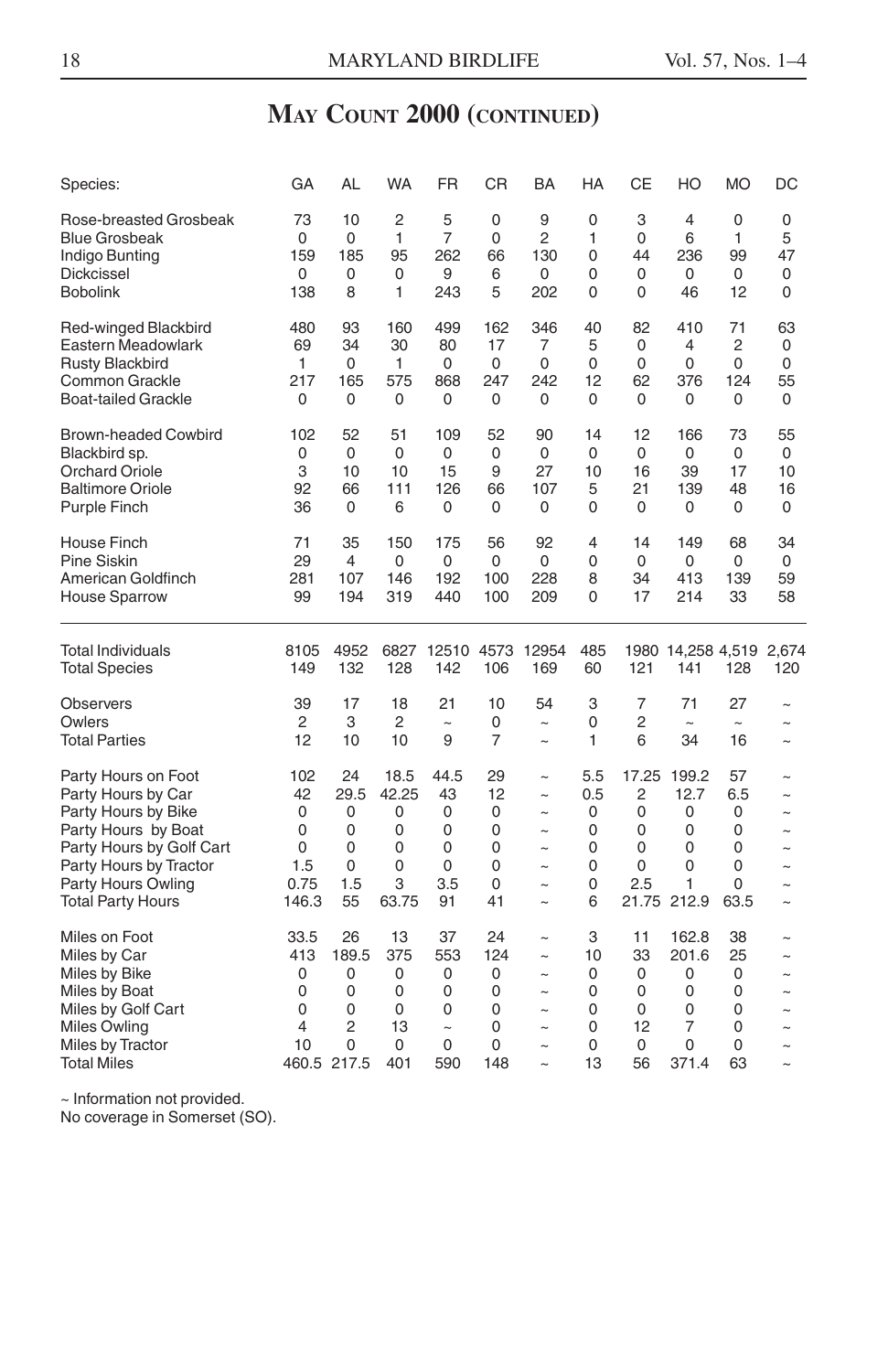| PG                   | AA                       | CV                        | CH                  | <b>SM</b>            | KE                  | QA                          | CN                    | TA                            | DO                       | WI                 | <b>SO</b>                                      | <b>WO</b>         | <b>MD</b> Total            |
|----------------------|--------------------------|---------------------------|---------------------|----------------------|---------------------|-----------------------------|-----------------------|-------------------------------|--------------------------|--------------------|------------------------------------------------|-------------------|----------------------------|
| 10                   | $\mathbf{1}$             | $\mathbf{1}$              | 3                   | 6                    | 1                   | 0                           | $\mathbf{1}$          | 6                             | 0                        | 0                  | $\tilde{ }$                                    | 1                 | 136                        |
| 29                   | 23                       | 11                        | 11                  | 32                   | 17                  | 12                          | 55                    | 27                            | 12                       | 10                 | $\tilde{}$                                     | $\overline{c}$    | 264                        |
| 314                  | 218                      | 100                       | 146                 | 254                  | 115                 | 63                          | 113                   | 44                            | 4                        | 24                 | $\tilde{ }$                                    | 6                 | 2724                       |
| 0                    | 0                        | 0                         | 0                   | $\sqrt{2}$           | 0                   | 0                           | 0                     | 0                             | 0                        | 0                  | $\tilde{\phantom{a}}$                          | 0                 | 17                         |
| 126                  | 40                       | 0                         | 2                   | 113                  | 0                   | 0                           | 0                     | 0                             | $\overline{\mathbf{c}}$  | 0                  | $\tilde{ }$                                    | 0                 | 938                        |
| 441                  | 493                      | 169                       | 172                 | 313                  | 734                 | 364                         | 329                   | 199                           | 450                      | 125                | $\tilde{}$                                     | 50                | 6245                       |
| 11                   | 10                       | 16                        | 17                  | 52                   | 3                   | 13                          | $\overline{7}$        | 8                             | 7                        | 0                  | $\tilde{\phantom{a}}$                          | 6                 | 398                        |
| 0                    | 0                        | 0                         | 0                   | 0                    | 0                   | 0                           | 0                     | 0                             | 0                        | 0                  | $\tilde{ }$                                    | 0                 | $\overline{2}$             |
| 432                  | 521                      | 161                       | 304                 | 868                  | 574                 | 559                         | 544                   | 372                           | 500                      | 154                | $\tilde{}$                                     | 128               | 8060                       |
| 0                    | 0                        | 0                         | 0                   | 0                    | 0                   | 0                           | 0                     | 0                             | 12                       | 6                  | $\tilde{ }$                                    | 9                 | 27                         |
| 116                  | 67                       | 54                        | 36                  | 84                   | 130                 | 50                          | 68                    | 44                            | 45                       | 23                 | $\tilde{ }$                                    | 30                | 1523                       |
| 0                    | 0                        | 0                         | 0                   | 0                    | 0                   | 0                           | 0                     | $\mathbf 0$                   | 0                        | 0                  | $\sim$                                         | 0                 | 0                          |
| 51                   | 34                       | 7                         | 36                  | 57                   | 30                  | 29                          | 88                    | 28                            | 35                       | 18                 | $\tilde{ }$                                    | 4                 | 583                        |
| 38                   | 34                       | 1                         | 7                   | 5                    | 18                  | 10                          | 24                    | 5                             | 0                        | 1                  | $\tilde{\phantom{a}}$                          | 1                 | 941                        |
| 0                    | 0                        | 0                         | 0                   | 0                    | 0                   | 0                           | $\pmb{0}$             | $\mathbf 0$                   | $\mathbf 0$              | 0                  | $\tilde{\phantom{a}}$                          | 0                 | 42                         |
| 72<br>0<br>243<br>63 | 110<br>0<br>294<br>61    | 40<br>0<br>56<br>59       | 51<br>0<br>91<br>44 | 76<br>0<br>63<br>202 | 46<br>0<br>45<br>64 | 21<br>$\pmb{0}$<br>45<br>50 | 61<br>0<br>211<br>256 | 28<br>$\mathsf 0$<br>42<br>41 | 6<br>0<br>18<br>30       | 8<br>0<br>15<br>42 | $\tilde{\phantom{a}}$<br>$\tilde{\phantom{a}}$ | 3<br>0<br>30<br>6 | 1370<br>33<br>2860<br>2601 |
|                      |                          |                           |                     |                      |                     |                             |                       |                               |                          |                    |                                                |                   |                            |
| 10239                | 9560                     | 4257                      | 5648                | 8186                 | 6043                | 4271                        | 6240                  | 3175                          | 4978                     | 2500               | $\tilde{ }$                                    | 2384              | 141318                     |
| 149                  | 155                      | 148                       | 138                 | 167                  | 151                 | 125                         | 123                   | 125                           | 139                      | 102                | $\ddot{\phantom{0}}$                           | 134               | 248                        |
| 46<br>24             | 52<br>$\mathbf{1}$<br>23 | 12<br>$\overline{c}$<br>9 | 15<br>5<br>8        | 20<br>3<br>11        | 6<br>4<br>4         | 8<br>$\mathsf 0$<br>6       | 16<br>3<br>10         | 5<br>$\overline{c}$<br>4      | 3<br>$\overline{c}$<br>1 | 5<br>0<br>3        | $\tilde{\phantom{a}}$<br>$\sim$<br>$\sim$      | 3<br>0<br>3       | 458<br>31<br>211           |
| 130                  | 106                      | 47.25                     | 36                  | 44.3                 | 8.5                 | 23.5                        | 41                    | 5.8                           | 13                       | 11.25              | $\tilde{}$                                     | 12                | 975.55                     |
| 18.9                 | 41.5                     | 7.5                       | 36.25               | 33.2                 | 20.5                | 26                          | 19                    | 5.5                           | 8                        | 6.5                | $\sim$                                         | 10                | 423.3                      |
| 0                    | 0                        | 0                         | 0                   | 0                    | 0                   | 0                           | 0                     | 9.75                          | 0                        | 0                  | $\sim$                                         | 0                 | 9.75                       |
| 5                    | $\overline{7}$           | 1                         | 0                   | 0                    | 0                   | 0                           | 0                     | 0                             | 0                        | 0                  | $\sim$                                         | 0                 | 13                         |
| 0                    | 5                        | 0                         | 0                   | 0                    | 0                   | 0                           | 0                     | 0                             | 0                        | 0                  | $\sim$                                         | 0                 | 5                          |
| 0                    | $\mathbf 0$              | 0                         | $\mathsf 0$         | 0                    | 0                   | 0                           | 0                     | 0                             | 0                        | 0                  | $\sim$                                         | 0                 | 1.5                        |
| 3.5                  | 1                        | 1.75                      | 6.5                 | $\overline{c}$       | 3                   | 0                           | $\overline{4}$        | $\overline{c}$                | 5                        | 0                  | $\sim$                                         | 0                 | 41                         |
| 157.4                | 160.5                    | 57.5                      | 78.75               | 79.5                 | 32                  | 49.5                        | 64                    | 23.05                         | 26                       | 17.75              | $\tilde{\phantom{a}}$                          | 22                | 1469.1                     |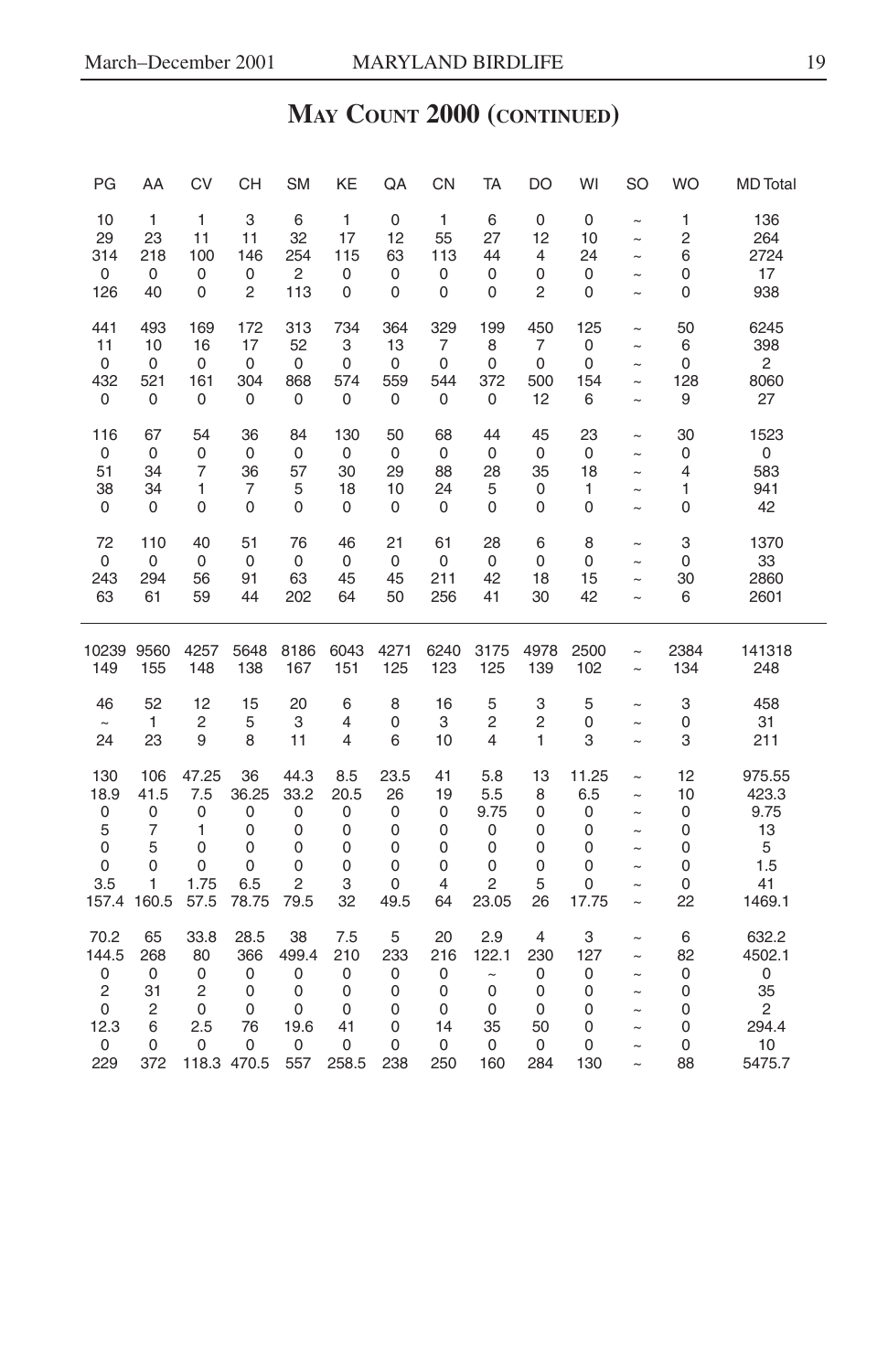

**REPORTS BY ROBERT F. RINGLER**

# **WINTER: DECEMBER 1, 1999–FEBRUARY 29, 2000**

There were significant snows in January and February. Many birds were forced to roadsides to find food.

*Observers:* George & Harry Armistead, Stan Arnold, Tyler Bell, Wayne Bell, Anne Bishop, Rick Blom, Carol & Don Broderick, Danny Bystrak, Martha Chestem, J. B. Churchill, Dennis & Jane Coskren, Keith Costley, Patty Craig, Dave Czaplak, Phil Davis, Eric & Patsy Decker, Sam Dyke, Fred Fallon, Kevin Fehskens, Leslie Fisher, Jim Gruber, Matt Hafner, Wilbur Hershberger, Rob Hilton, Marshall Iliff, George Jett, Kye Jenkins, John Juriga, Ray Kiddy, Elliot & Nancy Kirschbaum, Ellen Lawler, Greg Miller, Brian Monk, Dave Mozurkewich, Charlie Muise, Paul O'Brien, Bonnie Ott, Jim Paulus, Dave Perry, Paul Pisano, Betty Pitney (reporting for Tri-County Bird Club), Danny Poet, Fran Pope, Dave Powell, Kyle Rambo, Jan Reese, Bob Ringler, Arlene Ripley, Les Roslund, Gene Scarpulla, Jay Sheppard, Steve Simon, Connie Skipper, William Snyder, Jo Solem (reporting for Howard County), Jim Stasz, Chris Swarth, Debbie Terry, Marcia Watson-Whitmyre, Dave Webb, Dave Weesner, Levin Willey, Paul Woodward.

*Abbreviations:* CBC - Christmas Bird Count, DC - District of Columbia, PRNAS - Patuxent River Naval Air Station, SP - State Park, UMCF - University of Maryland Central Farm, WMA - Wildlife Management Area.

*Locations not in the index of the State Highway Map:* Beachville (St. Mary's County), Broadford Lake (Garrett), Calvert Cliffs SP (Calvert), Conowingo Dam & Lake (Harford/ Cecil), Deal Island WMA (Somerset), Eagle's Nest (Worcester), Fort McHenry (Baltimore City), Green Ridge (Allegany), Greenbrier SP (Washington), Hains Point (DC), Hughes Hollow (Montgomery), Irish Grove Sanctuary (Somerset), Jug Bay Wetlands Sanctuary (Anne Arundel), Kenilworth Aquatic Gardens (DC), Lake Elkhorn (Howard), Loch Raven (Baltimore), Piney Run Park (Carroll), Point Lookout SP (St. Mary's), PRNAS (St. Mary's), Rigby's Folly (Talbot), Triadelphia Reservoir (Howard), UMCF (Howard), Violette's Lock (Montgomery).

*Loons, Grebes, Gannets, Pelicans, Cormorants*. Iliff, Jett, and Miller found 150 **Redthroated Loons** passing Ocean City on Dec. 4. On Jan. 9 Iliff, G. Armistead, Hafner, and Stasz counted 120 Red-throated Loons off Assateague. There were 53 **Pied-billed Grebes** at Loch Raven on Jan. 3 (Simon, Terry) and 37 at Piney Run on Jan. 15 (Ringler). Craig estimated 2,000 **Horned Grebes** at Point Lookout on Feb. 15. They were gone the next day. The only **Red-necked Grebe** of the season was at Ocean City on Feb. 13 (Stasz). The only **Eared**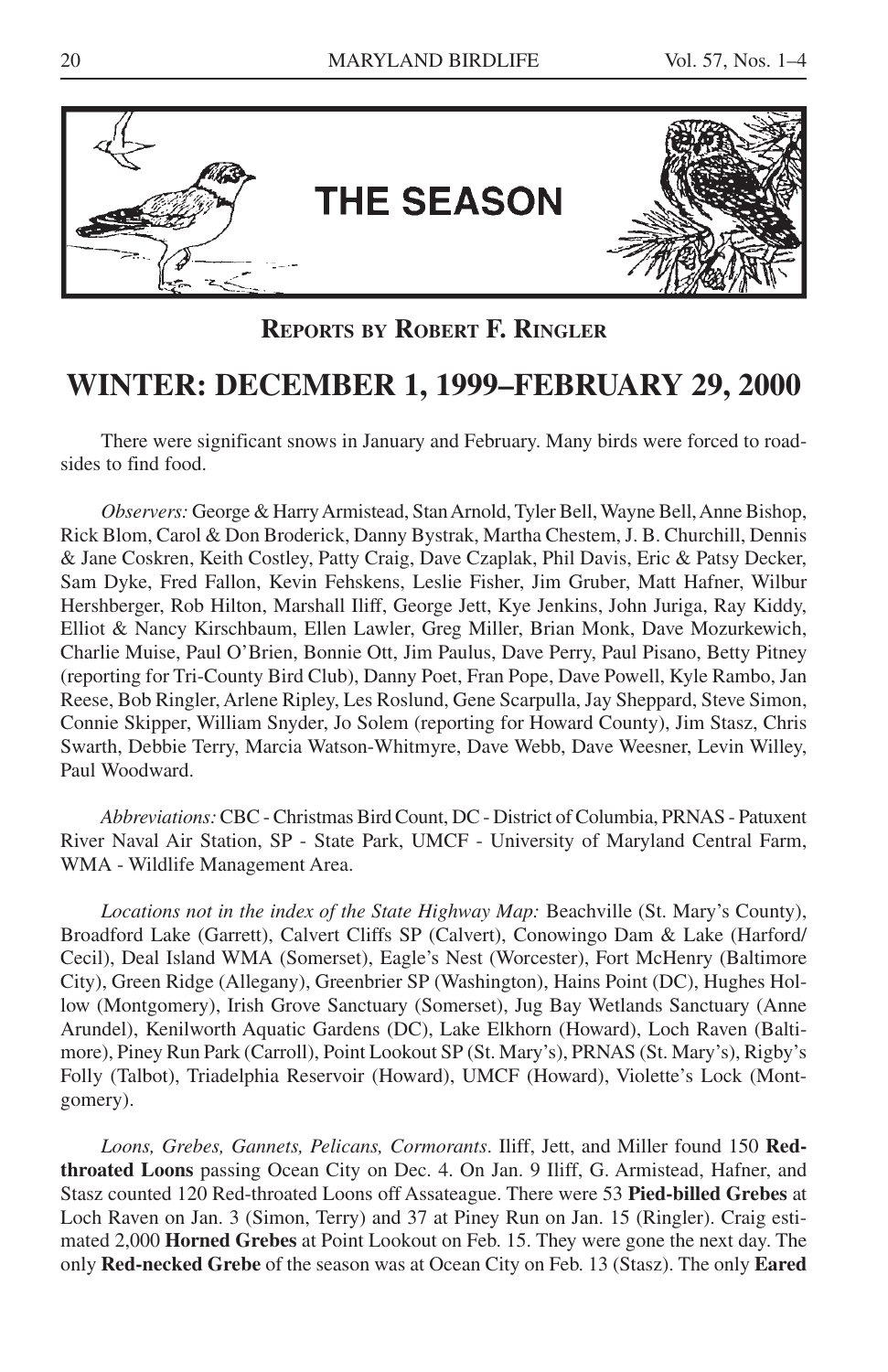**Grebe** of the season was at Ocean City on Jan. 29-30 (Miller +). **Northern Gannets** made a big splash on CBCs in the Chesapeake Bay with 372 on the St. Michaels count on Dec. 19 and 229 on the Point Lookout count on Dec. 26. Iliff estimated 50 gannets at Point Lookout on Jan. 6 and Craig found four there on Feb. 21. Other gannet sightings were 10 at Flag Ponds on Dec. 15 (Ripley), two off North Beach on Jan. 10 (Stasz), and one off Poplar Island on Feb. 22 (Willey). Sightings of **Brown Pelicans** included one at Rock Point on Dec. 10 (Perry), one immature at Point Lookout (Rambo, Miller) and one immature south of Rodo Beach (Iliff, Stasz) on Dec. 26 for the Point Lookout CBC, and five on the Patuxent River CBC on Jan. 3. Post-CBC sightings of **Double-crested Cormorants** were six at Conowingo Dam on Jan. 16 (Blom, Scarpulla), two at Fort McHenry on Jan. 29 (E. & N. Kirschbaum), and 115 sitting on Great Shoals Light, Wicomico County on Feb. 20 (Ringler +). An immature **Great Cormorant** was off Rumbly Point, Somerset County on Dec. 4 (Iliff, Jett, Miller), five on Baltimore Light, Anne Arundel County on Jan. 13 (Iliff), and one at Conowingo on Jan. 16 (Blom, Scarpulla).

*Herons*. An **American Bittern** seen in Pleasant Valley, Garrett County on Jan. 13 (*fide* Pope) was very late there. Miller and Davis found two American Bitterns at Deal Island WMA and one at Fairmount on Feb. 4. Many of the 70 **Great Blue Herons** at Conowingo Dam, Cecil County on Feb. 19 were on nests (Scarpulla). At least five nests, with seven adult **Great Blue Herons**, were occupied at Vantage Point, Columbia on Feb. 26 (Chestem). The high count of **Great Egrets** at Deal Island WMA was 15 on Jan. 8 (Iliff +). On Jan. 8 two **Snowy Egrets** were there (Jett) and an adult **Little Blue Heron** the same day (George Armistead). On Jan. 1, 33 **Tricolored Herons** were at Deal Island WMA (Ringler +). A **Green Heron** at Herrington Manor SP on Feb. 26 (Pope) was extraordinary. Thirteen **Glossy Ibis** were at Deal Island WMA on Jan. 16 (Glen Lovelace).

*Vultures*. **Black Vulture** continues to expand its range, even in winter. Iliff and Stasz found at least five on Jan. 22 in Garrett County south and west of Oakland. They also found two **Turkey Vultures** in western Garrett County that day. Gruber estimated 200 Black Vultures at Chestertown on Feb. 20 and Paulus counted 123 flying over Cumberland on the evening of Feb. 26, a record count for Western Maryland. At Fort Smallwood, 74 Turkey Vultures were migrating on Feb. 16 (Ricciardi).

*Geese, Swans*. Sightings of **Greater White-fronted Geese** included one at Chino Farms on Jan. 28 (H. Sears), two at Park Hall, Jan. 29 through Feb. 29 (Rambo +), one near Preston on Feb. 20 (Jett), and one at Victoria Station, Calvert County on Feb. 25-26 (Ripley +). Four **Snow Geese** (including one blue phase) were at Broadford Lake on Dec. 18 with the three white birds remaining to the 22nd (Pope). Czaplak found four adult blue-phase Snow Geese at Little Seneca Lake on Jan. 23 and another blue was on the Potomac River at the mouth of the Monocacy River, Frederick County on Jan. 29 (O'Brien). Gruber and Snyder estimated 20,000 Snow Geese at Massey on Jan. 29. Sightings of **Ross's Geese** included an adult at Snow Hill on Dec. 4 (Iliff, Jett, Miller), two there on Jan. 2 (Miller), a blue-phase bird flying over Tuckahoe SP, Queen Anne's County, and two white-phase birds flying over Ridgely on Dec. 18 (Stasz), one at E. A. Vaughn WMA on Jan. 8 (Iliff +), one flying over Chino Farms in a flock of Snow Geese on Jan. 28 (Snyder), three near Blackwater on Feb. 12 (Armistead), one near Salisbury on Feb. 12 (Darius & Paula Ecker), and one at Hurlock on Feb. 17 (Barbara & Phil Davis). Small race **Canada Geese** were one at Rigby's Folly on Jan. 23 (Armistead) and one in northern Harford County on Feb. 21 (Stasz, Hafner). In Cecil County a **Brant** was seen flying over Earleville WMA on Dec. 18 (Watson-Whitmyre, Fisher) and eight were at Turkey Point on Feb. 23 (Fisher). An adult **Barnacle Goose** was at Jesterville on Feb. 6-12 (C. & D.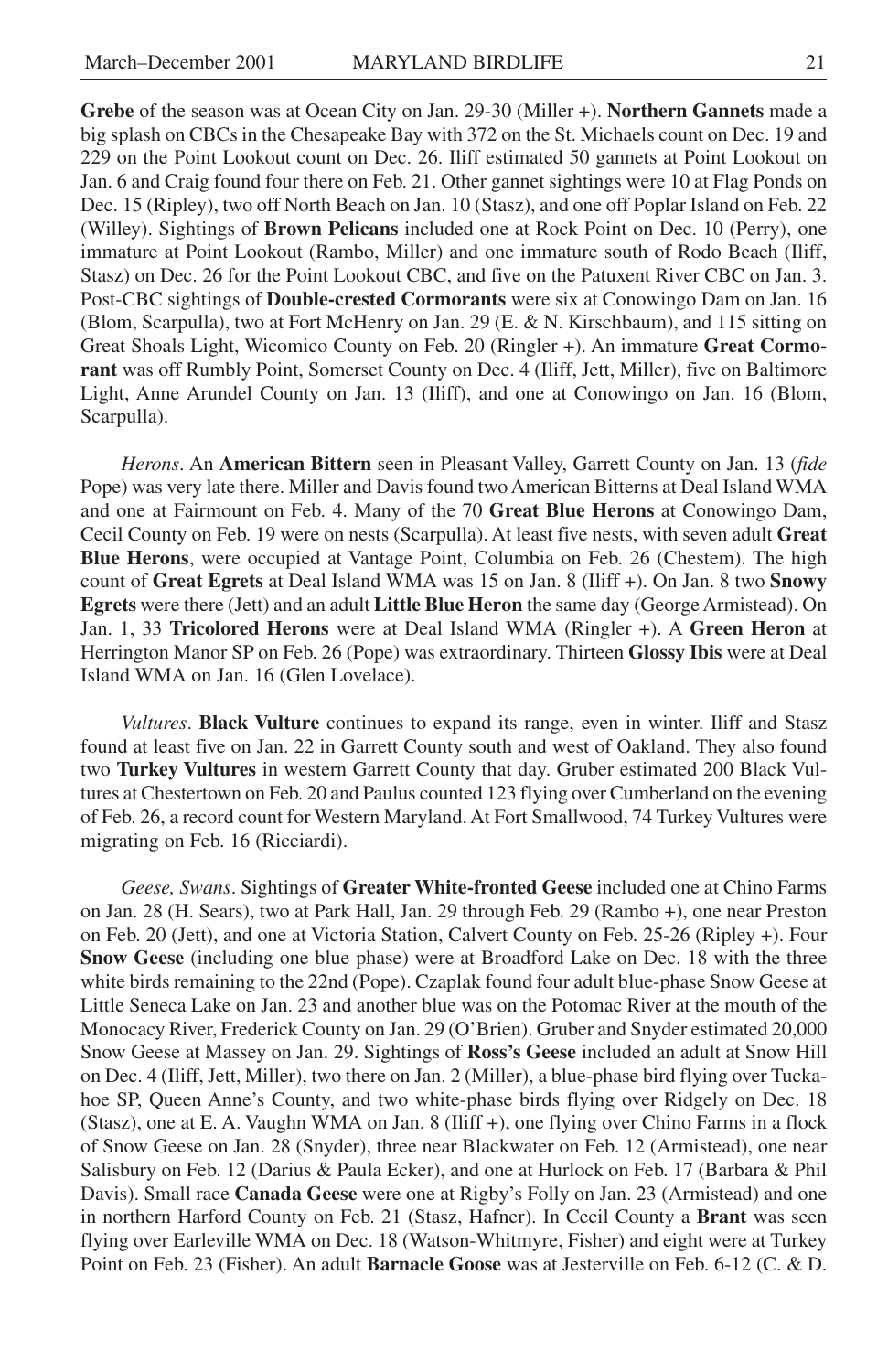Broderick +). Two **Mute Swans** were at inland Loch Raven on Dec. 12 (Simon, Terry), as were two at Dam #3 on the Potomac River, Washington County on Feb. 20 (Stasz). Danny Poet counted 122 Mute Swans on Crab Alley Bay at Dominion on Jan. 28. The highest count of **Tundra Swans** was 1,500 at Preston on Feb. 24 (Mike Nash).

*Dabbling Ducks*. A female **Wood Duck** was at Havre de Grace on Jan. 9 (Webb) and one was at Brighton Dam, Howard County on Jan. 19 (Helen Zeichner). A pair of Wood Ducks on Liberty Lake, Baltimore County on Feb. 13 (Ringler) and four at Perryman on Feb. 20 (Hafner) may have been early migrants. Sightings of **Gadwall** included 74 at Loch Raven on Dec. 12 (Simon, Terry) and 80 at Piney Run on Dec. 18 (Ringler). Two drake **Eurasian Wigeons** were at Deal Island WMA on Dec. 5 (E. & P. Decker) and a male and female were there on Feb. 20 (Dyke). The Ocean City CBC on Dec. 28 tallied four Eurasian Wigeons, two males and a female on Assateague (Iliff +) and another male at Ocean Pines. A drake Eurasian Wigeon was reported at Lake Frank, Montgomery County on Jan. 23 (Chris Barnard). The 195 **American Wigeons** at Loch Raven on Jan. 3 (Simon, Terry) were impressive. There were 180 **American Black Ducks** at Triadelphia Reservoir on Jan.8 (D. & J. Coskren) and 200 at Piney Run on Feb. 13 (Ringler). **Mallards** are not usually notable, but 900 on Broadford Lake on Jan. 22 (Iliff, Stasz) were a striking reminder of the mild conditions in the early part of the season. Fifteen **Blue-winged Teal** were at Deal Island WMA on Jan. 1 (Ringler +), a male at Triadelphia on Feb. 5 (David & Donald Henderson), two at Salisbury on Feb. 17 (C. & D. Broderick), and four at Violette's Lock on Feb. 27 (O'Brien). A drake Eurasian **Green-winged Teal** was at E. A. Vaughn WMA on Dec. 12-13 (Dyke).

*Diving Ducks.* There were 1,500 **Canvasbacks**, including the returning partial albino, at Cambridge on Jan. 3 (Ringler +) and 2,000 at Piney Point, St. Mary's County on Feb. 7 (Craig). Woodward counted 92 Canvasbacks and 69 **Redheads** on the Potomac River near Tenfoot Island, Montgomery County on Feb. 13. Jenkins found 72 Redheads at Loch Raven on Jan. 23, about 100 were at Town Creek on Feb. 8 (Bell), 64 were seen on the Patuxent River below Broome's Island on Feb. 12 (Bell), 81 at Solomons on Feb. 13 (Miller, Muise), and 39 at Rigby's Folly on Feb. 24 (Armistead). Highs for **Ring-necked Ducks** went to Loch Raven with 1,500 on Dec. 12 (Simon, Terry), Schumaker Pond, Salisbury with 375 on Dec. 29 (Dyke), and Little Seneca Lake with 1,900 on Feb. 27 (O'Brien). A male **Tufted Duck** visited the Potomac River in and near Washington from Jan. 29 through Feb. 22 (Joe Halpin, Bobbie Hughes, Bill Dobbins +). The bird was first seen off Daingerfield Island close to the Virginia shore but in DC (Jan. 29 through Feb.7). From Feb. 6-9 it was also seen from the Virginia shoreline opposite the mouth of Piscataway Creek in Prince George's County. From Feb. 13- 22 it was seen only in DC in the Washington Channel and the mouth of the Anacostia River. Unusual inland were two **Greater Scaup** at Greenbrier on Dec. 14 (Weesner) and one immature male at Deep Creek Lake on Dec. 18 (Iliff, Miller). There were 750 Greaters on the Gunpowder River, Harford County on Dec. 11 (Blom) and 4,500 at North Beach on Feb. 6 (Stasz, Hafner, Fehskens). Highs for **Lesser Scaup** were 14,250 on the Gunpowder River, Harford County on Dec. 11 (Blom), 2,500 on the Potomac River off Fort Washington on Feb. 9 (Stasz), and 3,500 at St. George Island on Feb. 26 (Stasz). An adult male **Common Eider** was seen at Ocean City on Dec. 29-30 for the Ocean City CBC. The peak count of **Harlequin Ducks** at Ocean City was seven (six males, 1 female) on Jan. 29 (Miller +) with five still present on Feb. 23 (Lawler). One **Surf Scoter** was on the Gunpowder River, Harford County on Dec. 11 (Blom); two at Emmitsburg on Dec. 19 (Hershberger) were extraordinary. Reese estimated 350 **Long-tailed Ducks** at Tilghman Island on Dec. 5 and O'Brien tallied 3,500 at Point Lookout on Feb. 15. A single Long-tailed Duck was unusual at Greenbrier on Dec. 14 (Weesner) as were seven at Loch Raven on Dec. 18 (Jenkins) and one at Triadelphia on the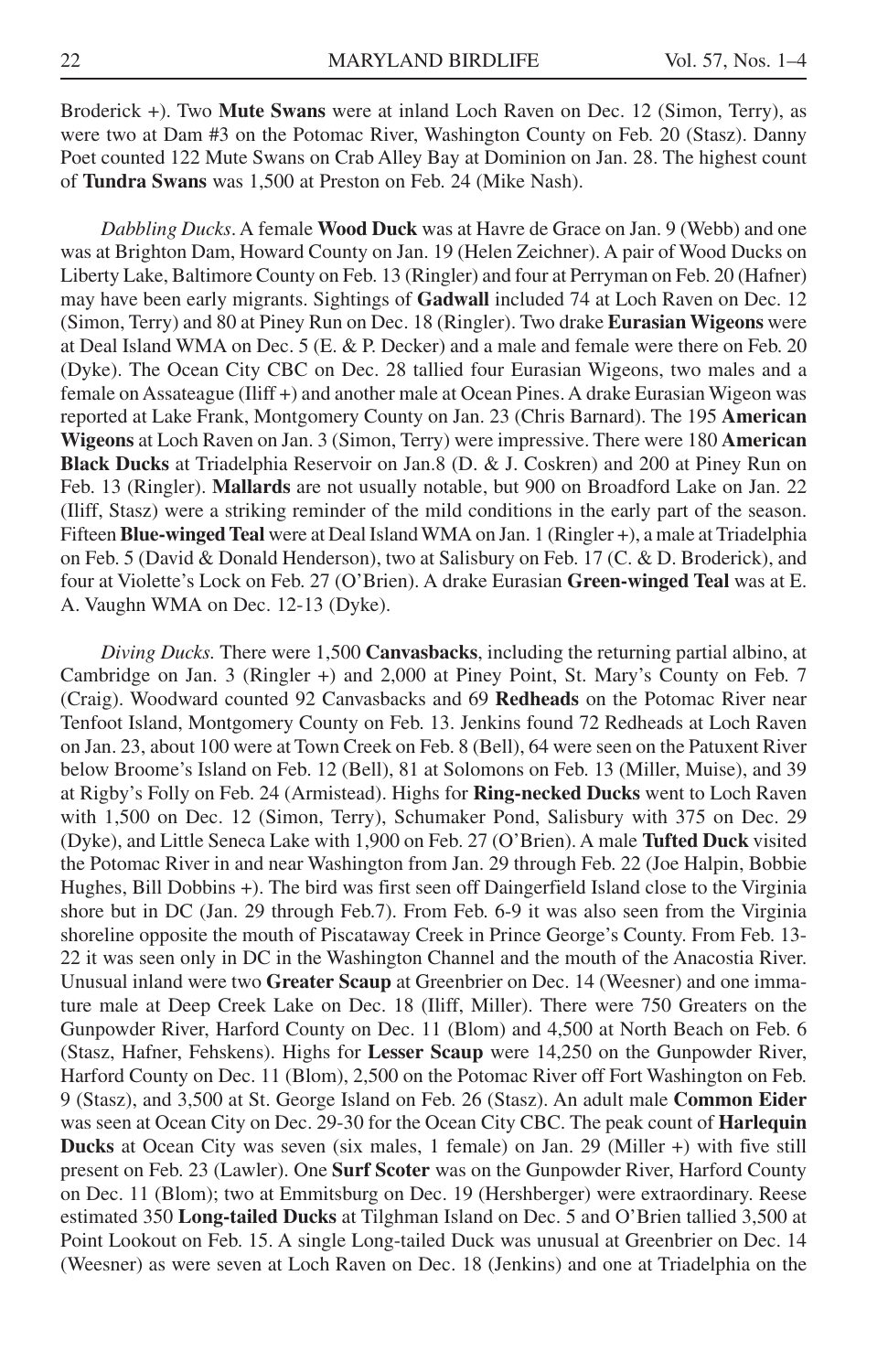latter date (Mozurkewich). Patty Craig and Bob Boxwell counted 724 **Common Goldeneyes** in the Soller's Wharf area of Calvert County on Feb. 13. There were 120 **Hooded Mergansers** at Piney Run on Jan. 15 (Ringler) and 75 at Loch Raven on Jan. 28 (Jenkins). The high count of **Common Mergansers** on the Eastern Shore was 80 at Blackwater on Feb. 20 (Fred Fallon). Highs for **Ruddy Ducks** were 2,000 in Smith Creek, St. Mary's County on Jan. 29 (Craig) and 4,000 at Oakville and 1,200 at St. George Island on Feb. 10 (Rambo).

*Diurnal Raptors, Turkeys*. A late **Osprey** was at Rigby's Folly on Dec. 2 (Armistead) and an early returning bird was at God's Grace Point, Calvert County on Feb. 29 (Bystrak). Iliff counted at least 14 **Northern Harriers** at Allens Fresh on Jan. 11. An immature **Northern Goshawk** was seen at Hebron on Jan. 22 (Juriga) and another immature was seen at Level on Jan. 29 (Powell). Stasz saw a **Red-tailed Hawk** carrying nesting material at Dam #5, Washington County on Feb. 20. Iliff and Stasz probably saw six different **Rough-legged Hawks** in Garrett County on Jan. 22-23. On the first day a dark adult male was at Pleasant Valley and a light juvenile and dark adult female were at Aaron Run. On the second day 2 light-phase birds were at Pickell Hill and 2 dark birds were at Aaron Run. On Jan. 28 Bystrak saw a dark-phase bird at Lower Marlboro and on Jan 29 Gruber and Snyder found two dark-phase Rough-legs at Chesterville and three dark-phase birds at Massey. On Jan. 29 Gwen Brewer saw four Rough-legs at North Branch and on Feb. 5 Kiddy saw at least four there, one or two darkphase and three or four light-phase. Churchill found a light Rough-leg east of Sideling Hill in Washington County on Jan. 31, a light-phase bird was at Frederick on Feb. 1 (Hershberger), one was at Alpha Ridge Landfill, Howard County on Feb. 5 and 26 (Ralph Cullison +), an immature was seen near Berlin on Feb. 13 (E. & N. Kirschbaum), a light bird at Ashton on Feb. 20 (Stasz), and one near Perryman on Feb. 20-25 (Stasz +). An adult **Golden Eagle** was near Darlington on Dec. 11 (Hafner, Fehskens), an immature near Dawsonville on Dec. 19 (O' Brien +), an adult at Sandy Hook, Wicomico County also on Dec. 19 (Dyke), a subadult at Green Ridge, Allegany County on Feb. 19 (Stasz), and another immature was at Centreville on Feb. 29 (Jim & Trish Gruber). Three **Merlins** at Federal Hill, Baltimore on Dec. 1 (Keith Costley) were impressive. A **Peregrine Falcon** at Wakefield, Carroll County on Jan. 22 (Ringler) was a rarity there, as was one at Lake Elkhorn on Feb. 15 (D. & J. Coskren), and one at Cumberland on Feb. 19 (Stasz). Lawler found 25 **Wild Turkeys** near Allen on Dec. 19, Joe Buchanan saw 12 in the Prettyboy Watershed, Baltimore County on Jan. 19, the Brodericks saw nine near Nanticoke on Feb. 4, Armistead counted 27 near Blackwater on Feb. 12, 13 were near Furnace on Feb. 13 (E. & N. Kirschbaum), and eight at Martinak SP, Caroline County on Feb. 20 (Jett).

*Rallids, Shorebirds*. A **Virginia Rail** at Upper Marlboro on Feb. 8 (Fred Shaffer) was unusual. There were 2,300 **American Coots** at Loch Raven on Dec. 12 (Simon, Terry), 870 at Piney Run on Jan. 8 (Ringler), and 5,000 on the Potomac River in DC on Feb. 5 (Fallon). The **Sandhill Crane** near Trappe remained through Jan. 17 (many observers). Two **Semipalmated Plovers** remained at Eagle's Nest on Jan. 8 (G. Armistead +). There were 35 **American Oystercatchers** at Ocean City on Feb. 20 (Ringler +). Wintering **Greater Yellowlegs** at Deal Island WMA numbered 10 on Jan. 1 and 7 on Feb. 20 (Ringler +), 15 at Elliott on Jan. 16 (Lawler), and another 8 were at Blackwater on Feb. 21 (Ringler +). Twenty **Lesser Yellowlegs** were at Deal Island WMA on Jan. 1 (Ringler +), one at Irish Grove on Feb. 4 (Miller, Davis), and two at Blackwater on Feb. 21 (Ringler +). Two **Willets** were at Eagle's Nest on Jan. 8 (Hafner +). A **Red Knot** was at Ocean City on Jan. 29 (Miller +). Iliff, Jett, and Miller found three **Western Sandpipers** and 20 **Least Sandpipers** at Irish Grove Sanctuary on Dec. 4. Three **Purple Sandpipers** were at PRNAS on Feb. 15 (Miller +). Seven **Dunlins** were at Jug Bay on Dec. 9 (Swarth, Muise) and four at Allens Fresh on Dec. 11 (Iliff). Dave Mozurkewich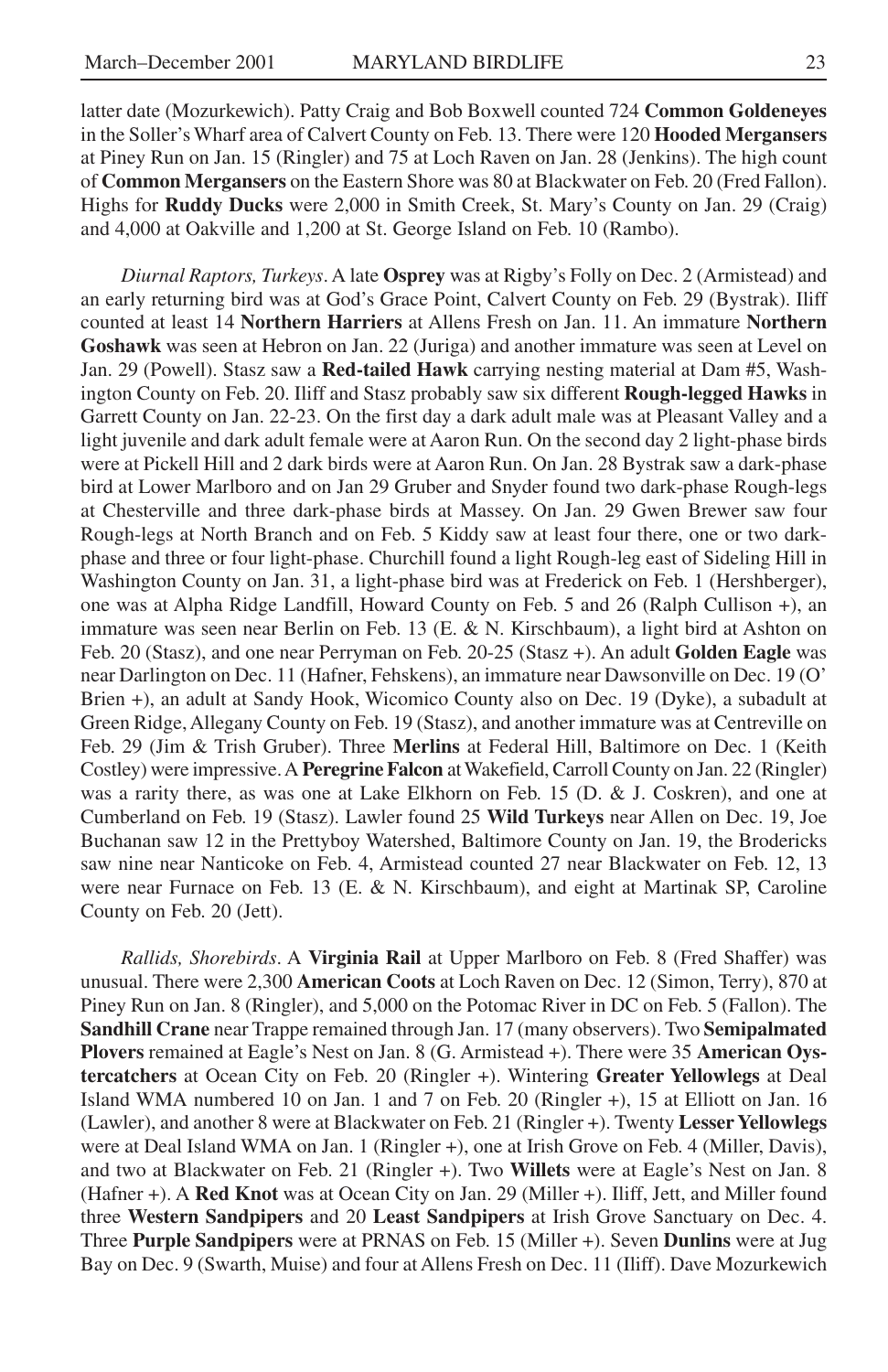counted 41 **Long-billed Dowitchers** at South Point for the Ocean City CBC on Dec. 28 and three were at Elliott on Feb. 24 (Wayne Bell).

*Gulls and Terns*. A late **Laughing Gull** was at Ocean City on Jan. 4 (C. & D. Broderick) and another was at Upper Marlboro on Jan. 12 (Tom Harten). A **Franklin's Gull** in secondwinter plumage was near Blackwater on Dec. 4-5 (Bob Odear, Dyke). An adult **Little Gull** at the Calvert Cliffs Nuclear Power Plant, Calvert County on Feb. 25-28 (Bystrak +) was a surprise. A **Common Black-headed Gull** was seen at Jug Bay on Jan. 7 (Bystrak) and another at PRNAS on Feb. 14 (Miller, Rambo). Two **Bonaparte's Gulls** at Lake Elkhorn on Dec. 18 (Joe Hanfman) were late migrants. Feb. 15 was a big day for Bonaparte's Gulls in St. Mary's County with 1,200 at PRNAS (Rambo, Craig) and 3,000 at Point Lookout (Craig). Estimates of **Ring-billed Gulls** included 8,500 at Conowingo on Dec. 3 (Blom), 4,500 at Point Lookout on Feb. 1 (Craig), and 3,000 at Centreville on Feb. 28 (Reese). An adult **Thayer's Gull** was seen at Conowingo from Dec. 26 through the end of the period (Blom +) with two adults there from Jan. 16 through Feb. 19 (Blom, Scarpulla +). Single Thayer's Gulls were at Salisbury, a first-winter bird on Jan. 18 (Dyke) and an adult on Feb. 4 (Brodericks), and other first-winter Thayer's were at Jug Bay on Jan. 19 (Iliff), Upper Marlboro on Jan. 24 (Stasz), and Conowingo on Feb. 21 (Stasz, Hafner). First-winter **Iceland Gulls** numbered one at Conowingo on Dec. 26 (Blom), two at Salisbury on Jan. 15 (Iliff), one at Upper Marlboro on Jan. 24 (Stasz), one in the Washington Channel, DC on Feb. 5-13 (Czaplak), and one at Chesapeake Beach on Feb. 6 (Todd Day). On Feb. 4 the Brodericks found an adult Iceland Gull and two **Lesser Blackbacked Gulls** (one first-winter and one adult) at Salisbury; but Stasz saw three adults and one second-winter bird there on Feb. 12. Two Lesser Black-backs were at Brighton Dam, Triadelphia on Jan. 1 (Ott +), two adults were at Jug Bay on Jan. 19 (Iliff), two adults were at Upper Marlboro on Jan. 24 (Stasz), three at Hains Point on Feb. 13 (Pisano, Hilton) and four were at Conowingo from Dec. 17 through Jan. 29 (Blom), though plumage differences indicated at least six birds were involved. A first-winter **Glaucous Gull** was also at Conowingo from Jan. 29 through Feb. 12 (Blom +), a second-winter bird was there on Feb. 19 (Scarpulla +), and another first-winter bird was in the Potomac River off Blue Plains, DC on Feb. 5 (Czaplak). The **Kelp Gull** remained at Sandgates through the period (Jane Kostenko, Tyler Bell +). Muddying the waters of gull observations were reports of apparent hybrids: **Herring Gull X Lesser Black-backed Gull** at Salisbury on Jan. 15 (Iliff) and Jug Bay on Jan. 22 (Czaplak), and **Herring Gull X Great Black-backed Gull** at Ocean City on Feb. 19 (Czaplak). Rare in the Bay, an adult **Black-legged Kittiwake** was seen at Point Lookout on Dec. 26 (Rambo, Miller). Three adult kittiwakes were seen from Assateague on Jan. 9 (Iliff +). Patty Craig reported a **Ross's Gull** at Point Lookout on Dec. 16. This sighting is being reviewed by the Records Committee. The peak count of **Forster's Terns** was 300 at Ocean City on Dec. 4 (Iliff +). Sightings of Forster's Terns at Leonardtown were two on Jan. 7 and three on Feb. 25 (Craig). Other lingering Forster's Terns were one at Kent Island, Queen Anne's County on Jan. 5 (Helen Patton) and one at Ocean City on Jan. 15 (Iliff, Hafner).

*Doves, Owls, Hummingbirds*. The 150 **Mourning Doves** at the milk plant near Scaggsville on Dec. 10 (Solem) were the most reported from a single location. Stasz found a **Barn Owl** at Croom Airport, Prince George's County on Feb. 24. Kelley Allen reported a **Great Horned Owl** nest with two young about 7-10 days old at Denton on Feb. 28. Stasz found one **Longeared Owl** at Merkle Wildlife Sanctuary, Prince George's County on Dec. 4 and Jan. 2. One Long-eared Owl was found in Talbot County and two in Queen Anne's County on Jan. 9 (Iliff +). Reports of **Short-eared Owls** were numerous with three near Emmitsburg on Dec. 11-18 (Iliff, Stasz +), two at Easton on Jan. 9 (Iliff +), one at Perryman on Jan. 10 (Powell), six in the Elliott Island area on Jan. 15 (Iliff), and two at Allens Fresh on Feb. 25 (Stasz). In Garrett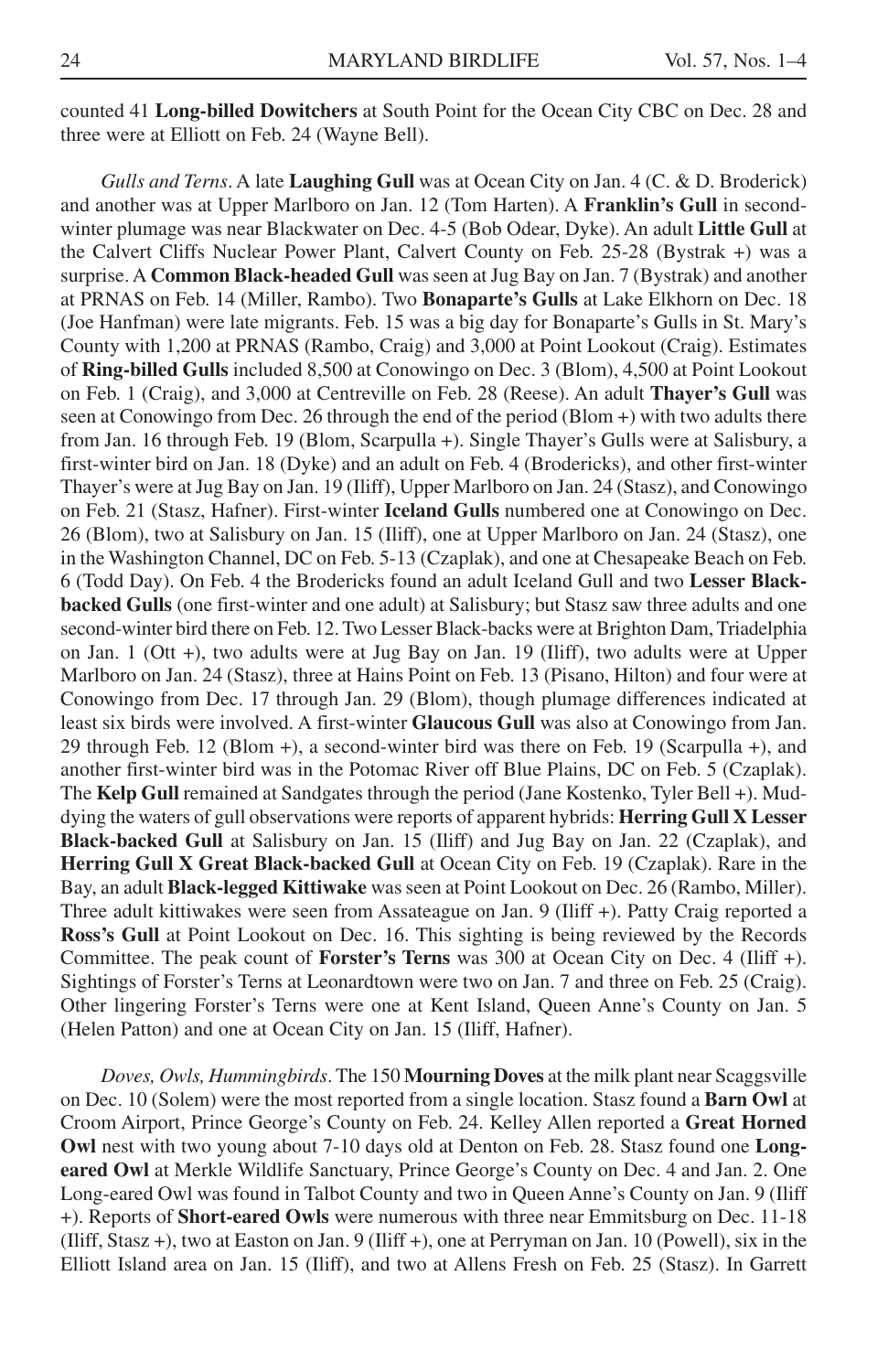County, two Short-eared Owls were at Trout Run on Jan. 3 (Pope), and on Jan. 22 Iliff and Stasz found three at Aaron Run and one at Pickell Hill. The latter duo also saw one Short-ear near Clear Spring on Jan. 23 and Sue Hamilton saw one in the same area on Feb. 10. Eleven Short-eared Owls were seen at Deal Island WMA on Feb. 20 (Ringler +). Two **Northern Sawwhet Owls** were at Patuxent River SP, Howard County on Dec. 18 (Jay Sheppard), three on Assateague on Jan. 8 (Iliff +), two at Queenstown on Jan. 9 (Poet), one at Susquehanna SP, Harford County on Jan. 17 (Les Eastman), two on Green Ridge, Allegany County on Feb. 19 (Stasz), and nine were banded at Lamb's Knoll, Washington County on Feb. 26 (Steve Huy). Single **Rufous Hummingbirds** remained at feeders through Jan. 1 at Brandywine (P. Dowell +) and Jan. 6 in Carroll County (*fide* Mary Gustafson).

*Flycatchers, Shrikes, Vireo, Larks, Swallows*. A wintering **Eastern Phoebe** was near Ridgely on Jan. 22 (Roslund), another was near Beachville on Jan. 23-28 (Craig +), one at Dunkirk on Jan. 26 (Ripley), and one at the milk plant in Howard County on Feb. 5 (Solem), but one at Chestertown on Feb. 22 (Gruber) and one at Beltsville on Feb. 27 (Churchill) may have been early spring migrants. **Northern Shrikes** seemed almost abundant this winter. An adult was seen near Emmittsburg on Dec. 11-19 (Iliff, Stasz +), one in Garrett County on Dec. 18-19 (Skipper +), one south of Frederick from Dec. 30 through Jan. 2 (C. Barnard +), one at Lilypons on Jan. 2 (Barry Cooper, Paul O'Brien), one at Black Hill Regional Park on Jan. 2 (Andy Rabin), one at Dan's Rock, Allegany County on Jan. 4-9 (Kiddy +), one adult at the US Naval Academy Dairy Farm, Anne Arundel County on Jan. 12-19 (Tommy Wright +), and one immature at Pickell Hill, Garrett County on Jan. 23 (Iliff, Stasz). The three birds seen on Jan. 2 were on the Sugarloaf Mountain CBC. A **Blue-headed Vireo** was near Irish Grove on Dec. 30 (C. & D. Broderick). Gruber and Snyder estimated 500 **Horned Larks** at Chesterville and 350 at Massey on Jan. 29. A very late **Tree Swallow** was at Kenilworth Aquatic Gardens on Jan. 8 (Pisano). Two Tree Swallows at Deal Island WMA on Feb. 23 (Fallon) may have been early spring migrants; 60 were there on Feb. 29 (C. & D. Broderick). Several Tree Swallows were seen at Blackwater on Feb. 27 (E. & P. Decker).

*Crows, Chickadee, Nuthatches, Wrens, Kinglets.* Iliff and Stasz estimated 800 **American Crows** in Pleasant Valley, Garrett County on Jan. 22. An American Crow at Jug Bay was carrying sticks on Feb. 25 (Muise). On Jan. 28 Craig photographed what appeared to be a **Black-capped Chickadee** at Dameron. The bird was present most of the period. The 76 **Redbreasted Nuthatches** on the St. Michaels CBC on Dec. 19 and the 74 on the Bowie CBC on Dec. 26 were signs of a good fall flight, but only small numbers were found after the CBCs. **Brown-headed Nuthatches** found north of the expected range on the western shore of the Chesapeake were three at Calvert Cliffs SP on Jan. 9 (Muise) and one near Broomes Island on Feb. 12-27 (Tyler Bell +). The 17 **Carolina Wrens** on the Oakland CBC were a sign of the recovery of the species in Garrett County. A **Sedge Wren** was at Calvert Cliffs SP on Jan. 2 (Larry Rowland +). Bystrak found two **Marsh Wrens** at Jug Bay on Jan. 15. **Golden-crowned Kinglets** were in low numbers throughout the season.

*Thrush, Mimids, Pipits, Warblers.* A **Wood Thrush** was a late migrant on Assateague on Nov. 13 (Allison Pevler). Two **Gray Catbirds** were at Centennial Park on Jan. 9 (Kurt Schwarz) with one remaining through Feb. 15 (D. & J. Coskren). Two catbirds were at Lake Roland, Baltimore County on Jan. 16 (Costley), one at Port Tobacco on Jan. 17 (Ringler), and one at Cockeysville on Jan. 18 (Jenkins). Miller and Davis found six catbirds at Deal Island WMA and one at Irish Grove on Feb 4. Wintering **Brown Thrashers** included five at Rigby's Folly on Jan. 23 (Armistead), two at Annapolis on Jan. 29 (Mark Eanes), two at Deal Island WMA on Feb. 4 (Miller, Davis), and three at Williams Wharf, Calvert County on Feb. 26 (Stasz).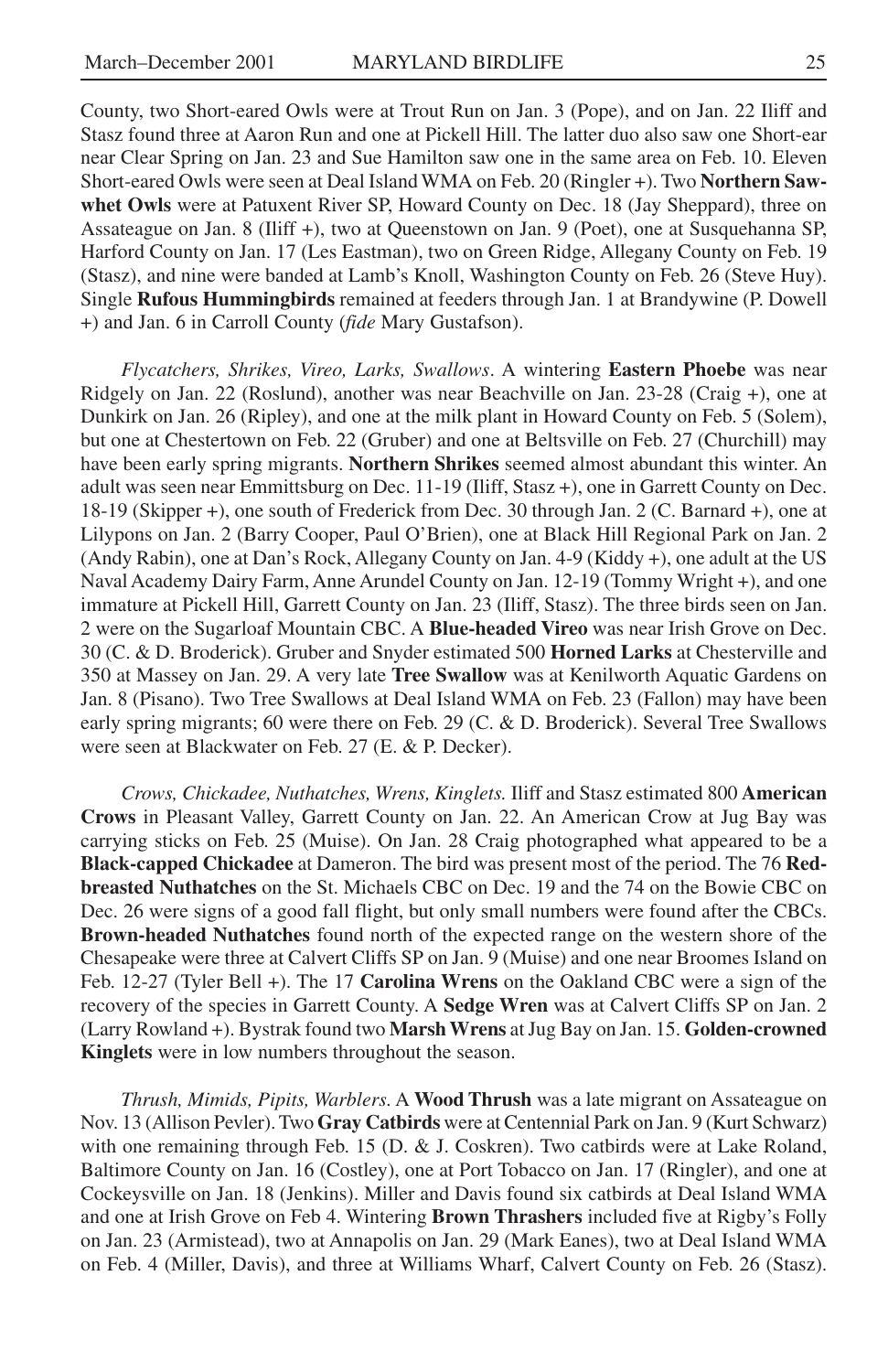Craig estimated at least 300 **American Pipits** at Scotland on Jan. 20, Arnold found 200 along roads near Blackwater on Jan. 21, 300 were at PRNAS on Jan. 29 (Rambo), and 200 on New Hope Road on Feb. 12 (Stasz). Powell found an **Orange-crowned Warbler** at Swan Harbor, Harford County on Dec. 29. An immature female **Prairie Warbler** was late at Hollywood on Dec. 12 (Miller). Craig saw a yellow **Palm Warbler** near Beachville on Jan. 24. A late **Blackand-white Warbler** was at Easton on Dec. 10 (Dick Kleen). A female **Common Yellowthroat** was at Upper Marlboro on Jan. 16 (Ringler). Roger Stone saw a **Yellow-breasted Chat** at Oxford on Dec. 31 that residents reported had been present at their feeder for weeks.

*Sparrows, Longspurs, Snow Buntings*. Notable **Chipping Sparrows** were 10 in Somerset County east of Princess Anne on Jan. 8 (Iliff +), seven near Beachville on Jan. 19 (Craig), and one at Frostburg on Feb. 27 (Churchill). After one **Clay-colored Sparrow** was found near Grays Corner, Worcester County on Dec. 28 (Miller +) two were seen on Jan. 1-16 (Ringler +). Interesting reports of **Vesper Sparrows** were of five at Vessey's Orchard, Somerset County on Dec. 5 (Iliff), one near Grays Corner, Worcester County on Jan. 2 (Miller), one at Millers Wharf, Calvert County on Jan. 9 (Craig, Bishop), and one at Pylesville on Jan. 22 (Blom, Monk). Rarely reported in winter, a **Lark Sparrow** was at Annapolis from Dec. 15 through Jan. 15 (Iliff +), one was at Jug Bay from Dec. 25 through Jan. 22 (Bystrak +), and another was at Beachville on Jan. 23-24 (Craig, Bishop). Craig found 40 **Savannah Sparrows** at Scotland on Dec. 9. An incredible 150 Savannah Sparrows were at UMCF on Dec. 29 (Nancy Magnusson), 100 near Grays Corner, Worcester County on Jan. 8 (Iliff +), 50 at Allens Fresh on Jan. 17 (Jett), and 100 at Massey on Jan. 29 (Gruber, Snyder). A **LeConte's Sparrow** was seen at Irish Grove on Dec. 4 (Iliff, Jett, Miller), one near Cornfield Harbor, St. Mary's County on Dec. 26 through Jan. 5 (Craig +), and one at E. A. Vaughn WMA on Jan. 9 (Iliff +). Three **Saltmarsh Sharp-tailed Sparrows** along with one **Nelson's Sharp-tailed Sparrow** were seen at Irish Grove on Dec. 4 (Iliff, Jett, Miller). Other Nelson's were one at E. A. Vaughn WMA on Jan. 8 (Stasz) and two at Assateague on Jan. 15 (Hafner). **Fox Sparrows** started moving early with 60 at Point Lookout on Jan. 26 (Craig); 20 were at Patuxent River Park, Howard County on Feb. 29 (Sheppard). A **Swamp Sparrow** at New Germany SP, Garrett County on Jan. 22 (Iliff, Stasz) was a winter rarity there. A melanistic **White-throated Sparrow** was at Sollers Wharf, Calvert County on Feb. 13 (Craig, Bob Boxwell). A partial albino White-throat was seen at Wilde Lake on Feb. 23-26 (Helen Zeichner). A **Harris's Sparrow** was seen at E. A. Vaughn WMA from Dec. 30 through Jan. 16 (Stasz +), while one at a Sykesville feeder remained throughout the period (Dave & Maureen Harvey +). High count for **Dark-eyed Junco** was 300 at Massey on Jan. 29 (Gruber, Snyder). Two **Lapland Longspurs** were at Hebron on Jan. 18 (Juriga), six were near the Salisbury Airport on Jan. 28 with eight **Snow Buntings** (C. & D. Broderick). Fifty Lapland Longspurs were at PRNAS on Dec. 23 (Rambo), one was at Pylesville on Jan. 22 (Blom, Monk), one at Keysville on Jan. 23 (Ringler), two at Chesterville on Jan. 29 (Gruber, Snyder), six at Earleville on Feb. 1 (Gary Griffith); an immature was at Queen Anne, Queen Anne's County on Feb. 5 (Ringler, Terry), one at Pickell Hill, Garrett County on Feb. 5-6 (Churchill), six near Lilypons on Feb. 6 (Hershberger), and three near Cambridge on Feb. 12 (Fred Atwood); but the peak counts at Ridgely were 20 on Dec. 18 (Stasz), 25 on Jan. 9 (Iliff +), and 17 on Feb. 12 (Reese +). The peak for Snow Buntings near Ridgely was 250 on Jan. 8 (Poet, Reese +). Three Snow Buntings were south of Frederick on Dec. 3 (Hershberger), 60 on Assateague as seen from Eagle's Nest on Dec. 4 (Iliff, Jett, Miller), four at Sandy Point on Jan. 15-22 (E. & N. Kirschbaum +), three at Chino Farms on Jan. 19 (Gruber), five at Massey on Jan. 29 (Gruber, Snyder), two at Pickell Hill, Garrett County on Feb. 5 (Churchill), and one at Chestertown on Feb. 19 (Ringler +). At PRNAS the peaks were 100 Lapland Longspurs on Jan. 2-6 and 100 Snow Buntings, Dec. 23 through Jan. 6 (Rambo +).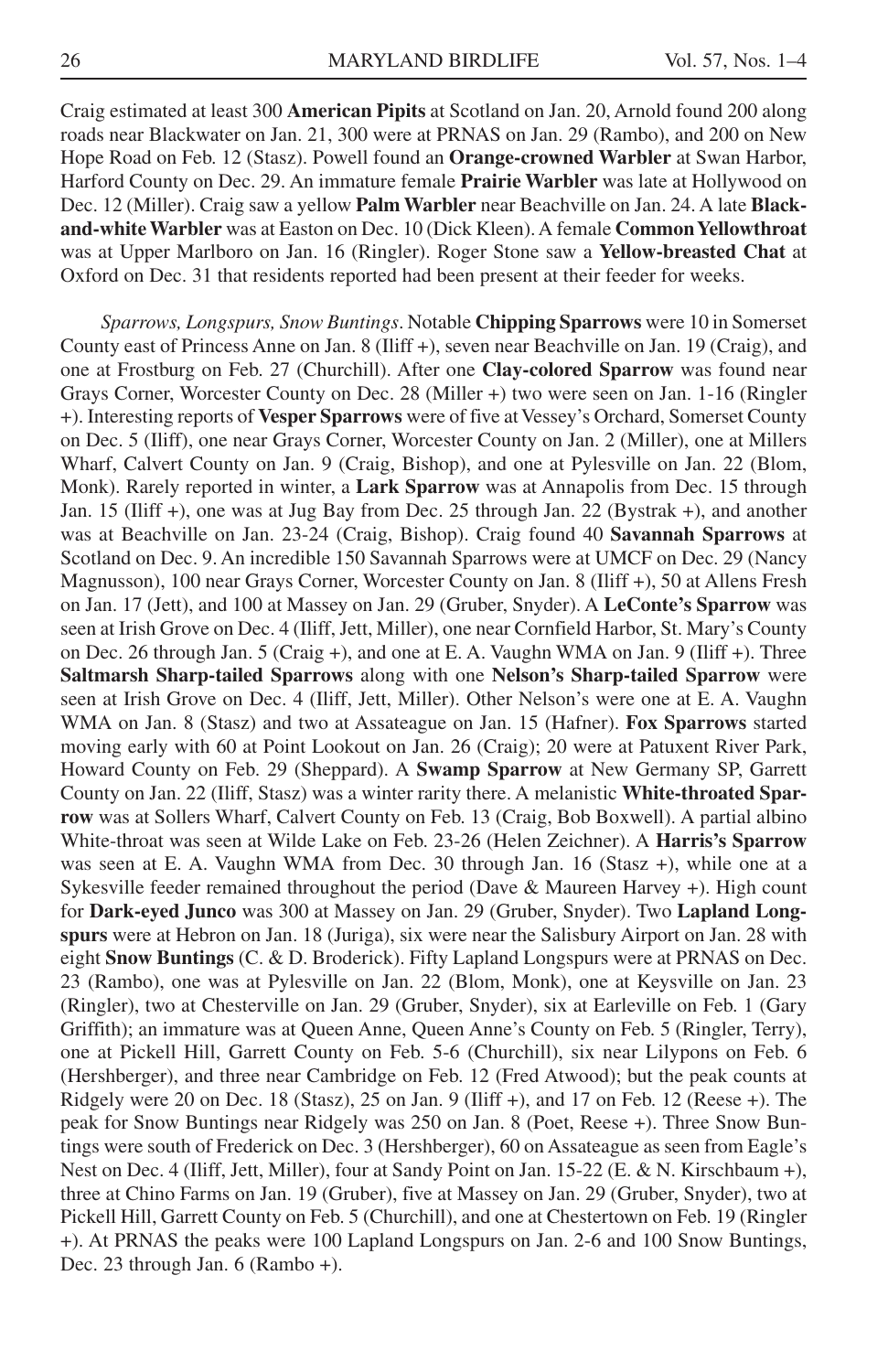*Cardinalids, Icterids*. A late male **Rose-breasted Grosbeak** was at Deal Island WMA on Dec. 15 (C. & D. Broderick) and another male remained at West Friendship through Jan. 16 (Janet McKegg). A male **Dickcissel** was seen at Lake Elkhorn from Dec. 9 through Jan. 19 (Arnold +). Another Dickcissel was at a Hagerstown feeder for at least two weeks through Dec. 31 (Janet Hussler +). A single flock of 300 **Eastern Meadowlarks** was in a marsh at E. A. Vaughn WMA on Jan. 8 (Iliff +). An adult male **Yellow-headed Blackbird** was at Hunters Creek, Howard County on Dec. 12 (Claire & David Horvath) and an adult male was seen at Conowingo on Dec. 26 (Blom) and Jan. 16 (Blom, Scarpulla). The high count of **Rusty Blackbirds** for the season was 237 at Hughes Hollow on Jan. 15 (Woodward). A **Brewer's Blackbird** was seen near Tulls Corner, Somerset County on Dec. 7 (C. & D. Broderick), another was seen at Pemberton Park, Salisbury on Jan. 23 (Dyke), and a male was seen near Chewsville on Jan. 29 (Weesner). Reese noted about 100,000 **Common Grackles** on the move at Centreville on Dec. 28. **Boat-tailed Grackles** numbered 95 at Nanticoke on Jan. 3 and 90 at Deal Island WMA on Feb. 20 (Ringler +). About 4,000 **Brown-headed Cowbirds** were near Beachville on Jan. 13 (Craig). A **Baltimore Oriole** was at Annapolis on Dec. 6-8 (Iliff), one was at PWRC on Dec. 26 (Marshall Howe +), an immature female was at the National Arboretum, DC on Jan. 15 (Pisano), another was at a feeder in Oxford on Jan. 22 (Reese), and an adult male was at Ellicott City from Jan. 9 through the end of the period (Carla & David Brezinski).

*Finches*. Blom noted two **Red Crossbills** at Conowingo on Dec. 17 and Stasz two on Green Ridge on Feb. 19. Reports of **White-winged Crossbills** were of one at Glen Echo on Dec. 6 (Czaplak), three flying over Annapolis on Dec. 17 (Iliff, Miller, Jett), a male at Baker Park, Frederick on Dec. 27 (*fide* Hershberger), a female at a feeder near David Force Park, Howard County on Jan. 9 (Karen Darcy), and a male appeared at a Salisbury feeder on Jan. 16 (E. & P. Decker). An unidentified redpoll flew overhead near Deep Creek Lake on Dec. 18 (Iliff). A **Common Redpoll** flew over North Glade, Garrett County on Dec. 18 (Iliff, Miller), one was at Dan's Rock, Allegany County on Jan. 17-23 (Susan Sires +), a male was at an Urbana feeder on Jan. 17 (Mike Welch), a male appeared at a Parsonsburg feeder on Jan. 25 and stayed through the end of the period (Pitney), another was at Beachville on Jan. 29 (Rambo), one was at Upper Marlboro on Feb. 7 (Fred Shaffer), one more was at Wayne Bell's feeder in Easton on Feb. 10, and three flew over North Beach on Feb. 11 (Stasz). **Pine Siskins** were seen throughout the state in small numbers this winter. Arlene Ripley had 130 **American Goldfinches** at her feeders in Dunkirk on Feb. 13. Remarkable were two **Evening Grosbeaks** at Mechanicsville on Dec. 11-12 (Tommy Wright).

# **SPRING MIGRATION: MARCH 1–MAY 31, 2000**

The weather this season was generally mild and conducive to migration, producing some record early arrivals.

*Observers:* George & Harry Armistead, Stan Arnold, Debbie Bennett (reporting for Caroline Co.), Anne Bishop, Rick Blom, Mike Bowen, Gwen Brewer, Carol & Don Broderick, Rod Burley, Danny Bystrak, Mike Callahan, J. B. Churchill, Barry Cooper, Dennis & Jane Coskren, Patty Craig (reporting for St. Mary's Co.), Ralph Cullison, Dave Czaplak, Phil Davis, Patsy Decker, Curtis & Tina Dew, Bill Dobbins, Sam Dyke, Ward Ebert, Darius Ecker, Jim Felley, Leslie Fisher, Jean Fry (reporting for Harford Co.), Eric Gofreed, Kevin Graff, Gary Griffith, Matt Hafner, Sue Hamilton, Dave Harvey, Wilbur Hershberger, Rob Hilton, Mark Hoffman, Marshall Iliff, Kye Jenkins, George Jett, Parke John, Ray Kiddy, Elliot & Nancy Kirschbaum, Gail Mackiernan, Nancy Magnusson, Greg Miller, Mike Milton, Charlie Muise,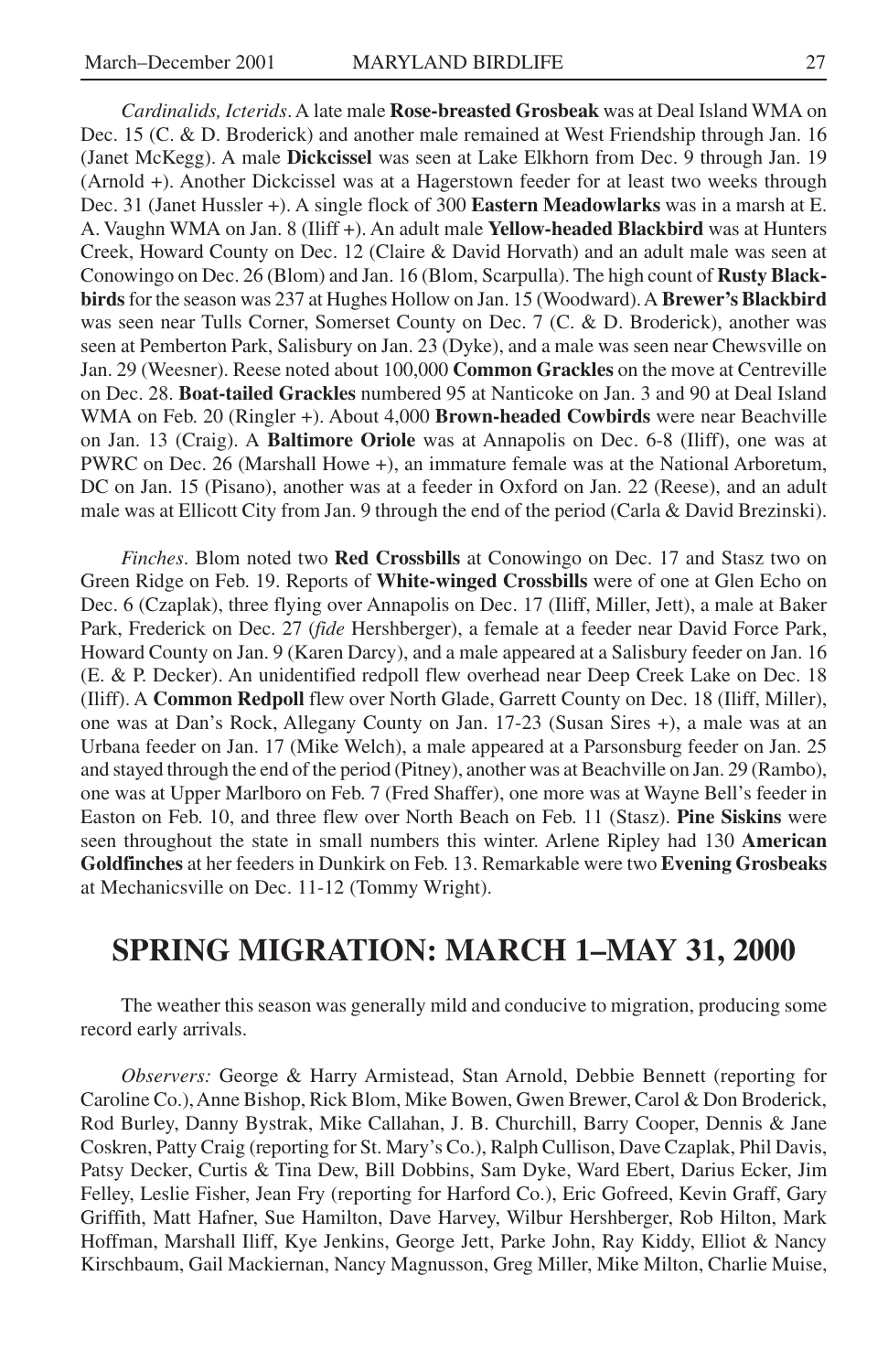Michael & Paul O'Brien, Daryl Olson, Bonnie Ott, Helen Patton, Jim Paulus, Dave Perry, Paul Pisano, Betty Pitney (reporting for Tri-County Bird Club), Fran Pope, Dave Powell, Andy Rabin, Kyle Rambo, Sue Ricciardi, Bob Ringler, Arlene Ripley, Chandler Robbins, Les Roslund, Steve Sanford, Gene Scarpulla, Lisa Shannon, Steve Simon, Jo Solem (reporting for Howard Co.), Paul Spitzer, Jim Stasz, Chris Swarth, Debbie Terry, Mary Ann Todd, Marcia Watson-Whitmyre, Dave Webb, Pete Webb, Dave Weesner, Hal Wierenga, Levin Willey, Paul Woodward, Howard Youth.

*Abbreviations:* DC – District of Columbia, MPEA – Middle Patuxent Environmental Area, NEA – Natural Environmental Area, NRMA – Natural Resources Management Area, PRNAS – Patuxent River Naval Air Station, PWRC – Patuxent Wildlife Research Center, SF – State Forest, SP – State Park, UMCF – University of Maryland Central Farm, WMA – Wildlife Management Area.

*Locations not in the index of the State Highway Map* (county in parentheses): Aaron Run (Garrett), American Chestnut Land Trust (Calvert), Assateague Island (Worcester), Bethel WMA (Cecil), Blackwater NWR (Dorchester), Bodkin Island (Queen Anne's), Broadford Lake (Garrett), Browns Bridge (Howard), Courthouse Point WMA (Cecil), Cromwell Valley Park (Baltimore), Deal Island WMA (Somerset), Deep Creek Lake (Garrett), E. A. Vaughn WMA (Worcester), Eden Brook (Howard), Elk Neck SF (Cecil), Flag Ponds Park (Calvert), Font Hill Wetland Park (Howard), Fort Smallwood (Anne Arundel), Green Ridge (Allegany), Hains Point (DC), Harford Glen Environmental Education Center (Harford), Hart-Miller Dredged Material Containment Facility (Baltimore), Hughes Hollow (Montgomery), James Run (Harford), Jennings Randolph Lake (Garrett), Jug Bay (Anne Arundel), Kenilworth Aquatic Gardens (DC), Kinder Farm Park (Anne Arundel), Kingman Lake (DC), Lake Elkhorn (Howard), Lake Whetstone (Montgomery), Layhill Park (Montgomery), Liberty Lake (Carroll/ Baltimore), Loch Raven (Baltimore), Mason Dixon Farm (Frederick), Mattawoman NEA (Charles), Mountain Lake (Garrett), MPEA (Howard), Mt. Nebo WMA (Garrett), Myrtle Grove WMA (Charles), Nicholas Ridge (Allegany), Pickering Creek (Talbot), Piney Dam (Garrett), Piney Run Park (Carroll), Point Lookout SP (St. Mary's), Poplar Island (Talbot), PRNAS (St. Mary's), PWRC (Prince George's), PWRC-North Tract (Anne Arundel), Rigby's Folly (Talbot), Rock Creek Park (DC), Rockburn Branch Park (Howard), Rocky Gap SP (Allegany), Schooley Mill Park (Howard), Seneca Creek SP (Montgomery), Soldiers Delight NEA (Baltimore), Town Hill (Allegany), Triadelphia Reservoir (Howard/Montgomery), UMCF (Howard), Upper Watts Branch Park (Montgomery), Violettes Lock (Montgomery), Washington Monument SP (Washington), Wilde Lake (Howard).

*Loons, Grebes, Storm-Petrel*. Interesting reports of **Red-throated Loons** were of one at Piney Point on Mar. 15 (Craig), one at Elliott on Apr. 8 (Iliff, G. Armistead), one at Lapidum, Harford Co. on May 20 (Powell), and three remaining at Ocean City on May 30 (C. & D. Broderick). A **Pacific Loon** was on the South River in Anne Arundel County on Mar. 19-24 (Sam Droege, W. Heigermeijer +). Migrant **Common Loons** were difficult to separate from wintering birds this spring. Three were at Point Lookout on Mar. 1 (Craig), one at Cobb Island on Mar. 4 (Stasz), one at Loch Raven on Mar. 4 (Terry), two at Calvert Cliffs on Mar. 5 (Hafner, Stasz), and one off Hains Point on Mar. 11 (Pisano). One Common Loon at Rocky Gap on Mar. 12 (Churchill) was probably a migrant. There were 28 Common Loons at Triadelphia on Apr. 10 (D. & J. Coskren), 35 at Jug Bay on Apr. 18 (L. Lewis, D. Mumford), and 28 at Piney Run on Apr. 22 (Ringler), but Paulus topped everybody with 237 flying over Nicholas Ridge on Apr. 19, and one bird lingered at Broadford Lake on May 30 (Pope). An adult **Pied-billed Grebe** with two young was at Myrtle Grove on May 18 (Jett), and two were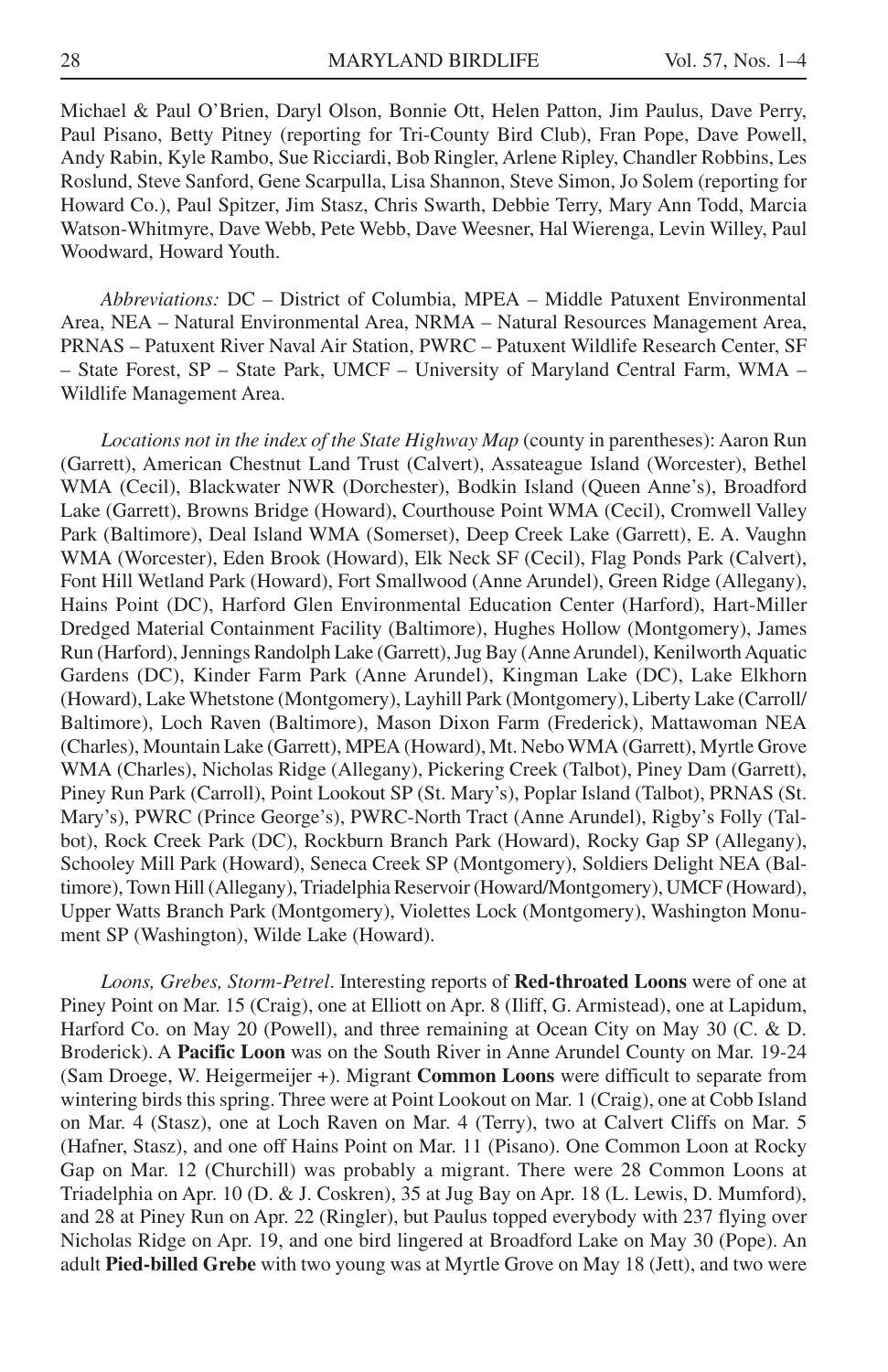lingering at E. A. Vaughn WMA on May 26 (Iliff). High counts of **Horned Grebes** were 196 at PRNAS on Mar. 17 (Rambo) and 160 at Rose Haven on Apr. 14 (Iliff). The only **Rednecked Grebes** reported were one on the South River near Annapolis on Mar. 25 (Bob Augustine) and two at Piney Run on Apr. 22 (Ringler). The only **Eared Grebe** of the season was at North Beach on Apr. 12 (Stasz). The Brodericks saw a **Wilson's Storm-Petrel** at the inlet in Ocean City on May 29.

*Gannets, Pelicans, Cormorants*. **Northern Gannets** put on a good show in Chesapeake Bay this spring. Among the more important sightings were 69 seen from Rigby's Folly on Mar. 16 (G. Armistead), 36 at PRNAS on Mar. 17 (Rambo), 40 in the mouth of the Choptank River off Cook Point, Dorchester Co. (H. & G. Armistead), 20 south of the Bay Bridge in Anne Arundel County on Mar. 25 (Hilton, Shannon), 205 at Cobb Island on Mar. 27 (Iliff), and 60 at North Beach on Apr. 10 (Iliff). Spitzer reported an **American White Pelican** at Bodkin Island in late May. The first **Brown Pelicans** for the season were five at Point Lookout on Mar. 27 (Patton) and four north to Rose Haven on May 22 (Bystrak). Single **Great Cormorants** were late at Point Lookout on May 6 (Miller) and off Assateague on May 25 (Iliff). **Double-crested Cormorants** seen early in the season that may have wintered included 20 at Masonville on Mar. 1 and five at Choptank on Mar. 4 (Ringler). In Charles County, Stasz found three Double-cresteds at Cobb Island, 10 at Morgantown, and 43 at Swan Point; and with Hafner the next day he saw 50 at Chalk Point, Prince George's County. High counts were 1,100 passing Point Lookout in 15 minutes on Mar. 28 and 1,300 passing in one hour on Apr. 6 (Craig), 300 on the Potomac River near Harpers Ferry, West Virginia on Apr. 4 (Hershberger), and 65 flying over Nicholas Ridge on Apr. 20 (Paulus). Broods of four and five young cormorants were seen on Bodkin Island on May 30 (Spitzer).

*Herons, Ibises*. The first **American Bittern** of the season was at Kenilworth Aquatic Gardens on Mar. 26 (Dobbins) and the latest was at Harford Community College near Fountain Green on May 22 (Powell). An early **Least Bittern** was at North Beach on Apr. 11 (Muise). Franz Hespenheide noted eight active **Great Blue Heron** nests at Lake Whetstone on Mar. 22, Hershberger saw about a dozen nests in Washington Co. on the Potomac River near Harpers Ferry on Apr. 4, and Callahan counted 17 nests at Piney Orchard Nature Preserve, Anne Arundel Co. on Apr. 23. Early **Great Egrets** were single birds at Upper Marlboro on Mar. 4 (Bystrak), Solomons on Mar. 16 (Hamilton), UMCF on Mar. 18 (Mike & Grazina McClure), and Elkton on Mar. 22 (Griffith). Great Egrets in western Maryland included one near Clear Spring on Apr. 21 (Hamilton), two at Mountain Lake on Apr. 23 (Pope), and three at Lilypons on May 4 (Bowen). **Snowy Egrets** began with two at Chesapeake Beach on Mar. 22 (Muise), one at Elkton the same day (Griffith), and one at PRNAS on Mar. 29 (Rambo). In western Maryland two Snowy Egrets were at Sandy Hook on May 20 (Jett, Brewer) and one at Lilypons on May 21 (E. & N. Kirschbaum). Spitzer found a Snowy Egret nest on a duck blind in the mouth of Broad Creek, Talbot Co. on May 26. Single **Little Blue Herons** were at PRNAS on Apr. 3 (Miller), Ocean City on Apr. 5 (Youth), Deal Island WMA on Apr. 7 (Kiddy), and North Beach on Apr. 8 (Stasz). An early **Tricolored Heron** was at Pine Hill Run, St. Mary's Co. on Apr. 3 (Rambo). Pisano found four **Cattle Egrets** at Hains Point on Apr. 22. Early **Green Herons** were one at Centennial on Apr. 5 (D. & J. Coskren) and two at Flag Ponds on Apr. 7 (Ripley). Franz Hespenheide noted three **Black-crowned Night-Herons** at Lake Whetstone on Mar. 22 and Karen Stewart saw a nest there on Apr. 11. Howard Youth estimated the colony of Black-crowns at the National Zoo, DC to be 300-400 birds on Mar. 28. Two **Yellow-crowned Night-Herons** had returned to a nest site at Lochearn on Mar. 23 (Pete Webb). Bystrak saw eight **Glossy Ibis** at Jug Bay on Mar. 31, Stasz saw eight at Upper Marlboro on Apr. 17, Doug Lister saw eight at PRNAS on Apr. 18, Pisano and others saw 11 at Kenilworth Aquatic Gar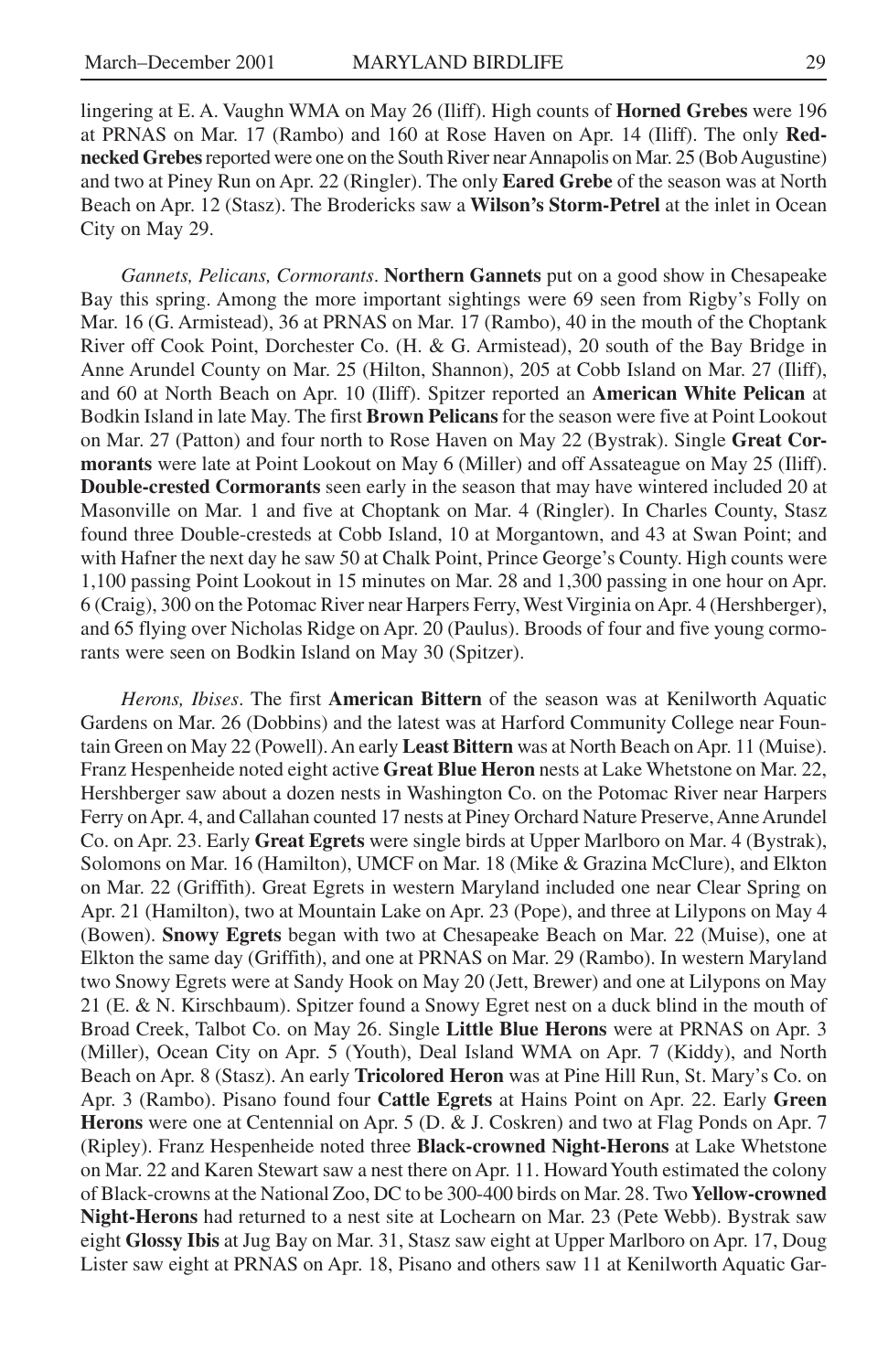dens on Apr. 22-24, and Scarpulla saw 16 at Hart-Miller on May 6. An immature **White-faced Ibis** was at E. A. Vaughn WMA on May 25-27 (Iliff +) and an adult flew by there on May 28 (Czaplak, Todd, Stasz).

*Swans, Geese*. The 21 **Mute Swans** at Hart-Miller on Apr. 8 (Scarpulla) were a sign of the continuing spread of that species. About 6,000 **Snow Geese** remained at Ridgely on Mar. 11 (Ringler). An adult white **Ross's Goose** was near Centreville on Mar. 4 (Ringler, Sanford). Ott noted 4,055 **Canada Geese** in 41 flocks migrating over UMCF on Mar. 1 for the last big northward movement. Colleen Turner found a Canada Goose nest with five eggs at PWRC on Mar. 21; Hilton reported Canada Geese nesting for the fifth consecutive year on the seventh floor of a building in downtown Bethesda on Mar. 24; and Stasz found five downy young at Upper Marlboro on Apr. 27. A few small race Canada Geese were reported by the Armisteads: two at Hurlock on Mar. 13 noted as "not *hutchinsii*" (H. & G. Armistead) and one flying over Rigby's Folly on Mar. 14 (G. Armistead).

*Dabbling Ducks*. Woodward found 120 **Wood Ducks** at Hughes Hollow on Mar. 5 and Bystrak noted the first downy young of the year at Jug Bay on Apr. 23. Tops for **Gadwall** were 68 at Perryman on Mar. 26 (Sanford), and late birds were three at Havre de Grace on May 17 (Powell +) and two at Hart-Miller on May 27 (Scarpulla +). Two **Eurasian Wigeon** remained at Deal Island WMA on Mar. 19 (Dyke). An **American Wigeon** was late at Hart-Miller on May 27 (Scarpulla +). About 200 **American Black Ducks** remained at Piney Run on Mar. 12, and two at Lilypons on May 21 may have been rare breeders in the Piedmont (Ringler). Stasz noted the first downy young **Mallards** of the year, six with a female at North Beach on Apr. 27. Early **Blue-winged Teal** were five at Hughes Hollow on Mar. 5 (Konchog Norbu) and three at Piney Run on Mar. 12 (Ringler); high counts were 34 at Scotland on Mar. 30 (Craig), 100 at Hughes Hollow on Apr. 5 (Konchog Norbu), 72 in Garrett Co. on Apr. 5 with 20 at Broadford Lake and 52 at Mountain Lake (Pope), and 18 at Stevensville on Apr. 23 (Reese, Willey); and single late birds were at Harford Glen on May 17 (Powell +), Hart-Miller on May 27 (Scarpulla +), and Mountain Lake on May 29 (Pope). A **Northern Shoveler** found its way to Herrington Manor SP in Garrett Co. on Mar. 10 (Perry), high for the season was 95 at Blackwater on Mar. 11 (H. & G. Armistead), and a late bird was at Hart-Miller on May 27 (Scarpulla +). In Caroline County 77 **Northern Pintails** were in the marshes opposite Covey's Landing on Mar. 4. There were 85 **Green-winged Teal** at Hurlock on Mar. 13 (H. & G. Armistead), 120 near Emmitsburg on Mar. 18 (Weesner), 95 at Loch Raven on Mar. 26 (Jenkins, Terry), 220 at Blackwater on Mar. 26 (H. Armistead, Levin Willey), and 120 at Hart-Miller on Apr. 8 (Scarpulla). A late Green-wing was at Hart-Miller on May 27 (Scarpulla +).

*Diving Ducks*. A drake **Canvasback** remained through May 31 at Chesapeake Beach (Iliff). Steve Simon counted 95 **Redheads** at Loch Raven on Mar. 7. High counts of **Ringnecked Ducks** were 375 at Piney Run on Mar. 1 (Ringler), 111 near Centreville on Mar. 4 (Ringler, Sanford), 130 at Myrtle Grove on Mar. 4 (Jett), 109 at Broadford Lake on Mar. 6 (Pope), 169 at PWRC-North Tract on Mar. 10 (Arnold), and 150 at Courthouse Point on Mar. 15 (Fisher). Highs for **Greater Scaup** were 150 at Calvert Cliffs on Mar. 5 (Hafner, Stasz) and 150 at Rose Haven on Apr. 3 (Iliff); and inland birds were one at Piney Dam on Mar. 12 (Churchill) and four at Rocky Gap on Mar. 29 (Kiddy). Late Greaters were one at Hart-Miller on May 20 (Scarpulla), one in Anne Arundel Co. on May 22 (Bystrak), and three at North Beach on May 29 (Sanford). Highs for **Lesser Scaup** were 1,200 at Roaring Point, Wicomico Co. on Mar. 4 (Dyke), and 910 at Poplar Island on Mar. 14 (H. & G. Armistead) with late birds one at Jug Bay on May 25 (Bystrak) and two at Hart-Miller on May 27 (Scarpulla +). Mark and Amy Hoffman saw the last three **Harlequin Ducks** at Ocean City on Mar. 22, but Sam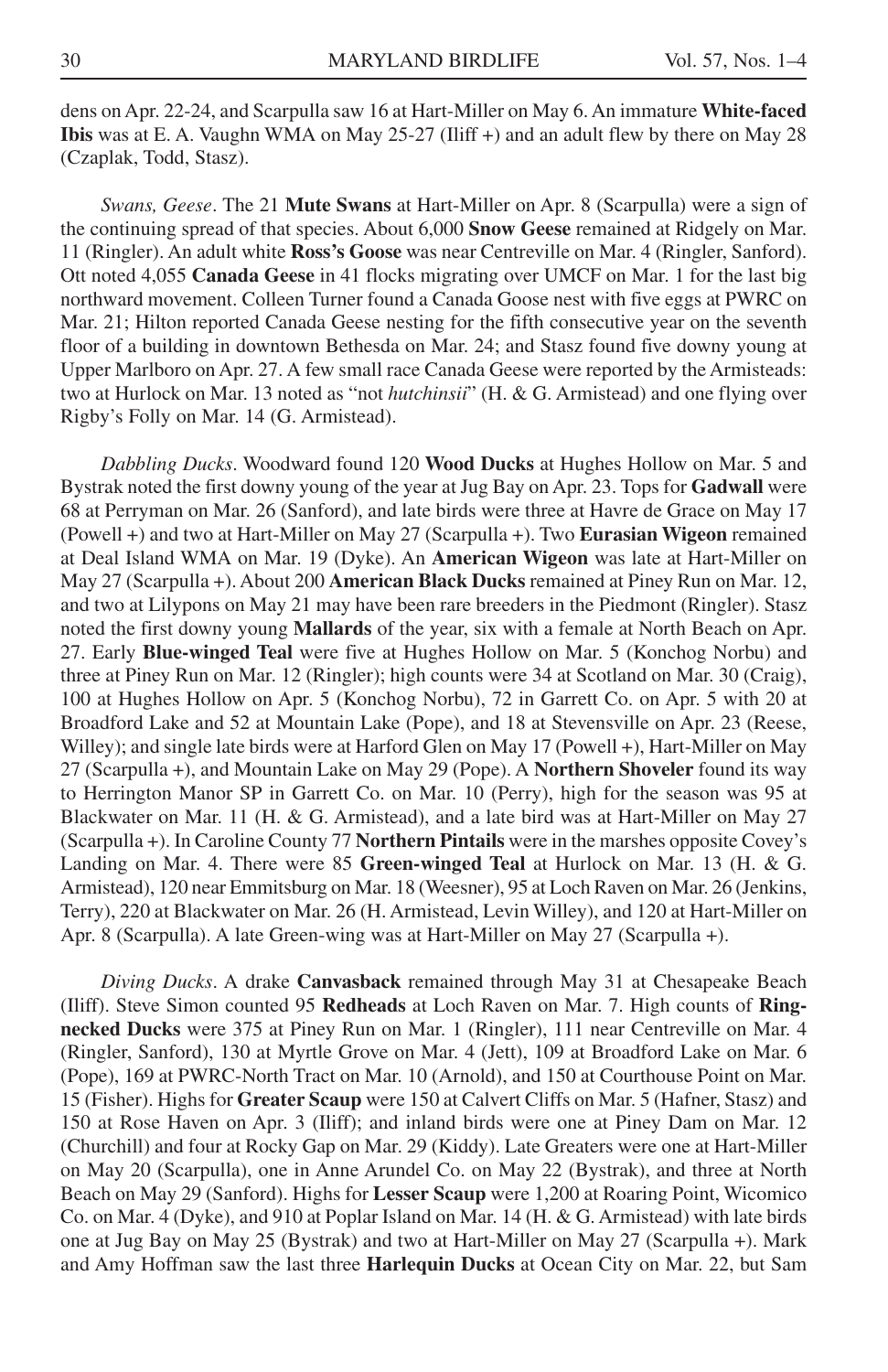Dyke saw a female flying north past Assateague on May 21, a record late date. The last **Black Scoter** of the season was at Chesapeake Beach on May 19 (Bystrak). The high for **Surf Scoters** was 600 at Rose Haven on Apr. 10 (Iliff); inland birds were three at Piney Run on Apr. 25 (Ringler) and one at Little Seneca Lake on May 17 (Andy Rabin +); single late birds were at Assateague on May 25, Rose Haven on May 31, and Chesapeake Beach on May 31 (Iliff). A late **White-winged Scoter** was also at Assateague on May 25 (Iliff). Weesner heard flocks of **Long-tailed Ducks** migrating over Washington Monument SP on the night of Mar. 10. Lingering Long-tailed Ducks were single birds at Herrington Harbor, Anne Arundel Co. on May 23 (Stasz) and Centennial through May 31 (Ott +). Colleen Turner found a **Hooded Merganser** nest with eggs on the record early date of Mar. 3 at PWRC. In Caroline County on Mar. 4 **Common Mergansers** numbered 17 opposite Kingston Landing, 36 at Denton, and 55 opposite Covey's Landing (Ringler). Elsewhere, there were 203 Common Mergansers at Triadelphia on Mar. 4 (John Maloney), and a single bird at Turkey Point on May 13 (Fisher, Watson-Whitmyre) was four weeks later than any others reported. Lingering **Red-breasted Mergansers** were two at Ocean City on May 26 (Iliff), four at Hart-Miller on May 27 (Scarpulla +), and one at Chesapeake Beach on May 31 (Iliff). Late **Ruddy Ducks** were 12 at Hart-Miller on May 27 (Scarpulla+), two at E. A. Vaughn WMA on May 28 (Churchill), and two at Broadford Lake on May 30 (Pope).

*Diurnal Raptors*. The first **Osprey** seen in the upland part of the state was at Centennial Park on Mar. 12 (D. & J. Coskren). Single **Swallow-tailed Kites** were reported at Tuckahoe SP, Caroline Co. on Apr. 7 (Richard Orr) and Fort Smallwood on May 18 (Greg Smith). **Mississippi Kites** continue to expand. Reports this spring were of single migrants at Fort Smallwood on May 9 (Ricciardi), May 18 (Greg Smith, Wierenga), and May 24 (Ricciardi), two (an adult and an immature) at Cylburn Park in Baltimore on May 13 (Keith Costley, Shirley Geddes, Josie Gray, Carol Schreter), an immature at Jug Bay on May 19 (Bystrak), one at E. A. Vaughn WMA on May 25 (Iliff +), one at PRNAS on May 26 (Rambo), and one at Upper Marlboro on May 26 (Stasz). Paulus saw four **Bald Eagles** migrating over Nicholas Ridge on Apr. 20, two were at Liberty Lake on Apr. 23 (Ringler), two were at Jennings Randolph Lake on May 10 (Sanford), and an immature was at Green Ridge on May 20 (Churchill). A **Northern Harrier** at Jug Bay on May 17 (Bystrak) and an adult male at Nicholas Ridge on May 27 (Paulus) were late, while one at Hart-Miller on May 20-27 (Scarpulla +) was suggestive of local breeding. Late **Sharp-shinned Hawks** were one at Hagerstown on May 20 (Churchill +) and one in central Howard Co. on May 31 (Jane & Ralph Geuder). The only **Northern Goshawks** reported were an adult male at PRNAS on Mar. 4 (Rambo +), single birds at Fort Smallwood on Mar. 25 and Apr. 11 (Ricciardi +), an immature at Nicholas Ridge on Mar. 28 and another immature there on Apr. 20 (Paulus). Exceptionally early reports of **Broad-winged Hawks** were one at Catonsville Community College on Mar. 28 (E. & N. Kirschbaum) and one in Charles Co. at Nanjemoy Creek on Mar. 30 (Callahan). A darkmorph **Red-tailed Hawk** was seen at Fort Smallwood on Apr. 6 (Wierenga). The last **Rough-legged Hawk** of the season was reported from Elliott on Apr. 26 (Jim Green). Reports of **Golden Eagles** were an immature at Blackwater on Mar. 12 (Arnold), an immature near Bowie on Mar. 15 (Stasz), two immatures at Nicholas Ridge on Mar. 18 and an adult there on Mar. 23 (Paulus), an immature at Fort Smallwood on Apr. 6 (Wierenga), and one at Town Hill on Apr. 30 (Churchill). The **Merlin** reported from western Maryland was at Hagerstown on Apr. 15 (Churchill). The only upland reports of **Peregrine Falcon** were of one at Nicholas Ridge on Apr. 20 (Paulus) and one at UMCF on Apr. 29 (Ott, Solem).

*Pheasants, Turkeys, Rails, Moorhen, Coots, Crane*. The only reports of **Ring-necked Pheasant** were of one at Wye Island, Queen Anne's Co. on Apr. 2 (Lynette Fullerton) and a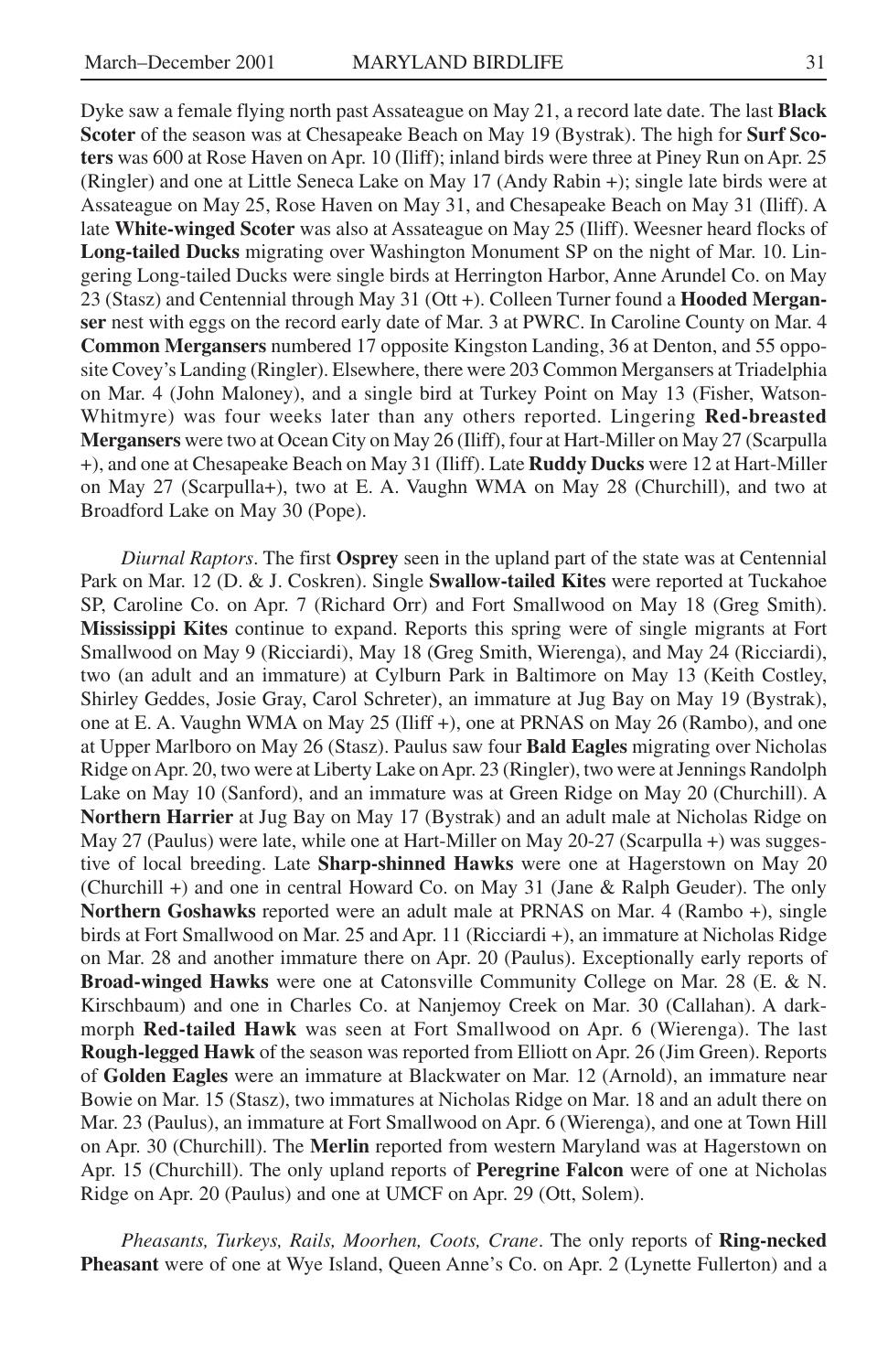male at Bel Air on May 2 (Hafner). The high for **Wild Turkeys** was 64 at Pectonville, Washington Co. on Mar. 11 (Churchill), and others of note were four at American Chestnut Land Trust on Mar. 23 (Hamilton), eight in the Liberty Watershed, Carroll Co. on Mar. 27 (J. B. Yelton), 15 at Elliott on Apr. 8 (Iliff, G. Armistead), three at Dameron on Apr. 15 (Craig), two on Spaniard Neck, Queen Anne's Co. on Apr. 23 (Churchill), three at Neavitt on Apr. 30 (Reese), and eight at PWRC-North on May 13 (Arnold). The first **Black Rail** of the season was heard at Elliott on Apr. 29 (Miller); unusual were one at Jug Bay, May 15-23 (Bystrak), and one at James Run on May 24 (Blom). Reports of **King Rails** included one at Easton on Mar. 27 (Reese), one at Chaptico on May 6 (Miller +), and one at Courthouse Point on May 13 (Fisher, Watson-Whitmyre). A **Virginia Rail** was heard at Lilypons on Apr. 5 (Konchog Norbu); also reported were one at Hughes Hollow on Apr. 7 (Wilbur Miller), one at Harford Glen on Apr. 16 (Rick Cheicante, Dave Larkin), one at Pinto on Apr. 21 (Kiddy), and one at MPEA on May 13 (Robbins). Blom heard 12 Virginias at James Run on May 24 and Graff saw an adult with three downy young at Lilypons on May 28. An early **Sora** was at Kenilworth Aquatic Gardens on Apr. 8 (Dobbins), followed by one at UMCF on Apr. 15 (Magnusson, Solem), one at Harford Community College on Apr. 23 (Powell), and four at Truitt's Landing, Worcester Co. on Apr. 29 (Hoffman). The latest Sora for the season was at James Run on May 24 (Blom). The first **Common Moorhen** of the season was at Bethel WMA on Apr. 14 (Fisher). Late **American Coots** were single birds at Warfield's Pond Park, Howard Co. on May 23 (Kate Tufts), Hart-Miller on May 27 (Scarpulla +), and E. A. Vaughn WMA on May 28 (Churchill). A **Sandhill Crane** was seen at UMCF on Apr. 29 (Ott, Solem).

*Plovers, Oystercatchers, Stilts, Avocets*. High counts of **Black-bellied Plovers** were 80 in fields north of Public Landing on May 26 (Iliff) and 135 at Hart-Miller on May 27 (Scarpulla +). Rare in spring were single **American Golden-Plovers** at Hart-Miller on Apr. 8 (Scarpulla), Scotland on May 13-14 (Craig +), and near Golts on May 20 (Stasz). **Semipalmated Plovers** peaked at 156 at Poplar Island on May 18 (Iliff, G. Armistead). The largest number of **Killdeer** in one location was 32 at Hurlock on Mar. 13 (H. & G. Armistead), and a nest with two eggs was found in Calvert Co. on Mar. 20 (Hamilton). Patty Craig saw five **American Oystercatchers** fly over Point Lookout on May 22. The first sightings of **Black-necked Stilts** this year were of two at Deal Island WMA on Apr. 7 (Kiddy), two at Elliott on Apr. 8 (Iliff, G. Armistead), and one at Salisbury on Apr. 21 (Dyke). The only **American Avocets** seen this spring were four at Trent Hall, St. Mary's Co. on Apr. 19 (John Fuchs) and three at Hart-Miller on May 13 (Scarpulla, Cullison).

*Sandpipers. Phalaropes*. Early **Greater Yellowlegs** that may have wintered locally were seen on Mar. 4: one at Jug Bay (Bystrak) and two in Caroline Co. opposite Covey's Landing (Ringler); a late bird was also at Jug Bay on May 31 (Bystrak). Churchill found five early **Lesser Yellowlegs** at Allens Fresh on Mar. 18 and late birds were one at Harford Glen on May 28 (E. & N. Kirschbaum) and three at E. A. Vaughn WMA on May 28 (Churchill). Early **Solitary Sandpipers** were singles near Burkittsville on Mar. 24 (Iliff +), Harford Glen on Apr. 9 (Sanford), and Browns Bridge on Apr. 11 (Solem), and a late bird was at Hart-Miller on May 27 (Scarpulla +). Migrant eastern-type **Willets** included three at Hart-Miller on May 6- 27 (Scarpulla +). Early **Spotted Sandpipers** were one at Violettes Lock on Apr. 6 (Linda Friedland), one at Centennial on Apr. 7 (Ott), one at PWRC-North on Apr. 9 (Steve Noyes, Arnold), and five at Elms Beach, St. Mary's Co. on Apr. 11 (Craig). The only **Upland Sandpipers** reported were one in Pleasant Valley, Garrett Co. on Apr. 22 (Pope), one at Lakeside, Harford Co. on Apr. 28 (Hafner, Stasz), and one at PRNAS on May 2 (Miller). There were 33 **Whimbrels** at Hart-Miller on May 26 (Scarpulla). The only notable report of **Ruddy Turnstone** was at Tanner Creek, St. Mary's Co. on May 6 (Miller). The three **Red Knots** at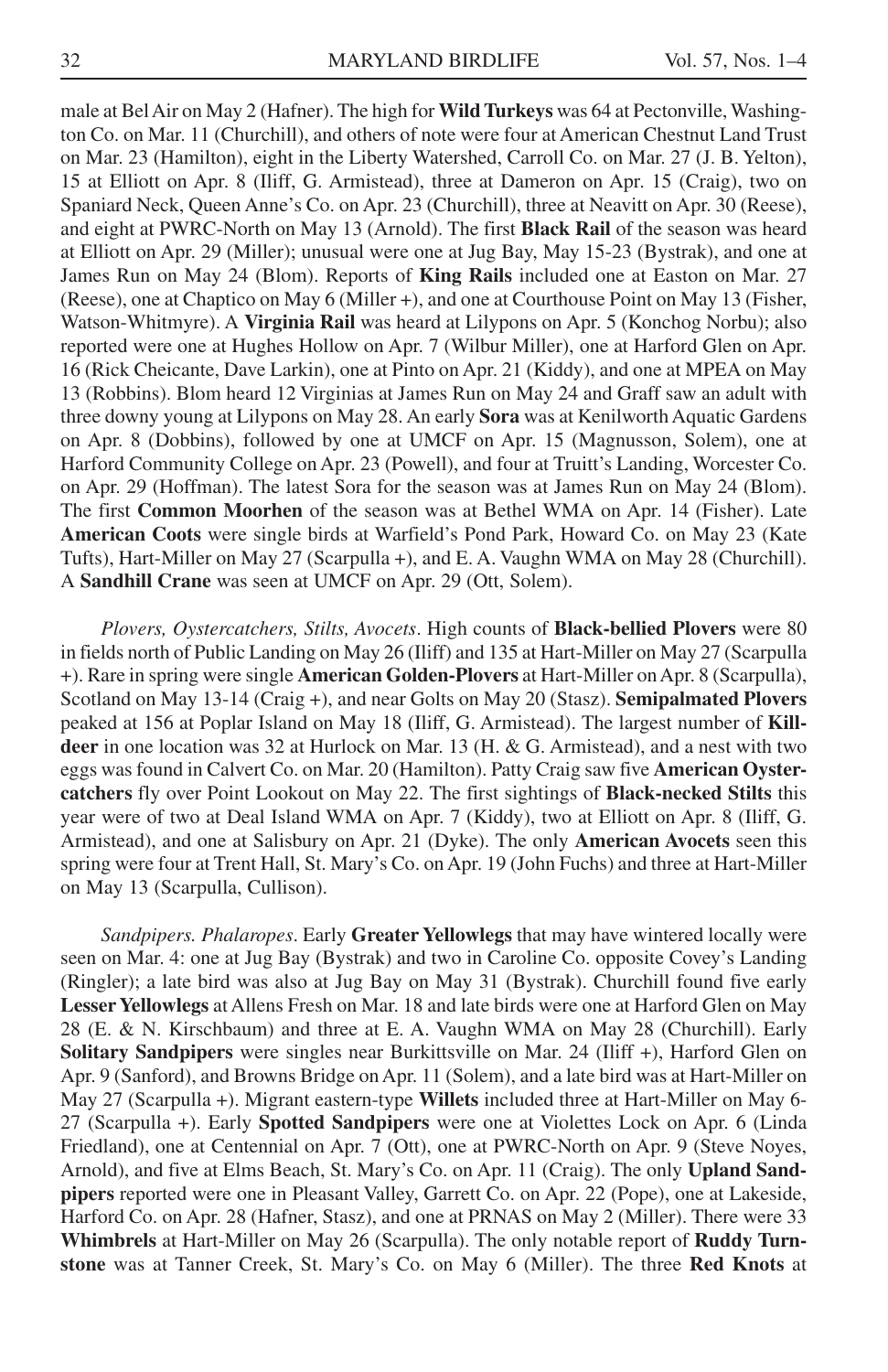Assateague on Apr. 29 (Hoffman) were probably early migrants, and the four at Hart-Miller on May 27 (Scarpulla +) were the only ones away from the coast. An early **Semipalmated Sandpiper** was at Tanyard on Apr. 30 (Miller) and the peak count was 1,484 at Hart-Miller on May 27 (Scarpulla +). The three **Western Sandpipers** at Ocean City on Mar. 11 (Hoffman), one at North Beach on Mar. 18 (Stasz), and one at Figgs Landing, Worcester Co. on Mar. 22 (Hoffman) may have wintered locally. Very rare in spring, migrant Westerns were reported at Scotland on May 9, one (Craig), Mason Dixon Farm on May 19, one (Phil Davis), and North Beach on May 24, three (Stasz). An early **Least Sandpiper** was at North Beach on Apr. 8 (Hamilton). Large numbers of Leasts before the May Count were 150 at Flag Ponds on May 2 (Ripley), 75 at Havre de Grace on May 4 (Powell), and 200 at North Beach on May 9 (Bystrak, Stasz). Three late Leasts were at Kingman Lake, DC on May 29 (Pisano). **Whiterumped Sandpiper** sightings were numerous, beginning with one near Snow Hill on Apr. 30 (Hoffman), one at Havre de Grace on May 4 (Powell), two at Blackwater on May 6 (H. Armistead), and one at North Beach on May 9 (Stasz, Bystrak). Other White-rumps of note were one at Lilypons on May 12 (Miller), 19 at Poplar Island on May 18 (Iliff, G. Armistead), two at Kingman Lake on May 19-28 (Pisano +), one at Mountain Lake on May 21 (Pope), 68 at Hart-Miller on May 27 (Scarpulla +), and six at E. A. Vaughn WMA on May 28 (Churchill). The high count of **Pectoral Sandpipers** this spring was 23 in a flooded field near Adkins Arboretum, Caroline Co. on Apr. 6 (Iliff). **Purple Sandpipers** away from Ocean City were one at Figgs Landing, Worcester Co. on Mar. 22 (Mark & Amy Hoffman) and eight at Poplar Island on May 27 (Spitzer); six remained at Ocean City on May 26 (Iliff). Interesting reports of **Dunlins** were one at North Beach on Mar. 18-19 (Hamilton +), seven at Jug Bay on Mar. 30 (Swarth), one at Centennial on Apr. 17-22 (Schwarz +), and 1,386 at Hart-Miller on May 27 (Scarpulla +). A few **Stilt Sandpipers** are seen every spring and this year's birds included six at the Assateague Visitor Center on Apr. 22 (Dyke), one at Lakeside, Harford Co. on Apr. 27- 28 (Hafner +), one on the Transquaking River, Dorchester Co. on May 6 (H. Armistead), four at Hart-Miller on May 13 (Scarpulla, Cullison), four at Poplar Island on May 18 (Iliff, G. Armistead), one at Mason Dixon Farm on May 20-21 (Ringler +), and one at Kingman Lake on May 28 (Cooper). A female **Ruff** was at the Assateague Visitor Center on Apr. 15-20 (Dyke +). Two Ruffs were seen in Caroline Co.: a male near Oak Grove on Apr. 21 (Lovelace) and a female at Four Corners on Apr. 29 (Hafner, Stasz). The first **Short-billed Dowitchers** of the season were two at Elliott on Apr. 8 (Iliff, G. Armistead), followed by highs of 80 in southern Dorchester Co. on May 13 (H. Armistead +) and 30 at Poplar Island on May 18 (Iliff, G. Armistead). Iliff and Armistead also identified 15 **Long-billed Dowitchers** at Elliott on Apr. 8 by plumage and call. High numbers of **Common Snipe** were 40 at PRNAS on Mar. 4 (Rambo), 100 in western Howard Co. on Mar. 26 (Ott), 39 at Middletown on Apr. 3 (Steve Huy), and a late 18 at Jug Bay on May 18 (Patton). The top count for **American Woodcock** was 28 at PWRC-North on Mar. 6 (Perry). Four **Wilson's Phalaropes** were at Hart-Miller on May 27 along with six **Red-necked Phalaropes** (Scarpulla +). One of each had been present there since May 13 (Scarpulla, Cullison).

*Gulls*. Numerous early **Laughing Gulls** set local records in several counties: two at Jug Bay on Mar. 4 (Czaplak, Todd, Bystrak), seven at Easton on Mar. 4 (Ringler), two at Salisbury on Mar. 5 (Harvey & Marion Mudd), one in Calvert Co. on Mar. 6 (Bystrak), one at Blackwater on Mar. 7 (Fred Burggraf), four at Romancoke on Mar. 7 (Reese), and one at the Charles County Landfill on Mar. 9 (Craig, Kelly Hutton). The only inland report was of 12 Laughing Gulls at Lake Elkhorn, Columbia on Apr. 23 (J. Coskren). Sightings of **Little Gulls** were two at Back River on Mar. 14-15 (Mackiernan, Cooper +), four at Ocean City on Mar. 22 (Dyke +), one adult at North Beach on Mar. 28 and an immature there on Apr. 8 (Stasz), and one immature at Hart-Miller on May 27 (Scarpulla +). The only reports of **Black-headed Gull**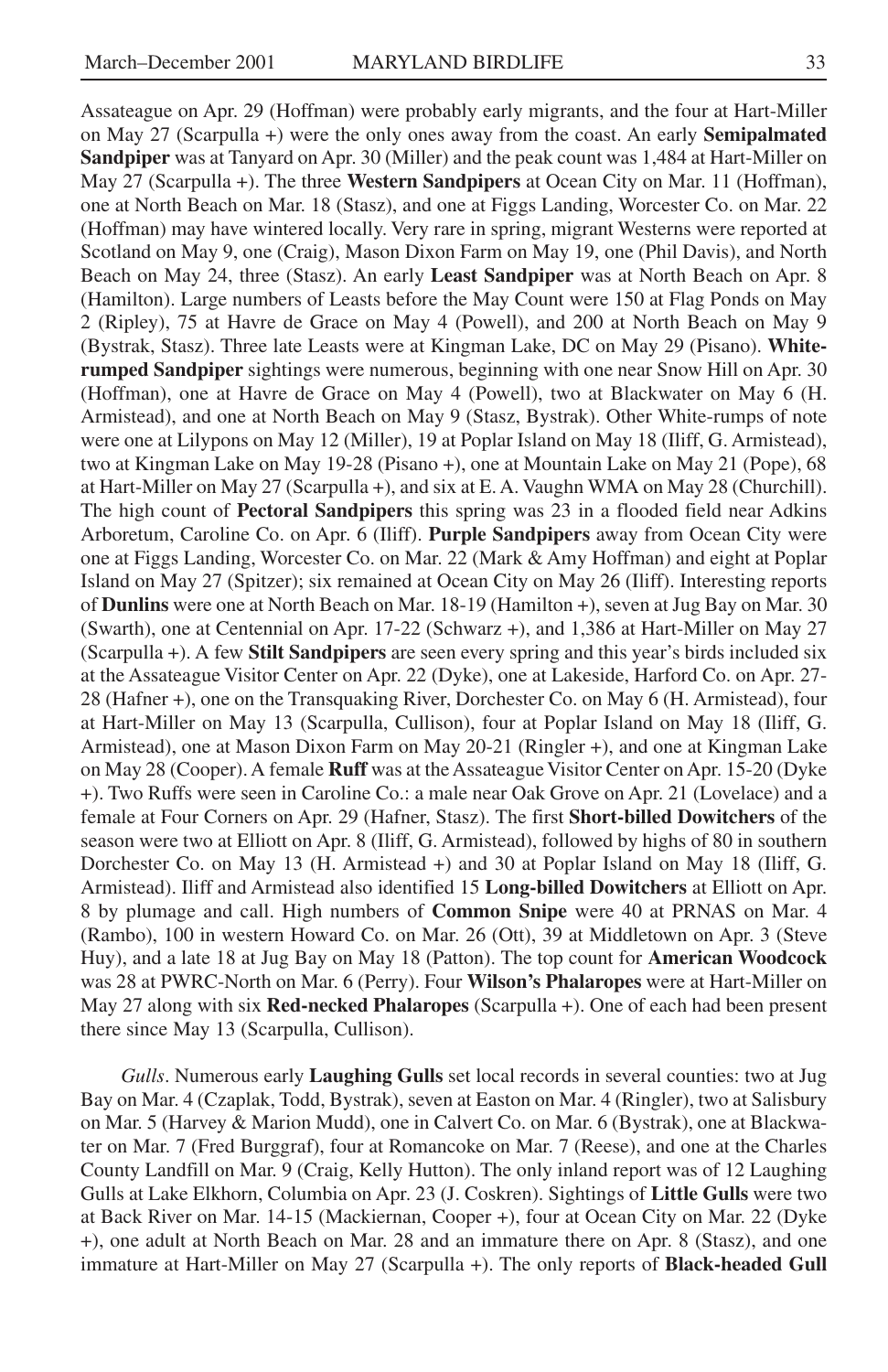were of one at PRNAS on Mar. 30 (Rambo) and one at Point Lookout on Apr. 9 (Craig, Bishop). Notable **Bonaparte's Gulls** were birds as far north as Cecil County on the early date of Mar. 5 (John), one at Rocky Gap on Mar. 12 (Churchill), 1,200 at Back River on Mar. 14 (Mackiernan, Cooper), one at Cobb Island on Mar. 25 (Jett, Brewer), 12 in Garrett Co. (one at Broadford Lake, four at Jennings Randolph Lake, and seven at Little Meadows Lake) on Mar. 25 (Iliff +), 15 at Oakland on Mar. 27 (Pope), 46 at Jug Bay on Mar. 31 (Swarth), 26 at Rocky Gap on Apr. 1 (Kiddy), 36 at Centennial on Apr. 6 (Ott), 200 at Point Lookout on Apr. 13 (Craig), two at Federalsburg on Apr. 29 (Hafner, Stasz), and two at Hart-Miller on May 27 (Scarpulla +). Paulus saw 320 **Ring-billed Gulls** flying over Town Hill on Mar. 6, Reese estimated 375 Ring-bills at Romancoke and 3,500 at Centreville on Mar. 7, and other high counts were 1,200 near Snow Hill on Mar. 22 (Hoffman), 1,000 at Millington on Mar. 23 (Reese), and 400 at Four Corners and 600 at Federalsburg on Apr. 29 (Hafner, Stasz). Late Ring-bills included 480 at Hart-Miller on May 27 (Scarpulla +) and six at Chesapeake Beach on May 31 (Iliff). Three **Herring Gulls** at Big Pool on Mar. 6 (Davis) were notable for western Maryland as were 21, mostly immatures, flying over Town Hill the same day (Paulus), and two at North Branch on Apr. 21 (Kiddy). The **Kelp Gull** continued to be seen at Sandgates through Mar. 5, but only once after that, on Apr. 25 (*fide* Kostenko). An **Iceland Gull** in firstsummer plumage was at Hart-Miller on May 20-27 (Scarpulla +). The last **Lesser Black-backed Gulls** of the season were a second-winter bird at Berlin on Mar. 4 (Peter Lev), one at Jug Bay on Mar. 9 (Bystrak), one near Snow Hill on Mar. 22 (Hoffman), an adult at Tanyard on Apr, 7 (G. Armistead), a second-summer bird at Havre de Grace on Apr. 11 (Blom), one at Susquehanna SP, Harford Co. on Apr. 30 (E. & N. Kirschbaum), and 10 at Hart-Miller on May 27 (Scarpulla +). The latter were noted as one third-year, two second-year, and seven first-year birds. Bystrak saw a **Glaucous Gull** at Chesapeake Beach on May 22-29. First records for Washington Co. were two **Great Black-backed Gulls** at Dam #3 on Mar. 6 (Davis) and one at Little Pool on the extraordinary date of May 21 (Churchill).

*Terns*. Early **Caspian Terns** were one at Jug Bay on Mar. 30 (Bystrak), one at Choptank on Mar. 31 (Perry), and one at Washington Channel, DC on Apr. 2 (Pisano). Large numbers of Caspians included 23 at Triadelphia on Apr. 10 (Solem), 220 at Havre de Grace on Apr. 11 (Blom), and 228 at Hart-Miller on May 13 (Scarpulla, Cullison). Two **Royal Terns** had advanced to St. Mary's City on Mar. 28 (Craig), one to Solomons on Mar. 30 (Patton), and four to Hart-Miller on May 6 (Scarpulla). Iliff found 10 Royals at Rose Haven and 35 at Chesapeake Beach on May 31. Early **Forster's Tern** reports included nine at Leonardtown on Mar. 10 (Craig), one at Cook Point, Dorchester Co. on Mar. 14 (H. & G. Armistead), and four at Rock Point on Mar. 18 (Jett, Churchill, Eric Gofreed). The only **Forster's Terns** in western Maryland were one at Cumberland on Apr. 21 (Kiddy) and five on Deep Creek Lake at McHenry on May 15 (Iliff, G. Armistead). The first **Least Terns** of the season were three at Federal Hill in Baltimore on Apr. 18 (Costley) and three at Hog Island Wharf, Caroline Co. on Apr. 22 (Perry). The only **Black Terns** seen this spring were one at Violettes Lock on May 11 (Rabin) and five at Broadford Lake on May 12 (Pope).

*Doves, Cuckoos, Owls, Caprimulgids, Swifts, Hummingbirds*. Reese and Willey found a **Mourning Dove** nest with two large young at Wye Mills on Apr. 23. The first **Black-billed Cuckoo** of the season was at Liberty Dam, Baltimore Co. on Apr. 29 (Miller) and the first **Yellow-billed Cuckoos** were one at Eagle's Nest on Apr. 22 (Churchill) and one at Elk Neck SF, Cecil Co. on Apr. 28 (Fisher). In Garrett County four **Long-eared Owls** were seen on Mar. 25 (Iliff +) and a nest with four young was found on May 15 (Iliff, G. Armistead). The only other Long-ear of the season was one flushed at Easton on Apr. 8 (Iliff, G. Armistead). High counts of **Short-eared Owls** were six at Elliott on Mar. 11 (Schindler, Friedland) and five at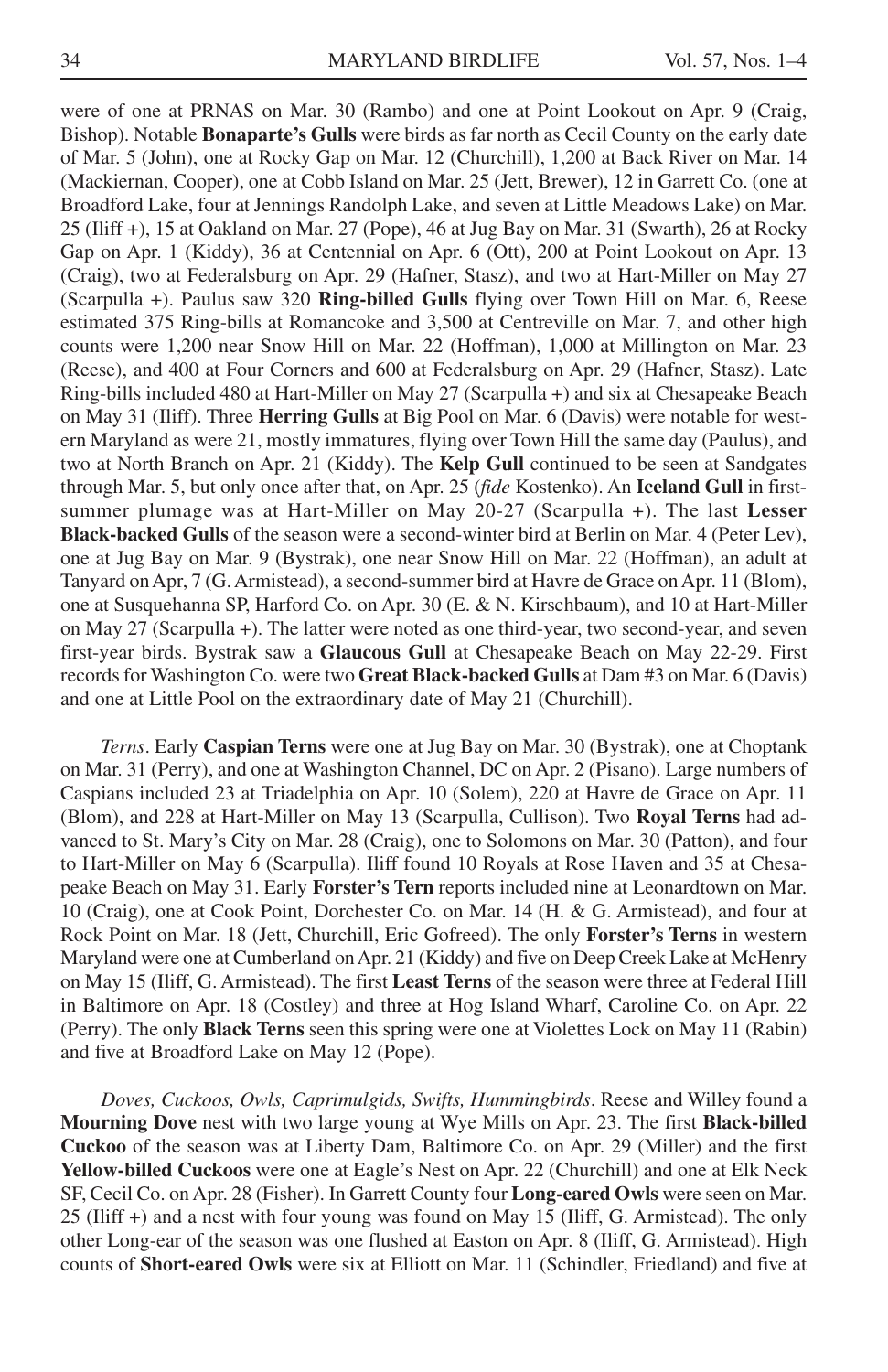Aaron Run on Mar. 25 (Iliff +). Iliff and George Armistead saw a pair of Short-ears in Garrett Co. on May 15 that were possibly nesting. Steve Huy banded 17 **Northern Saw-whet Owls** at Lamb's Knoll, Washington Co. on Mar. 13 and 12 on Mar. 25. A very early **Common Nighthawk** was at Nicholas Ridge on Apr. 10 (Paulus) and another was at Soldiers Delight on Apr. 17 (Joe McDaniel). Early **Whip-poor-wills** were one at Dameron on Mar. 9 (Craig), one at Hollywood on Mar. 24 (Rambo), and one at Waldorf on Mar. 31 (Jett). Perry counted 89 Whips at PWRC-North on May 15 and Muise found a nest with two eggs in Savage River SF, Garrett Co. on May 18. The first **Chimney Swifts** of the season were one each at Hollywood on Apr. 4 (Rambo), PRNAS on Apr. 4 (Miller), PWRC on Apr. 5 (Callahan), and Centennial on Apr. 6 (Ott). Early **Ruby-throated Hummingbirds** were two at Bowie on Mar. 27 (Gloria Valentine) and one at Neavitt on Apr. 12 (Herndon Steilkie).

*Woodpeckers, Flycatchers*. A late **Yellow-bellied Sapsucker** was on the Mall, DC on May 18 (Felley). Iliff observed an aberrant **Northern Flicker** at Annapolis on Apr. 13; it was orange under the wings and tail. Single **Olive-sided Flycatchers** were at Fort Smallwood on May 5 (Mozurkewich), PWRC-North on May 5 (Rod Burley), Wooten's Mill Park, Montgomery Co. on May 12 (Gemma Radko), Leakin Park in Baltimore on May 13 (Scott Crabtree), Haviland Mill Road, Montgomery County on May 13 (Daryl Olson), Savage River SF, Garrett Co. on May 16 (Iliff, G. Armistead), near Harkins on May 20 (Powell), and Rock Creek Park on May 23-24 (Cooper +). Early **Eastern Wood-Pewees** were one at Flag Ponds on Apr. 21 (Ripley) and Octoraro Creek, Cecil Co. on Apr. 27 (Fisher). Mackiernan and Cooper found the only **Yellow-bellied Flycatchers** of the season, an extraordinary three at Rock Creek Park on May 16. The only migrant **Alder Flycatchers** reported were one in Montgomery Co. on May 13 (Daryl Olson), one at Meadowbrook, Howard Co. on May 14 (Ott), and one at Layhill Park on May 20 (Norm Saunders). An early **Willow Flycatcher** was at Centennial on May 8 (Glenn Austin). A record early **Least Flycatcher** was singing at Wilde Lake, Columbia on Apr. 16 (Carol Newman), another was at Jug Bay on Apr. 23-24 (Bystrak), and one at Upper Watts Branch Park, Montgomery Co. on Apr. 24 (P. O'Brien). A late Least was at Fort Frederick SP, Washington Co. on May 21 (Churchill). Locally early **Great Crested Flycatchers** were single birds at California on Apr. 21 (Bell) and Piney Run on Apr. 22 (Ringler). Very early **Eastern Kingbirds** were single birds at the Baltimore Zoo on Mar. 26 (Graff +), Hurlock on Apr. 6 (Iliff), Dameron on Apr. 11 (Craig), and Martinak SP, Caroline Co. on Apr. 14 (Bowen). An adult male **Scissor-tailed Flycatcher** was at Hart-Miller on May 6 (Scarpulla).

*Shrikes, Vireos, Corvids, Swallows*. A **Loggerhead Shrike** was seen at Cool Spring Road, Harford Co. on Apr. 22 (Dave Hafner). A pair of Loggerheads was seen near Lilypons beginning in May (E. & N. Kirschbaum +). The first **White-eyed Vireos** of the season were seen on Apr. 7 with one at Flag Ponds (Ripley) and one at Truitts Landing (Decker), and the first **Yellow-throated Vireo** was at Jug Bay on Apr. 11 (Muise). Early **Blue-headed Vireos** were one at Lake Elkhorn on Apr. 3 (Cullison) and one at Pemberton Park, Salisbury on Apr. 6 (Decker). Reese observed a **Warbling Vireo** feeding its mate on the nest at St. Paul's Church, Kent Co. on May 18. Very rare in spring, single **Philadelphia Vireos** were at Upper Watts Branch Park on May 12 (P. O'Brien), Point Lookout on May 14, and Upper Marlboro on May 22 and 25 (Stasz). **Blue Jays** were observed nest-building by Diane Nagengast at Timberleigh, Howard Co. on Apr. 20 and by Ringler at Piney Run on Apr. 22. The first migrant flocks of Blue Jays were 35 at Ellicott City on Apr. 25 (Ott), 18 at Hashawha Environmental Center, Carroll Co. on Apr. 26 (Nielsen), 120 at Rock Creek park on May 1 (Mackiernan, Cooper), and 14 at North Beach on May 3 (Stasz). Rod Burley estimated 1,000 **Fish Crows** at PWRC-North on Mar. 25. Paulus saw seven **Common Ravens** together at Nicholas Ridge on Mar. 15 and Hershberger found a raven nest with at least one young at Lander, Frederick Co. on May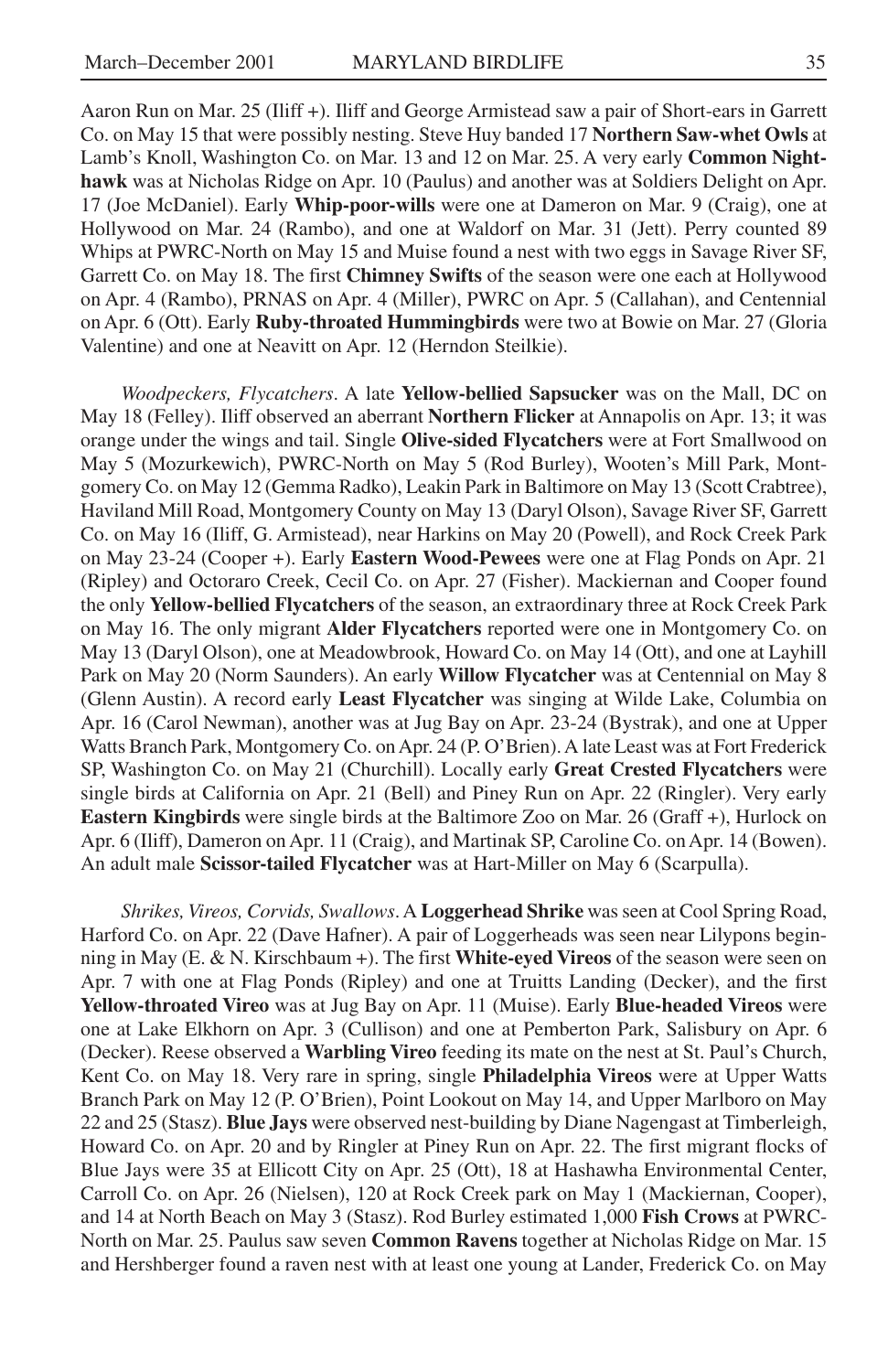5. Three **Purple Martins** at Oldtown on Apr. 18 (Brewer) and one at Frostburg on Apr. 29 (Churchill) were rare there. Early **Tree Swallows** included one at Hughes Hollow on Mar. 2 (Jim Green), four at Myrtle Grove on Mar. 4 (Jett), 11 at Tuckahoe SP, Queen Anne's and Caroline Cos. (Ringler), one at Barstow on Mar. 5 (Hafner, Stasz), and two at Hashawha on Mar. 9 (Lou Nielsen). An estimated 1,700 Tree Swallows were at Blackwater on Apr. 23 (H. Armistead). Early **Northern Rough-winged Swallows** included one at Hughes Hollow on Mar. 11 (Bowen), one at Anacostia River Park, DC on Mar. 16 (Gough), and Rigby's Folly on Mar. 26 (H. Armistead). Early **Bank Swallows** on Apr. 11 were at Havre de Grace (Blom) and Jug Bay (Bystrak); five were at Maryland Rock, St. Mary's Co. on Apr. 14 (Craig). Late migrant **Cliff Swallows** were one at Chesapeake Beach on May 19 (Bystrak), two in DC on May 20 (Hilton), one at PRNAS on May 22 (Rambo), and one at Jug Bay on May 24-30 (Bystrak). An exceptionally early **Barn Swallow** was at PRNAS on Mar. 1 (Miller, Rambo) and the next was at Hughes Hollow on Mar. 20 (Bowen).

*Chickadees, Titmice, Nuthatches, Wrens*. The **Black-capped Chickadee** at Dameron was last seen on Apr. 10 (Craig). A **Carolina Chickadee** at David Force Park, Howard Co. on Mar. 19 had an all-white tail (Ott), and another with white tail feathers was at Liberty Dam, Baltimore Co. on Apr. 14 (Costley). Abbie Banks found a Carolina Chickadee nest with seven eggs at Bowie on May 2, and young in a nest were seen on May 5 at North East (Fisher). Tom Beal saw a pair of **Tufted Titmice** feeding young in a nest box on Apr. 29 at Glenn Dale, and Abbie Banks found a nest with six eggs at Bowie on May 2. **Red-breasted Nuthatches** were seen in small numbers throughout the season; the latest were one at King's Contrivance, Columbia on May 16 (Dan & Linda Southworth), one at Parsonsburg on May 26 (Pitney), and one at Warrior Mountain, Allegany Co. on May 27 (Paulus). A local rarity was a **Brown-headed Nuthatch** at General Smallwood SP, Charles Co. on Apr. 12 (Gofreed, Ron Kagarise). A **Carolina Wren** nest at Bowie held five eggs on Mar. 20 (Jane Fallon). A **House Wren** at PRNAS on Mar. 15 (Rambo) may have been wintering locally or a very early migrant; others that were more likely early migrants were single birds at Meadowside, Montgomery Co. on Apr. 7 (Nancy & Lucy MacClintock), at Parsonsburg on Apr. 8 (Pitney), and at Point Lookout on Apr. 11 (Craig). Late **Winter Wrens** were single birds at Calvert Cliffs SP on Apr. 28 (Miller), Jug Bay on Apr. 29 (Bystrak), and Beltsville on May 1 (Patton). The first **Marsh Wren** of the season was reported at Jug Bay on Apr. 1 (Muise).

*Kinglets, Gnatcatchers, Thrushes, Mimids*. The last migrating **Golden-crowned Kinglets** of the season were two at PWRC-North on Apr. 24 (E. & N. Kirschbaum). Early **Blue-gray Gnatcatchers** were one at Friendship, Anne Arundel Co. on Mar. 16 (Stasz), one at The Elms WMA on Mar. 21 (Fred Atwood), and one at Violettes Lock on Mar. 27 (Rabin, Youth). Ripley found two **Eastern Bluebird** nests with eggs at Flag Ponds on Mar. 20. An early **Veery** was singing at PWRC on Apr. 7 (Kathy Klimkiewicz), one was in Constitution Park, Cumberland on Apr. 12 (Brewer), and two were at Liberty Dam, Baltimore Co. on Apr. 14 (Costley). An early **Gray-cheeked Thrush** was at Calvert Cliffs SP on Apr. 28 (Miller) and late birds were one at Rockburn Branch Park on May 28 (Ott) and two at Easton on May 28 (Stasz). The only **Bicknell's Thrushes** identified were four heard flying over Upper Watts Branch Park on May 7 (P. O'Brien), one singing at MPEA on May 13 (Robbins), and one at Davidsonville on May 14 (Davis). Early **Swainson's Thrushes** were one at Bay Forest Road, St. Mary's Co. on Apr. 16 (Craig) and one heard at Schooley Mill Park on Apr. 22 (Olson). Iliff heard 175 Swainson's flying over Annapolis the night of May 4-5 and Paul O'Brien heard 30 the night of May 7 at Upper Watts Branch Park. Early **Wood Thrushes** were one at Dunkirk on Apr. 16 (Ripley), two at Jug Bay on Apr. 16 (Muise), two at Hollywood on Apr. 17 (Rambo), and one at Piscataway Hills on Apr. 17 (Gofreed). Iliff heard 120 Wood Thrushes flying over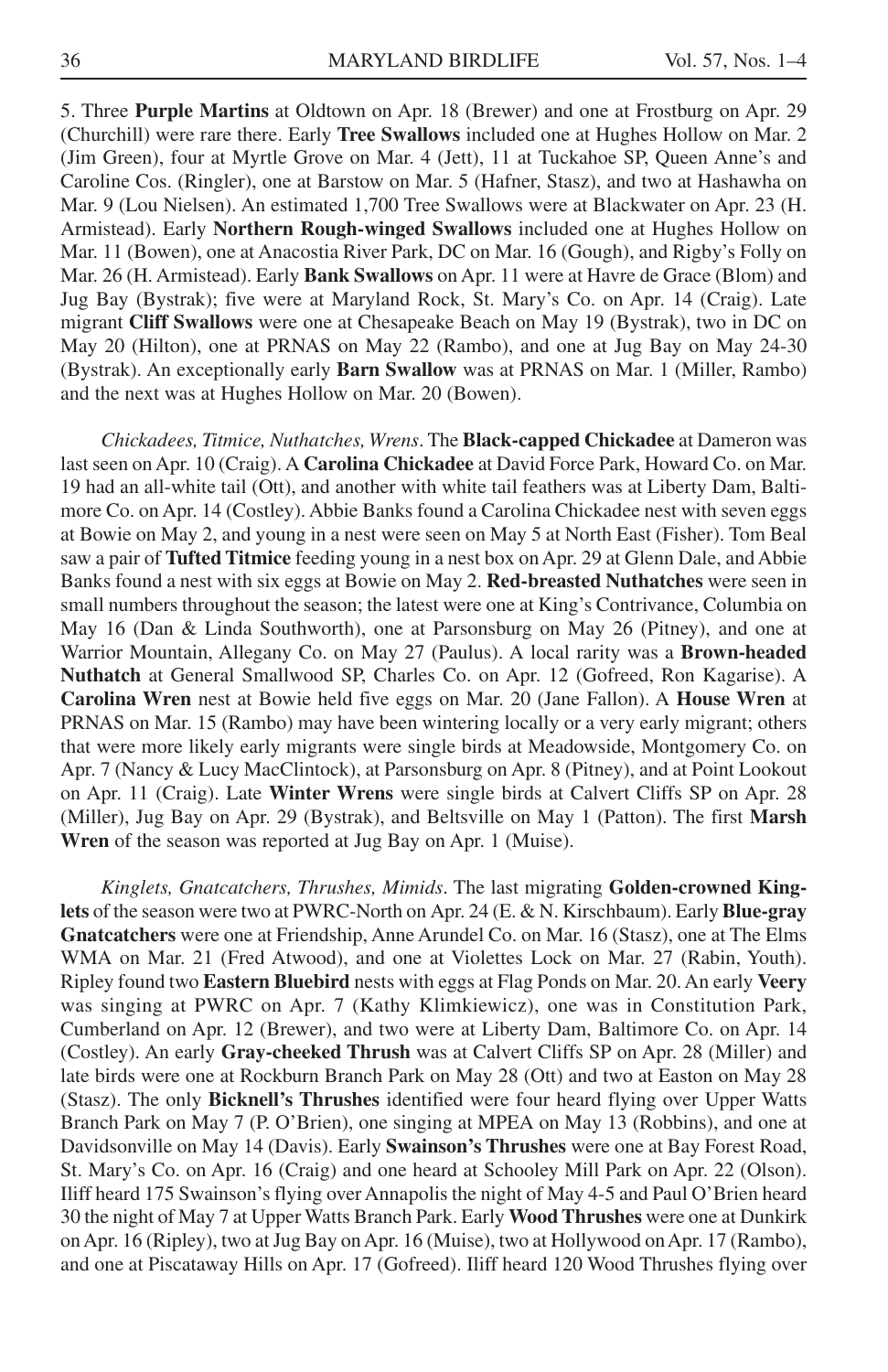Annapolis on the night of May 4-5. Migrant flocks of **American Robins** included 200 at Waldorf on Mar. 10 (Jett) and 100 at Trappe on Apr. 2 (Reese). Wintering **Gray Catbirds** included one at Loch Raven on Mar. 8 (Terry), one at Rigby's Folly on Mar. 11 (H. & G. Armistead), and one at Easton on Mar. 27 (Reese). Possible early migrant catbirds included one at Harrisonville on Apr. 2 (Sanford), one at Centennial on Apr. 7 (Ott), one at Layhill Park on Apr. 13 (Youth), and one at Kinder Farm Park on Apr. 15 (Linda Baker). Marty Cribb counted 236 catbirds at Point Lookout on May 1 during the peak of migration. **Northern Mockingbirds** in Garrett Co. are notable: one was at Aaron Run on Mar. 25 and May 15 (Iliff +), one at Youghiogheny River Reservoir on Mar. 26 (Churchill), one at Carey Run Sanctuary on May 2 (Brewer), and one near Sang Run on May 6 (Churchill). Wintering **Brown Thrashers** included two at Point Lookout on Mar. 1 (Craig), one at Jug Bay throughout March (Bystrak), one at Nanjemoy Creek on Mar. 4 (Callahan), one at Cobb Island on Mar. 4 (Stasz), eight at Huntingtown NRMA on Mar. 5 (Hafner, Stasz), and one at Scientists Cliffs on Mar. 8 (Hamilton). These merged into the first spring migrants, possibly including one singing at Dameron on Mar. 11 (Craig).

*Pipits, Waxwings, Starlings*. Flocks of **American Pipits** were 60 at PWRC-North on Mar. 13 (Arnold) and 40 at Marblehead Road, Caroline Co. on Apr. 29 (Hafner, Stasz). The last pipit was reported at Gravel Hill Road, Garrett Co. on May 15 (Iliff, G. Armistead). **Cedar Waxwing** flocks were 130 at Johns Hopkins Applied Physics Lab, Howard Co. on Mar. 13 (Magnusson), 200 at Allview, Howard Co. on Apr. 6 (Eva Sunell), 200 at Rock Creek Park on May 8 (Mackiernan, Cooper), and 108 at Lake Elkhorn on May 18 (Ecker). **European Starlings** were nest-building at Beltsville on Apr. 1 (Patton). Reese found a starling nest at Centreville with four large young on May 25.

*Warblers*. The only migrant **Golden-winged Warblers** reported were one at Carroll Mill Road, Howard Co. on Apr. 21 (Sandra French) and one at Upper Watts Branch on May 9 (P. O'Brien). Single **Brewster's Warbler** hybrids were at Rock Creek Park on May 1 (Hilton, Mackiernan, Cooper), at Mount Washington in Baltimore singing a Golden-wing song on May 1 (Carol Schreter), and at Schooley Mill Park on May 5 (Cullison). Early **Tennessee Warblers** were one singing at Hollywood on Apr. 19 (Miller) and one at PWRC-North on Apr. 23 (Mike Milton). **Northern Parulas** seemed to arrive everywhere on Apr. 8, including one at Mattawoman NEA (Jett), one at Marriottsville and one at Eden Brook (D. & J. Coskren), one at Croom (Tom Harten), in Montgomery Co. one at Old Angler's Inn (Casey Rucker) and two at Violettes Lock (Chris Barnard), in St. Mary's Co. one at Hollywood (Rambo) and one near Chingville (C. & T. Dew), and three at American Chestnut Land Trust (Hamilton). An early **Yellow Warbler** was at Allview, Howard Co. on Apr. 16 (Eva Sunell). Five **Chestnutsided Warblers** at Federal Hill in Baltimore on Apr. 21 (Costley) were a remarkable find. The first **Magnolia Warblers** of the season were two at Rock Creek Park on May 1 (Mackiernan, Cooper), one at Flag Ponds on May 2 (Ripley), and one at Seneca Creek SP on May 2 (Rabin); the last was one at Rigby's Folly on May 28 (H. Armistead). An early **Cape May Warbler** was at Lake Elkhorn on Apr. 30 (Ecker) and a late one was at Big Pool on May 28 (Graff). The first **Black-throated Blue Warbler** was seen at Hallmark, Howard Co. on Apr. 22 (Ebert), 25 were at Rock Creek Park on May 6 (Mackiernan, Cooper), and two late birds were at PRNAS on May 24 (Craig) and a later bird was a male at Warrior Mountain, Allegany Co. on May 27 (Paulus). Big counts of **Yellow-rumped Warblers** were 125 at Lake Elkhorn on Apr. 26 (D. & J. Coskren), hundreds at Elk Neck SF on Apr. 28 (Fisher), and 400 at Rock Creek Park on May 5 (Mackiernan, Cooper). A late Yellow-rump was at PRNAS on May 24 (Craig, Rambo). Early **Black-throated Green Warblers** were one at Dameron on Apr. 7 with four there the next day (Craig), one at Marriottsville on Apr. 8 (D. Coskren), one at Constitution Park,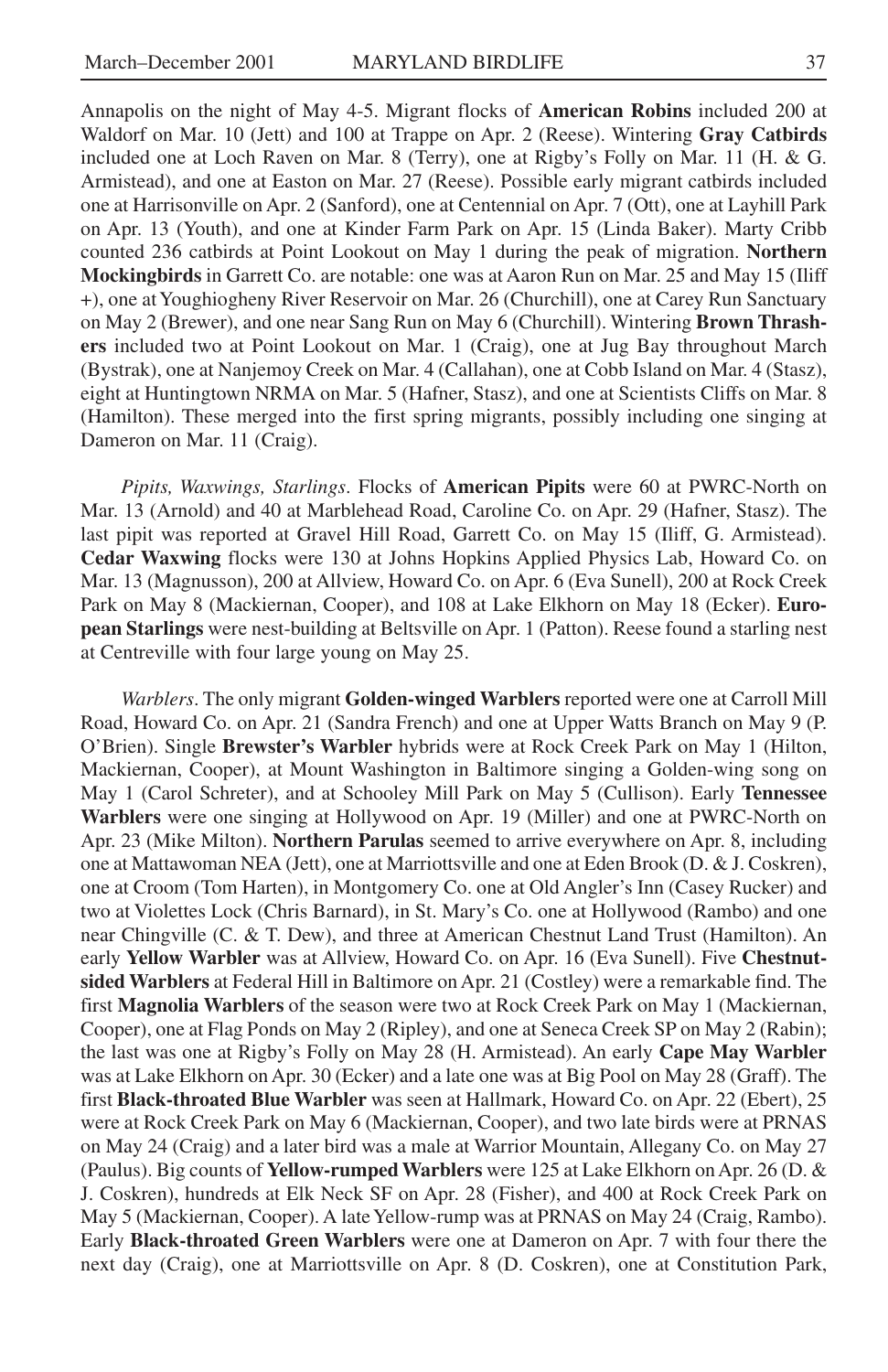Cumberland on Apr. 12 (Brewer), and one at Mt. Nebo WMA on Apr. 16 (Sheila Hughes), and a late one was at Big Pool on May 28 (Graff). An early **Blackburnian Warbler** was at Lochearn on Apr. 26 (Webb). The first **Yellow-throated Warblers** of the season were seen on Mar. 25, one at Jug Bay (Bystrak) and two at PWRC-North (Burley). The only Garrett Co. report of **Pine Warbler** was one at Deep Creek Lake on May 15 (Iliff, G. Armistead). Early **Prairie Warblers** were single birds at E. A. Vaughn WMA on Apr. 8 (Youth), Dameron on Apr. 9 (Craig), and Jug Bay on Apr. 11 (Muise). **Palm Warblers** identified by subspecies included the first Yellow Palm Warbler at Harford Glen on Apr. 2 (Hafner), 12 at Dameron on Apr. 12 (Craig), and the last ones at Flag Ponds on May 2 (Ripley) and Mt. Nebo WMA on May 3 (Pope). The only Western Palm Warblers reported were one exceptionally early at American Chestnut Land Trust on Apr. 3 and one there on Apr. 17 (Hamilton), two at Schooley Mill Park on Apr. 22 (Olson), one at PWRC-North on Apr. 23 (Milton), one at Broadford Lake on Apr. 25 (Pope), one at Flag Ponds on Apr. 28 (Ripley), one at Font Hill Wetland Park on May 2 (Solem), and one at Mt. Nebo WMA on May 4 (Pope). A **Cerulean Warbler** at Jug Bay on May 5 (Bystrak), a singing male at Point Lookout on May 9 (Craig), and one at PWRC-North on May 13 (Arnold) were the only ones reported from the Coastal Plain. Two **American Redstarts** near Chingville on Apr. 13 (C. & T. Dew) and one at Mt. Nebo on Apr. 20 (Pope) were very early at those sites. Early **Worm-eating Warblers** were one at Twilley's Bridge, Wicomico Co. on Apr. 11 (Brodericks) and one at Hollywood on Apr. 14 (Rambo). **Swainson's Warblers** were found in several areas of the Pocomoke River region in late May (Iliff, Stasz). Early **Ovenbirds** were one at Dameron on Apr. 4 (Craig) and one on the Lower Eastern Shore on Apr. 5 (Dyke). Callahan found an Ovenbird nest with one egg at Nanjemoy Creek on Apr. 29. Early **Northern Waterthrushes** were one at Hallmark, Howard Co. on Apr. 21 (Ebert) and one at Piney Run on Apr. 22 (Ringler), and late birds were one at PRNAS on May 24 (Craig), one at Jug Bay on May 25 (Bystrak), and one at Kenilworth Aquatic Gardens on May 28 (Hilton). Extraordinary in spring, a **Connecticut Warbler** was reported at Susquehanna SP, Harford Co. on May 15 (Scott Guzewich). The only migrant **Mourning Warblers** reported were single birds on May 9 in St. Mary's Co. at Dameron (Craig) and Greenwell SP (Miller), on May 11-15 at Rock Creek Park (Dobbins, Friedland +), at Haviland Mill Road, Montgomery Co. on May 13 (Olson), and on May 28 at Kenilworth Aquatic Gardens (Hilton). An early **Common Yellowthroat** was at Myrtle Grove on Apr. 2 (Gofreed). An early **Hooded Warbler** was at Hollywood on Apr. 14 (Rambo). An early **Yellow-breasted Chat** was near Mt. Olive Church, Worcester Co. on Apr. 15 (Decker).

*Tanager, Sparrows, Juncos*. The first **Summer Tanager** of the year was at Jug Bay on Apr. 21 (Bystrak). **Chipping Sparrows** returned very early this year and any of the following may have been migrants: two at Rockville on Mar. 1 (P. O'Brien), one at Nanjemoy Creek on Mar. 4 (Callahan), one near Chingville on Mar. 5 (C. & T. Dew), one at King's Landing Park, Calvert Co. on Mar. 8 (Harten), one at Pickering Creek on Mar. 8 (Roslund), one at Jug Bay on Mar. 14 (Bystrak), and one at Sykesville on Mar. 15 (Harvey). Sam Dyke found a singing **Clay-colored Sparrow** at the Assateague Visitor Center on Apr. 29. The first **Vesper Sparrow** of the season was at Pleasant Valley, Garrett Co. on Mar. 25 (Iliff +). The wintering **Lark Sparrow** at Annapolis was last seen on Mar. 28 (Bill Schreitz). High counts of **Savannah Sparrows** were 50 each at UMCF (Magnusson, Solem) and Woodstock (Ott) on Apr.15, and 50 at Scotland on Apr. 20 (Craig). Iliff found the first **Grasshopper Sparrows** of the year, two at Beauvue on Apr. 10. **Henslow's Sparrows** were found at traditional sites in western Maryland, two at Old Legislative Road on May 6 (Churchill) and ten at Aaron Run on May 15 (Iliff +). The **Le Conte's Sparrow** wintering at E. A. Vaughn WMA was last seen on Apr. 29 (Hoffman). The first **Saltmarsh Sharp-tailed Sparrow** of the season was reported at Elliott on Apr. 26 (Jim Green). The only **Nelson's Sharp-tailed Sparrows** this spring were one at E.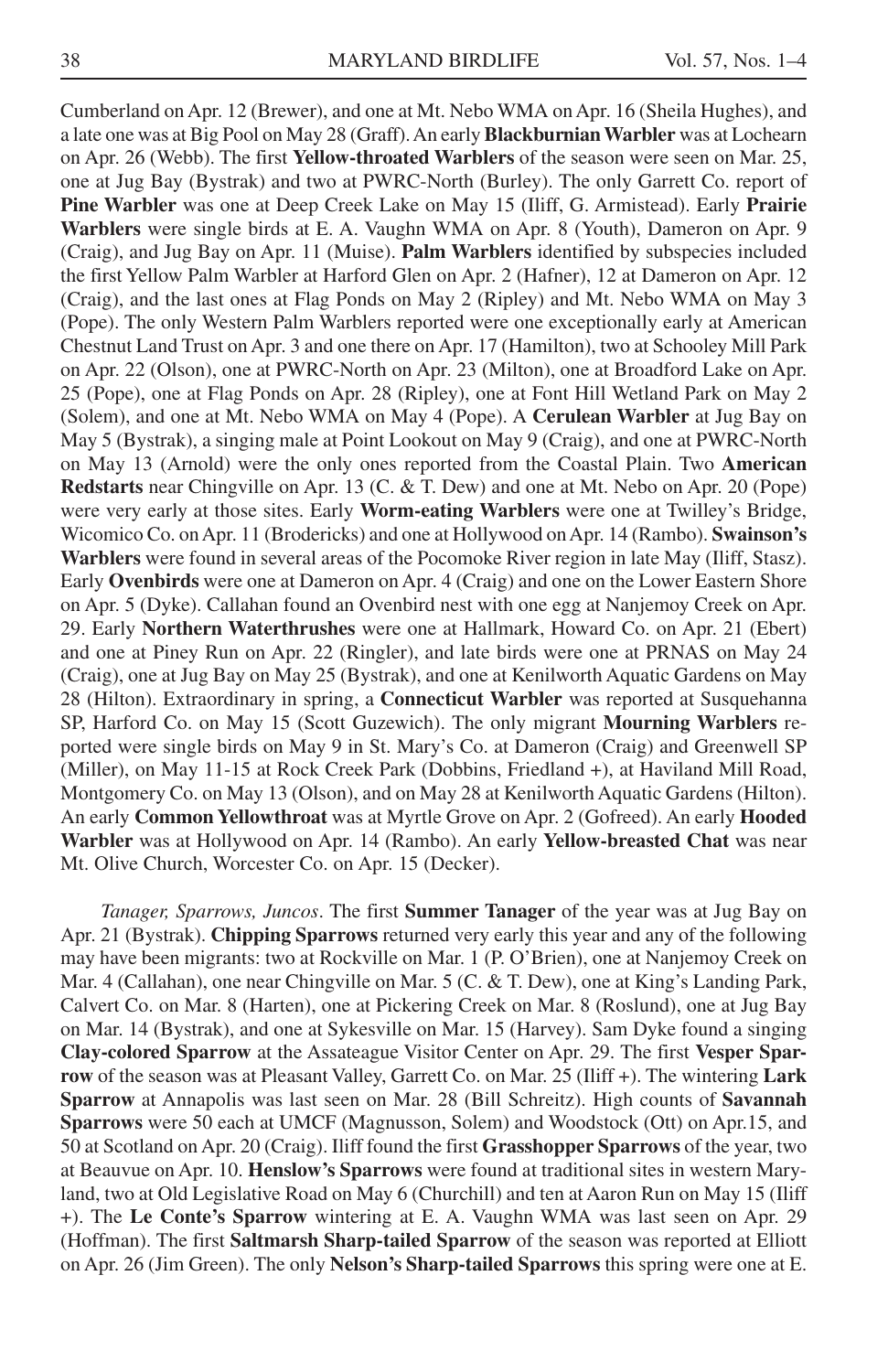A. Vaughn WMA on Apr. 8 (Ray Wilson), one at Cornfield Harbor, St. Mary's Co. on Apr. 15 (Craig), one at Sandy Point on May 3 (Bill Schreitz), and three at North Beach on May 3 (Stasz). The first **Seaside Sparrows** were two at Point Lookout on Apr. 20 (Craig). The last **Fox Sparrows** of the season were four at Fallston on Apr. 20 (Barb Meserve) and one at Oakland on Apr. 21 (Sheila Hughes). A very early **Lincoln's Sparrow** was at Hains Point on Apr. 22 through May 1 (Pisano), and a late bird was at American Chestnut Land Trust on May 23 (Hamilton). Norm and Fran Saunders estimated 150 **White-throated Sparrows** at Pickering Creek on Mar. 12. The last **White-crowned Sparrow** reported was at PRNAS on May 15 (Rambo, Craig). The **Harris's Sparrow** wintering in Sykesville was last seen on May 1 (Harvey). A partial albino **Dark-eyed Junco** was at Catonsville on Mar. 11 (Joel Martin) and the last migrant junco was at Hallmark, Howard Co. on May 6 (Ebert).

*Longspurs, Snow Buntings, Grosbeaks, Indigo Bunting, Dickcissels*. The last of the wintering **Lapland** Longspurs were one at Ridgely on Mar. 4 (Milton) and 22 at PRNAS the same day (Paul DuMont). The last **Snow Buntings** were also at Ridgely, 30 on Mar. 4 (Milton). The first **Rose-breasted Grosbeak** of the year was a male at a feeder in Timberleigh, Howard Co. on Apr. 16 (Diane Nagengast), and the first **Blue Grosbeaks** were two at Dameron on Apr. 22 (Craig), one at Parsonsburg on Apr. 24 (Pitney), and one at Hammond Village, Howard Co. on Apr. 25 (Solem). An early **Indigo Bunting** was at Hollywood on Apr. 8 (Rambo). A **Dickcissel** was at a Sykesville feeder from Mar. 29 through Apr. 12 (Amy & Mark Hoffman +). An immature male Dickcissel was at Oxon Hill on Apr. 8 (Fred Shaffer), one at Kenilworth Aquatic Gardens on May 14 (Dobbins), one at Green Ridge, Allegany Co. on May 19-20 (Churchill +), and a female at Kingman Lake on May 28 (Cooper). Other Dickcissels were at breeding sites, including two on Walnut Tree Road, Kent Co. on May 20 (Hafner, Stasz +).

*Icterids, Finches*. Very early were two male **Bobolinks** at E. A. Vaughn WMA on Apr. 8 (Ray Wilson). High numbers of Bobolinks were 200 at Cromwell Valley Park on May 6 (Kirschbaums) and 120 at PRNAS on May 8 (Rambo). Single **Yellow-headed Blackbirds** that appeared at feeders were one at St. Michaels on Mar. 1 (*fide* Reese) and one at Cherry Hill, Cecil Co. on Apr. 17 (Griffith). High counts of **Rusty Blackbirds** were 220 near Hughes Hollow on Mar. 2 (Don Simonson), 150 at PWRC-North on Mar. 13 (Arnold), and 90 at Fran Uhler Natural Area, Prince George's Co. on Apr. 15 (Fallon). Reese found about 175 **Brownheaded Cowbirds** at Romancoke on Mar. 7. Very early **Orchard Orioles** were one at Point Lookout on Mar. 27 (Patton) and four at Warfield's Pond Park, Howard Co. on Apr. 9 (Kate Tufts). A **Baltimore Oriole** wintering in Charles Co. was still present on Mar. 24 (Carol Simmons), and the one wintering in Howard Co. was last seen on Mar. 30 (Karla & David Brezinski). A female **House Finch** was carrying nesting material at Point Lookout on Apr. 11 (Craig). Reports of **Red Crossbills** were of five at Rigby's Folly on Mar. 15 (G. Armistead), one at Royal Oak on Apr. 27 (Jean Crump), and 15 at Soldiers Delight on May 18-24 (Joe & Carol McDaniel). A **Common Redpoll** remained at a Parsonsburg feeder through Mar. 8 (Pitney). The most **Pine Siskins** reported were 16 at Frederick on Apr. 6 (Marcia Balestri), and the last migrant was at Wilde Lake, Columbia on May 14 (Helen Zeichner). Weesner saw a female **Evening Grosbeak** at Washington Monument SP on Apr. 20, Ott saw one at her Ellicott City feeder on Apr. 22-28, a female was at Bel Air on Apr. 27 (Joe Vangrin), and one flew over Webster Village, Harford Co. on Apr. 28 (D. Webb).

*Exotic Birds*. A **Black Swan** was at Centennial on Apr. 5-9 (Kurt Schwarz +). A **Garganey** was seen in the Washington Channel, DC on Mar. 4-5 (*fide* Hilton). A **Chukar** was seen at Chesapeake Center, Cecil Co. on Mar. 24 (Patton). A **Common Peafowl** was at Cedar Hall Wharf, Worcester Co. on May 28 (Stasz).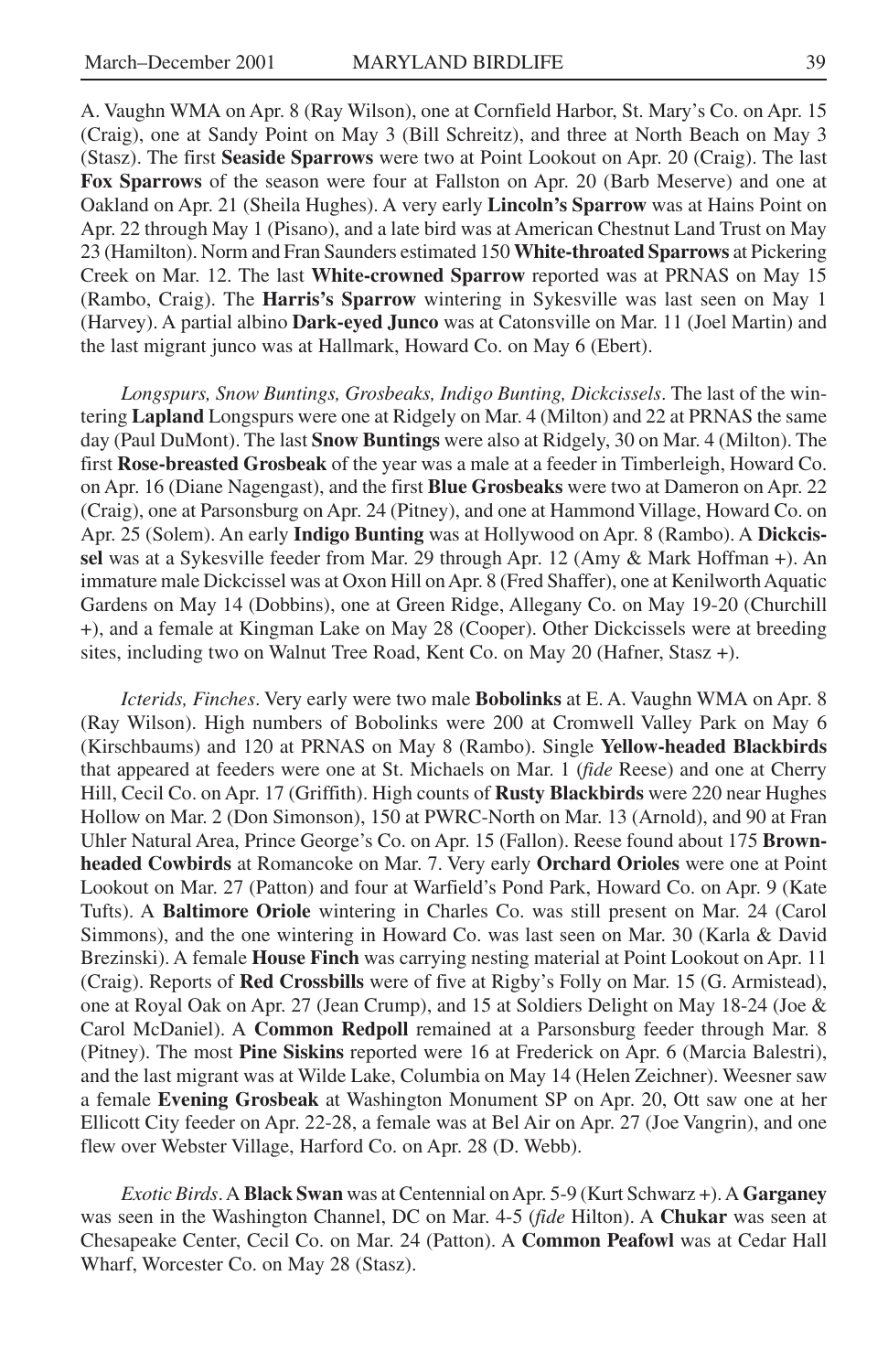### **BREEDING SEASON: JUNE 1–JULY 31, 2000**

The season was cool and wet. Early season storms may have affected some groundnesting waterbirds.

*Observers:* George, Harry, & Mary Armistead, Stan Arnold, Debbie Bennett (reporting for Caroline Co.), Ed Boyd, Gwen Brewer, Dave Brinker, Carol & Don Broderick, Danny Bystrak, J. B. Churchill, Keith Costley, Patty Craig (reporting for St. Mary's Co.), Marty Cribb, Lynn Davidson, Phil Davis, Bill Dobbins, Sam Dyke, Andy Ednie, Ethel Engle, Leslie Fisher, Jean Fry (reporting for Harford Co.), Kevin Graff, Jim Green, Matt Hafner, Rob Hilton, Mark Hoffman, Marshall Iliff, George Jett, Parke John, Elliot & Nancy Kirschbaum, Jane Kostenko, Glenn Lovelace, Greg Miller, Dave Mozurkewich, Lou Nielsen, Bonnie Ott, Helen Patton (reporting for Montgomery Co.), Paul Pisano, Betty Pitney (reporting for Tri-County Bird Club), Danny Poet, Fran Pope, Kyle Rambo, Jan Reese, Sue Ricciardi, Bob Ringler, Arlene Ripley, Les Roslund, Norm Saunders, Gene Scarpulla, Bill Schreitz, Kurt Schwarz, Lisa Shannon, L. T. Short, Jo Solem (reporting for Howard Co.), Paul Spitzer, Jim Stasz, Dave Weesner, Hal Wierenga, Levin Willey, Paul Woodward, Roxann Yeager.

*Abbreviations:* DC – District of Columbia, NEA – Natural Environmental Area, NWR - National Wildlife Refuge, PRNAS – Patuxent River Naval Air Station, PWRC – Patuxent Wildlife Research Center, SP – State Park, WMA – Wildlife Management Area.

*Locations not in the index of the State Highway Map*, counties in parentheses: Aaron Run (Garrett), Assateague Island (Worcester), Bethel WMA (Cecil), Big Bay Marsh (Worcester), Blackwalnut Point (Talbot), Bodkin Island (Queen Anne's), Broadford Lake (Garrett), Central Sod Farms (Queen Anne's), Chino Farms (Queen Anne's), Coaches Island (Talbot), Courthouse Point WMA (Cecil), E. A. Vaughn WMA (Worcester), Eagle's Nest (Worcester), Eastern Neck NWR (Kent), Flag Ponds Park (Calvert), Fran Uhler Natural Area (Prince George's), Grove Neck WMA (Cecil), Hart-Miller Dredged Material Containment Facility (Baltimore), Herrington Manor SP (Garrett), Holland Island (Dorchester), Holly Beach Farm (Anne Arundel), Horsehead Wetlands Center (Queen Anne's), Hughes Hollow (Montgomery), Jefferson Island (Talbot), Kenilworth Aquatic Gardens (DC), Kent Narrows (Queen Anne's), King's Creek Nature Preserve (Talbot), Lake Elkhorn (Howard), Loch Raven (Baltimore), Mason Dixon Farm (Frederick), Mattawoman NEA (Charles), Mills Island (Worcester), Mollies Point (Wicomico), Myrtle Grove WMA (Charles), New Germany SP (Garrett), Patuxent River Park (Prince George's), Piney Run Park (Carroll), Poplar Island (Talbot), PRNAS (St. Mary's), PWRC-North (Anne Arundel), Rigby's Folly (Talbot), Robbins Tump (Worcester), Roth Rock (Garrett), Rumbly Point (Somerset), Soldiers Delight NEA (Baltimore), Spring Island (Dorchester), Swallow Falls SP (Garrett), Sycamore Landing (Montgomery), Truitts Landing (Worcester), Youghiogheny River Reservoir (Garrett).

*Loons, Grebes*. Straggling **Common Loons** were two at Poplar Island on June 3 (Iliff, Stasz), two on the June 4 pelagic trip and one on the June 10 pelagic trip (Ednie +). Summering Common Loons were one at Romancoke on June 25 (Ringler +) and one at Ocean City from July 1 through the end of the period (Lovelace +). Interesting sightings of **Pied-billed Grebes** were two at Myrtle Grove WMA on June 11 (Ringler), one at Bethel WMA on June 17 (Churchill), one at Grove Neck WMA on July 26 (Fisher), and one at Easton on July 30 (Churchill). The birds in June were very likely breeders. Straggling **Horned Grebes** were two at Poplar Island on June 3 (Iliff, Stasz), one at Holly Beach Farm on June 5 (Dave Weaver), and one at St. Mary's City on June 12 (Craig).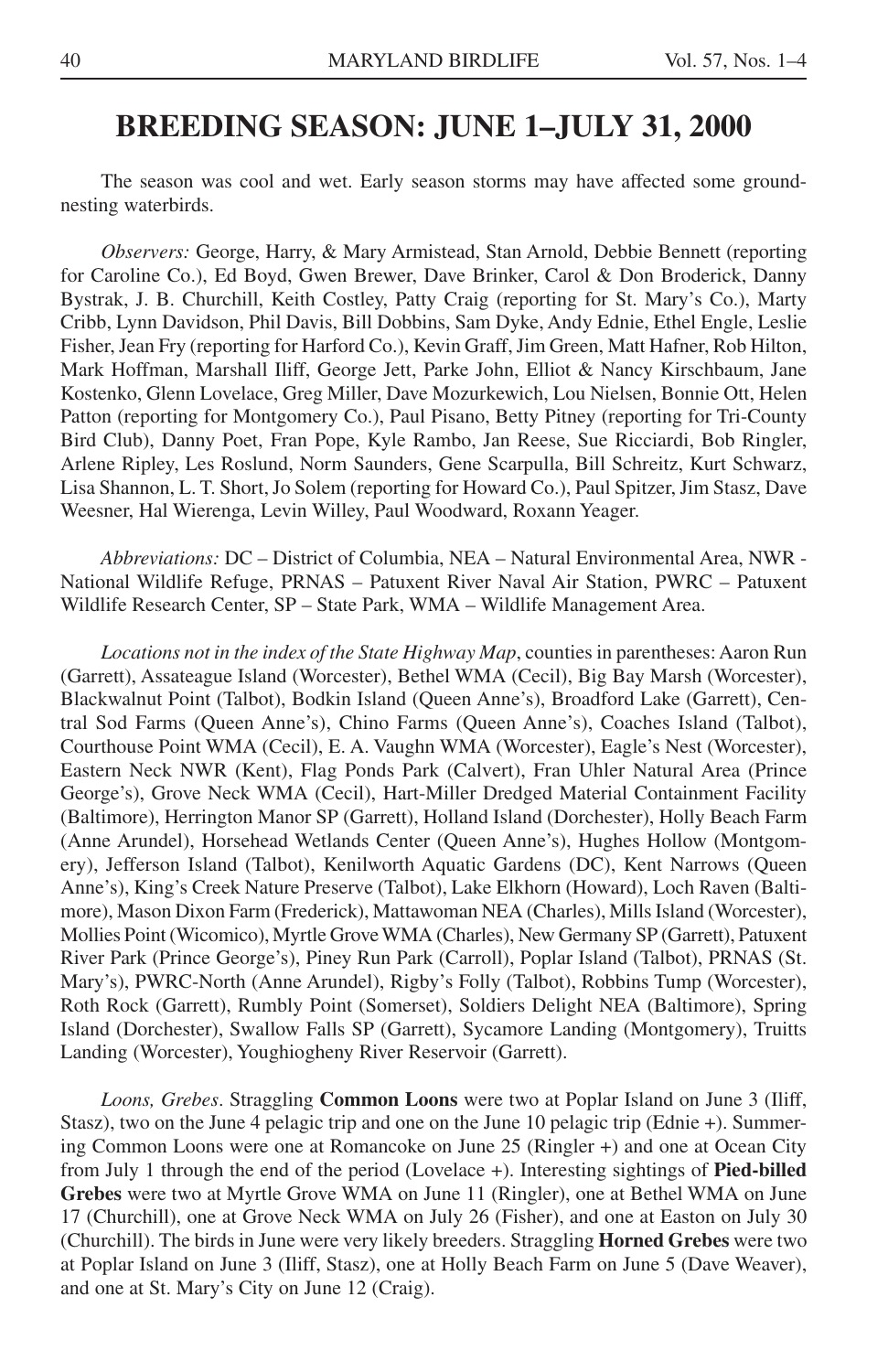*Tubenoses, Gannets*. The June 4 pelagic trip produced sightings of three **Cory's Shearwaters**, 150 **Greater Shearwaters**, 250 **Sooty Shearwaters**, one **Manx Shearwater**, and 250 **Wilson's Storm-Petrels**. The June 10 trip found one Cory's Shearwater, 204 Greater Shearwaters, 240 Sooty Shearwaters, 30 Wilson's Storm-Petrels, and one **Northern Gannet**. Chesapeake Bay sightings of Wilson's Storm-Petrels included seven west of Holland Island on June 1 (H. Armistead, Iliff), six about two miles east of Point Lookout on June 2 (Weesner), and the ferry between Point Lookout and Smith Island produced the following sightings in Somerset County: one on June 28 (Cribb), one on July 8 (Cribb, Miller), and five on July 9 (Jett, Brewer); and these sightings in St. Mary's County: seven on July 8 (Cribb, Miller) and four on July 9 (Jett, Brewer). Other gannet sightings were two immatures west of Holland Island on June 1 (Armistead, Iliff) and two, an adult and an immature, off Assateague on June 13 (Churchill).

*Pelicans, Cormorants*. An **American White Pelican** was reported at Poplar Island during late June by the staff there (*fide* Scarpulla). At Spring Island on June 1, Armistead and Iliff examined the colony of **Brown Pelicans**, which numbered 1,035 birds. On June 13 with 145 nests counted, Brinker banded 76 young pelicans there, and on July 11 banded another 110. On June 23 Iliff and Stasz found two pelican nests on Bodkin Island with about 215 birds present. Other sightings of Brown Pelicans in Chesapeake Bay were numerous and included 50 on fishing nets off Blackwalnut Point (Charles Roe), two at Eastern Neck on June 11 (Ray Wilson), 32 at Kent Narrows and five at Love Point on June 14 (Iliff), 16 at North Beach on June 15 (Iliff), three at Bayside Beach on June 22 (Shirley Geddes), 50 at North Point on June 22 (*fide* Scarpulla), 23 at Cedarhurst on the Bay on June 24 (Davidson, Wierenga), and 20 at Romancoke on June 24 (Ringler +). Some pelicans ranged up the rivers, including eight in Caroline County on the Choptank River opposite Windyhill (Spitzer) and three in Wicomico County on the Nanticoke River opposite Vienna (Brodericks). **Double-crested Cormorants** nested at Spring Island (nests with young on July 11 seen by Ringler and others), Poplar Island area (170 nests on Jefferson Island on July 2 seen by Armistead), and Bodkin Island (1,000 birds on June 23 seen by Iliff and Stasz). Other sightings in the bay included 50 at Eastern Neck and 40 at Kent Narrows on June 14 (Iliff) and 30 at Hart-Miller on July 2 (Scarpulla). Cormorants seen at more remote locations were one flying over Gateway Business Park, Howard County on June 4 (Ott), two at Popes Creek on June 8 (Patton), six at Jug Bay on June 17 (Paul DuMont), one at Susquehanna SP, Harford County on June 17 (Churchill), one at Broadford Lake on June 19 (Sheila Hughes), one at Kenilworth Aquatic Gardens on June 24 (Pisano), two at Denton on July 2 (Short), and one at Upper Marlboro on July 25 (Stasz).

*Herons, Ibises, Vulture*. The only **American Bittern** reported this summer was at PRNAS on June 29 (Rambo). A **Least Bittern** was at Grove Neck WMA on July 26 (Fisher). Garrett County reports of **Great Blue Herons** were of one at Piney Dam on June 9 (Miller), one at Mt. Nebo WMA on June 16 and one at Cranesville on June 17 (Hafner, Iliff, Stasz). Martha Chestem reported that on Aug. 16 one young Great Blue Heron was still hanging around the nest site at Lake Kittamaqundi in Columbia. A **Great Egret** was at Lilypons from June 7 (Iliff +) and 11 were there on July 6 (Green +); 10 were at Mollies Point on June 24 (Iliff, Stasz), six at Courthouse Point on July 26 (Fisher), and 160 at Blackwater on July 30 (Armistead). Iliff and Stasz estimated 240 **Snowy Egrets** at Bodkin Island on June 23 and found four at Mollies Point on June 24; 70 were at Blackwater on July 26 (Iliff). Post-breeding dispersal of **Little Blue Herons** began with one at Lilypons on July 6 (Green +), and the high was 11 at Courthouse Point on July 30 (John). The only unusual report of **Tricolored Heron** was one at Havre de Grace on July 27 (Hafner). High counts of **Cattle Egrets** were 60 at Bodkin Island on June 23 (Iliff, Stasz), 100 on Back River Neck, Baltimore County on July 16 (Stasz), and 80 at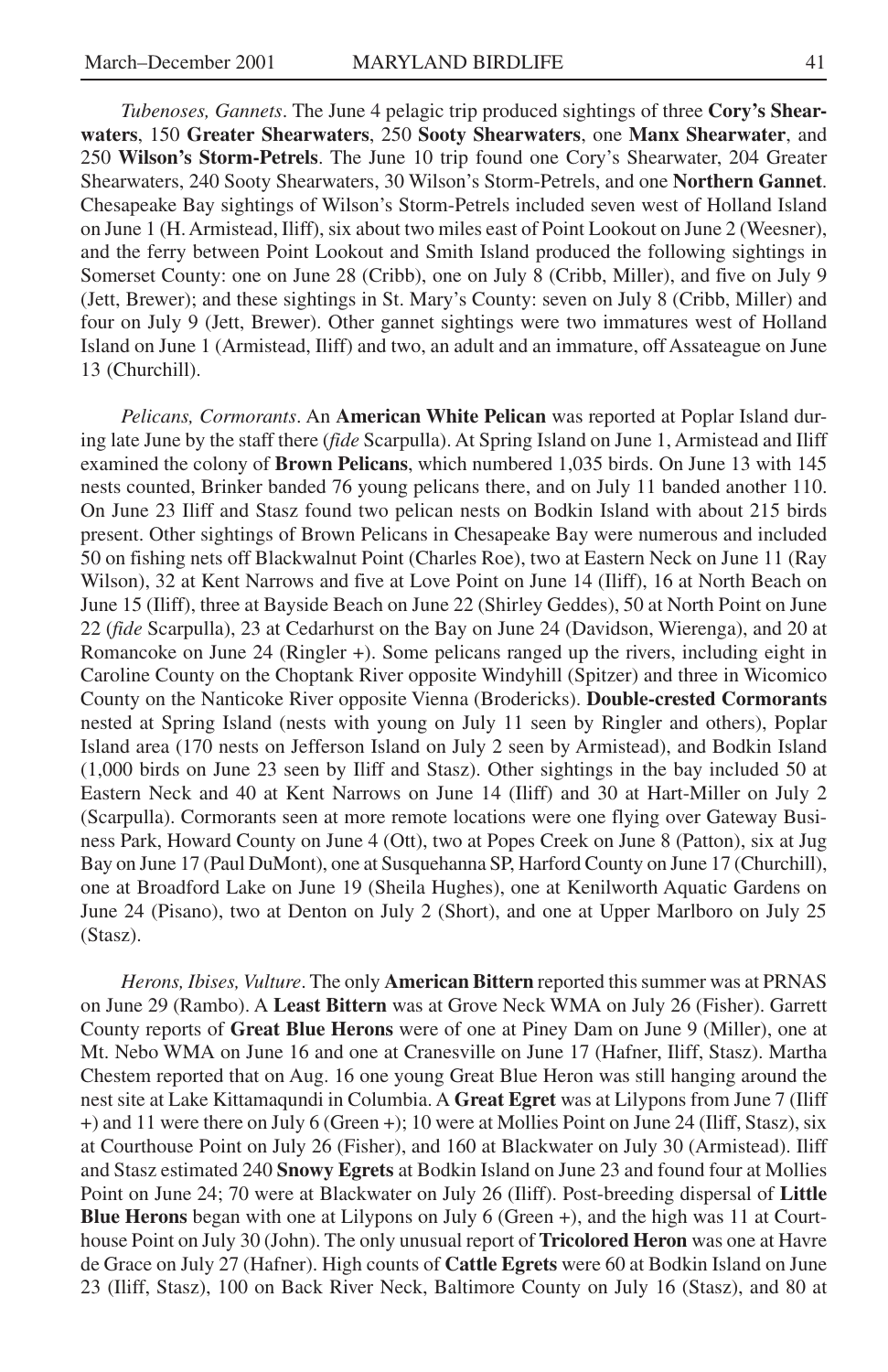Hoopersville on July 27 (Kirschbaums). A **Green Heron** nest with four young was seen at Owings Mills on June 20 (Costley). The high count of **Yellow-crowned Night-Herons** was 26 at Smith Island on July 8 (Miller) and unusual birds were one at Lake Elkhorn on July 22 (Sue Neri) and one adult at Fran Uhler Natural Area on July 29 (Mozurkewich). Interesting **Glossy Ibis** were eight at Hart-Miller on June 3-10 (Scarpulla +), three at Courthouse Point on July 26 (Fisher), and 110 near Marion on July 31 (Iliff, Hafner). An adult **White-faced Ibis** was reported at E. A. Vaughn WMA and at Truitts Landing on June 10 (Dyke). Rare in Garrett County, a **Black Vulture** was soaring over the Pleasant Valley area on July 6 (Pope).

*Swans, Geese, and Dabbling Ducks*. Mary and Harry Armistead counted 240 **Mute Swans** from their property, Rigby's Folly on July 29. Summering **Snow Geese** were one at Ridgely (Davis +) and two at Hurlock (Iliff, Stasz +) throughout the period, the latter still present in September. Another was at Chesapeake Beach on Aug. 8 (Stasz). High counts of **Canada Geese**, all including young of the year, were 225 at Piney Run on July 16 (Ringler, Yeager), 300 at Hoopersville and Hurlock on July 27 (Kirschbaums), and 300 near Blackwater on July 28 (Iliff, Hafner). Sightings of **Green-winged Teal** were one at Poplar Island on June 3 (Iliff, Stasz), two at Hart-Miller on June 3, one there on July 2 and July 29 (Scarpulla +), and one female at E. A. Vaughn WMA on June 13 (Churchill). An **American Black Duck** at Mason Dixon Farm on July 9 (Boyd, Stasz) was the only Piedmont report. The high count of 540 **Mallards** at Hart-Miller on July 2 included 78 downy young (Scarpulla). Other ducks, presumed to be non-breeders, included a female **Northern Pintail** at West Ocean City on June 4 (Iliff, Stasz), a **Blue-winged Teal** at Hart-Miller on July 22 (Scarpulla +), a drake **Northern Shoveler** at Hart-Miller on June 3 (Scarpulla +), and two **Gadwalls** at Hart-Miller on July 2 (Scarpulla).

*Diving Ducks*. A **Canvasback** was at Perryman on June 15 (Powell), and a female **Ringnecked Duck** at Berlin on June 4 (Iliff, Stasz). Summering **Lesser Scaup** were a drake at Hart-Miller through June 10 (Scarpulla), a drake at Great Falls, Montgomery County on July 1 (Hilton, Shannon), one at Patuxent River Park on July 3 (Craig), and one at Horsehead on July 9 (Graff). Straggling **Surf Scoters** were one off Bishop's Head Point, Dorchester County on June 1 (Armistead, Iliff), three at Poplar Island on June 3 (Iliff, Stasz), one at Point Lookout on June 6 (Craig), four at Kent Narrows on June 14 (Iliff), one at North Beach on June 15 (Iliff), and three at Blackwalnut Point on July 25 (Iliff, Hafner). Single **White-winged Scoters** were at Poplar Island, an immature male on June 3 and an adult male on June 23 (Iliff, Stasz). Eight **Black Scoters** were at Coaches Island on June 23 (Iliff, Stasz) and one at Deal Island WMA on July 31 (Iliff, Hafner). **Long-tailed Ducks** (the new name for Oldsquaws) were even more numerous with a drake at Centennial Lake through June 14 (Solem), four at Poplar Island on June 3 (Iliff, Stasz), two at Holly Beach Farm on June 5 (Dave Weaver), and one at Tilghman on June 24-25 (Reese +). A **Bufflehead** was at Holly Beach Farm on June 5 (Dave Weaver). **Hooded Mergansers** are local breeders and this year's reports were of one female at Centennial on June 3 (Schwarz), a female with seven downy young plus three downy young Wood Ducks at E. A. Vaughn WMA on June 10 (Iliff, Stasz), two juveniles at Mattawoman NEA on June 11 (Ringler), one at Perryman from June 24 through Aug. 23 (Dave Larkin +), a female at Allen's Pond, Bowie on July 1 (Eric Christian), and three, an eclipse male with two females, at Piney Run from July 16 through Sept. 10 (Ringler, Yeager +). Single female **Red-breasted Mergansers** were at Hart-Miller on June 3 and July 22 (Scarpulla +) and at Poplar Island on June 3 (Iliff, Stasz). **Ruddy Ducks** were particularly numerous this summer though no evidence of breeding was seen. Five were at Ridgely from June 1 through Sept. 15 (Davis +), six were at Hart-Miller on June 3 with two remaining through the end of the period and one through Aug. 19 (Scarpulla +), two were at Berlin on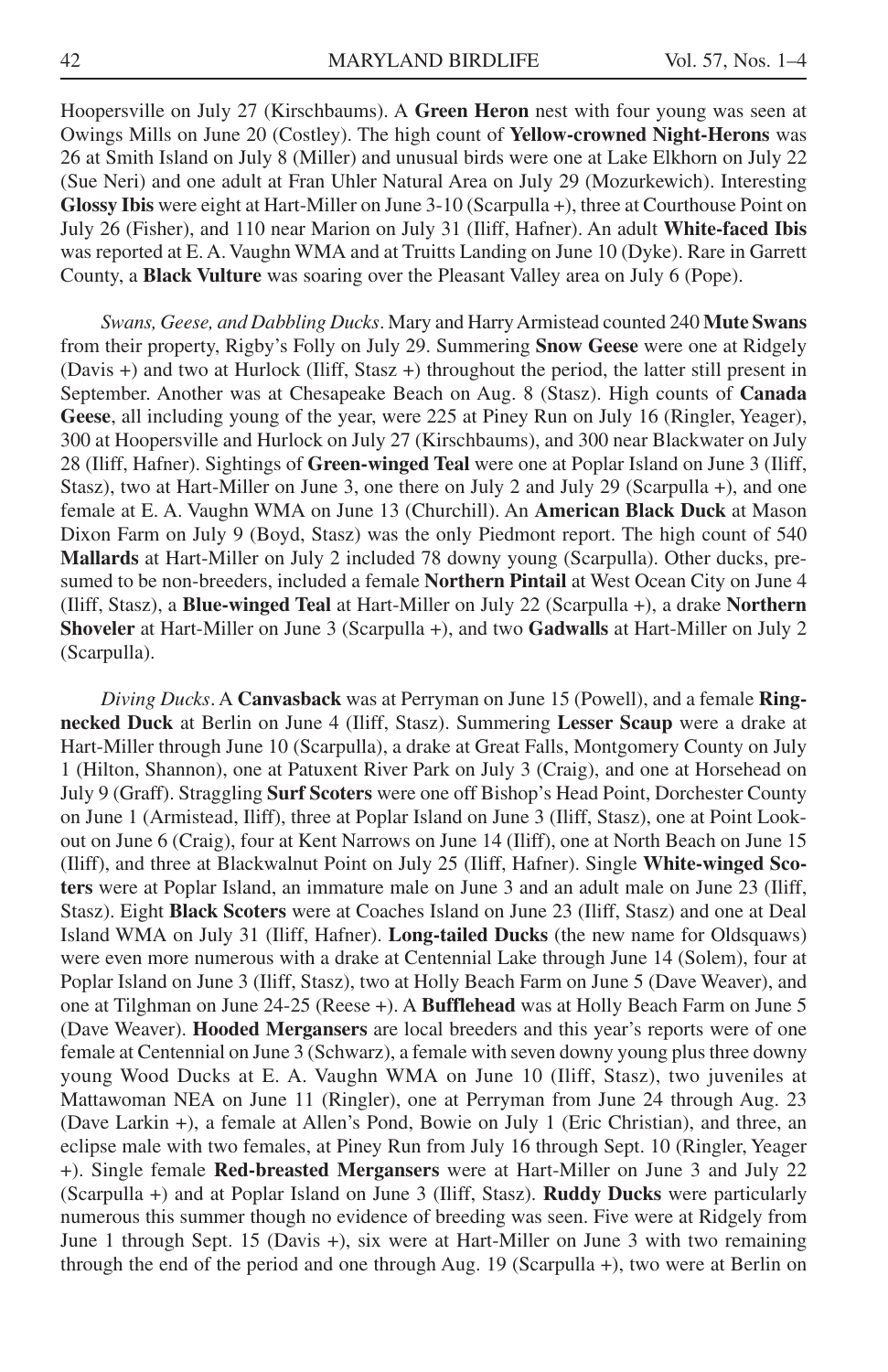June 4 (Iliff, Stasz), two at Easton on June 22 (Iliff), one at Deal Island WMA on June 24 (Iliff, Stasz), one at Lowe's Wharf, Talbot County on June 25 (Ringler +), 10 at Kent Island near the Bay Bridge on July 22 (Patton), one at Horsehead on July 23 (Poet), 10 at Hurlock on July 24 (Arnold) through Sep. 15 when 11 were seen (Ringler +), one near Centreville on July 26 (Iliff), and two at Pocomoke City on July 31 (Iliff, Hafner). In the exotic category were four **Ruddy Shelducks** at McDaniel on June 20-25 (Kemp and Carol Baynard).

*Diurnal Raptors, Pheasant, Grouse, Turkeys, Quail*. The only upland reports of **Ospreys** were two at Brighton Dam, Montgomery County on June 11 (Iliff, Stasz), two at Chestnut Hill, Harford County on June 17 (Churchill), and one flying over Broadford Lake on June 18 (Pope). Tilghman Island may be the center of the local breeding Osprey population as Reese found 35 there on Aug. 13. The only **Mississippi Kite** was a late migrant at Fort Smallwood, Anne Arundel County on June 3 (Bob Rineer). A **Bald Eagle** at Monocacy Aquaduct, Frederick County on July 22 (Churchill) was unexpected. **Northern Harriers** away from known breeding areas were two at Hart-Miller on June 3 and one there on Aug. 5 (Scarpulla +), a female near Kennedyville on June 14 (Iliff), a male at Bethel WMA on June 17 (Churchill), and one in southern Frederick County on July 22 (Churchill). The only Coastal Plain **Sharp-shinned Hawk** reported was one at Annapolis on July 9 (Bill Schreitz). An immature **Cooper's Hawk** at Hart-Miller on July 29 (Scarpulla +) was probably a migrant. Two recently fledged **Broadwinged Hawks** were still close to the nest at Washington Monument SP, Washington Co. on July 22 (Weesner). A **Ring-necked Pheasant** at Vienna on June 23 (Miller) was the only one reported from the Coastal Plain. Pope observed a **Ruffed Grouse** with about five downy young near Steyer, Garrett County on June 3, a female with three large young was at Roth Rock on June 16 (Hafner, Iliff, Stasz), and an adult with one young was at Gorman on June 22 (Churchill). Anne Bishop saw a female **Wild Turkey** with three young at Dameron on July 1. A **Northern Bobwhite** heard near Swallow Falls SP on July 9 (Ringler, Don Jewell) was rare in Garrett County.

*Rails, Moorhens, Coots, Crane*. Reports of **Black Rails** included 12 at Elliott Island on June 3 (Davidson, Wierenga) and one at Marumsco Creek, Somerset County on June 24 (Iliff, Stasz). The high for **Clapper Rails** was eight at Rumbly Point on June 23 (Iliff, Stasz). The only **King Rails** reported were one at Truitts Landing on June 23-25 (Miller +) and one at Scott's Landing, Worcester County on July 1 (Lovelace). Interesting **Virginia Rails** were two at Lilypons on June 10 (Ott), four at Truitt Landing on June 25 (Iliff, Stasz), and two at King's Creek on July 30 (Churchill). Single **Soras** were noted at Truitts Landing on June 10 (Dyke) and Easton on July 28 (Iliff). Nesting **Common Moorhens** of note were four adults with four downy young at Bethel WMA on June 17 (Churchill), an adult with five downy young at Tanyard on July 17 (Hafner), and an adult with a juvenile at Lanham on July 27 (Tim Ray). Lingering and summering **American Coots** were one at Hart-Miller on June 3 (Scarpulla +), two at Hughes Hollow on June 3 (Patton), one at Bethel WMA on June 17 (Churchill), one near Laytonsville on June 25 (Hilton), one at Chesapeake Beach on June 27 (Bystrak), and six at Piney Run on July 16 (Ringler, Yeager). First reported by local residents, a **Sandhill Crane** was on Middle Hooper Island, Dorchester County from at least July 22 through Aug. 14 (Roslund +).

*Plovers, Oystercatchers, Stilts, Avocets*. Late migrant **Black-bellied Plovers** were 10 at Poplar Island on June 3 (Iliff, Stasz), three at Hart-Miller on June 10 (Scarpulla), and two at Ocean City on June 11 (Arnold). On June 25 four Black-bellied Plovers were seen at Eagle's Nest (Iliff, Stasz), seven at Big Bay Marsh, and one at Mills Island (both Hoffman, Iliff, Stasz), and at Poplar Island two were seen on July 2 (H. & G. Armistead) and three on July 25 (Iliff, Hafner). Notable **Semipalmated Plovers** were 22 at Hart-Miller on June 10 (Scarpulla),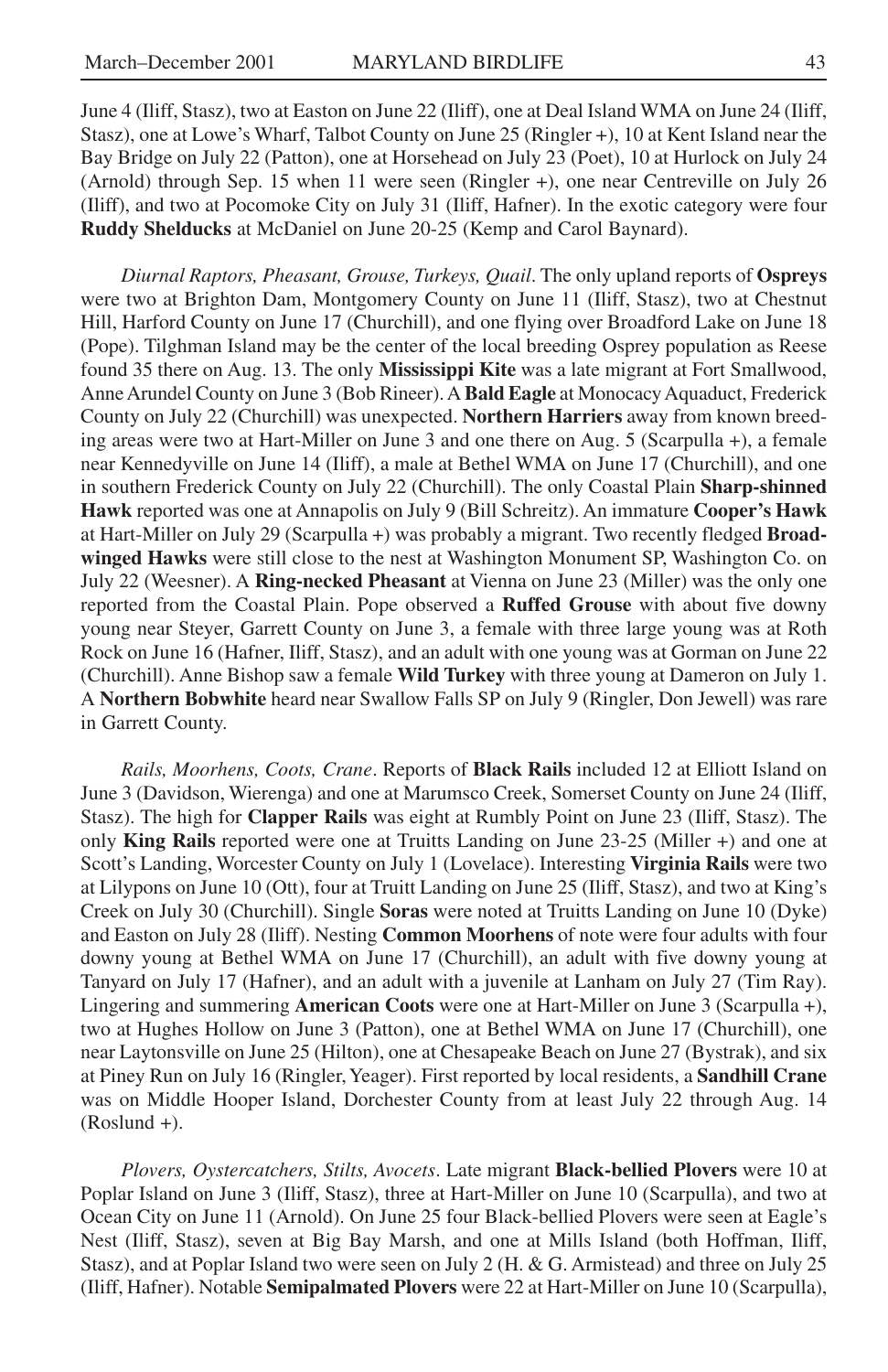seven at Mason Dixon Farm on June 11 (Ringler), nine at Eagle's Nest on June 25 (Iliff, Stasz), one at Horsehead on July 9 (Graff), and 80 at Hart-Miller on July 22 (Scarpulla +). A **Piping Plover** at Deal Island WMA on July 31 (Iliff, Hafner) was extraordinary away from the coast. Post-breeding flocks of **Killdeer** were 53 at Hart-Miller on July 2 (Scarpulla), 45 at Poplar Island on July 2 (H. & G. Armistead), 12 at Havre de Grace on July 6 (Hafner), 12 at Ridgely on July 7 (Poet), 25 at Central Sod Farms on July 10 (Hoffman), 16 at Flag Ponds on July 13 (Ripley), 40 at North Branch on July 24 (Churchill), and 34 at PRNAS on July 27 (Rambo, Craig). A single **American Oystercatcher** was at Poplar Island on June 3 (Iliff, Stasz) and four were at Smith Island on July 8 (Miller). Davidson and Wierenga found 10-20 **Black-necked Stilts** at Elliott Island on June 3 plus a nest, and a second nest on June 17; and Miller saw three juveniles there on July 15. Other stilts were five at Deal Island WMA on June 24 (Iliff, Stasz) and four flying by Hurlock on July 28 (Hafner). Four **American Avocets** were at Hart-Miller on July 8 (Scarpulla +).

*Sandpipers and Phalaropes*. The only June **Greater Yellowlegs** were two at Hart-Miller on the 3rd (Scarpulla +), one at E. A. Vaughn WMA on the 11th (Arnold), and two at Mills Island on the 25th (Hoffman, Iliff, Stasz), but the high for the season was 108 at Hart-Miller on July 29 (Scarpulla +). June **Lesser Yellowlegs** were single birds at Hart-Miller on the 3rd (Scarpulla +), E. A. Vaughn WMA on the 10th and Rumbly Point on the 24th (both Iliff, Stasz). The progression of Lesser Yellowlegs returning south at Hart-Miller in July was four on the 2nd, 14 on the 8th, 383 on the 16th, 1,198 on the 22nd, and 2,915 on the 29th (Scarpulla +). The first returning **Solitary Sandpiper** was seen at Ridgely on July 7 (Poet). A **Willet** at Tilghman Island on June 24 (Reese) was unusual. Iliff and Hafner saw two juvenile Willets at Poplar Island on July 25. Single migrant Willets were at Hart-Miller on June 10 (Scarpulla) and PRNAS on July 26-27 (Rambo, Craig). **Spotted Sandpipers** likely nested at Hart-Miller where there were 12 on June 10 and at Mason Dixon Farm where there were four on June 24 (Bystrak). Migrant flocks of Spotted Sandpipers were 37 at Hart-Miller on July 16 (Scarpulla +) and 30 at Hurlock on July 24 (Arnold). An impressive flock of 29 **Upland Sandpipers** was at PRNAS on July 26 (Rambo). Single **Whimbrels** were on Assateague on June 13 (Churchill), at Rumbly Point on June 24 (Iliff, Stasz), at PRNAS on July 26 (Rambo), and near Marion on July 31 (Iliff, Hafner). Iliff and Stasz found late spring **Ruddy Turnstones** with 14 at Poplar Island on June 3, 40 at Ocean City on June 4, and one at Eagle's Nest on June 25. Greg Miller found one at the latter site on July 15, two were at Hart-Miller on July 22 (Scarpulla +), and four at Poplar Island on July 25 (Iliff, Hafner). **Red Knots** numbered 23 at Poplar Island on June 3 (Iliff, Stasz), three at Ocean City on June 11 (Arnold), and one at Hart-Miller on July 22 (Scarpulla +). Twenty **Sanderlings** were at Poplar Island on July 25 (Iliff, Hafner). Hart-Miller produced the highest numbers of **Semipalmated Sandpipers** for both spring and fall migrations with 1,018 on June 3 and 3,272 on July 29 (Scarpulla +). Other spring Semis included 338 at Poplar Island on June 3 and 19 at Eagle's Nest on June 25 (both Iliff, Stasz), and fall birds included four at Ridgely on July 7 (Poet) and 323 at Poplar Island on July 25 (Iliff, Hafner). The first **Western Sandpiper** of the fall season was at Hart-Miller on July 2 and the peak there was 229 on July 22 (Scarpulla +). Other Westerns were three at Poplar Island on July 25 (Iliff, Hafner), one at PRNAS on July 26 (Rambo), and one at Bestpitch on July 29 (Fisher, Patton). The last spring **Least Sandpipers** were eight at Poplar Island on June 3 (Iliff, Stasz) and one at Hart-Miller on June 10 (Scarpulla), and the peak of fall migration was 440 at Hart-Miller on July 16 (Scarpulla +). The high for spring **White-rumped Sandpipers** was 39 at Poplar Island on June 3 (Iliff, Stasz), and the latest one was at E. A. Vaughn WMA on June 13 (Churchill). An early fall White-rump was at Hart-Miller on July 29 (Scarpulla +). An extraordinarily late spring **Pectoral Sandpiper** was at Hart-Miller on June 3 and a fall high of 40 was there on July 29 (Scarpulla +). Five late **Dunlins** were at Eagle's Nest on June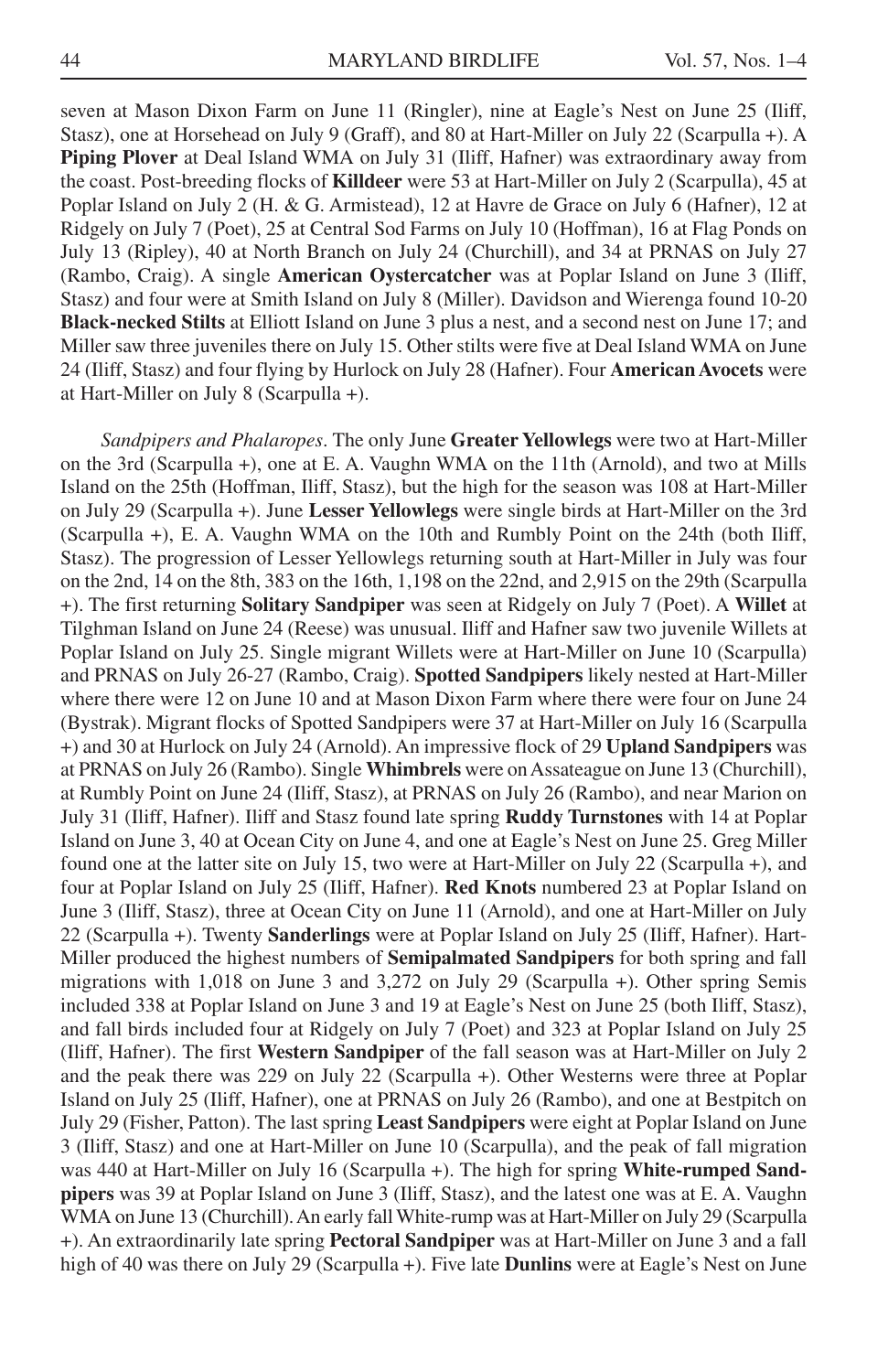25 (Iliff, Stasz). The last spring **Stilt Sandpiper** was at Hart-Miller on June 3 (Scarpulla +) and fall birds included two at Blackwater on July 26 (Iliff), one at PRNAS on July 26 (Rambo), and one at Poplar Island on July 29 (H. & M. Armistead). A female **Ruff** was in Caroline County near Oak Grove on July 23 (Lovelace). A **Short-billed Dowitcher** at Big Bay Marsh on June 25 (Hoffman, Iliff, Stasz) may have been an early fall migrant. There were 220 at Hart-Miller on July 16 (Scarpulla +). The only report of **Long-billed Dowitchers** was of two adults at Elliott Island on July 30 (Stasz). The only **Wilson's Phalarope** of the season was at Hart-Miller on July 22 (Scarpulla +).

*Jaegers, Skua, Gulls*. A June 10 pelagic trip produced sightings of five **Pomarine Jaegers** and three **Parasitic Jaegers** (Ednie +) and a June 4 trip located a **South Polar Skua** at approximately 38 degrees, 24 minutes North and 74 degrees, 3 minutes West (Armas Hill +). There were approximately 330 nests of **Laughing Gulls** on Spring Island on June 13 (Brinker +). Non-breeding Laughing Gulls included 40 at St. Michaels on June 17 (Reese) and 35 at Romancoke on June 24 (Ringler +). The first post-breeding juvenile Laughing Gull was seen at Hart-Miller on July 22 (Scarpulla +). An adult **Bonaparte's Gull** at Loch Raven on July 12 (Nielsen) was extraordinary. As usual Hart-Miller attracted most of the non-breeding **Ringbilled Gulls** with 558 on June 10, the first post-breeding juvenile on July 2, and the high count of 1,384 on July 8 (Scarpulla +). An adult **California Gull** in breeding plumage was identified at Hart-Miller on July 29 (Scarpulla +). Though 325 **Herring Gulls** were counted at Spring Island on June 1, the only nests were 16 with three eggs, six with two eggs, three with one egg, and one with no eggs (H. & M. Armistead). Iliff and Stasz counted 29 Herring Gull nests at Poplar Island on June 3 along with 265 birds, and at Bodkin Island saw downy young birds on June 23. Over 100 young were among the 1,500 Herring Gulls at Big Bay Marsh, and a nest with two eggs was seen on Robbins Tump on June 25 (Hoffman, Iliff, Stasz). Two **Iceland Gulls**, a first-summer bird and a second-summer bird, were at Hart-Miller on June 3 (Scarpulla +). Also at Hart-Miller, one second-summer and six first-summer **Lesser Black-backed Gulls** were seen on June 3, but three second-summer and four first-summer birds were found on June 10 (Scarpulla +). Iliff and Stasz saw a first-summer Lesser Black-back at Poplar Island on June 3 and two first-summer birds at Ocean City on June 25. Bystrak possibly saw a **Glaucous Gull** at Chesapeake Beach on July 22. Iliff and Stasz observed nests of **Great Black-backed Gulls** with three nests with three eggs each at Poplar Island on June 3 and three nests and one large young at Bodkin Island on June 23. Three downy young Great Blackbacks were at Ocean City on June 8 (Lovelace). Among the 200 Great Black-backs at Big Bay Marsh on June 25 were 20 young on June 25 (Hoffman, Iliff, Stasz). A nest with three eggs was at Jefferson Island on July 2 (H. & G. Armistead). The **Kelp Gull** at Sandgates was seen several times through the season (Kostenko, Craig).

*Terns, Skimmers, Puffin*. Five **Gull-billed Terns** were at E. A. Vaughn WMA on June 2- 10 (Dyke +). A **Caspian Tern** was at Poplar Island on July 2 (H. & G. Armistead), and 12 were at Havre de Grace on July 6 (Hafner); the peak count of 399 was at Hart-Miller on July 29 (Scarpulla +). The peak number of **Royal Terns** at Ocean City was 650 on June 25 (Iliff, Stasz). About 50 young Royals were banded there on Aug. 2, bringing to about 730 the total banded there this year (Weske, Brinker +). Sightings of **Sandwich Terns** were a pair at Ocean City, June 4-25 (Iliff, Stasz +), one at Smith Island on July 21 (Cribb), and two at E. A. Vaughn WMA on July 31 (Iliff, Hafner). Two adult **Roseate Terns** were seen at Ocean City on June 28 (Pete Webb). Iliff and Stasz found 250 **Common Terns** nesting at Bodkin Island on June 23. On July 2 the Common Tern nests on Poplar Island numbered four with three eggs, three with two eggs, and three with one egg, with about 25 pairs of birds present (H. & G. Armistead). Farther afield, Iliff saw 15 Common Terns at Eastern Neck on June 14 and Bystrak found one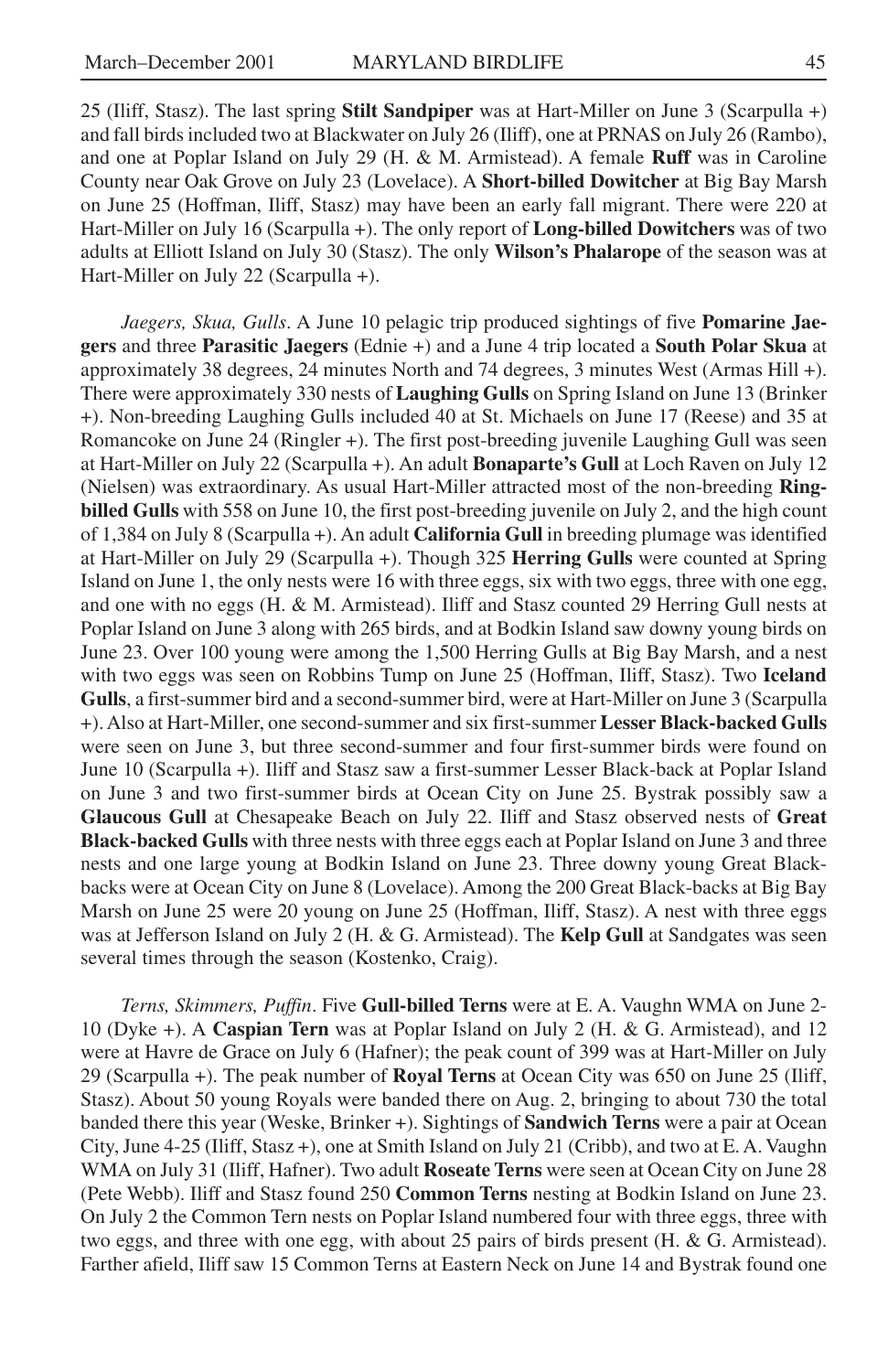at Chesapeake Beach on June 27. Bystrak also noted post-breeding dispersal of **Forster's Terns** with two at North Beach on June 19 and four at Jug Bay on June 20. Eight Forster's Terns were at Tanyard on June 22 (Iliff), two at Grasonville on June 24 (Patton), and late nesting was discovered at Ready Cove Tump, Worcester County on June 25 where there were two nests with one egg, seven with two eggs, and 15 with three eggs (Hoffman, Iliff, Stasz). Interesting **Least Terns** were seven at Hillsmere Beach, Annapolis on June 6 (Iliff), one at Kenilworth Aquatic Gardens on June 18 (Dobbins), and one at White Marsh on July 10 (Hafner). A **Bridled Tern** was seen on the June 4 pelagic trip (Ednie +). Late single **Black Terns** were seen on June 3 at Hart-Miller (Scarpulla +) and Poplar Island (Iliff, Stasz). One Black Tern at Ocean City on June 28 (Brodericks) may have been an early fall migrant, as were four in Chesapeake Bay near Smith Island on July 14 (Cribb), one at PRNAS on July 24 (Rambo), and one at Poplar Island on July 25 (Hafner, Iliff). Cribb counted eight **Black Skimmers** at Smith Island on July 14. Surprising was a sub-adult **Atlantic Puffin** seen on the June 4 pelagic trip at approximately 38° 23' N, 74° 5' W (Ednie +).

*Cuckoos, Owls, Caprimulgids, Swift, Hummingbird, Sapsuckers*. Coastal Plain reports of **Black-billed Cuckoo** were single birds heard at PRNAS on June 1 (Craig), seen at Annapolis on July 9 (Schreitz), near Tuckahoe SP, Caroline County on July 17 (Hafner), and at Tunis Mills on July 21 (Roslund). Iliff and Stasz found three **Barn Owls** in the Marumsco Creek area of Somerset County on June 24. Iliff, Stasz, and Hafner found two **Long-eared Owls** in the Aaron Run area of Garrett County on June 16 and Lydia Schindler saw two **Short-eared Owls** there on June 16. A Short-ear nest with one young was found there on June 17 (Iliff, Stasz, Hafner). Perry heard three **Chuck-will's-widows** and 39 **Whip-poor-wills** at PWRC-North on June 12. A **Chimney Swift** was seen 45 miles offshore on the June 4 pelagic trip (Ednie +). A leucistic **Ruby-throated Hummingbird** was seen in Baltimore, July 18-30 (Mimi Cooper). A pair of **Yellow-bellied Sapsuckers** was seen near Oakland on June 24 and a juvenile was there on Aug. 12 (Pope).

*Flycatchers, Larks, Swallows*. Fred Shaffer saw two **Olive-sided Flycatchers** at Upper Marlboro on June 12 with one remaining through the 15<sup>th</sup>. An **Eastern Wood-Pewee** was still on a nest at Queenstown on Aug. 13 (Poet). A **Western Kingbird** was at Kenilworth Aquatic Gardens on June 24 (Pisano). Bill Scudder counted a flock of 38 **Eastern Kingbirds** at Greensboro on July 26. Among the 28 **Horned Larks** at Central Sod Farms on July 10 Hoffman counted 16 juveniles. Scarpulla and party found one nestling **Purple Martin** in a box at Hart-Miller on the late date of July 29. Post-breeding dispersal of **Tree Swallows** included 70 at Hart-Miller on July 2 (Scarpulla) and 200 at Hurlock on July 26 (Iliff). Similarly, 140 **Northern Rough-winged Swallows** were at Hughes Hollow on July 22 (Woodward), 20 **Bank Swallows** at Easton on June 30 (Roslund), and 2,020 Bank Swallows at Hart-Miller on July 22 (Scarpulla +).

*Nuthatches, Wrens, Robins, Shrikes.* In Garrett County two **Red-breasted Nuthatches** were near Swallow Falls SP on June 16 (Iliff, Hafner) and one was heard near Table Rock on July 5 (Pope), but one photographed at a Worthington, Howard County feeder on July 4-18 (Elayne & Jeff Metter) was extraordinary. The best count of **Brown-headed Nuthatches** was 10 at Neavitt on June 23-24 (Reese). A **Carolina Wren** nest at Dunkirk held five young on July 10 (Ripley). Al Haury observed a **House Wren** nest with four young on Aug. 24 at Cape St. Clair. The only reported **Sedge Wrens** were two at Truitts Landing on June 2 (Dyke). A **Marsh Wren** was at Kenilworth Aquatic Gardens on June 24 (Pisano). A **Hermit Thrush** nest with three eggs was found at New Germany SP on May 28 (Ringler+). Reese estimated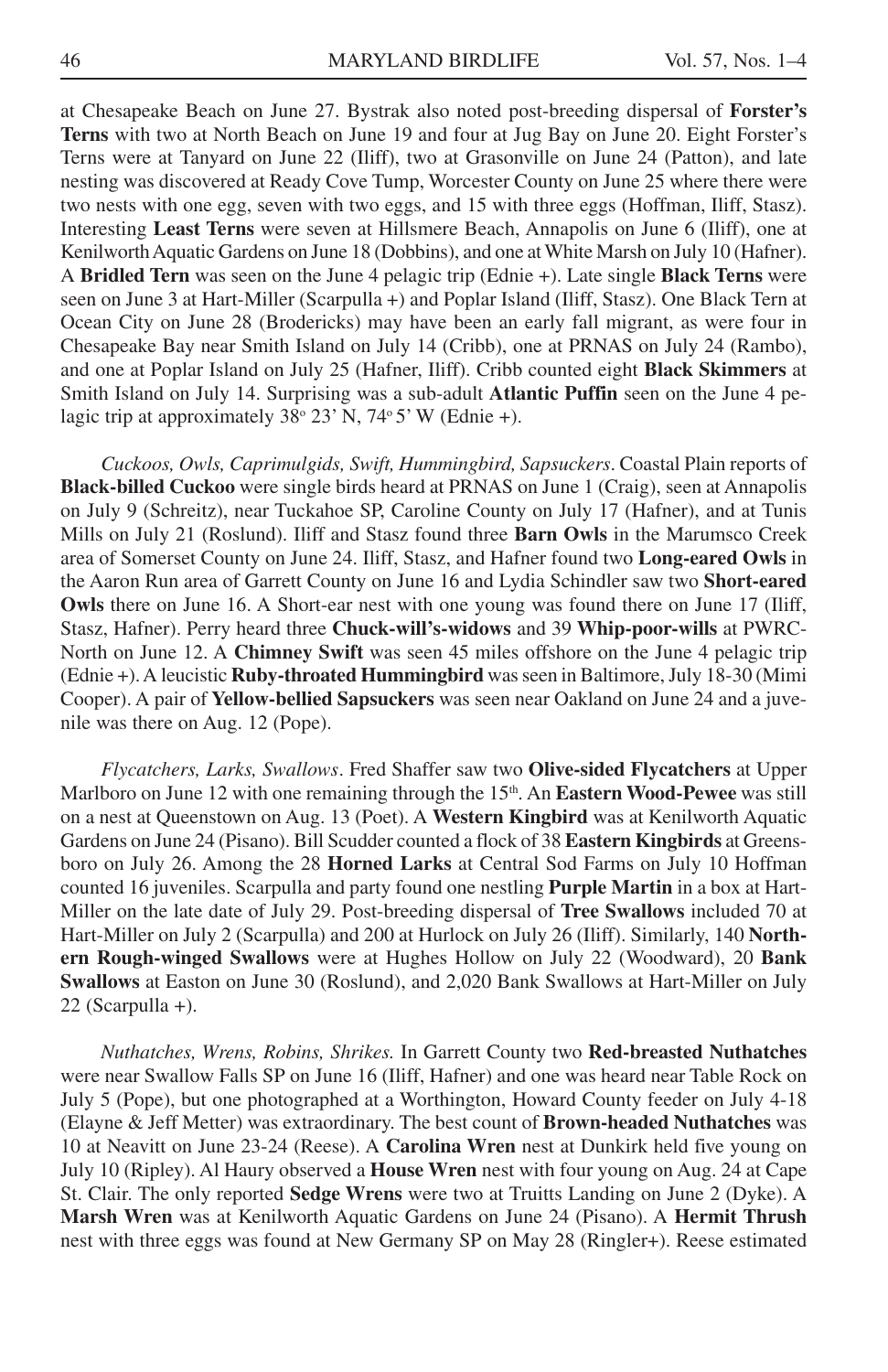350 **American Robins** leaving a roost at Easton at dawn on July 25. A pair of **Loggerhead Shrikes** was seen by many observers near Lilypons through at least Aug. 3 (Craig).

*Warblers, Tanagers*. Rare in Garrett County, a **Blue-winged Warbler** was at Youghiogheny River Reservoir on June 17 (Iliff, Stasz, Hafner). Woodward saw a female **Northern Parula** feeding a juvenile **Brown-headed Cowbird** at Sycamore Landing on July 2. Pope saw a pair of **Magnolia Warblers** carrying food for young at Herrington Manor on June 12. A female **Yellow-rumped Warbler** at Elliott Island on July 30 (Stasz) was extraordinary, but three at Swallow Falls SP on the same day (Gail Mackiernan, Barry Cooper) were indicative of breeding there. A **Black-throated Green Warbler** at Harmans on June 11 (Ricciardi) was a very late migrant. Four **Yellow-throated Warblers** at Youghiogheny River Reservoir on June 17 (Iliff, Stasz, Hafner) were a good number for Garrett County. Single late **Blackpoll Warblers** on June 4 were at Great Falls, Montgomery County (Fisher) and along Jones Falls, Baltimore (Gail Frantz, Brian Rollfinke). A **Swainson's Warbler** was at Hickory Point Swamp, Worcester County, June 6-24 (Dyke +). A pair of **Mourning Warblers** was at Roth Rock from June 16 through the end of the period (Iliff, Stasz, Hafner+). A pair of **Summer Tanagers** nested at Soldiers Delight and were observed feeding three young in the nest on July 25-29 (Costley +).

*Dickcissels, Sparrows, Juncos*. It was a good breeding season for **Dickcissels** in the state with reports from five counties. Notable were four near Kennedyville on June 14 (Iliff), a male at Scotland on June 14 (Craig), 10 in southern Frederick County on June 18 (Iliff, Stasz, Hafner), five singing males at Centreville on June 20 (Reese), 11 banded at Chino Farms, including four on Aug. 2 (Gruber) and two nests with eggs found there on June 27 (Gary Dodge), six near Detour on July 4 (Harvey & Marion Mudd), and on July 9 two at Keysville and four near Thurmont (Stasz, Boyd). The largest concentration of **Henslow's Sparrows** was 19 at Aaron Run on June 17 (Iliff, Stasz, Hafner). Examination of islands in Chincoteague Bay yielded good numbers of **Saltmarsh Sharp-tailed Sparrows** with four on Martin Island, 18 on Mills Island, and 20 on Ready Cove Tump (Hoffman, Iliff, Stasz). Highs for **Seaside Sparrow** were 50 at Rumbly Point on June 23, and 10 at Mollies Point and 40 at Deal Island WMA on June 24 (all Iliff, Stasz), 31 on Mills Island on June 25 (Hoffman, Iliff, Stasz), and 30 at Elliott Island on July 21 (H. Armistead). **Swamp Sparrows** nesting around the Chesapeake Bay region were one at Eastern Neck on June 14 (Iliff), four at Horsehead on July 9 (Graff), nine (including four juveniles) at Hart-Miller on July 22 (Scarpulla +). A **Whitethroated Sparrow** in breeding plumage lingered at Epping Forest on June 20 (Ricciardi). A pair of **Dark-eyed Juncos** at Roth Rock was observed nest-building on June 16 (Iliff, Stasz, Hafner) and Churchill saw two juveniles there on June 25, obviously from another pair.

*Icterids, Goldfinches*. The first fall migrant **Bobolinks** were one near Lilypons on June 30 (Bystrak), one at Hart-Miller on July 8 (Scarpulla +), one at Pinto Marsh on July 9 (Churchill), two at King's Creek on July 22 (Reese, Willey), one at Pemberton Farm, Queen Anne's County on July 30 (Stasz), and seven near Marion on July 31 (Iliff, Hafner). Notable reports of **Boattailed Grackles** were a pair feeding one young at St. George Island on June 15 (Craig), and 20 at Mollies Point and 150 at Deal Island WMA on June 24 (Iliff, Stasz). Reese estimated 5,000 **Common Grackles** at a Corsica River marsh near Centreville on July 25. Iliff estimated 2,000 **Brown-headed Cowbirds** at Hurlock on July 26. An adult **Pine Siskin** was at a feeder in Pleasant Valley, Garrett County on Aug. 2 (Pope). A nest of **American Goldfinches** at Eldersburg contained five eggs on July 27 and the male was observed to feed the female on the nest the next day; two tiny young were in the nest on Aug. 1 (Ringler).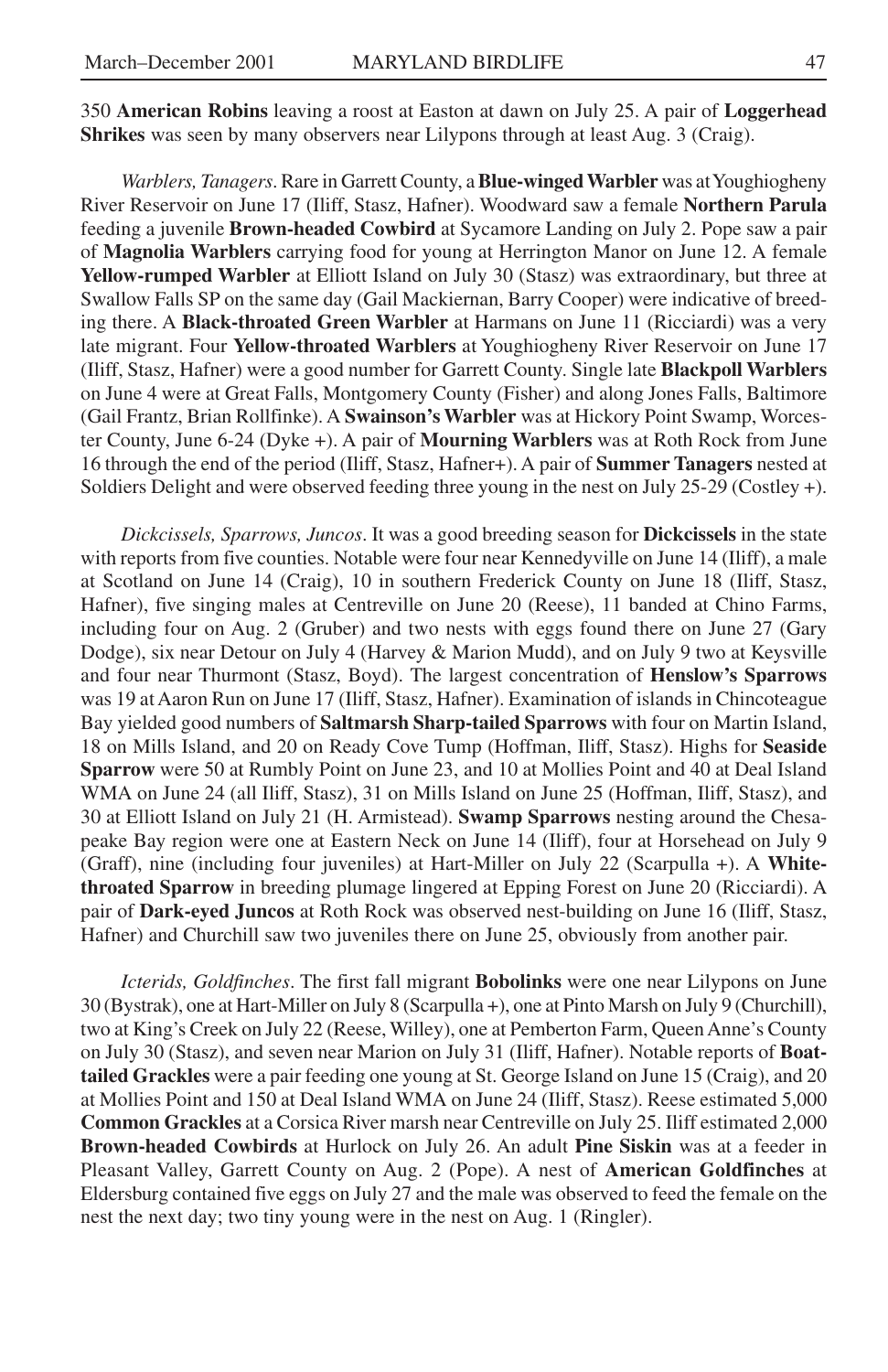# **FALL MIGRATION: AUGUST 1–NOV. 30, 2000**

No significant frontal systems passed through this fall so there were no large passerine fallouts. Yet there were enough rarities to spice up the season.

*Observers:* George Armistead, Harry & Liz Armistead, Stan Arnold, Rick Blom, Mike Bowen, Gwen Brewer, Carol & Don Broderick, Don Burggraf, Fred Burggraf, Danny Bystrak, Rick Cheicante, J. B. Churchill, Dennis & Jane Coskren, Keith Costley, Scott Crabtree, Patty Craig (reporting for St. Mary's Co.), Marty Cribb, Ralph Cullison, Dave Czaplak, Lynn Davidson, Todd Day, Curtis & Tina Dew, Bill Dobbins, Sam Dyke, Les Eastman, Ward Ebert, Andy Ednie, Kevin Fehskens, Gary Felton, Leslie Fisher, Jean & Larry Fry, Kevin Graff, Jim Gruber, Matt Hafner, Richard Hagenston, Sue Hamilton, Mark Hoffman, Emy Holdridge, Marshall Iliff, Kye Jenkins, Ray Kiddy, Dave Larkin, Ellen Lawler, Lisa Lister, Glen Lovelace, Nancy Magnusson, Greg Miller, Dave Mozurkewich, Sue Neri, Carol Newman, Mariana Nuttle (reporting for Caroline Co.), Doug Odermatt, Bonnie Ott, Jim Paulus, Paul Pisano, Betty Piney (reporting for Tri-County Bird Club), Danny Poet, Fran Pope, Kyle Rambo, Jan Reese, Sue Ricciardi, Bob Ringler, Arlene Ripley, Chan Robbins, Les Roslund, Steve Sanford, Gene Scarpulla, Fred Shaffer, Matt Sharp, Steve Simon, Jo Solem (reporting for Howard Co.), Jim Stasz, Sherm Suter, Debbie Terry, Mary Ann Todd, Dave Weesner, Hal Wierenga, Jordan Wilkerson, Carol & Jim Wilkinson, Levin Willey, Ray Wilson, Roxann Yeager, Helen Zeichner.

*Abbreviations:* APG – Aberdeen Proving Grounds, APL – Applied Physics Lab, DC – District of Columbia, NEA – Natural Environment Area, NWR – National Wildlife Refuge, PG – Prince George's County, PRNAS – Patuxent River Naval Air Station, PWRC – Patuxent Wildlife Research Center, SP – State Park, UMCF – University of Maryland Central Farm, WMA – Wildlife Management Area, WWTP – Wastewater Treatment Plant.

*Locations not listed in index of the State Highway Map* (counties in parentheses): Aaron Run (Garrett), Accokeek Creek (PG), Adkins Arboretum (Caroline), Alpha Ridge (Howard), Anacostia Park (DC), APG (Harford), APL (Howard), Assateague Island (Worcester), Blackwater NWR (Dorchester), Blairs Valley (Washington), Bloodsworth Island (Dorchester), Bosely Conservancy (Harford), Bridge Creek Marsh (Wicomico), Broad Creek (PG), Broadford Lake (Garrett), Calvert Cliffs (Calvert), Carderock (Montgomery), Casselman River (Garrett), Central Sod Farms (Queen Anne's), Dam #4 (Washington), Deal Island WMA (Somerset), Deep Creek Lake (Garrett), Eagle's Nest (Worcester), Federal Hill (Baltimore City), Fishing Bay (Dorchester), Font Hill Park (Howard), Fore Bay Pond (Howard), Fort McHenry (Baltimore City), Four Mile Run (DC), Gardenville (Baltimore City), Grays Corner (Worcester), Greenbrier SP (Washington), Hart-Miller Islands Dredged Material Containment Facility (Baltimore), Holland Island (Dorchester), Hooper Island (Dorchester), Horsehead Wetlands Center (Queen Anne's), Indian Creek WMA (Charles), Jug Bay Wetlands Sanctuary (Anne Arundel), Kenilworth Aquatic Gardens (DC), Kent Narrows (Queen Anne's), Lake Elkhorn (Howard), Lake Roland (Baltimore), Lakeside Business Park (Harford), Lambs Knoll (Washington), Little Seneca Lake (Montgomery), Loch Raven (Baltimore), Love Point (Queen Anne's), Meadowbrook (Howard), Meadowside Park (Montgomery), Morgan Run NEA (Carroll), Mt. Pleasant (Howard), Nicholas Ridge (Allegany), Northeast Island (Dorchester), Piney Dam (Garrett), Piney Run Park (Carroll), Pone Island (Dorchester), Poplar Island (Talbot), PRNAS (St. Mary's), PWRC-North (Anne Arundel), Roaring Point (Wicomico), Rocky Gap SP (Allegany), Rum Pointe Seaside Golf Links (Worcester), Rumbly Point (Somerset), Sandy Point SP (Anne Arundel), Sharps Island (Talbot), Sinepuxent Bay (Worcester), Smith Island (Somerset), Soldiers Delight (Baltimore), Table Rock (Garrett), Terrapin Nature Park (Queen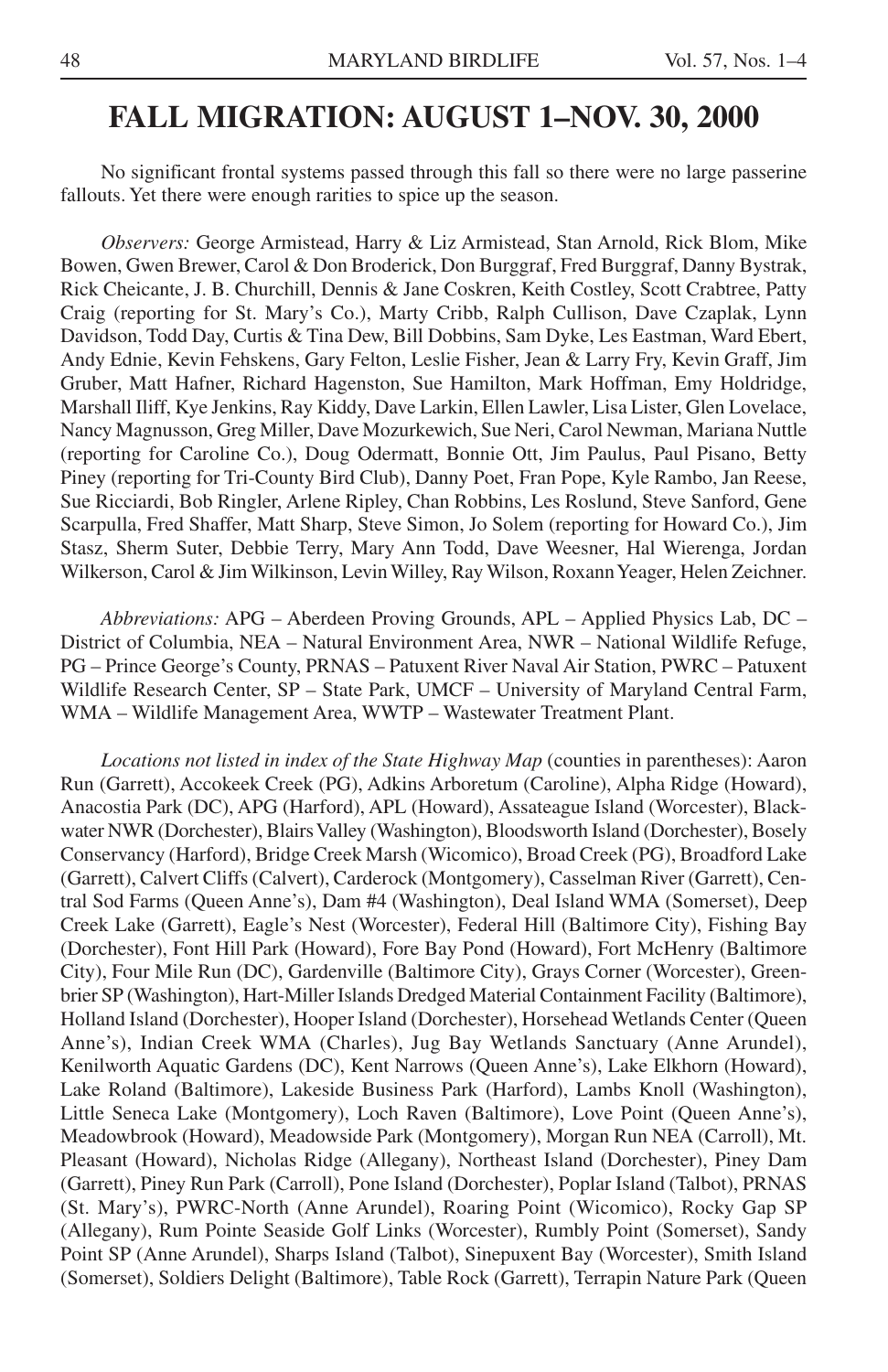Anne's), Town Hill (Allegany), Truitt's Landing (Worcester), Turkey Point (Cecil), UMCF (Howard), Upper Watts Branch Park (Montgomery), Vessey's Orchard (Somerset), Wilde Lake (Howard), Wye Research Center (Queen Anne's), Youghiogheny River Reservoir (Garrett).

*Loons, Grebes*. Highs for **Red-throated Loons** included six at Hart-Miller on Nov. 4 (Scarpulla, Stasz +), 159 flying past Ocean City in one hour on Nov. 20 (Iliff), and six flying south past Poplar Island on Nov. 26 (Iliff). A **Common Loon** at Lake Elkhorn on Aug. 8 (David & Elaine Pardoe) was unseasonal as was one at Assateague from Aug. 19 through Sept. 17 (Stasz +), but one at Rocky Gap on Sept. 9 (Paulus) was probably an early migrant. Highs for Common Loons were 70 on Deep Creek Lake on Nov. 12 (Pope), 170 at Ocean City on Nov. 11 (Davidson, Wierenga), and 220 offshore of Ocean City on Nov. 29 (Iliff). Single early **Pied-billed Grebes** were at Lake Elkhorn on Aug. 12 (Neri), Piney Run on Aug. 13 (Ringler), and Scotland on Aug. 21 (Rambo). Local highs for Pied-billed Grebes were 10 at West Ocean City on Sept. 24 (Churchill), seven at Greenbrier SP on Oct. 8 (Weesner), 18 at Piney Run on Oct. 15 (Ringler), 12 at Lake Elkhorn on Oct. 25 (J. & D. Coskren), 10 on Deep Creek Lake on Nov. 23 (Pope), 30 at Perryville on Nov. 24 (Fisher), 54 at Loch Raven on Nov. 25 (Terry, Ringler), and 11 at Little Seneca Lake on Nov. 26 (Hafner, Stasz), but Eastman topped all these together with an estimated 200 on Oct. 26 at Havre de Grace. Unusual on Aug. 22 was a **Horned Grebe** at Edgewater (Ricciardi, John Taylor); expected were 26 at Horsehead on Nov. 5 (Graff). Reports of **Eared Grebes** were one at Ridgely on Sept. 1-20 (Miller +) with three there on the 15th (Ringler, Reese, Willey +) and one again on Oct. 28 (Poet), one at Hurlock on Sept. 15 through Oct. 6 (Ringler +) with two there on Sept. 30 through Oct. 2 (Arnold, Iliff), one at Upper Marlboro on Sept. 25 (Shaffer), one at Havre de Grace on Oct. 6 (Blom, Hagenston), and one at PRNAS on Oct. 10 (Rambo).

*Tubenoses, Gannets.* A Sept. 3 pelagic trip produced Maryland sightings of 15 **Greater Shearwaters**, nine **Cory's Shearwaters**, and 46 **Wilson's Storm-Petrels** (Ednie +). Another Wilson's Storm-Petrel was seen off Smith Island on Aug. 5 (Miller, Churchill, Cribb). An early **Northern Gannet** was off Assateague on Oct. 8 (Stasz). Notable in fall on the Chesapeake Bay were five gannets off Bloodsworth Island on Nov. 4 (H. Armistead), hundreds off Chesapeake Beach on Nov. 14 (Bystrak), 65 off Scientists Cliffs on Nov. 18 (Ripley, Suter), and four off Love Point on Nov. 26 (Iliff). These numbers were dwarfed by the estimated 4,000 seen off Worcester County on Nov. 11 (many observers).

*Pelicans.* An **American White Pelican** appeared at Blackwater on Oct. 13 (Arnold, Willey) and an immature was at Upper Marlboro on Nov. 29 (Stasz +). A **Brown Pelican** was off North Beach on Aug. 9 (Stasz +). Harry Armistead found about 590 Brown Pelicans in the Bloodsworth Island area on Aug. 26 including 390 in sight at one time at Spring Island where there were still active nests. There were five nests with small flightless young and eight nests with two young. Other nests with larger young, some ready to fledge, included two with one young, four with two young, and two with three young. He found 405 in the same area on Nov. 4. Dyke estimated 150 Brown Pelicans off Roaring Point on Oct. 28 while four seen from Turkey Point on Oct. 31 (Fisher +) were extraordinarily far up the bay. The 14 Brown Pelicans at Hooper Island on Nov. 4 (Arnold) and three at Waterview on Nov. 6 (C. & D. Broderick) were late; in Talbot County on Nov. 19, one was at Sharps Island (Willey) and one south of Tilghman Island (Chuck Roe).

*Cormorants.* Exceptional reports of **Great Cormorants** were one adult at Smith Island that was early on Sept. 10 (Iliff, Stasz), one at the Talbot County end of the Malkus Bridge on Oct. 12 (Willey), five immatures at Ocean City on Oct. 23 (Iliff), three (two adults, one imma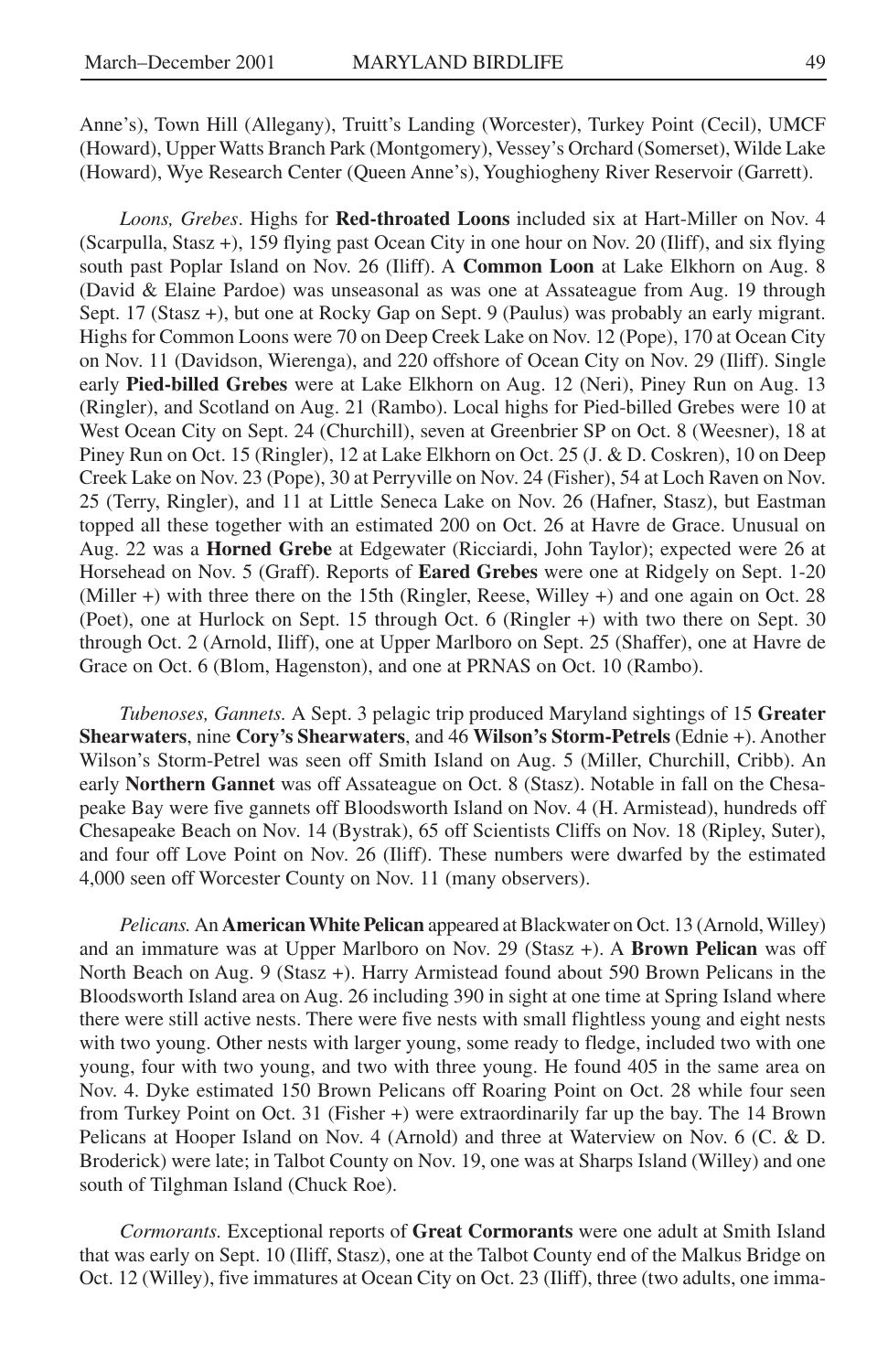ture) at Hart-Miller on Nov. 4 (Scarpulla, Stasz +), an immature on the Potomac at Blue Plains, DC on Nov. 7-25 (Mozurkewich +), three immatures at Ocean Pines on Nov. 11 (Ott, Holdridge), one at Sandy Point SP on Nov. 15 (Iliff), and an immature at Port Deposit (seen from Lapidum across the Susquehanna River) on Nov. 22 (Hafner). About 405 **Double-crested Cormorants** were in the Bloodsworth Island area on Aug. 26 including three nests with two flightless young and three more nests with one young each (H. Armistead); the 16 on Broadford Lake on Sept. 26 (Pope) were notable for Garrett County. About 310 cormorants were at Back River and 75 at North Point on Sept. 30 (Ringler, Terry, Crabtree); another 227 were migrating past Turkey Point on Oct. 17 (Fisher) and 3,000 flying past Assateague on Oct. 19 (Iliff, Hoffman). Late Double-crested Cormorants included one at Wilde Lake on Nov. 18 (Odermatt, Newman), one at Edgewood on Nov. 23 (Cheicante, Larkin), one at Little Seneca Lake on Nov. 26 (Hafner, Stasz), and two on Accokeek Creek on Nov. 27 (Shaffer).

*Herons, Ibises, Vultures.* An **American Bittern** at Deal Island WMA on Sept. 9 (Lawler) may have been a local breeder, but an early migrant was at Rocky Gap on Sept. 10 (Paulus). Others were single birds at Assateague on Sept. 30 (Arnold), UMCF on Oct. 5-22 (Ott, Solem +), North Branch on Oct. 7 (Churchill), Pone Island on Nov. 4 (H. Armistead), Jug Bay on Nov. 9 (J. Burke), Horsehead on Nov. 12 (Day), and Rumbley on Nov. 19 (Stasz). The only **Least Bittern** reported was at Scotland on Aug. 21 (Rambo). Inland **Great Egrets** were one at Cumberland on Aug. 20-30 (Churchill +), two at Piney Dam on Aug. 29 (Churchill), one there on Sept. 16 (Stasz, Hafner), and 16 at Loch Raven on Sept. 7 (Simon, Terry). Highs were 27 in DC on Aug. 4 (Pisano) and 134 at Assateague on Sept. 2 (Iliff, Stasz); late birds included one at Centennial on Nov. 19 (J. & C. Wilkinson), one at West Ocean City on Nov. 19 (Wilson), and one at Broad Creek on Nov. 27 (Shaffer). These were topped by the 134 Great Egrets counted at Assateague on Sept. 2 (Iliff, Stasz) and 300 at Blackwater on Oct. 15 (Iliff). A **Snowy Egret** reached as far north in the bay as Havre de Grace on Aug. 2 (Hafner) and 23 were at North Beach on Aug. 17 (Stasz). The 37 Snowy Egrets and 70 **Tricolored Herons** flying up Fishing Bay from roosts on Holland Island or Smith Island to marshes in southern Dorchester County in the early morning of Aug. 26 (H. Armistead) were impressive. Other highs for Snowies were 11 at Terrapin on Aug. 27 and 342 at Assateague on Sept. 2 (both by Iliff, Stasz). A Snowy Egret lingered at Scotland until Oct. 3 with two **Little Blue Herons** (Craig, Cribb), and a late Snowy was at Blackwater on Nov. 5 (H. Armistead). Miller and Churchill counted 58 Little Blues at Smith Island on Aug. 5, about 25 were at Holland Island on Aug. 26 (H. Armistead), and 58 were counted at Assateague on Sept. 2 (Iliff, Stasz). One at Lakeside on Sept. 23 (Larkin, Hafner) was late there, and 26 remained at West Ocean City on Nov. 11 (Davidson, Wierenga). Rare on the Piedmont was a Tricolored Heron flying upriver at Carderock on Aug. 21 (Czaplak); perhaps the same bird was seen at Four Mile Run on Sept. 1- 3 (Pisano). There were 22 Tricoloreds at Assateague on Sept. 17 (Hoffman +), a late bird was at Bloodsworth Island on Nov. 4 (H. Armistead), and 10 were at Deal Island WMA on Nov. 10 (Ringler). **Cattle Egret** flocks included 40 at Baldwin on Aug. 13 (Jenkins) and 300 at Scotland the same day (Craig), 93 at Blackwater on Sept. 17 (H. Armistead, Bob Anderson), and seven at Greensboro on Oct. 18 (Scudder). Late were two at St. Michaels on Oct. 6 (Reese) and one at West Ocean City on Nov. 10 (Czaplak, Todd). On Aug. 16 Pope counted 23 **Green Herons** at the Oakland WWTP and 14 were at Deal Island WMA on Aug. 19 (Stasz). An immature **Black-crowned Night-Heron** was at Loch Raven on Aug. 19 (Jenkins) and 76 were counted leaving the roost at Deal Island WMA at dusk on Nov. 10 (Ringler). An immature **Yellow-crowned Night-Heron** was at Fore Bay Pond on Aug. 19 and at Lake Elkhorn on Sept. 18-22 (Neri), three were at Lake Roland on Aug. 22 (Terry), seven were at Holland Island on Aug. 26 (H. Armistead), and another immature was at Scotland on Aug. 21 (Craig). Five **Glossy Ibis** at Lakeside on Aug. 23 (Hafner, Iliff) were a good find as were one at Loch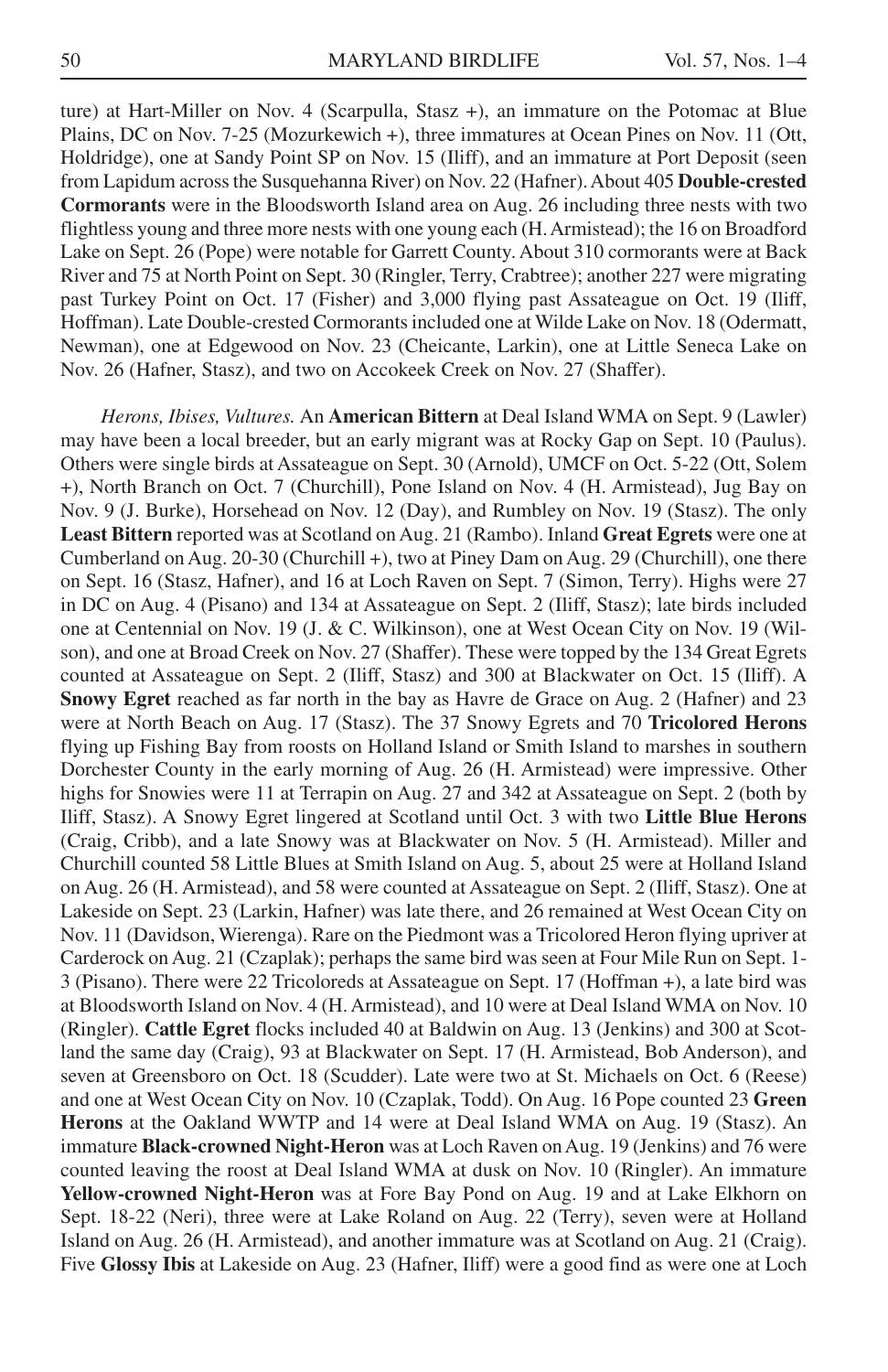Raven from Aug. 30 through Sept. 4 (Jenkins +) and one at Fairway Hills Golf Course, Columbia on Sept. 7 (Martha Waugh). A dusk count of herons at a roost at Blackwater on Oct. 13 included 125 Great Egrets, 106 Snowy Egrets, 26 Tricolored Herons, 9 Cattle Egrets, 24 immature Black-crowned Night-Herons, and 2 Glossy Ibis; on Nov. 3 it was 80 Great Egrets, eight Snowy Egrets, five Tricolored Herons, and one Cattle Egret (Willey). Two partially downy fledgling **Black Vultures** were at Tilghman Island on Sept. 3 (Reese) and 110 birds were at the Charles County Landfill on Oct. 7 (Jett, Brewer).

*Geese, Swans.* Queen Anne's County was the center for **Greater White-fronted Geese** this fall with three at Chino Farms on Nov. 2-25 (Gruber, Harry Sears, William Snyder), one adult near Centreville on Nov. 15 (Hafner, Iliff), and three in the latter area on Nov. 18 (Arnold). Another White-front at Wilde Lake on Nov. 13 (Sherry Peruzzi, Ken Board +), seen at Centennial from the 14th to the 26th and at Wilde Lake again on Nov. 28 (Odermatt) was a pink-billed bird. An early **Snow Goose** was at Wye Research Center on Sept. 22 (Poet) as was one at Broadford Lake on Sept. 26 (Pope); another was at the latter site on Nov. 19-24 (Pope). Unusual at PRNAS were 20 Snow Geese flying over on Oct. 23 (Rambo); 142 flew over Gardenville on Nov. 4 (Graff) and one was at Kenilworth Aquatic Gardens on Nov. 26 (Dobbins). A blue phase Snow Goose was at Havre de Grace on Oct. 26 (Eastman), one was at Fulton on Nov. 4 (John Blaisdell), and another was at Piney Run on Nov. 25 (Ringler). At Funkstown on Sept. 15 Hafner and Stasz saw a Snow Goose with six apparent hybrids of Snow Goose X Canada Goose. Reports of **Ross's Geese** were one adult at Blackwater from Oct. 15 through Nov. 19 (Iliff +), two (adult and immature) there on Nov. 4-5 (Czaplak, Todd +), one near Snow Hill on Nov. 11 (Mozurkewich), and two (adult and immature) near Kennedyville on Nov. 22 (Hafner). A major flight of **Canada Geese** occurred on Sept. 27 (many observers); the peak number on the lake at Piney Run was 6,000 on Nov. 25 (Ringler). An aberrant Canada Goose at Blackwater on Oct. 15 had a white body with a pale but otherwise normal head (Iliff). Reports of small race Canada Geese were of one flying over Annapolis on Sept. 28 (Iliff), one at Tilghman Island on Oct. 13 (Reese, Willey), two near Centreville on Nov. 9-15 (Iliff +), one near Snow Hill on Nov. 12 (Ringler +), one at Centennial on Nov. 17-29 (Magnusson +), one at Remington Farms on Nov. 18 (Stasz), and three just north of Eastern Neck on Nov. 21 (Iliff). The one at Horsehead on Oct. 22 (Schreitz) may have escaped from the sanctuary collection. Two **Brant** were early at Ocean City on Oct. 9 (Iliff). An immature Brant at Havre de Grace on Oct. 21 (Eastman, Larkin, Powell), 14 flying past Turkey Point on Oct. 29 (Fisher +), one at Bayside Beach in late October (Shirley Geddes), one immature at Point Lookout on Nov. 5-21 (Ralph Wall +), 10 at Easton on Nov. 10 (N. & F. Saunders), 10 at Hart-Miller on Nov. 11 (Scarpulla  $+$ ), 25 at the eastern end of the Bay Bridge on Nov. 12 (N. & F. Saunders), an immature at Flag Ponds on Nov. 15 (Ripley), and one at Chesapeake Beach on Nov. 19 (Bystrak) were unusual in the bay. **Mute Swan** concentrations were 565 at Northeast Island on Aug. 26 (H. Armistead) and 250 at Tilghman Island on Oct. 7 (Reese). The largest flight of **Tundra Swans** reported was 320 over Table Rock on Nov. 5 (Felton).

*Puddle Ducks.* High counts of **Wood Ducks** were 100 at Broadford Lake on Sept. 26 (Pope) and 34 at Pinto Marsh on Oct. 7 (Churchill); late were eight at Upper Marlboro on Nov. 29 (Shaffer). An early **Gadwall** was at Youghiogheny River Reservoir on Sept. 16 (Stasz, Hafner). Highs for Gadwall were 68 at Deep Creek Lake on Nov. 12 (Pope), 100 at Perryville on Nov. 24 (Fisher), and 72 at Loch Raven on Nov. 25 (Ringler, Terry). The only **Eurasian Wigeon** reported was a male at Leeds Creek on Oct. 30 (Roslund). Early **American Wigeon** were two females at Piney Run on Sept. 10 (Ringler), one at Youghiogheny River Reservoir on Sept. 16 (Stasz, Hafner), and six at Hurlock on Sept. 20 (Stasz, Hafner); 228 at Loch Raven on Nov. 25 (Ringler, Terry) was the high. Ten **American Black Ducks** at Havre de Grace on Aug.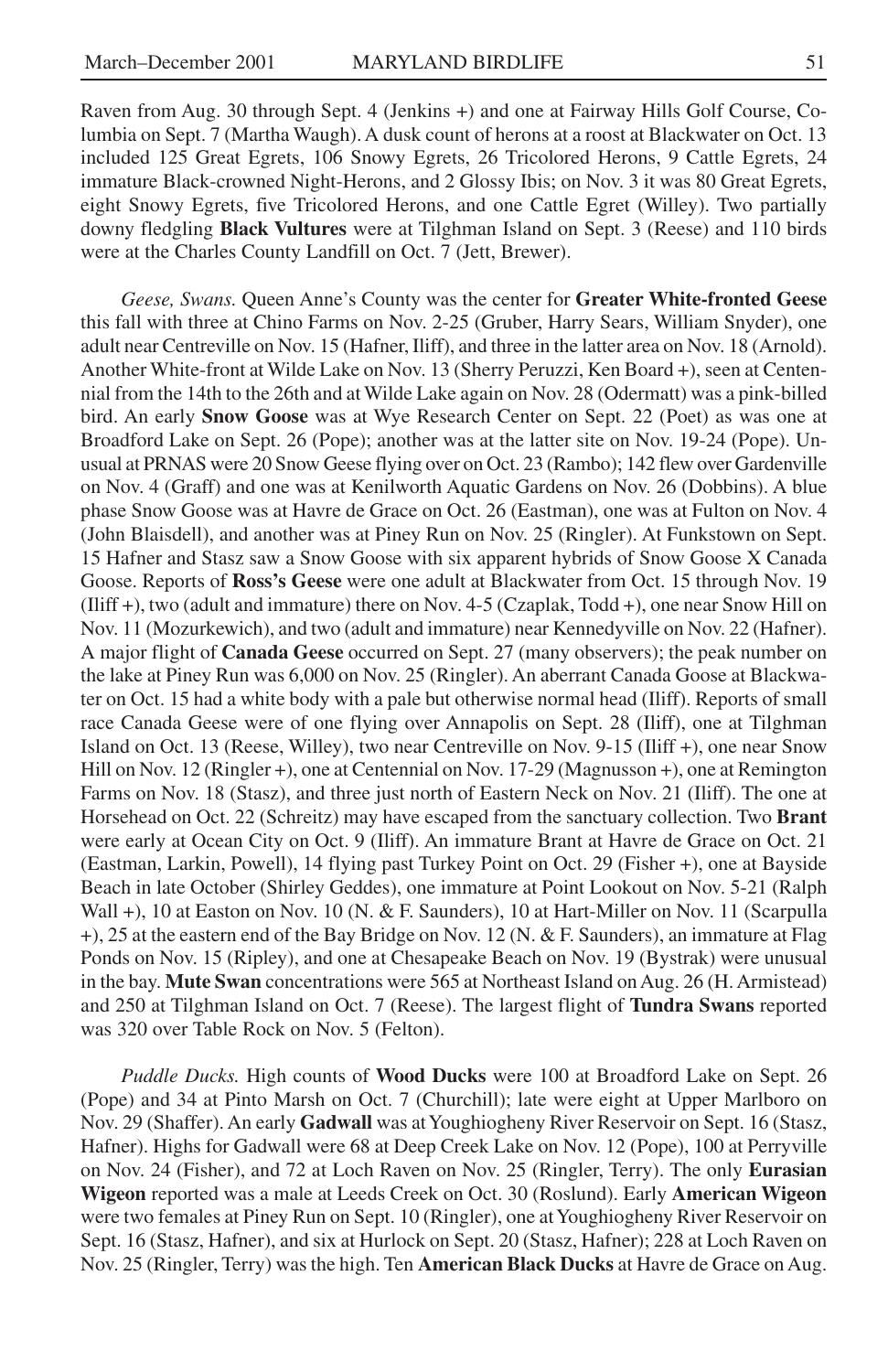2 (Hafner) were unusual there, while the high for the season was 400 at Eastern Neck on Nov. 18 (Stasz). A **Mallard** with five downy young was at Tilghman Island on Sept. 3 (Reese). Two American Black Duck X Mallard hybrids were near Centreville on Nov. 15 (Stasz, Hafner, Iliff). An early **Blue-winged Teal** was seen two miles off Point Lookout on Aug. 5 (Miller, Churchill, Cribb), a late male was at Wilde Lake on Nov. 4 (Odermatt), and a late female was at Loch Raven on Nov. 28 (Terry, Geddes). Three early **Northern Shovelers** were at Hart-Miller on Aug. 12 (Stasz +) and one was off Four Mile Run on Aug. 27 (Czaplak); highs were 150 at Hurlock on Oct. 6 (Ringler, Terry) and 220 at Piscataway Creek on Nov. 26 (Jett, Brewer). The high for **Northern Pintails** was 780 at Blackwater on Sept. 12 (Iliff). An early **Green-winged Teal** was at Hart-Miller on Aug. 5 (Scarpulla +). Highs for Green-winged Teal included 450 at Blackwater on Oct. 29 (H. Armistead), 540 at E. A. Vaughn WMA on Nov. 11 (Iliff), and 45 at Deep Creek Lake on Nov. 12 (Pope). Exotic waterfowl included a female **Ruddy Shelduck** at Long Point, Somerset County on Aug. 18 (Dyke).

*Diving Ducks.* Jett and Brewer found about 500 **Canvasbacks** at Piscataway Creek on Nov. 26. Pope found 10 **Redheads** at Deep Creek Lake on Nov. 11, and 38 were at Loch Raven on Nov. 25 (Ringler, Terry). A drake **Ring-necked Duck** at Piney Run on Sept. 10 (Ringler) probably summered locally as perhaps did the drake at Allens Pond, Bowie on Sept. 23 (Tom Beal) and the female at Upper Marlboro on Sept. 25 (Stasz), but an early migrant was at Centennial on Oct. 9 (J. & C. Wilkinson). Highs for Ring-necked Ducks included 164 at Broadford Lake on Nov. 19 (Pope), 1,100 at Loch Raven on Nov. 25 (Ringler, Terry), 1,400 at Piney Run on Nov. 25 (Ringler), and 100 at Maryland Rock on Nov. 28 (Craig). Four **Greater Scaup** in Piscataway Creek on Nov. 26 (Jett, Brewer) were a good find. Blom saw seven **King Eiders** flying past Ocean City on Nov. 11. A female and two male **Harlequin Ducks** were at Ocean City on Nov. 11 (Davidson, Wierenga) and were joined by a third male by Nov. 29 (Iliff). Craig saw two Harlequin Ducks flying north up the bay at Point Lookout on Nov. 16. A **Surf Scoter** at Tilghman Island on Aug. 13 (Reese) probably summered locally; numbers there had built to 600 on Oct. 21 (Reese, Willey). A Surf Scoter at Ridgely on Nov. 9 (Iliff) and one at Fort Ritchie, Washington County on Nov. 26 (Hafner, Stasz) were extraordinary. Reports of **White-winged Scoters** included one at Assateague on Aug. 19 (Stasz), three at the mouth of the Choptank River in Talbot County on Oct. 21 (H. Armistead), eight at Tilghman Island on Nov. 3 (Reese, Willey), 12 at Horsehead on Nov. 5 (Graff), 19 at Point Lookout on Nov. 11 (Craig), one at Fort McHenry on Nov. 18 (Graff), and 12 at Poplar Island on Nov. 26 (Iliff). A female **Black Scoter** at North Beach on Aug. 8 (Stasz) and a drake there on Aug. 11- 22 (Stasz +) may have summered locally. Three early Black Scoters were at Point Lookout on Sept. 28 and 46 were there on Nov. 11 (Craig), and four were at Assateague on Sept. 29 (Iliff, Stasz). Unusual was an immature male just north of the Wilson Bridge in DC on Nov. 8 (Dobbins), and 102 were counted flying past Ocean City on Nov. 11 (Blom). The first **Longtailed Duck** of the season was at Chesapeake Beach on Oct. 20 (Bystrak) and two were inland at Loch Raven on Nov. 5 (Jenkins). Graff counted 361 **Buffleheads** at Horsehead on Nov. 5, 400 were in Sinepuxent Bay on Nov. 17 (Iliff), 210 were at Eastern Neck on Nov. 18 (Stasz), and 200 were at Piscataway Creek on Nov. 26 (Jett, Brewer). Highs for **Hooded Merganser** included 40 at West Ocean City on Nov. 19 (Wilson), 120 on Deep Creek Lake on Nov. 24 (Pope), 86 at Loch Raven on Nov. 25 (Ringler, Terry), and 37 at Beauvue on Nov. 28 (Craig). Magnusson and Solem found 30 **Common Mergansers** at Triadelphia on Nov. 25. A female **Red-breasted Merganser** at Assateague on Sept. 11 (C. & D. Broderick) may have summered locally. Probably summering locally were three **Ruddy Ducks** at Rocky Gap on Aug. 31 (Paulus), five at Ridgely which increased to six on Sept. 20 (Stasz, Hafner) and 18 on Oct. 6 (Ringler, Terry), 11 at Hurlock on Sept. 15-16 (Ringler +) which increased to 22 on Sept. 20 (Hafner, Stasz), one at Trout Run on Sept. 16 (Stasz, Hafner) and perhaps the three at Horsehead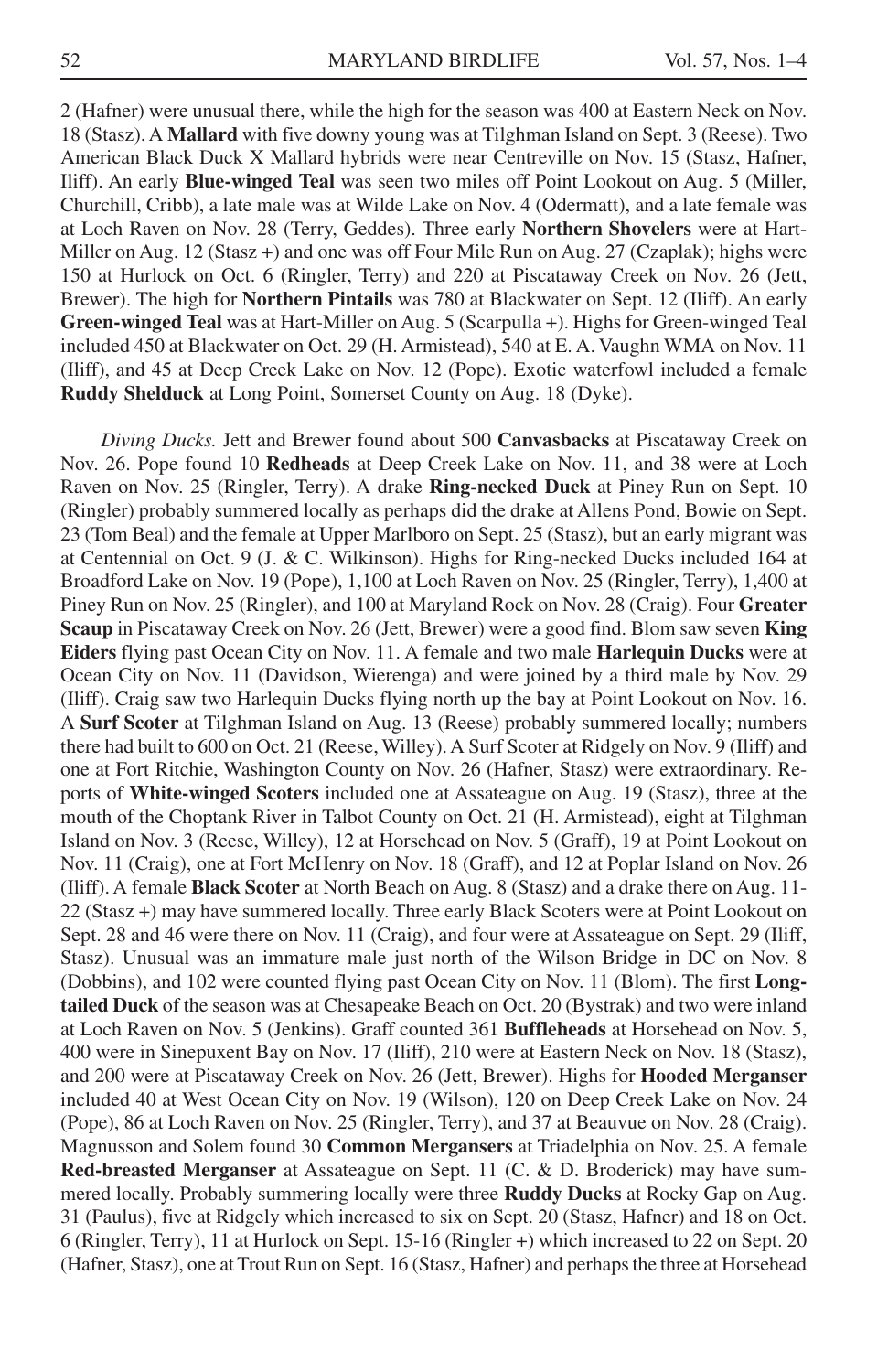on Sept. 24 (Reese, Poet +). Two on the Gunpowder River, Harford County on Sept. 30 (Hafner) were probably migrants. High numbers of Ruddies included 1,500 near Trappe on Oct. 29 (Reese, Spitzer), 240 at Piney Run on Nov. 4 (Ringler, Yeager), 594 at Horsehead on Nov. 5 (Graff), 394 at Chestertown and 250 at Eastern Neck on Nov. 18 (Stasz), 400 at Elliott on Nov. 19 (Iliff, Stasz), and 300 on Reeds Creek, Queen Anne's County on Nov. 22 (Poet).

*Diurnal Raptors.* An **Osprey** on Oct. 25 at Herrington Manor (Skipper, Pope) was late for Garrett County, one at Loch Raven on Nov. 12 (Terry, Lev) was the latest upland, and one in Queen Anne's County near Kings Town on Nov. 29 (Gruber) and one at Upper Marlboro the same day (Stasz) were the latest elsewhere. A **Swallow-tailed Kite** seen flying northeast over Chino Farms on Sept. 20 (Gruber) was one of the rarities of the season. Paulus reported an adult Mississippi Kite at Nicholas Ridge on Aug. 21. Pope saw an adult **Bald Eagle** at Deep Creek Lake on Aug. 4, an adult was at Piney Run on Aug. 20 (Perry, Burley) and Nov. 25 (Ringler), Powell saw 24 on the mud flats at Havre de Grace on Aug. 31, Felton saw a migrant at Table Rock on Nov. 5, 30 were seen from northern Assateague Island on Nov. 11 (O'Brien), 34 were at Conowingo on Nov. 19 (Devin, Justin, and Gordon Bosler), 83 were at Vessey's Orchard, Somerset County on Nov. 19 (Iliff, Stasz), and Weesner saw an adult on Nov. 26 at Greenbrier SP. An adult male **Northern Harrier** was near Ridgely on Aug. 20 (Stasz). A harrier, a **Sharp-shinned Hawk**, and a **Cooper's Hawk** were all probably early migrants at PRNAS on Aug. 26 (Rambo). An earlier Sharp-shin was seen at Indian Creek WMA on Aug. 5 (Miller, Churchill); one at Scotland on Aug. 5 (Churchill), one at Davidsonville on Aug. 6 (Churchill), and one at Lakeside on Sept. 2 (Hafner) were also early. Reese and Willey saw 75

| <b>SPECIES</b>       | <b>FIRST</b> | LAST  | <b>TOTAL</b> | <b>BIG DAYS</b>            |
|----------------------|--------------|-------|--------------|----------------------------|
| <b>Black Vulture</b> | 7/20         | 10/31 | 30           | 6 on $10/8$ & $10/31$      |
| Turkey Vulture       | 7/20         | 11/7  | 412          | 47 on 10/9, 40 on 10/30    |
| Osprey               | 8/7          | 10/21 | 85           | 7 on 9/22                  |
| <b>Bald Eagle</b>    | 8/5          | 11/4  | 24           | 2 on five dates            |
| Northern Harrier     | 8/16         | 11/7  | 36           | 2 on six dates             |
| Sharp-shinned Hawk   | 8/17         | 11/7  | 521          | 54 on 10/13                |
| Cooper's Hawk        | 8/7          | 11/6  | 180          | 15 on 10/9, 10 on 10/8     |
| Northern Goshawk     | 9/22         | 10/9  | 2            |                            |
| Red-shouldered Hawk  | 8/17         | 11/6  | 187          | 19 on $10/21$              |
| Broad-winged Hawk    | 8/4          | 10/4  | 13,583       | 5829 on 9/22, 1225 on 9/16 |
| Red-tailed Hawk      | 8/31         | 11/7  | 416          | 89 on 10/30, 85 on 11/4    |
| Rough-legged Hawk    | 10/30        | 11/1  | 3            | 2 on 10/30                 |
| Golden Eagle         | 10/7         | 11/4  | 3            | $2$ on $11/4$              |
| American Kestrel     | 8/2          | 11/4  | 137          | 7 on 9/25                  |
| Merlin               | 7/19         | 11/4  | 25           | 2 on 8/23                  |
| Peregrine Falcon     | 9/15         | 9/29  | 4            | 1 also on 9/24 & 9/29      |
| Unidentified Raptors |              |       | 12           |                            |
| TOTAL                | 7/19         | 11/7  | 15,660       |                            |

**AT GARDENVILLE, BALTIMORE CITY, FALL 2000** Observer: Kevin Graff

**DIURNAL RAPTORS & VULTURES**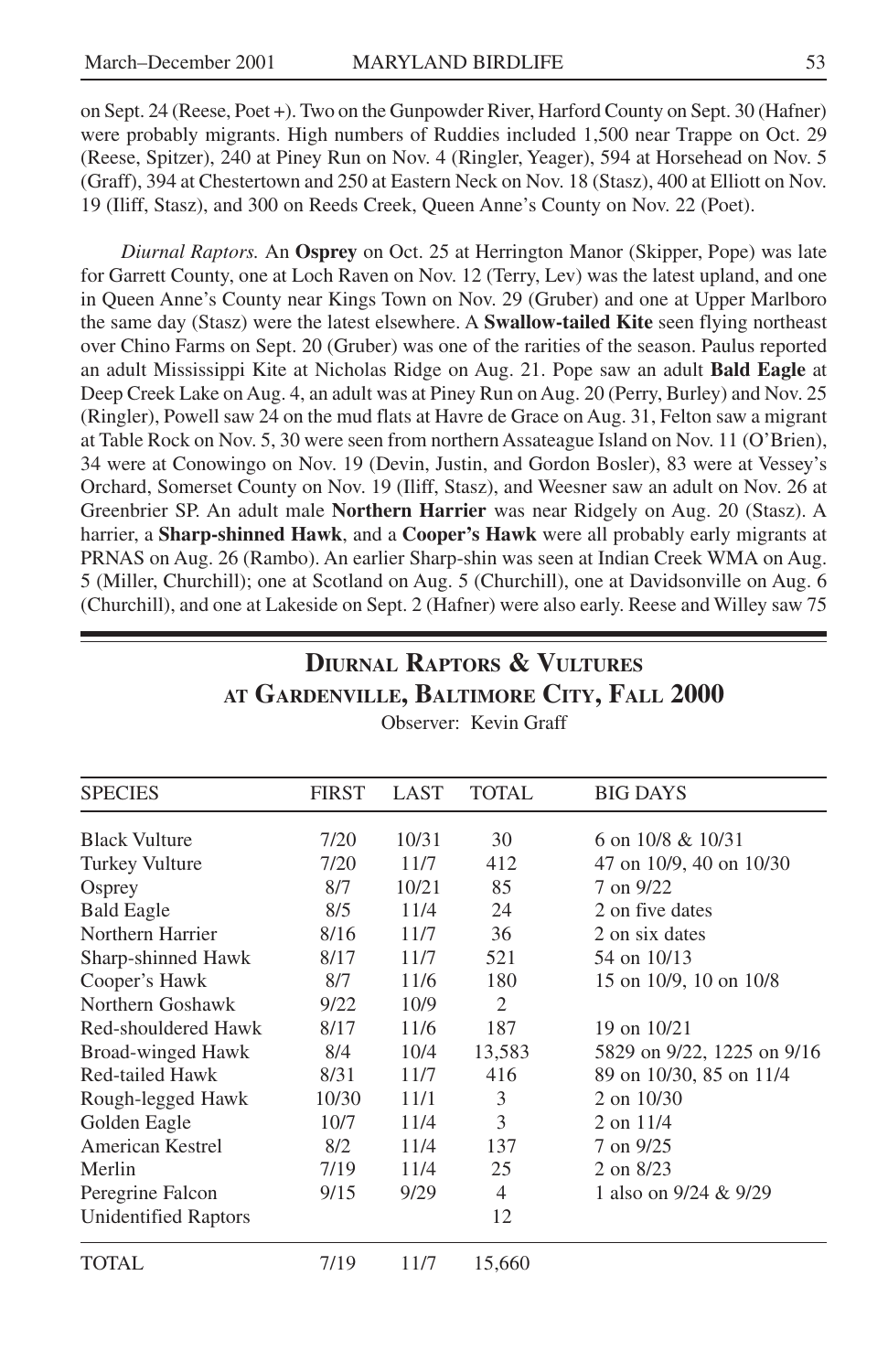### **DIURNAL RAPTORS & VULTURES AT TURKEY POINT, CECIL COUNTY, FALL 2000**

| <b>SPECIES</b>              | <b>FIRST</b> | LAST  | <b>TOTAL</b>   | <b>BIG DAYS</b>           |
|-----------------------------|--------------|-------|----------------|---------------------------|
| <b>Black Vulture</b>        | 10/7         | 11/22 | 54             | $10$ on $11/10$           |
| <b>Turkey Vulture</b>       | 9/2          | 11/23 | 718            | 55 on 10/22               |
| Osprey                      | 9/2          | 10/26 | 74             | 7 on 9/14                 |
| <b>Bald Eagle</b>           | 9/5          | 11/23 | 197            | 12 on 9/21 & 10/9         |
| Northern Harrier            | 9/5          | 11/11 | 20             | 2 on three dates          |
| Sharp-shinned Hawk          | 9/6          | 11/22 | 1,747          | 191 on 10/12, 88 on 10/21 |
| Cooper's Hawk               | 9/10         | 11/17 | 259            | 33 on 10/12, 18 on 10/13  |
| Northern Goshawk            | 10/20        | 11/20 | $\overline{4}$ | also 1 on $10/29 & 11/13$ |
| Red-shouldered Hawk         | 9/14         | 11/22 | 334            | 68 on 10/20, 42 on 10/12  |
| Broad-winged Hawk           | 9/5          | 10/23 | 361            | 63 on 9/27, 53 on 9/28    |
| Red-tailed Hawk             | 9/6          | 11/23 | 534            | 53 on 11/11, 45 on 10/31  |
| Rough-legged Hawk           | 10/25        |       | 1              | Dark phase                |
| Golden Eagle                | 10/30        | 11/2  | $\overline{2}$ |                           |
| American Kestrel            | 9/5          | 10/21 | 94             | 15 on 9/27, 14 on 10/7    |
| Merlin                      | 9/2          | 11/15 | 22             | 2 on two dates            |
| Peregrine Falcon            | 9/14         | 11/11 | 7              | $2$ on $11/11$            |
| <b>Unidentified Raptors</b> |              |       | 32             |                           |
| TOTAL                       | 9/2          | 11/23 | 4,460          |                           |

Reported by Leslie Fisher from many observers on 80 days, 262.4 hours of observation

migrant Sharp-shins on Oct. 21 at Tilghman Island. A group of three Cooper's Hawks near Salisbury on Aug. 26 may have been a family from a local nesting. Hilton saw an immature **Northern Goshawk** on Oct. 10-12 at Bethesda, another immature was at Town Hill on Nov. 16 (Iliff), and an adult was at North East on Nov. 30 (Fisher). Highs for **Broad-winged Hawks** were about 220 over Pylesville on Sept. 15 (J. & L. Fry) and 603 at West Friendship on Sept. 17 with 405 there on the 18th and 297 on the 22nd (Cullison). Late Broad-wings were one at Tilghman Island on Oct. 21 (Reese, Willey) and one at Rigby's Folly on Oct. 22 (Reese, Willey, L. Armistead). On Oct. 22 Churchill counted 67 **Red-tailed Hawks** migrating past Dan's Rock and on Nov. 5 Felton counted 34 at Table Rock. A light phase **Rough-legged Hawk** was seen at Alpha Ridge Landfill on Nov. 7-19 (Cullison), the first at Deal Island WMA was seen on Nov. 12 (Iliff), a light phase bird was at Aaron Run on Nov. 16-19 (Iliff +), a light phase was at Eastern Neck on Nov. 18 (Stasz), a dark phase at Rumbley on Nov. 19 (Stasz), a dark phase at Four Points on Nov. 24 (Stasz, Hafner), and a light phase near Burkittsville on Nov. 26 (Stasz, Hafner). A **Golden Eagle** was migrating past Monument Knob on Oct. 7 (Sanford +), three were seen at Dan's Rock on Oct. 22 (Churchill), one was at Broadford Lake on Oct. 28 (Churchill), one was at Blackwater on Oct. 29 (H. Armistead +), and an immature was at Worton on Nov. 18 (Stasz). Two **American Kestrels** flying over Ellicott City on Aug. 4 (Ott) appeared to be migrants. Scarpulla and party counted 23 kestrels and five **Merlins** at Hart-Miller on Oct. 7. Another kestrel at Scotland and a Merlin at Point Lookout were early migrants on Aug. 14 (Craig). A Merlin was at the AFL-CIO Building in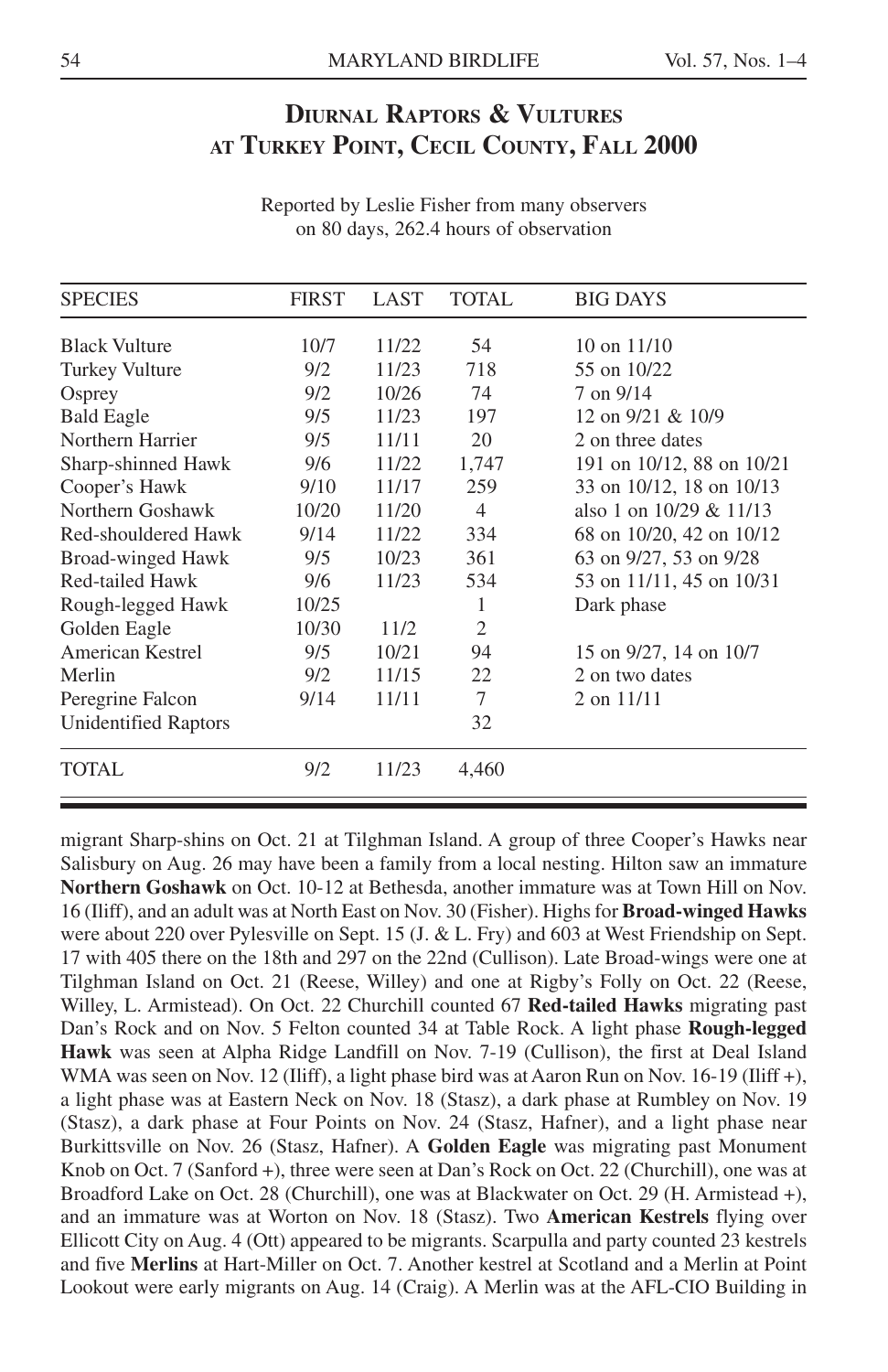Washington on Aug. 29 through Sept. 5 (Eric Raun), another was at Federal Hill in Baltimore on Aug. 31 with two or three there on Oct. 31 and one through Nov. 10 (Costley); others were one at Central Sod Farms on Sept. 4 (Poet), two at Salisbury on Sept. 5 (Iliff), one at Little Meadows Lake and one at Piney Dam on Sept. 16 (Stasz, Hafner), one at Blackwalnut Point on Sept. 16 (Reese), two at Assateague on Sept. 16-25 (Hoffman +) with four on Nov. 11 (Stasz, Kiddy), one at Trout Run on Sept. 16-28 (Stasz, Hafner +), one at Terrapin on Sept. 20 (Stasz, Hafner), one at Mt. Pleasant on Sept. 21 and Oct. 12 (Ott), one at Horsehead on Sept. 24 (Reese, Poet), one at Font Hill on Oct. 3 (Ott), one at Centennial on Oct. 9 (J. & C. Wilkinson), one at Table Rock on Oct. 10 (Felton), one at Meadowbrook on Oct. 14 (Ott +), one at UMCF on Oct. 17 (Magnusson), one at Hughes Hollow on Oct. 24 (Woodward), one at Georgetown Reservoir on Oct. 29 (Hilton), and one at Blackwater on Nov. 5 (H. Armistead). Two **Peregrine Falcons** were seen at Monument Knob on Oct. 7 (Sanford +), one was at Mount Pleasant on Oct. 9 (Ott, Magnusson, Solem), one was at Soldiers Delight on Oct. 14 (Costley, Art Rodgers), one at Bethesda on Nov. 14 (Hilton), and one at Cumberland on Nov. 16 (Iliff).

*Chukar, Pheasants, Turkeys, Bobwhites.* Iliff found a roadkill **Chukar** on a bridge at Denton on Nov. 9. On Nov. 10 Poet saw two **Ring-necked Pheasants** at Carmichael. A **Wild Turkey** was seen at Millington WMA on Aug. 6 (Churchill), one was at Fallston on Aug. 9 (Barb Meserve), and one was on Tilghman Island on Sept. 3 (Reese). Flocks of Wild Turkeys included 22 at Cambridge on Oct. 11 (Reese), and 13 at Blair's Valley and 21 at Dam #4 in Washington County on Nov. 25 (Stasz, Hafner). Although declining rapidly in the piedmont, single **Northern Bobwhites** were reported at West Friendship on Aug. 18 through Sept. 11 (Cullison), Meadowside Park on Aug. 20 (N. & F. Saunders), and Soldiers Delight through Oct. 14 (Costley).

*Rails, Moorhens, Coots, Crane*. Jim Paulus reported seeing an immature **Yellow Rail** at Cumberland on Aug. 31. Two **Clapper Rails** were on Holland Island, one on Northeast Island, and six on Bloodsworth Island on Aug. 26 (H. Armistead). Other reports of Clappers were three at Waterview on Sept. 2 (Stasz), seven at Smith Island on Sept. 10 (Iliff, Stasz), and one at Blackwalnut Point on Sept. 16 (Reese). The only **King Rails** reported were one at Bridge Creek Marsh on Aug. 20 (Stasz) and three at Truitt's Landing on Sept. 24 (Churchill). Reports of **Virginia Rails** were of five at Horsehead on Sept. 24 (Reese, Poet), one heard at Hart-Miller on Nov. 4-11 (Scarpulla, Stasz +), and three at Truitt's Landing on Nov. 11 (Iliff +). A **Sora** was at Kenilworth Aquatic Gardens on Sept. 17 (Dobbins), one was at the Assateague Visitor Center on Sept. 29 through Oct. 2 (Iliff, Stasz), one was at UMCF on Oct. 4-8 (Solem +), and an immature was at Hughes Hollow on Oct. 15 (Woodward). One **Common Moorhen** remained at Tanyard on Sept. 6 (D. Burggraf). The seven **American Coots** seen at Piney Run from Aug. 20 through Sept. 10 (Perry, Burley +) were summering there, and one off Four Mile Run on Sept. 1 (Pisano) was an early migrant. Coots at Havre de Grace numbered into the hundreds on Oct. 21 (Eastman, Larkin, Powell), 300 were on Deep Creek Lake on Nov. 23-24 (Pope), 150 at Perryville on Nov. 24 (Fisher), 400 at Piney Run on Nov. 25 (Ringler), 1,600 at Loch Raven on Nov. 25 (Ringler, Terry), and 250 in Piscataway Creek on Nov. 26 (Jett, Brewer). A **Sandhill Crane** was observed Nov. 24-28 at Chesapeake Farms (Jeannine Tardiff).

*Plovers*, *Oystercatchers, Avocet*. Stasz counted 49 adult **Black-bellied Plovers** at Massey on Aug. 14, one was at Havre de Grace on Aug. 24 (Blom, Hagenston), two were at Terrapin Nature Park on Aug. 27 (Iliff, Stasz), 14 were at Pone Island on Aug. 26 (H. Armistead), the first one was at Central Sod Farms on Aug. 30 with a high of four on Sept. 2-8 (Poet +) and three remaining on Sept. 24 (Reese), and unusual in Allegany Co. were one at Cumberland on Aug. 31 and Sept. 1 (Paulus +) and one at North Branch on Sept. 4 (Churchill). Other Blackbellies were eight at Salisbury on Sept. 24 (Dyke), three at Denton on Sept. 25 (Iliff), five at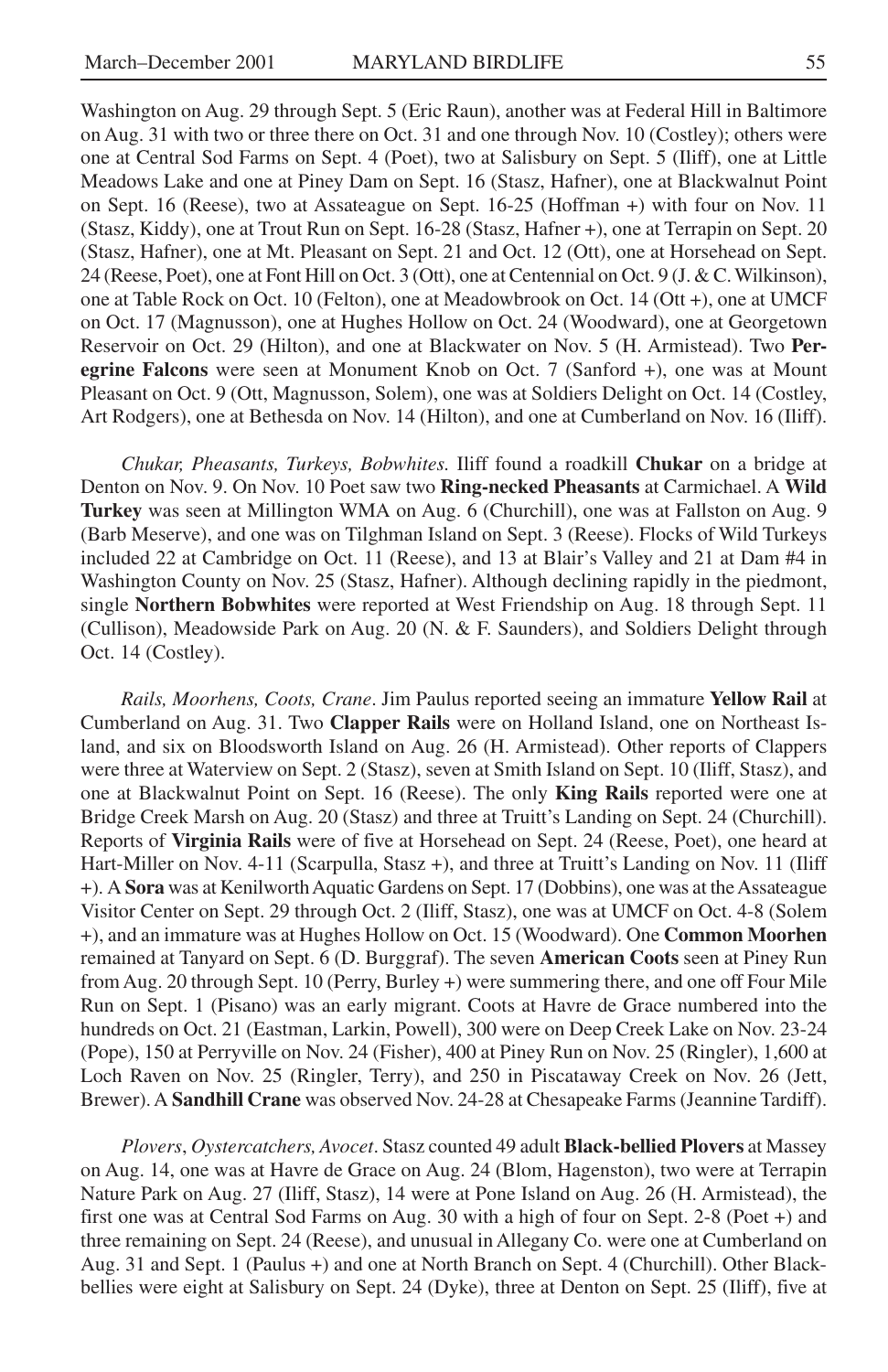Hurlock on Oct. 6 (Ringler, Terry), one at Tilghman Island on Oct. 21 (Reese, Willey), 231 near Ironshire on Nov. 11 (Day), one at Hart-Miller on Nov. 18 (Scarpulla +), two at Hurlock and 10 at Blackwater on Nov. 18 (Arnold), and one at Poplar Island on Nov. 26 (Iliff). An early **American Golden-Plover** was at Central Sod Farms on Aug. 8 (Roslund) with the peak there of 23 on Sept. 6 (D. Burggraf); one was at Hart-Miller on Aug. 12-19 (Stasz +), 11 were on the Potomac River hydrilla in DC off Jones Point on Aug. 19 (Czaplak), six were at Salisbury on Sept. 4-26 (Dyke +), 12 were near Whites Ferry on Sept. 10 (Bowen +), three at Rum Pointe on Sept. 12 (Iliff), one at Little Meadows Lake and two at Aaron Run on Sept. 16 with one remaining at the latter site on Oct. 21 (Stasz +), nine at Hurlock on Sept. 20 (Dyke), three at Trout Run on Oct. 5 (Pope), three at Ridgely on Oct. 13 (Arnold), one at PRNAS on Oct. 24 (Rambo), and two near Starr on Oct. 22 (Iliff). One near Centreville on Nov. 9 (Iliff) and two near Ironshire on Nov. 11-12 (Day +) were late. Twelve **Semipalmated Plovers** were at Smith Island on Aug. 5 (Miller, Churchill), nine at Massey on Aug. 14 (Stasz), 131 at Hart-Miller on Aug. 19 (Scarpulla +), five at North Branch on Sept. 16 (Churchill), 16 at North Beach on Oct. 13 (Churchill), and single late birds at Horsehead on Nov. 12 (Day) and at Eagle's Nest on Nov. 18 (Iliff). The only **Piping Plovers** reported were two at Eagle's Nest on Aug. 26 (Stasz, Hafner) and one there on Sept. 12 (Iliff). The high counts for **Killdeer** were 122 at Central Sod Farms on Aug. 3 (Poet), 139 at Ridgely on Aug. 26 (Hafner, Stasz), 180 at Salisbury on Aug. 26 through Sept. 16 (Dyke), 115 at Rocky Gap on Aug. 31 (Paulus), 100 at Youghiogheny River Reservoir on Sept. 7 (Pope), 112 at Redhouse on Sept. 16 (Hafner, Stasz), and 255 at Hurlock on Sept. 25 (Iliff). Two **American Oystercatchers** were at Northeast Island on Aug. 26 (H. Armistead) and 33 at Eagle's Nest the same day (Stasz, Hafner). Other oystercatchers were six at Smith Island on Sept. 10 (Iliff, Stasz) and 61 at Ocean City on Nov. 18 (Iliff). An **American Avocet** was at Cumberland on Aug. 28 (Paulus +).

*Sandpipers*. Sixty **Greater Yellowlegs** were at Deal Island WMA on Nov. 10 (Ringler). Dyke counted 26 **Lesser Yellowlegs** at Salisbury on Sept. 9 and Terry and Ringler tallied 70 at Loch Raven on Sept. 30. A late **Solitary Sandpiper** was at Kinder Farm Park on Oct. 7 (Farner). Stasz identified a juvenile eastern subspecies **Willet** at Chesapeake Beach on Aug. 8. A Willet was at Turkey Point on Aug. 10 (Fisher), a bird of the eastern subspecies was at Assateague on Sept. 2 (Iliff, Stasz), one, probably the western subspecies, was at Hooper Island on Sept. 16 (Carl Perry), and 16 Western Willets were on Assateague on Sept. 30 (Iliff, Stasz). Late Willets were a crippled bird at Bloodsworth Island on Nov. 4 (H. Armistead) and three birds of the western subspecies at Eagle's Nest on Nov. 18 (Iliff). One **Upland Sandpiper** was at Hart-Miller on Aug. 5 (Scarpulla +), Dyke saw 30 at the Salisbury Airport on Aug. 6 and 12 there on Sept. 1, Poet found two at Central Sod Farms on Aug. 7 and three were there from Aug. 19 to Sept. 2 (P Webb +) with 1 remaining to Sept. 14 (Stasz), six were at Massey on Aug. 14 (Stasz), 12 were at PRNAS on Aug. 26 (Rambo +), four were near Lilypons on Aug. 27 (Bowen +), and four were at Ridgely on Sept. 12 (Poet). Stasz found 20 **Whimbrels** at Assateague on Aug. 19. Single Whimbrels were reported at Hart-Miller on Sept. 2-30 (Scarpulla +), at Point Lookout on Sept. 13 (Craig), and at Rumbly Point on Sept. 14 (Stasz). **Hudsonian Godwits** were 14 at Hart-Miller on Sept. 2 (Scarpulla +) and one adult at Rum Pointe on Sept. 12 (Iliff). The only **Marbled Godwits** of the season were one at Fox Hill Levels, Assateague on Sept. 2 (Iliff, Stasz), two at Eagle's Nest on Sept. 30 (Powell), and one at Deal Island WMA on Nov. 10-12 (Ringler +). A **Ruddy Turnstone** at Salisbury on Sept. 4- 14 (Dyke +) and two at Hurlock on Sept. 14-25 (Stasz +) were notable for location. Other turnstones were single birds at Smith Island on Sept. 10 (Iliff, Stasz), PRNAS on Sept. 26 (Rambo), and Kent Narrows on Oct. 3 (Poet). Stasz found three **Red Knots** at Rumbly Point on Sept. 14 and a lingering bird was at Ocean City on Nov. 28 (Iliff). Notable sightings of **Sanderlings** were 1,614 at Assateague on Aug. 26 (Stasz, Hafner), two at Cumberland on Aug. 29-30 (Iliff +), 36 at Smith Island on Sept. 10 (Iliff, Stasz), one at Havre de Grace on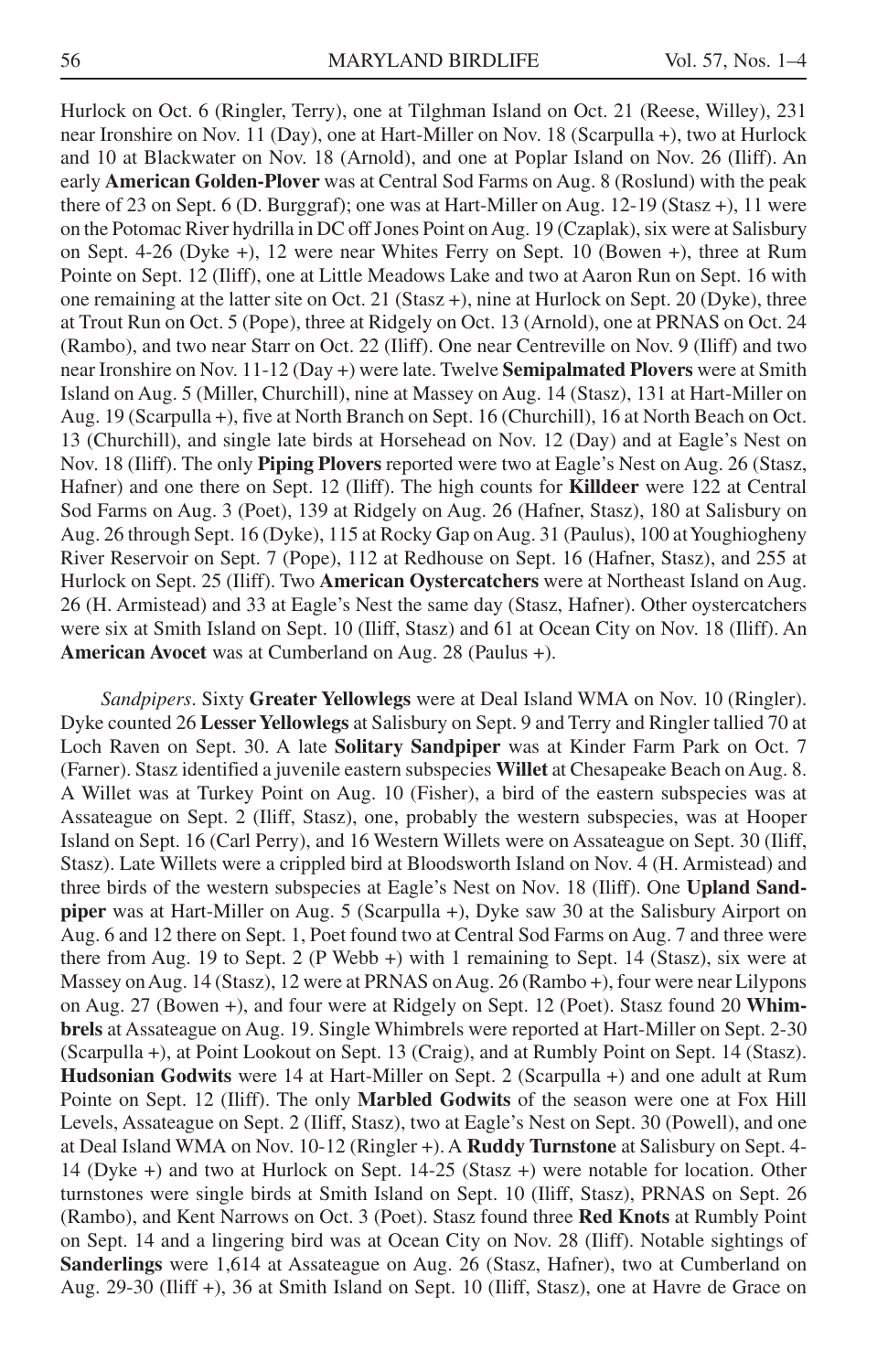Sept. 29 (Hafner), 77 at Hart-Miller on Oct. 7 (Scarpulla +), 20 at North Beach on Oct. 13 (Churchill), 10 at Terrapin on Nov. 4 (Poet), 12 at Scientists Cliffs on Nov. 9 (Hamilton), nine at Sandy Point on Nov. 18 (Arnold), seven at Hooper Island on Nov. 19 (H. Armistead), and 50 at Poplar Island on Nov. 26 (Iliff). High numbers of **Semipalmated Sandpipers** included 5,275 at Hart-Miller on Aug. 5 (Scarpulla +), 107 at North Beach on Aug. 8 (Stasz), and 100 at Salisbury on Sept. 7 (Dyke), but very late was one at Hurlock on Oct. 22 (Iliff). The high for **Western Sandpipers** was 213 at Hart-Miller on Aug. 5 (Scarpulla +). Single Western Sandpipers at Scotland on Aug. 21 (Rambo), at Loch Raven on Sept. 3 (Terry), at Westminster Reservoir on Sept. 9 (Stasz, Hafner), at Havre de Grace on Sept. 29 (Hafner), and at North Branch on Sept. 30 (Churchill) were rare at those sites; a late one was at Hart-Miller on Nov. 4 (Scarpulla, Stasz +). Iliff and Stasz counted 153 **Least Sandpipers** at Assateague on Sept. 2; late birds were one at Assateague on Nov. 12 (Churchill), 11 at Hart-Miller on Nov. 18 (Scarpulla +), and two at Blackwater on Nov. 18 (Arnold). Highs for **White-rumped Sandpipers** were 25 at Hart-Miller on Aug. 19 (Scarpulla +) and 11 at Blackwater on Sept. 12 (Iliff). Inland White-rumps were one at Central Sod Farms on Sept. 3-11 (Hilton +), 11 there on Sept. 26 (Iliff), two at Salisbury on Sept. 4-14 (Dyke +), five at Mason Dixon Farm on Sept. 7 (Weesner), one at Ridgely on Sept. 11-26 (Hoffman +), two there on the 20th (Stasz, Hafner), three at Loch Raven on Sept. 12 (Jenkins), and two at Hurlock on Sept. 15 (Ringler +). Late Whiterumps were five at Hurlock on Oct. 22 (Iliff), two at Hart-Miller on Nov. 11 (Scarpulla +), and one at Easton on Nov. 15 (Iliff, Stasz, Hafner). Single **Baird's Sandpipers** at Hart-Miller on Aug. 5 (Iliff, Stasz, Hafner) and Aug. 19 (Scarpulla +) were noted as being adults. A Baird's Sandpiper was at Mason Dixon Farm from Aug. 16 through Sept. 7 (Larkin +), one was at Assateague and one at Deal Island WMA on Aug. 19 (Stasz), one at Havre de Grace on Aug. 23-24 (Hafner +), two at Salisbury on Aug. 26 with one remaining through Sept. 14 (Dyke +), one at Cumberland on Aug. 29-30 (Iliff +), two at North Branch on Aug. 30 with one through Sept. 16 (Brewer, Churchill +), another was at Mason Dixon Farm on Sept. 7 (Weesner), and there was a high of nine at Hart-Miller on Sept. 9 where a late one was present on Nov. 4 (Scarpulla +). Highs for **Pectoral Sandpipers** were 113 at Hart-Miller on Aug. 5 (Scarpulla +), 17 at Massey on Aug. 14 (Stasz), 20 at Central Sod Farms on Sept. 26 (Iliff), and 24 at Loch Raven on Oct. 7 (Simon, Terry). A late Pectoral Sandpiper was at Loch Raven on Nov. 18 (Terry, Simon) and one was at Jug Bay on Nov. 29 (Bystrak, Ripley). A **Purple Sandpiper** was at Point Lookout on Nov. 5-12 (Ralph Wall +) and eight were at Poplar Island on Nov. 26 (Iliff). Three **Dunlins** at Eagle's Nest on Aug. 26 (Stasz, Hafner) were very early. O'Brien, Stasz and others counted 417 Dunlins on Assateague on Nov. 11, Arnold estimated 1,000 at Blackwater on Nov. 18, Harry Armistead found 325 at Hooper Island and 575 at Blackwater on Nov. 19, Reese found 100 on Nov. 19 at Tilghman Island, and 3,000 were at Eagle's Nest on Nov. 28 (Iliff). The highs for **Stilt Sandpipers** were 49 at Hart-Miller on Aug. 5 (Scarpulla +) and 24 at Blackwater on Sept. 12 (Iliff). Two Stilt Sandpipers were at Ridgely on Sept. 11 (Hoffman +), one at North Branch on Sept. 16 (Churchill), one at Tanyard on Sept. 20 (Stasz, Hafner), four at North Beach on Sept. 22 (Stasz), 17 at Loch Raven on Sept. 30 (Ringler, Terry), and one at the Worcester County Central Landfill on Oct. 12 (Iliff). One **Buff-breasted Sandpiper** was at Central Sod Farms from Aug. 27 through Sept. 20 with a high of 10 there on Sept. 2 (D. & J. Coskren). Five Buff-breasts were at Hart-Miller on Sept. 2 (Scarpulla +), one was at Youghiogheny River Reservoir on Sept. 5 (Churchill), one was at Salisbury on Sept. 9-13 (Lovelace +), and three were at Ridgely on Sept. 13 (Stasz). A female **Ruff** was at Hart-Miller on Sept. 2 (Scarpulla +) and a juvenile was at the Central Landfill, Worcester County on Oct. 12-14 (Iliff +). Two **Short-billed Dowitchers** at Easton on Oct. 8 (Reese) were late. Two adult **Long-billed Dowitchers** were at Hart-Miller on Aug. 5-12 (Scarpulla +), one was at Hurlock on Sept. 25 (Iliff), and on Nov. 12 there were 30 at E. A. Vaughn WMA and six at Deal Island WMA (Iliff +). Early **Common Snipe** were two at Trout Run on Aug. 16 (Pope), one at Loch Raven on Aug. 20 (Jenkins), and one at PWRC-North on Aug. 22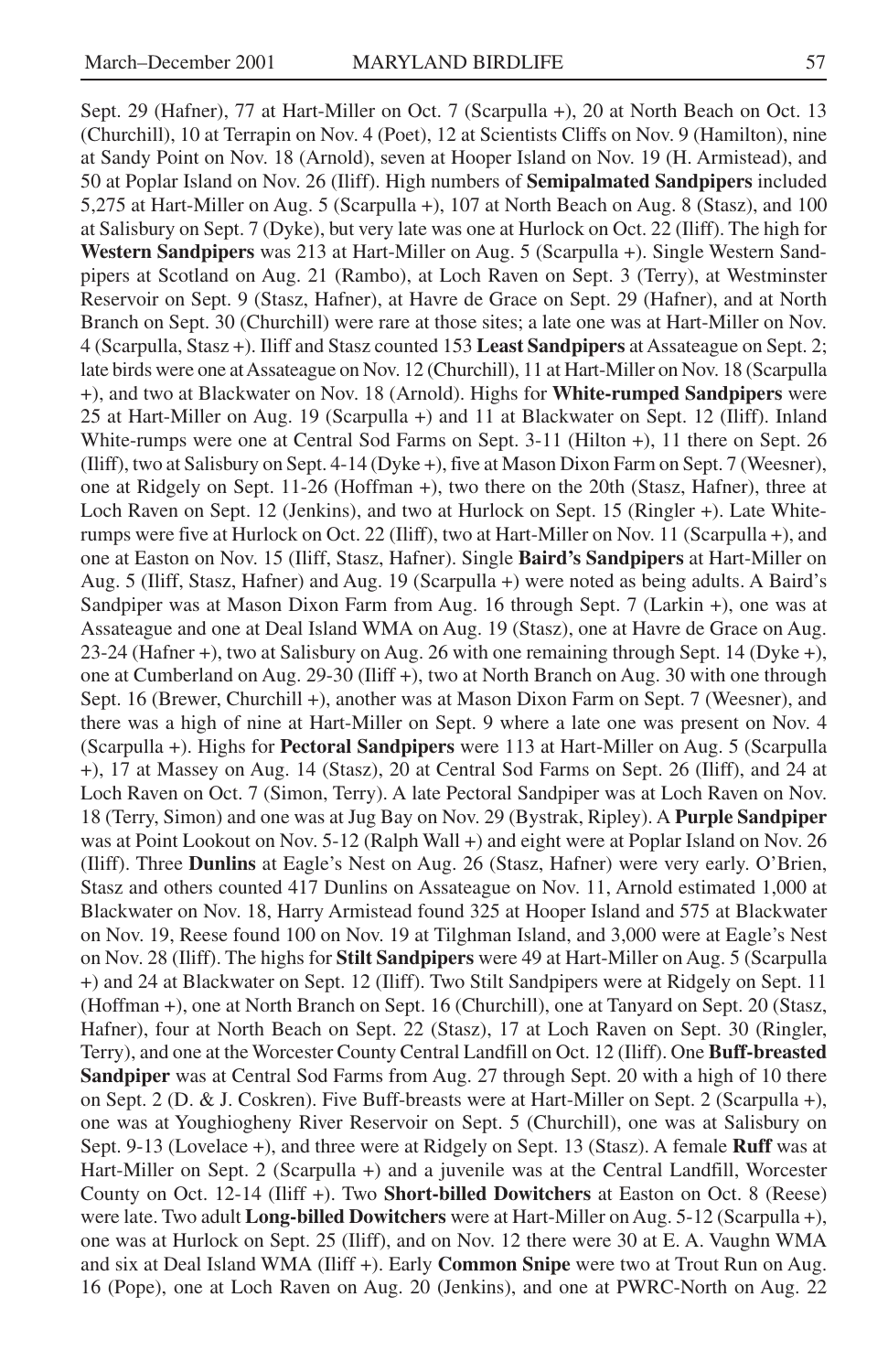(Arnold) with a high of 10 at Loch Raven on Oct. 23 through Nov. 1 (Terry). Sightings of **American Woodcock** included one at Neavitt on Sept. 10 (Reese), three at Assateague on Sept. 30 (Arnold), and three at Royal Oak on Nov. 24 (Reese). A **Wilson's Phalarope** was at Hart-Miller on Aug. 5-19 (Scarpulla +) and one was at Ridgely on Oct. 6 (Ringler, Terry); an immature **Red Phalarope** was there on Sept. 22-26 (Arnold, Churchill +). Four **Red-necked Phalaropes** were seen on the Sept. 3 pelagic trip (Ednie +).

*Jaegers, Gulls.* The Sept. 3 pelagic trip tallied six **Pomarine Jaegers** and an immature light-phase **Long-tailed Jaeger** (Ednie +). A sub-adult Pomarine was seen at Ocean City on Oct. 13 (Miller) and three **Parasitic Jaegers** were seen off Assateague on Oct. 7 (Iliff, Stasz) with one sub-adult there on the 14th (Miller). At Ocean City one or two Parasitic Jaegers were seen on Nov. 11 (Blom, Hoffman) and two on Nov. 20 (Iliff). A light sub-adult Pomarine Jaeger and two light Parasitic Jaegers (adult and sub-adult) were seen on a Nov. 29 pelagic excursion off Ocean City (Iliff). The only upland **Laughing Gulls** were one flying over Ellicott City on Aug. 21 (Ott) and one at Alpha Ridge Landfill on Nov. 7 (Cullison). On Sept. 22 at Hurlock there were 2,000 Laughing Gulls (Arnold), on Oct. 1 Hafner and Larkin found 300 at Havre de Grace and 40 at Conowingo, 450 were at Tilghman Island on Oct. 7 (Reese), 450 were at Easton on Nov. 15 (Iliff, Stasz, Hafner), 300 were at the Charles County Landfill on Nov. 18 (Ringler), and 1,500 were at the Brown's Station Landfill on Nov. 30 (Iliff). Stasz noted a Laugher still in breeding plumage at Upper Marlboro on Oct. 11. Eight remained at Dameron on Nov. 26 (Craig). The only **Franklin's Gulls** of the season were a first-winter bird at Upper Marlboro on Oct. 11 and another there on Oct. 25-27 (Stasz). Iliff also saw an adult **Little Gull** off Ocean City on Nov. 29. An early **Bonaparte's Gull** was at PRNAS on Aug. 30 (Craig), one at Loch Raven on Sept. 12 (Jenkins), and another at Havre de Grace on Sept. 29 (Hafner). Iliff estimated 200 Bonaparte's Gulls at Thomas Point Light, Anne Arundel County on Nov. 26 and 579 off Ocean City on Nov. 29. A third-winter **Black-tailed Gull** at Assateague on Oct. 7-15 (Iliff, Stasz +) was seen about one mile north of the Virginia line. Scarpulla and party observed an unusual **Ring-billed Gull** at Hart-Miller on Sept. 3; it had jet black legs and the basal three-quarters of the bill were black. Iliff found 1,500 Ring-bills at Ocean City on Oct. 23 and 1,500 at Brown's Station on Nov. 30. About 3,000 **Herring Gulls** were at the Worcester County Central Landfill on Nov. 11 (Day). A first-winter **Thayer's Gull** was at Brown's Station on Nov. 30 (Iliff). A second-summer **Lesser Black-backed Gull** was at Hart-Miller on Aug. 5 and an adult there on Sept. 16 (Scarpulla +), a breeding-plumaged adult was at Anacostia Park on Oct. 13 and a fourth-winter bird was there on Oct. 23 (Bowen), single adults were at Assateague and Ocean City on Oct. 19 (Iliff), one was at Tilghman Island on Nov. 3 (Reese, Willey), three were at the Worcester County Central Landfill on Nov. 11 (Day), three were at Easton on Nov. 15 (Iliff, Stasz, Hafner), a third-winter bird was at the Charles County Landfill on Nov. 18 (Ringler), one was at Browns Station on Nov. 25-30 (Harten +), and another was at Jug Bay on Nov. 25-29 (Harten +). There were 917 **Great Black-backed Gulls** at Hart-Miller on Aug. 26 (Scarpulla +), 275 at Tilghman Island on Aug. 27 (Reese), and 300 at Smith Island on Sept. 10 (Iliff, Stasz). The **Kelp Gull** continued at Sandgates throughout the period (Jane Kostenko +). The only reports of **Black-legged Kittiwakes** were an adult off Ocean City on Oct. 14 (Miller) and five there on Nov. 29 (Iliff).

*Terns.* A late **Gull-billed Tern** was at Assateague on Sept. 11 (C. & D. Broderick). Inland Caspian Terns included six at Loch Raven on Aug. 27 (Jenkins) and an adult at Rocky Gap on Sept. 25 (Paulus). Blom and Hagenston counted 64 Caspians at Havre de Grace on Aug. 24 and Stasz and Iliff counted 109 on Assateague on Sept. 30. A late Caspian Tern was at Havre de Grace on Oct. 26 (Eastman). Caspian Terns numbered 322 at Hart-Miller on Aug. 12 (Stasz, Ricciardi +) and 110 at Blackwater on Sept. 14 (Stasz). There were 383 **Royal Terns** at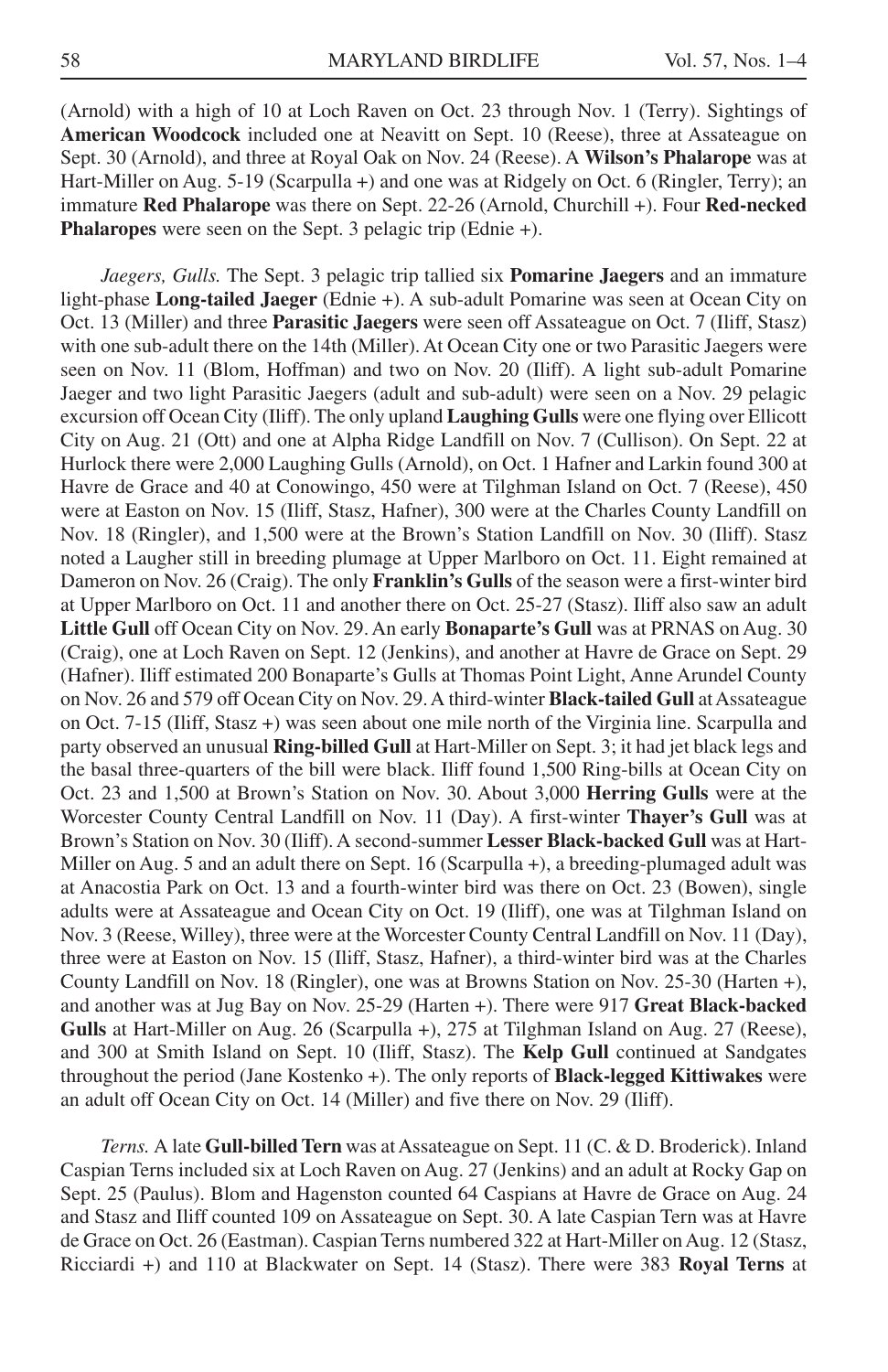Assateague on Sept. 2 (Iliff, Stasz), 285 at Bivalve on Sept. 16 (C. & D. Broderick), and 35 were at Horsehead on Sept. 24 (Reese, Poet +). Single **Sandwich Terns** were at Point Lookout on Aug. 15 (Craig) and PRNAS on Aug. 18 (Rambo). On Sept. 2 at Assateague Stasz and Iliff also counted an incredible 63 Sandwich Terns, 49 adults and 14 juveniles. A week earlier, on Aug. 26, Stasz and Hafner counted 17 on Assateague and 6 at Eagle's Nest; a late one was at the latter site on Sept. 12 (Iliff). The high for **Common Terns** was 800 at PRNAS on Aug. 18 (Rambo); two at Havre de Grace on Aug. 24 and Oct. 6 (Blom, Hagenston) were unusual, one at Hurlock on Sept. 25 (Iliff) and one at Ridgely on Sept. 26 (Stasz) were rare inland. Late were 20 at the mouth of the Choptank River, Talbot County on Oct. 21 (H. Armistead), one at Scientists Cliffs on Oct. 23 (Hamilton), and one at Ocean City on Nov. 1 (Martin). Rare in Garrett County were two **Forster's Terns** at Broadford Lake on Sept. 26 (Pope). Highs for Forster's were 80 at Terrapin on Aug. 27 (Iliff, Stasz), 200 at Havre de Grace on Oct. 6 (Blom, Hagenston), 325 at Eastern Neck on Nov. 18 (Stasz), . A late Forster's Tern was at Spesutie Narrows, APG on Nov. 25 (Cheicante, Larkin), 12 were at Point Lookout and five at Scotland on Nov. 25 (Craig), three were at Tilghman Island on Nov. 26 (Reese, Willey), and 335 remained at Ocean City on Nov. 28 (Iliff). The highs for **Least Terns** were 129 at Hart-Miller on Aug. 5 (Scarpulla +) and 120 at PRNAS on Aug. 14 (Rambo). The Sept. 3 pelagic trip found five **Bridled Terns** in Maryland waters (Ednie +). Reports of **Black Terns** included two at PRNAS on Aug. 14 (Lister), two at Havre de Grace on Aug. 23 (Hafner), eight at Assateague on Sept. 2 (Iliff, Stasz), two off Four Mile Run on Sept. 3 (Pisano), six at Piscataway Creek on Sept. 8 (Ghebelian, Nelson), one at Ridgely on Sept. 13 (Stasz), and two at Hurlock on Sept. 15 (Ringler +).

*Doves, Cuckoos, Owls.* Norm and Fran Saunders noted 150 **Rock Doves** at Brookside Park, Montgomery County on Oct. 21. A **Black-billed Cuckoo** at Point Lookout on Aug. 14 (Craig) and one at PRNAS on Aug. 18 (Rambo) were early migrants; others were one banded at Chino Farms on Sept. 7 (Gruber), one near Sharptown on Sept. 14 (Stasz), one at Rock Creek Park on Sept. 23 (Mackiernan, Cooper), one late bird banded at Herrington Manor on Oct. 6 (Skipper, Pope), and one at Little Bennett Regional Park, Montgomery County on Oct. 15 (Bob & Toni Hartman). Late **Yellow-billed Cuckoos** were in Worcester County, one near Grays Corner on Oct. 15 (Miller) and one at Assateague on Oct. 19 (Iliff, Hoffman). Early **Snowy Owls** were one videotaped at Taneytown on Nov. 6 (*fide* Jordan Wilkerson) and one that appeared near Adamstown about Nov. 7 according to local residents and was seen by many observers after that. Since the latter site is only about 30 miles south of Taneytown, could the same bird have been involved? One **Short-eared Owl** was at Hart-Miller on Nov. 4- 11 (Scarpulla +) and Arnold found five at Elliott on Nov. 26. The first **Northern Saw-whet Owls** of the season (four) were banded at Casselman River on Oct. 11 (Kevin Dodge) followed by one banded at Lambs Knoll on Oct. 13 (Steve Huy) and one at Adkins Arboretum on Oct. 21 (Lori Byrne). Peak banding days were Oct. 28 when 10 were banded at Casselman River, Oct. 29 when 11 were banded at Casselman River, Oct. 31 when 17 were banded at Lambs Knoll and six at Adkins Arboretum, and Nov. 1 when 13 were banded at Lambs Knoll. On Oct. 25 Casselman River netted a Saw-whet that had been banded at Lambs Knoll on Nov. 1, 1998; on Oct. 29 Casselman River netted a Saw-whet banded 22 days earlier at Berry Mountain, Dauphin County, Pennsylvania; on Oct. 31 Lambs Knoll netted a Saw-whet banded eight days earlier at Kings Gap Environmental Center near Huntsdale, Cumberland County, Pennsylvania; and on Nov. 2 the Assateague banding station (Dave Brinker) netted a Sawwhet banded 10 days earlier at Kempton Valley, Berks County, Pennsylvania.

*Caprimulgids, Swifts.* Early migrant **Common Nighthawks** were two flying over Gardenville on Aug. 15 and one over Pylesville on Aug. 16 (Jean Fry). Hilton and Shannon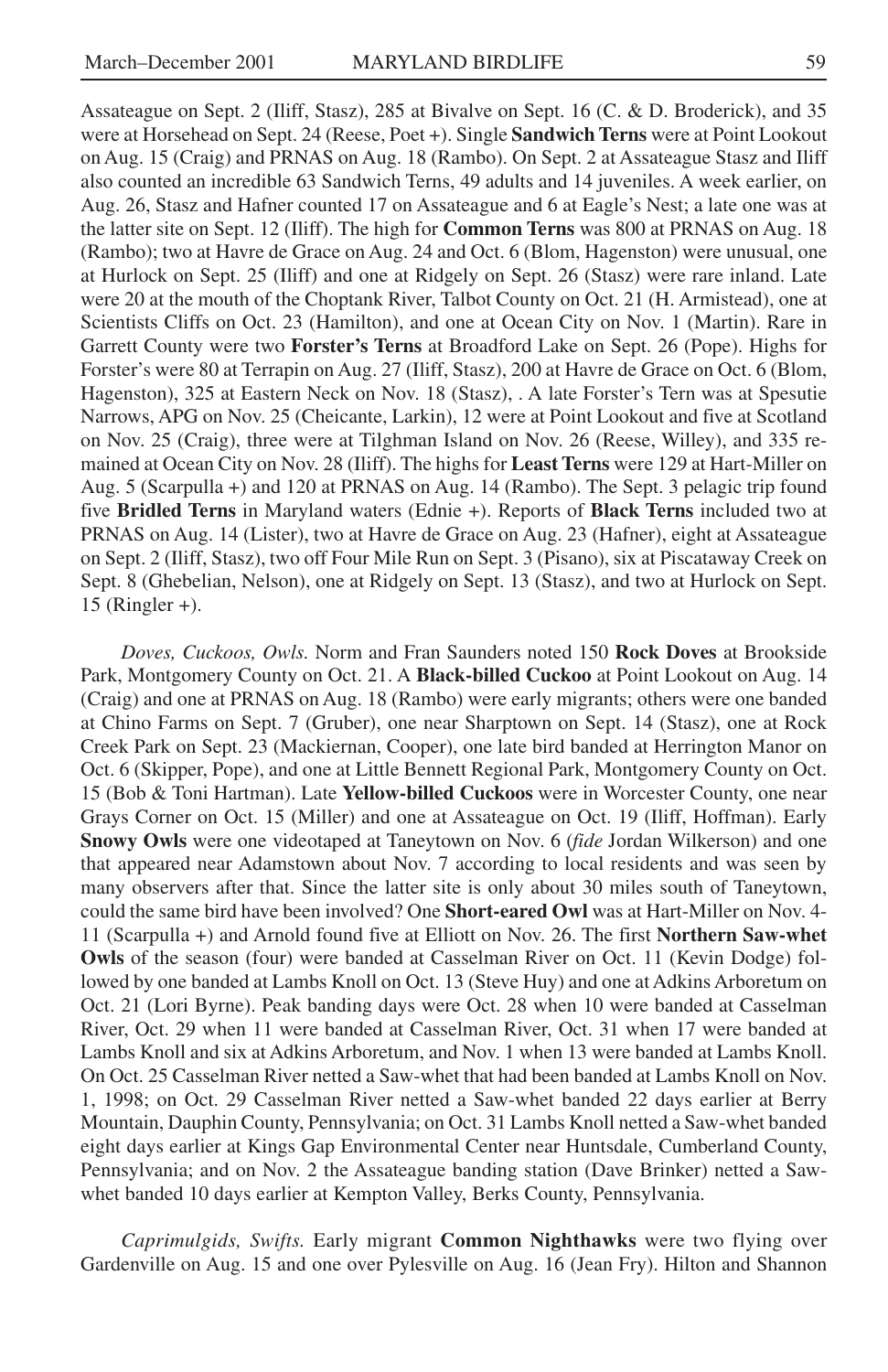estimated 175 nighthawks at Silver Spring on Aug. 24, Bob Augustine counted 923 over Rockville on Aug. 30, and Paulus counted 678 over Cumberland on Sept. 1 in 1½ hours. A late nighthawk was at Lusby on Sept. 24 (Craig) and another was at Havre de Grace on Oct. 1 (Larkin, Hafner). The last **Whip-poor-wills** of the season were one heard at Waldorf on Sept. 8 (Jett) and two in the Liberty Watershed, Carroll County on Sept. 9 (Stasz, Hafner). Cheicante estimated 400-500 **Chimney Swifts** at Edgewood on Sept. 9, about 2,000 were at Baltimore on Sept. 8-13 (Carol Schreter), and Paulus estimated 300 at Cumberland on Sept. 28.

*Hummingbirds, Woodpeckers.* Single late **Ruby-throated Hummingbirds** were at Columbia Hills on Oct. 17 (Anita Picco), on the Mall in DC on Oct. 26-28 (Felley +), at Bishopville on Nov. 17-26 (Deward), and at White Plains from early November through at least the 29th (Mary Potter +). The latter bird was banded by Mary Gustafson and identified as an immature male. **Rufous Hummingbirds** made a very good showing with one at Royal Oak on Oct. 11 (Jean Crump), an immature male at St. Michaels on Oct. 15-18 (Marge Stephens +), an immature male at Cambridge from Nov. 12 (I. McLaughlin +), an adult female at Bishopville from Nov. 17 (Deward +), and one at Randallstown on Nov. 18-21 (Costley). The Cambridge bird was identified by the completely rufous feathers through much of the back and the Bishopville bird was banded by Gustafson. The others were definitely identified to genus and are only presumed to be Rufous Hummingbirds. Migrant **Red-headed Woodpeckers** included five at Nicholas Ridge on Sept. 8 (Paulus) and three at Tilghman Island on Oct. 13 (Reese, Willey). An early **Yellow-bellied Sapsucker** was at Town Hill on Sept. 16 (Paulus) and another was at Layhill Park on Sept. 17 (Rabin +); highs of 20 at Tilghman Island on Oct. 12 (Willey) and nine at Federal Hill on Oct. 17 (Costley) were notable. The highs for **Northern Flickers** were 15 at David Force WMA on Sept. 14 (Solem, Ott +), 35 at Assateague on Sept. 17 and Oct. 19 (Hoffman +), 25 at Tilghman Island on Sept. 22 and Oct. 12 (Willey), 30 at Rock Creek Park on Sept. 29 (Mackiernan, Cooper), and 20 at Point Lookout on Oct. 8 (Craig).

*Flycatchers.* Single **Olive-sided Flycatchers** were at Rock Creek Park on Aug. 11, at Ellicott City on Aug. 24 and Sept. 5 (Ott), at Turkey Point on Sept. 5 (Fisher +), at Leonardtown on Sept. 10 (Iliff, Stasz), and on Sept. 16 at Pleasant Valley, Garrett County (Stasz, Hafner) and Green Ridge (*fide* Kiddy). A late **Eastern Wood-Pewee** was banded at Chino Farms on Oct. 4 (Gruber), one was at Great Mills on Oct. 5 (Lister), one at Martinak SP on Oct. 6 (Ringler +), two at Rock Creek Park on Oct. 7 (Mackiernan, Cooper), another at Tilghman Island on Oct. 9 (Willey), and one at Ocean City on Oct. 10 (Iliff). A **Yellow-bellied Flycatcher** was at Dameron on Aug. 15 (Craig), one was at Bosely on Aug. 23 (Hafner, Iliff), one at Assateague on Aug. 26 (Stasz), single birds were banded at Laurel on Sept. 3 (Robbins) and at Chino Farms on Sept. 8 and Sept. 27 (Gruber), one was at Rock Creek Park on Sept. 13 (Dobbins +) with two there on Sept. 23 (Mackiernan +), one at Ocean City on Sept. 16 (Ringler +), one was at Rigby's Folly on Sept. 17 (G. Armistead, Sharp), and a late one was at Rock Creek Park on Sept. 29 (Mackiernan, Cooper). A late **Acadian Flycatcher** was at Dameron on Sept. 21 (Craig). Gruber banded 35 **"Traill's" Flycatchers** for the season at Chino Farms with the first on Aug. 4, a peak of eight on Aug. 12, and the last two on Sept. 20; others were four at Turkey Point on Sept. 5 (Fisher +), one at Blackwater on Sept. 14 (Stasz), one at Rigby's Folly on Sept. 17 (G. Armistead), one at Gillis Falls, Carroll County on Sept. 24 (Stasz), and one at Rock Creek Park on Sept. 26 (Mackiernan, Cooper). A migrant **Alder Flycatcher** was at Upper Watts Branch Park on Aug. 12 (O'Brien). Gruber also banded an early **Least Flycatcher** at Chino Farms on Aug. 6 and other reports were of one at Upper Watts Branch Park on Aug. 13 (O' Brien), one at Point Lookout on Aug. 14 (Craig), two at Harford Glen on Aug. 23 (Hafner, Powell), two at Terrapin on Aug. 27 (Iliff, Stasz), two at Turkey Point on Sept. 5 (Fisher +), two on Smith Island on Sept. 10 (Iliff, Stasz), and single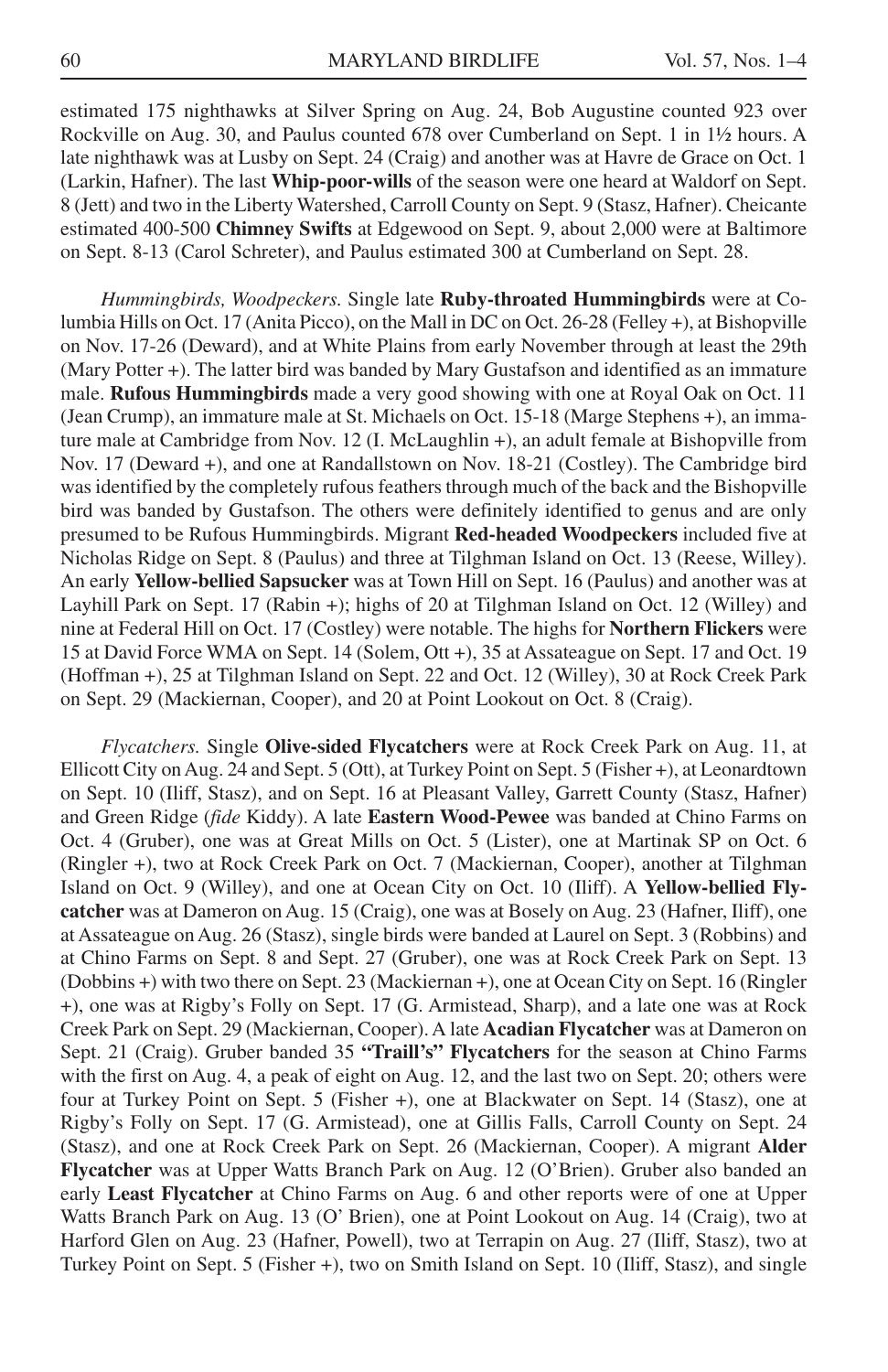late birds were at Morgan Run NEA on Sept. 24 (Stasz), on Assateague on Sept. 27 (Iliff), at Rock Creek Park on Sept. 28-29 (Mackiernan, Cooper), and at Bosely on Sept. 30 (Hafner, Monk). Willey found about 60 **Eastern Phoebes** at Tilghman Island on Oct. 9 and three late birds were at Hughes Hollow on Nov. 26 (Woodward). An **Ash-throated Flycatcher** was found near Rum Pointe on Nov. 11-12 (N. & F. Saunders +). A late **Great Crested Flycatcher** was near Pickering Creek on Sept. 20 (Stasz, Hafner), two were at Point Lookout on Sept. 22 (Craig), and one at Turkey Point on Sept. 30 (Fisher +). Single **Western Kingbirds** were seen at College Park on Oct. 3 (Fehskens), at Waysons Corner on Nov. 1 (Stasz), at Eastern Neck on Nov. 20 (Jane & Ralph Geuder), and at the National Colonial Farm on Nov. 26 (Jett, Brewer). Migrant Eastern Kingbirds included 14 at Terrapin Nature Park on Aug. 27 (Iliff, Stasz) and 12 at Turkey Point on Sept. 2 (Fisher, Richard Donham). About 20 **Eastern Kingbirds** were at Assateague on Aug. 26 (Stasz, Hafner), and three there on Sept. 27 (Iliff) were the latest.

*Shrikes, Vireos.* An immature **Northern Shrike** banded at Chino Farms on Oct. 25 (Gruber) was record early. One **Loggerhead Shrike** remained near Lilypons through Aug. 27 (Bowen +). A late **Yellow-throated Vireo** was at Great Mills on Oct. 5 (Lister). A **Blue-headed Vireo** on Aug. 26 near E. A. Vaughn WMA (C. & D. Broderick) was extraordinary and one at Tilghman Island on Sept. 3 (Reese) was also early; highs were five at Turkey Point on Sept. 17 (Fisher +) and six at Cromwell Valley Park on Oct. 11 (Terry), but the latest was one at Layhill on Nov. 4 (Sussman). A surprising number of **Warbling Vireos** was seen in migration this fall with one at Point Lookout on Sept. 1 (Craig) and Sept. 10 (Iliff, Stasz), one at Annapolis on Sept. 8 (Iliff), one was banded at Chino Farms on Sept. 12 (Gruber), one was at Pickering Creek on Sept. 17 (Reese, Roslund), one at Rocky Gap on Sept. 17 (Stasz, Hafner), two on Assateague on Sept. 17-29 (Hoffman +) with one through Oct. 9 (Iliff +), one near Pickering Creek on Sept. 20 (Stasz, Hafner), and one at Rock Creek Park on Sept. 27 (Mackiernan, Cooper). An early **Philadelphia Vireo** was at PWRC-North on Aug. 22 (Arnold), two were at Rock Creek Park on Sept. 6 (Mackiernan, Cooper +), one at Ellicott City on Sept. 6 and 10 (Ott), one at Funkstown on Sept. 15 (Stasz, Hafner), one at Dameron on Sept. 16 (Craig), two at Assateague on Sept. 17 (Hoffman +), three at Green Ridge on Sept. 17 (Stasz, Hafner), and single late birds were at Cromwell Valley Park on Sept. 23 (D. Burggraf), Morgan Run NEA on Sept. 24 (Stasz), at Bosely on Sept. 30 (Hafner, Monk), at E. A. Vaughn WMA on Oct. 1 (Iliff, Stasz), and at Rum Pointe Golf Course on Oct. 2 (Iliff). Late **Red-eyed Vireos** were two at Dameron on Oct. 9 (Craig), one banded at Chino Farms on Oct. 16 (Gruber), and one at Calvert Cliffs on Oct. 21 (F. Burggraf).

*Corvids, Larks, Swallows.* Migrating **Blue Jays** included 175 at Tilghman Island on Oct. 1 (Reese, Farley) and 200 there on Oct. 9-12 (Willey), and 211 at Gardenville on Sept. 25 and 209 there on Oct. 22 (Graff). The 150 **American Crows** that Churchill saw at Jennings on Oct. 28 were a good number for Garrett County. Flocks of **Fish Crows** included 160 at Terrapin on Aug. 27 (Iliff, Stasz), 50 at Point Lookout on Sept. 19 (Craig), 200 at Martinak SP on Oct. 6 (Ringler, George & Barbara Gaffney), 250 at the Worcester County Central Landfill on Oct. 12 (Iliff), 3,335 at Crocheron on Nov. 4 (H. Armistead), 300 at Vessey's Orchard on Nov. 19 (Iliff, Stasz), 200 at Blair's Valley on Nov. 25 (Stasz, Hafner), 60 at Loch Raven on Nov. 25 (Ringler, Terry), and 300 at Brown's Station on Nov. 30 (Iliff). Paulus saw five **Common Ravens** flying together at Rocky Gap on Sept. 15 and Iliff saw four at Dan's Rock on Nov. 17. A juvenile **Horned Lark** at Hart-Miller on Aug. 5 (Scarpulla +) was an unexpected migrant; about 140 had formed a flock at Ridgely on Aug. 27 (Iliff, Stasz) and 100 were at Central Sod Farms on Aug. 31 (Arnold). Hafner estimated 100 **Purple Martins** on Aug. 2 at Havre de Grace, 240 were at Tanyard on Aug. 14 (Engle), two were at North Beach on Sept. 19 (Stasz),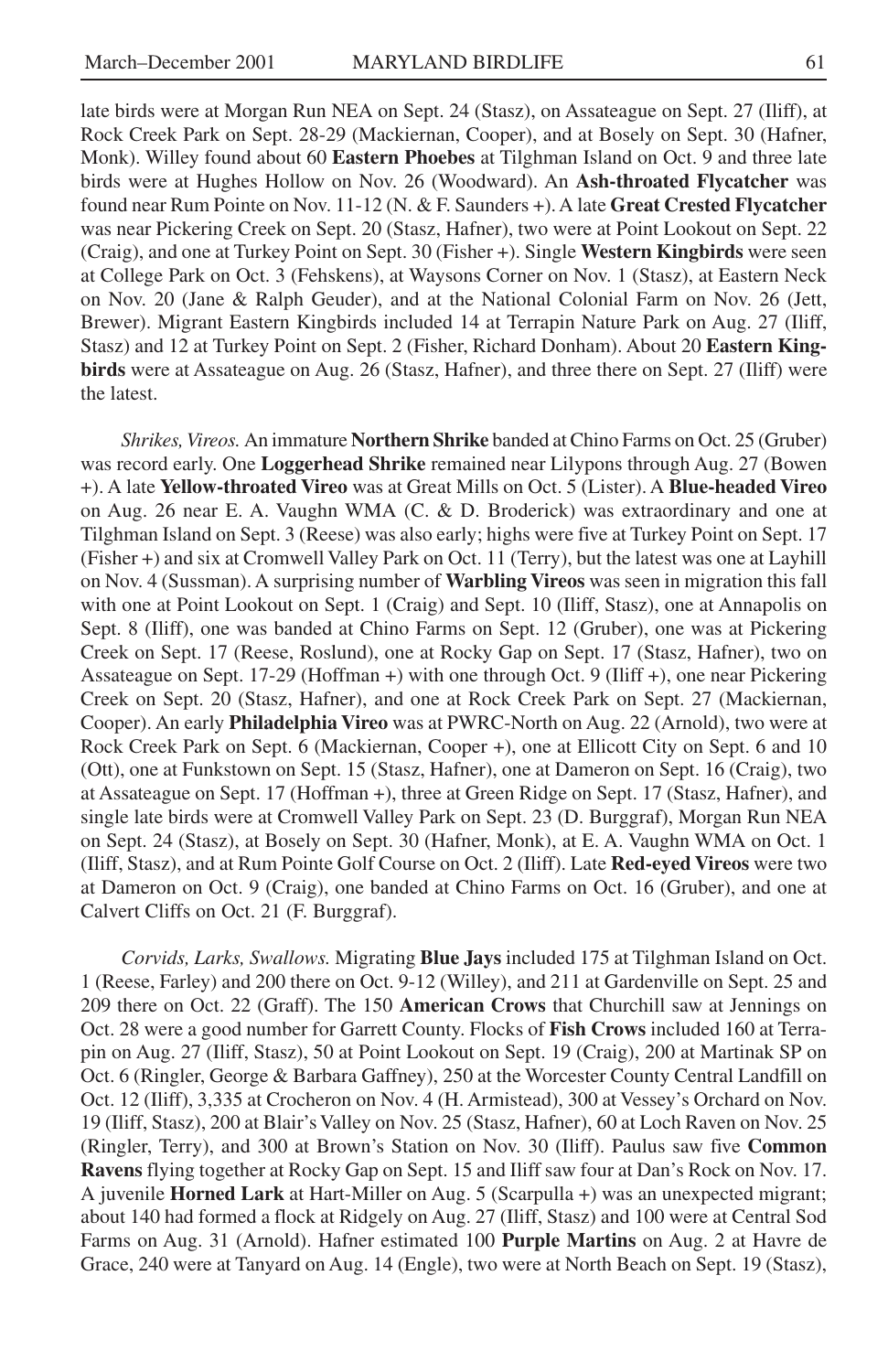and Paulus saw two males at Rocky Gap on the late date of Sept. 29. Iliff photographed an adult male martin near Kennedyville on the extraordinary date of Nov. 21. It could not be determined if this was a tardy Purple Martin or a wandering tropical species. Estimates of **Tree Swallows** were 1,000 at Hydes on Aug. 27 (Jenkins), 10,000 at Assateague on Sept. 24 (Mozurkewich), and 2,000 at Easton on Oct. 8 (Reese). Late Tree Swallows included 10-12 at Pylesville on Nov. 6 (J. & L. Fry), one at Cobb Island on Nov. 11 (Jett, Brewer), and two at Berlin on Nov. 18 (Iliff). A late **Northern Rough-winged Swallow** was at Scotland on Oct. 29 (Craig, Bishop). High counts of **Bank Swallows** were 50 at Havre de Grace on Aug. 2 (Hafner), 105 at Hart-Miller on Aug. 5 (Scarpulla +), 60 at Point Lookout on Aug. 14 (Craig), and 800 at Hurlock on Aug. 26 (Stasz, Hafner). A late Bank Swallow was at Assateague on Sept. 17 (Hoffman +) and one was at Loch Raven on Sept. 30 (Terry, Ringler). Two **Barn Swallows** remained at Hurlock on Oct. 15 (Hafner, Fehskens, Stasz). Migrant **Cliff Swallows** included one at Point Lookout on Aug. 14 (Craig, Cribb).

*Chickadees, Nuthatches, Creeper, Wrens.* **Black-capped Chickadees** have not invaded the state in numbers for 17 years but three were banded at Chino Farms on Nov. 8 (Gruber) indicating that a few still trickle this far south in the fall. **Red-breasted Nuthatches** did not stage a major invasion and the maximum was only six at Tilghman Island on Oct. 9 (Willey). The high for **Brown-headed Nuthatches** was 10 at Tilghman Island on Aug. 20 and Nov. 19 (Reese). A Brown-headed Nuthatch at Calvert Cliffs on Oct. 21 (F. Burggraf) was north of the traditional range. An early **Brown Creeper** was at North East on Sept. 20 (Fisher). A **House Wren** lingered at Hallmark, Howard Co. on Nov. 19 (Ebert) and another at St. Mary's Lake on Nov. 23 (T. & C. Dew). A **Winter Wren** at Gwynn Acres Path, Howard County on Sept. 9 (Churchill) was exceptionally early; also early was one at Glen Falls, Carroll County on Sept. 24 (Stasz). A **Sedge Wren** at Rocky Gap on Sept. 8 (Paulus), one at Scotland on Oct. 29 (Craig, Bishop), one at Truitt's Landing on Nov. 11 (Iliff +) and three on Assateague the same day (Stasz +) were the only ones reported. Eight **Marsh Wrens** remained at Horsehead on Sept. 24 (Reese, Poet +), one was at Kenilworth Aquatic Gardens on Sept. 29 (Pisano), and four migrant Marsh Wrens were at UMCF on Oct. 5 with one remaining through Nov. 4 (Ott+).

*Kinglets, Gnatcatchers*. Highs for **Golden-crowned Kinglet** included 20 at Lake Elkhorn on Oct. 9 (J. Coskren), 75 at Tilghman Island on Oct. 12 (Willey), and 55 at Hickory Point Swamp, Worcester County on Nov. 11 (Arnold +). Seven **Ruby-crowned Kinglets** at Turkey Point on Sept. 5 (Fisher +) were exceptionally early; others were one at Rock Creek Park (Mackiernan, Cooper) and one at Bosely (Monk), both on Sept. 14 followed by one at Dameron on Sept. 16 (Craig) and two at Blackwalnut Point also on the 16th (Reese). Highs were 20 at Snaggy Mountain on Sept. 29 (Pope), 100 at Tilghman Island on Oct. 9-12 (Willey), 98 banded at Chino Farms on Oct. 20 (Gruber), 30 at Dameron on Oct. 20 (Craig), and 24 at Horsehead on Nov. 5 (Graff). The peak of **Blue-gray Gnatcatcher** migration was 30 at Tilghman Island on Sept. 3 (Reese) and 32 at Turkey Point on Sept. 5 (Fisher +); late birds were one at Point Lookout on Oct. 9 (Craig), one at Turkey Point on Oct. 10 (Fisher), and one at Tilghman Island on Nov. 3 (Reese, Willey).

*Thrushes*. Sixty **Eastern Bluebirds** were at Rigby's Folly on Sept. 17 (G. Armistead, Matt Sharp) and 50 migrants at Tilghman Island on Nov. 19 (Reese). One of the rarest birds of the season was a female **Mountain Bluebird** at Rock Creek Park on Nov. 12 (Hilton, Shannon). The highs for **Veery** were 20 heard before dawn on Sept. 9 flying over the Liberty Watershed, Carroll County (Stasz, Hafner) and eight at Point Lookout on Sept. 22 (Craig); two late birds were at Tilghman Island on Oct. 9 (Willey). A late **Gray-cheeked Thrush** was at Assateague on Oct. 19 (Iliff), one was banded at Chino Farms on Oct. 20 (Gruber), and one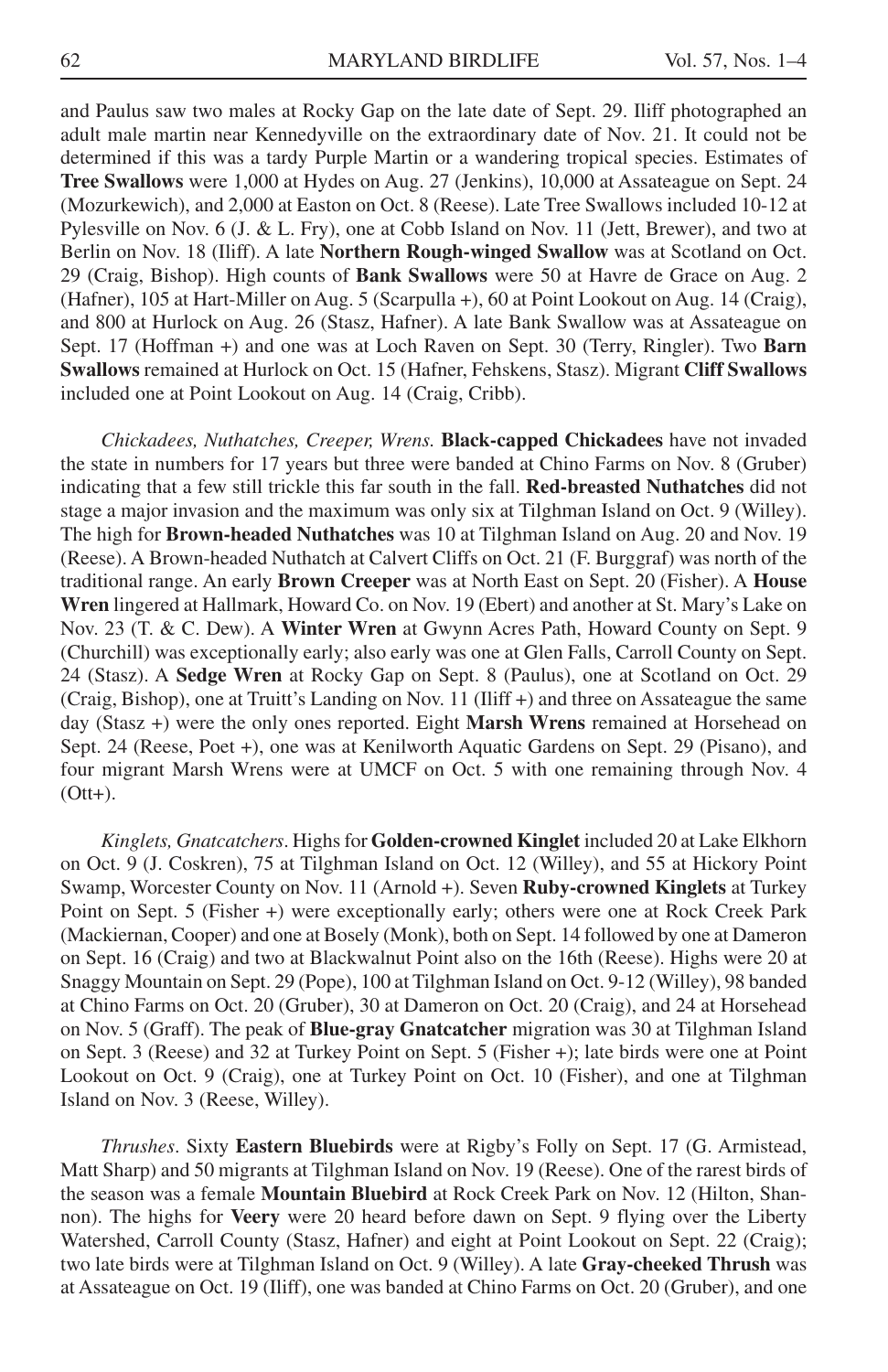was a window kill at Tanyard on Oct. 25 (Engle). The only **Bicknell's Thrushes** of the season were one seen calling at Rockville on Sept. 25 (O'Brien) and one banded at Chino Farms on Oct. 2 (Gruber). A late **Swainson's Thrush** was at Terrapin on Oct. 29 (Crabtree). Willey found about 20 **Hermit Thrushes** at Tilghman Island on Oct. 9. Craig found 12 **Wood Thrushes** at Point Lookout on Sept. 22. A very late Wood Thrush was at Darnestown on Nov. 2 (Bob Mumford) and another was at Great Mills on Nov. 4 (Lister). Reese continued to count the **American Robins** leaving the roost at dawn at Easton throughout the fall. Totals in August were 9,110 on the 19th, in September 6,200 on the 4th and 10,310 on the 22nd, in October 11,740 on the 5th, 29,900 on the 19th, and 29,960 on the 29th, and in November 20,960 on the 8th, 370 on the 20th, and 0 on the 27th.

*Mimids, Pipits, Waxwings.* The high for **Gray Catbirds** was 175 at Assateague on Sept. 20 with 60 **Brown Thrashers** (Hoffman). A late catbird was at Centennial on Nov. 16 (Ott), one at Tilghman Island on Nov. 26 (Reese, Willey), and one at Leeds Creek on Nov. 28 (Roslund). Craig estimated 30 Brown Thrashers at Point Lookout on Sept. 22 and saw a late one there on Nov. 21, and one was at Ilchester on Nov. 28 (Janet Lydon). Early **American Pipits** were one at Rocky Gap on Sept. 29 (Paulus), two at Hart-Miller on Sept. 30 (Scarpulla), and two at Trout Run on Oct. 3 (Pope) and flocks included 60 at Aaron Run and 80 at Redhouse on Oct. 21 (Iliff, Stasz), 100 at UMCF on Oct. 22 (Iliff +), and 75 at Ridge on Nov. 25 (Craig). Pope estimated 150 **Cedar Waxwings** at Broadford Lake on Aug. 31, 140 were at Rigby's Folly on Nov. 5 (H. Armistead), 218 were at Leeds Creek on Nov. 19 (Roslund), 235 were at Blackwater on Nov. 19 (H. Armistead), 350 were at Blair's Valley and 100 at Dam #4 (Stasz, Hafner), Craig found 150 at Scotland on Nov. 25, and 300 were at Hughes Hollow on Nov. 26 (Woodward).

*Vermivora Warblers, Parulas.* A **Blue-winged Warbler** was near Queenstown on Aug. 12 (Poet) and one was at Upper Watts Branch Park on Aug. 17 (O'Brien); Craig tallied four at Dameron on Aug. 20 and Stasz saw three at Idylwild WMA the same day; and late birds were two near Chingville on Sept. 24 (T. & C. Dew), one at Rock Creek Park on Sept. 29 (Mackiernan, Cooper), one at E. A. Vaughn WMA on Oct. 1 (Iliff, Stasz), one at UMCF on Oct. 8 (Ott), and one at Ocean City on Oct. 10 (Iliff). Reports of **Golden-winged Warblers** were a female at Rock Creek Park on Aug. 19 (Cooper +), a male at Woodstock on Aug. 20 (Joel Martin), one at Ellicott City on Aug. 26 (Ott), an adult male at Annapolis on Sept. 8 (Iliff), one at Rock Creek Park on Sept. 13 (Dobbins +), one at Tilghman Island on Sept. 22 (Willey), one at Glen Falls, Carroll County on Sept. 24 (Stasz), one at Great Mills on Sept. 24 (Lister), and a record late female at E. A. Vaughn WMA on Oct. 1 (Iliff, Stasz). A **Brewster's Warbler** hybrid was at Watts Branch Stream Valley Park, Montgomery County on Aug. 27 (Paul & Sherry Zucker), and two were at Ellicott City on Sept. 6 (Ott). The highs for **Tennessee Warblers** were 15 at Turkey Point on Sept. 17 (Fisher +) and 15 at Broadford Lake on Oct. 2 (Pope). **Orangecrowned Warblers** included an immature male banded at Herrington Manor on Sept. 28 (Skipper, Pope), one at Point Lookout on Oct. 3 (Craig), one at Rock Creek Park on Oct. 7 (Mackiernan, Cooper), one at Overbrook Park, Bowie on Oct. 8 (Shaffer), one at UMCF on Oct. 8 (Solem, Ott, Magnusson), one at Assateague Visitor Center on Oct. 9 (Iliff, Hoffman, Peter Gaede), one at Lake Artemesia on Oct. 11 (Hafner, Wade Stephen), one near Grays Corner on Oct. 15 (Miller, Churchill), one on Federal Hill on Oct. 20 (Costley), one at Kenilworth Park on Nov. 10 (Bowen), and single birds on Nov. 11 on Assateague (Hafner, Fehskens) and near Berlin (Day). Remarkably early was a **Nashville Warbler** at Churchville on Aug. 2 (Hafner, Fehskens); the highs were five at Turkey Point on Sept. 17 (Fisher +), four at Rock Creek Park on Oct. 8 (Mackiernan, Cooper), six at Tilghman Island on Oct. 9 (Willey), and five at Ocean City on Oct. 10 (Iliff); the latest were one banded at Chino Farms on Oct. 20 (Gruber), one at UMCF on Oct. 22 (Ott +), and one at Fort McHenry on Nov. 3 (Peters). A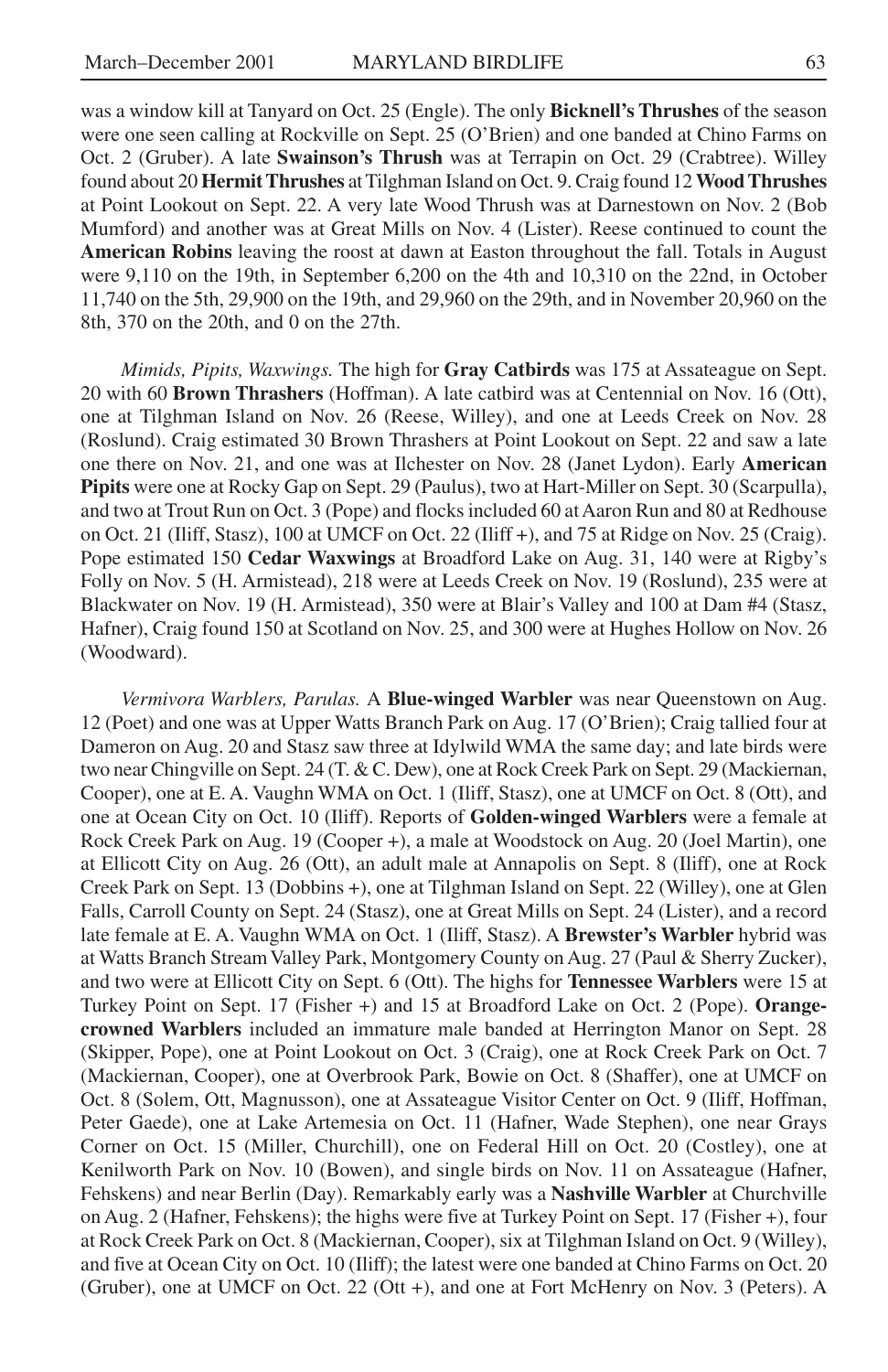migrant **Northern Parula** was at Rigby's Folly on Aug. 19 (H. Armistead)**;** the highs were 12 at Turkey Point on Sept. 17 (Fisher +) and 12 at Dameron on Sept. 17 with six there on Oct. 12 (Craig). The latest were two near Dares Beach on Oct. 13 (Churchill).

*Dendroica Warblers.* Reese counted eight **Yellow Warblers** at Tilghman Island on Sept. 3; the three at the Assateague Visitor Center on Sept. 30 (Stasz, Iliff) appeared to be of two different subspecies. Early **Chestnut-sided Warblers** were one at Wilde Lake on Aug. 10 (Zeichner), one at Upper Watts Branch Park on Aug. 15 (O'Brien), and two at Dameron on Aug. 17 (Craig); the high was 20 at Rock Creek Park on Sept. 16-17 (Mackiernan, Cooper) with a late bird at Assateague on Oct. 9 (Iliff +). Miller and Churchill found a very early **Magnolia Warbler** at Indian Creek WMA on Aug. 5 and Craig and Bishop found six early Magnolia Warblers at Dameron on Aug. 16, highs were 20 at Turkey Point on Sept. 17 (Fisher +), 20 at Assateague on Sept. 16 (Hoffman +), and 25 at Rock Creek Park on Sept. 16 and Sept. 27 (Mackiernan, Cooper). Single late birds were at Dameron on Oct. 19 (Craig), along the Nanticoke River in Wicomico County on Oct. 21 (C. & D. Broderick), and at Village of Oakland Mills garden plots, Columbia on Nov. 7 (J. Wilkinson). An early **Cape May Warbler** was at Assateague on Aug. 26 (Stasz) and another was at Clarksville on Aug. 30 (Mark Wallace) and a late one was at Dameron on Oct. 20 (Craig). An early **Black-throated Blue Warbler** was at Meadowside Park on Aug. 20 (N. & F. Saunders); highs were 17 at Assateague on Sept. 16 (Hoffman +) and 20 at Rock Creek Park on Sept. 29 (Mackiernan, Cooper). Late birds were one banded at Chino Farms on Oct. 27, one at Turkey Point on Oct. 29 (Fisher), and a male at Ocean City on Nov. 13 (D. Burggraf). Early **Yellow-rumped Warblers** were a juvenile at Rocky Gap on Aug. 29 (Iliff), one at Daniels on Sept. 4 (Cullison), and one at Rock Creek Park on Sept. 13 (Dobbins +). The highs for Yellow-rumps were 1,200 at Assateague on Oct. 19 (Iliff, Hoffman), 235 at Bloodsworth Island on Nov. 4 (H. Armistead), and 300 at Horsehead on Nov. 5 (Graff). Single early **Black-throated Green Warblers** were at Dameron on Aug. 19 (Craig), at Oak Grove, Caroline County on Aug. 20 (Lovelace), and at Harford Glen on Aug. 23 (Hafner, Iliff); peak counts at Rock Creek Park were 35 on Sept. 16 (Mackiernan, Cooper) and 50 on Oct. 9 (Mozurkewich). Craig saw two early **Blackburnian Warblers** at Dameron on Aug. 14, one was at Daniels on Aug. 19 (Solem), 12 were at Rock Creek Park on Sept. 17 (Mackiernan, Cooper +), and a late bird was at Great Mills on Oct. 5 (Lister) and one was at Assateague on Oct. 8 (Iliff +). Late **Yellow-throated Warblers** were two at Blackwalnut Point on Sept. 16 (Reese) and one at Font Hill on Sept. 20 (Ott). Lingering **Pine Warblers** were 10 on Green Ridge on Sept. 17 (Stasz, Hafner), two near Chingville on Nov. 9 (T. & C. Dew), one at APG on Nov. 12 (Larkin), one at Horsehead on Nov. 12 (Day), one at Eastern Neck on Nov. 18 (Stasz), and one at Fruitland on Nov. 19 (Iliff, Stasz). An early migrant **Prairie Warbler** was at Hart-Miller on Aug. 5 (Scarpulla +) and another was at Upper Watts Branch Park on Aug. 12 (O'Brien), and a late bird was at Tilghman Island on Oct. 9 (Willey), another was near Chingville on Oct. 10 (T. & C. Dew), and exceptionally late birds were singles at Assateague on Oct. 19 (Iliff, Hoffman) and Nov. 11 (O'Brien). Early **Palm Warblers** were one at Centennial on Sept. 7 (J. Coskren), one western at Hart-Miller on Sept. 9 (Scarpulla +), one western banded at Chino Farms on Sept. 10 (Gruber), single westerns at Point Lookout and Smith Island on Sept. 10 (Iliff, Stasz), one at Washington Monument SP on Sept. 12 (Weesner), two westerns at Trout Run on Sept. 14 (Pope), seven at Blackwalnut Point on Sept. 16 (Reese), one western at Point Lookout on Sept. 16 (Craig, Bishop), and one yellow at Oakland on Sept. 23 (Churchill). The high counts of westerns were 33 at Hart-Miller on Sept. 16 (Scarpulla +), 20 at the Assateague Visitor Center and 11 on Assateague on Sept. 30 (Iliff, Stasz), 27 at Scotland on Oct. 3 (Craig, Cribb), and 12 at Layhill on Oct. 4 (Cooper). Other high numbers of Palm Warblers were 25 at Kinder Farm Park on Sept. 27 (David Farner), 21 at Assateague on Sept. 29 (Hoffman), 30 at JEDS Audubon Preserve on Sept. 30 (Reese),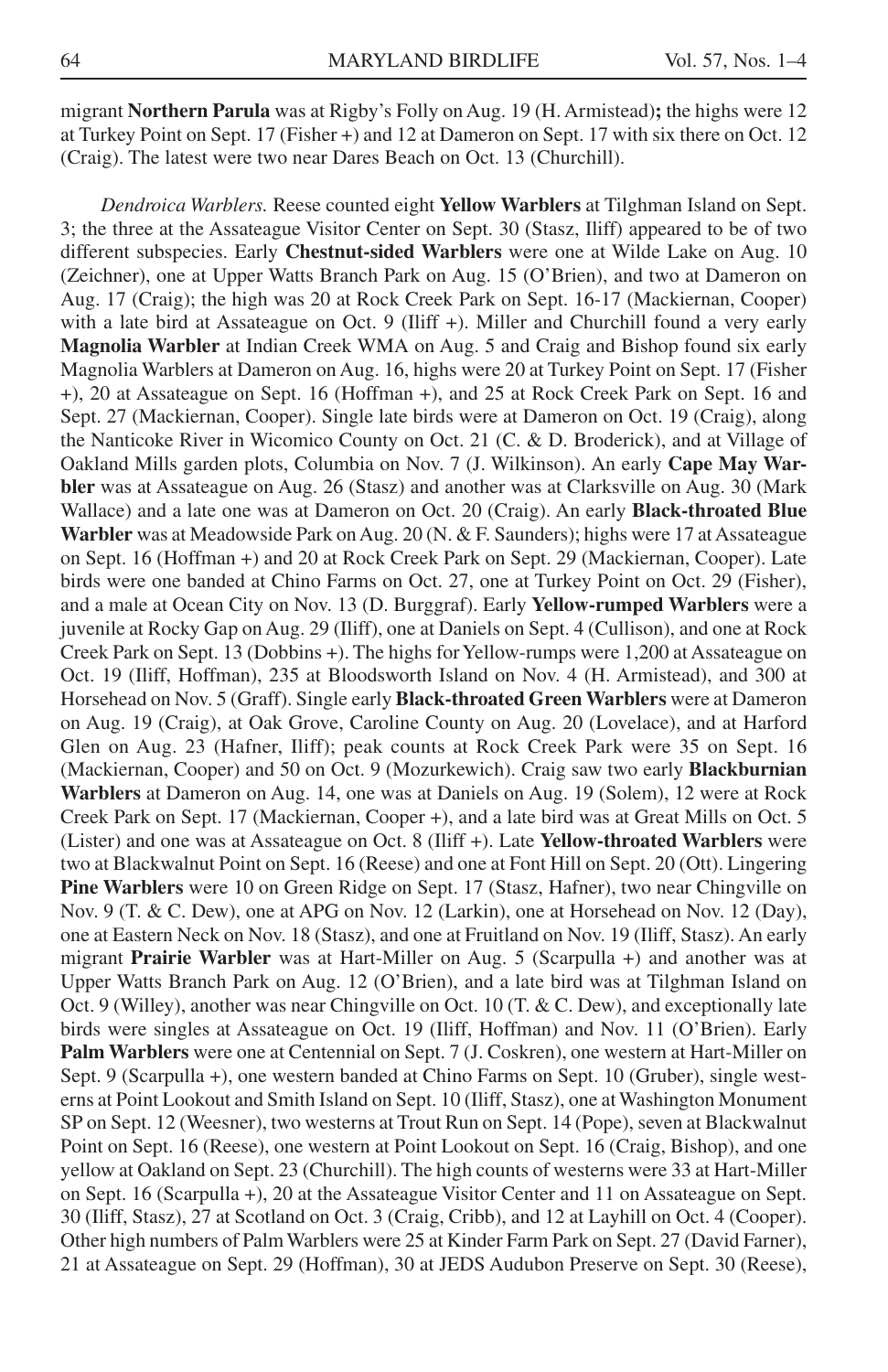60 at UMCF on Oct. 10 (Ott, Solem), at least 100 including 42 yellows and 5 westerns banded at Chino Farms on Oct. 16 (Gruber), 20 yellows at Layhill on Oct. 20 (Cooper), and 30 at Meadowbrook on Oct. 21 (Burley, Perry). Late Palm Warblers were four at Tilghman Island on Nov. 3 (Reese, Willey), two yellows banded at Fort McHenry on Nov. 3 (Peters), one western banded at Chino Farms on Nov. 8 (Gruber), two at Village of Oakland Mills garden plots, Columbia on Nov. 11 (J. Wilkinson), one yellow at Hart-Miller on Nov. 11 (Scarpulla +), one western at Hart-Miller on Nov. 18 (Scarpulla +), two westerns at Sandy Point, Worcester County on Nov. 19 (Wilson), three yellows and 12 westerns at Vessey's Orchard on Nov. 19 (Iliff, Stasz), one yellow at Wye Research Center on Nov. 20 (Poet), one yellow and four westerns at Ridge on Nov. 26 (Craig), one yellow at Broad Creek on Nov. 27 (Shaffer), and one at Beauvue on Nov. 28 (Craig). A **Bay-breasted Warbler** at Harford Glen on Aug. 23 (Hafner, Iliff) was early and one near Chingville on Oct. 9 (T. & C. Dew) was late. A **Blackpoll Warbler** at Ellicott City on Sept. 6 (Ott) was the earliest and two at Dameron on Oct. 11 (Craig) and one banded at Laurel on Oct. 15 (Robbins) were the latest. Rarely seen in fall migration, a female **Cerulean Warbler** was at Bridgetown on Aug. 27 (Iliff, Stasz).

*Mniotilta, Setophaga, Protonotaria, Helmitheros, Seiurus Warblers.* Early **Black-andwhite Warblers** were one near Chingville on Aug. 8, one at Wilde Lake on Aug. 11 (Zeichner), and one at Upper Watts Branch Park on Aug. 11 (O'Brien); the high was 21 at Assateague on Sept. 16 (Hoffman +), and the latest was one banded at Chino Farms on Oct. 22 (Gruber). An early **American Redstart** was at Wilde Lake on Aug. 11 (Zeichner). Peak numbers of redstarts were 38 at Turkey Point on Sept. 5 (Fisher +), 35 at Blackwalnut Point on Sept. 16 (Reese), and 66 at Assateague on Sept. 17 (Hoffman +); late were one at Assateague on Oct. 19 (Hoffman), one banded at Jug Bay on Oct. 20 (Bystrak), and an adult male banded at Fort McHenry on Nov. 3 (Peters). A late **Prothonotary** Warbler was on Assateague on Sept. 30 (Iliff, Stasz). Stasz found four **Worm-eating Warblers** near Twilleys Bridge, Wicomico County on Sept. 14 and one was at Point Lookout the same day (Craig); exceptional were single birds on Sept. 30 at Turkey Point (Fisher +) and at the Casselman River Bridge (Churchill). An early **Ovenbird** was banded at Chino Farms on Aug. 2 (Gruber) and single late birds were at Patapsco Valley SP, Vineland Trail near Catonsville on Nov. 5 (J. Martin) and near Newark on Nov. 11 (Day). The earliest **Northern Waterthrush** was banded at Chino Farms on Aug. 5 (Gruber), three were at Tilghman Island on Aug. 27 (Reese), and a very late bird was at Salisbury on Nov. 15 (Dyke). An exceptionally late **Louisiana** Waterthrush was reported from southern Howard County on Sept. 16 (J. Coskren, Solem).

*Oporornis Warblers, Yellowthroats, Wilsonia Warblers, Chats.* Single **Connecticut Warblers** were banded at Chino Farms on Sept.6, 25, 27, 28, and Oct. 7 (Gruber) and at Laurel on Oct. 12 (Robbins). Single Connecticuts were at the mouth of Nichols Cove, Triadelphia, Reservoir, Howard Co. on Sept. 16 (Ebert, Ron & Susan Polniaszek), at Kenilworth Aquatic Gardens on Sept. 17 (Dobbins), at Rock Creek Park on Sept. 24 (Pisano), at Morgan Run NEA on Sept. 24 (Stasz), at Cooks Branch Park, Baltimore County on Sept. 24 (Ripley), at Annapolis on Sept. 28 (Iliff +), at Swan Harbor on Sept. 29 (Hafner), at the Assateague Visitors Center on Oct. 2 (Iliff), on Assateague on Oct. 7 (Iliff, Stasz), at Arnold on Oct. 17 (Leon Wilde), and a very late one at Font Hill on Oct. 21 (Perry, Burley). Gruber banded a **Mourning Warbler** at Chino Farms on Aug. 20, two on Sept. 17, and one each on Sept. 18, 20, and 27. A Mourning Warbler was banded at Laurel on Sept. 5 (Robbins), one was at Gwynn Acres Path on Sept. 9 (Churchill), Craig found single birds on Sept. 14 at Dameron and Sept. 22 at Point Lookout, and Hoffman saw one on Sept. 16 at Assateague. The high counts for **Common Yellowthroats** were 40 at Blackwalnut Point on Sept. 16 (Reese), 31 at Assateague on Sept. 16 (Hoffman +), and 33 at Rigby's Folly on Sept. 17 (G. Armistead, Sharp). A lingering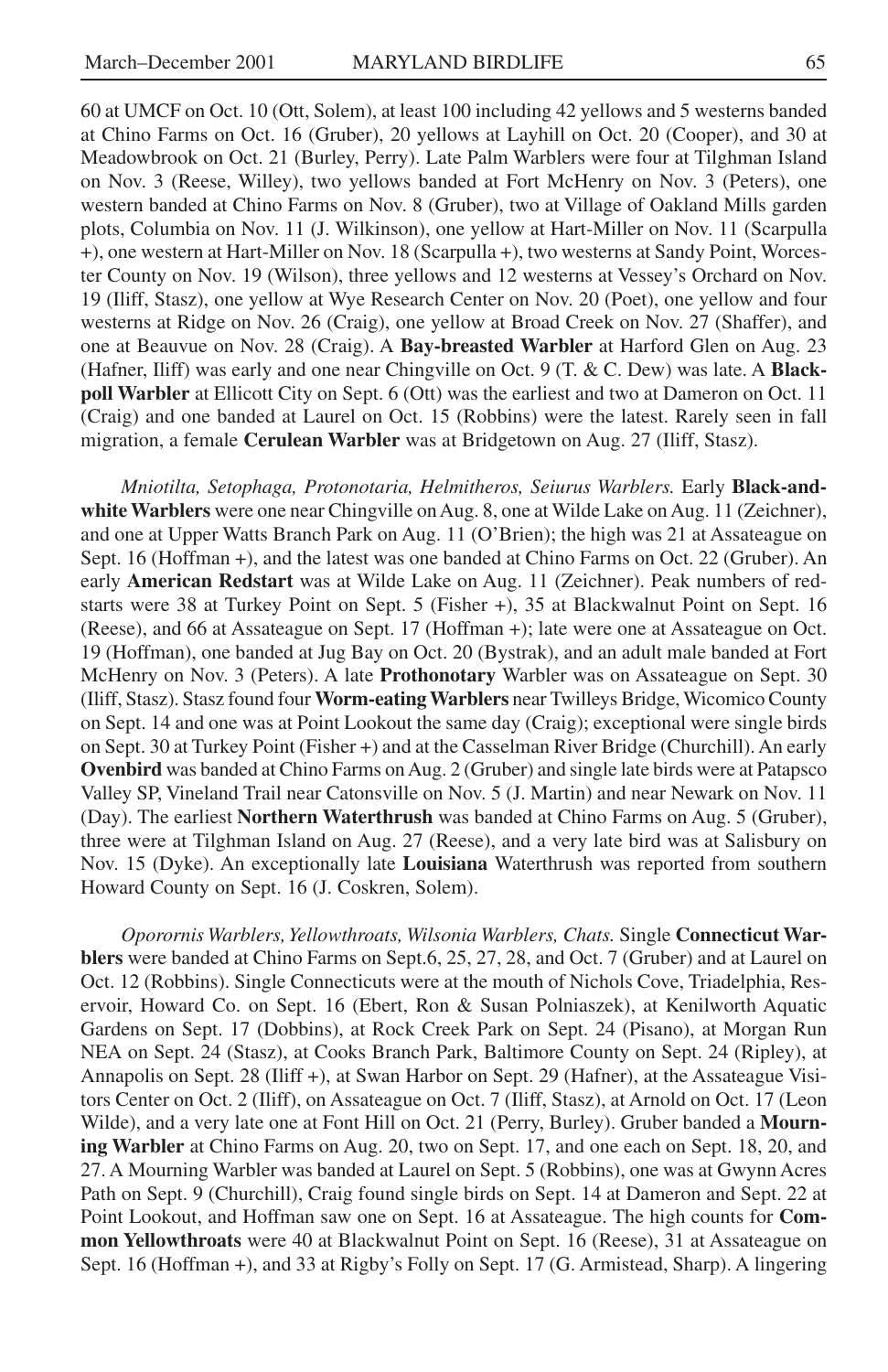yellowthroat was at Centennial on Nov. 29 (Daryl Olson). Gruber banded an adult male yellowthroat of the northern plains race on Oct. 13 at Chino Farms. A late **Hooded Warbler** was at North East on Sept. 28 (Fisher) and one was banded on Oct. 2 at Herrington Manor (Skipper, Pope). A very early **Wilson's Warbler** was at Tilghman Island on Aug. 20 (Reese), one was at Lake Artemesia on Aug. 25 (Mozurkewich, Jack Saba), one was at Upper Watts Branch Park on Aug. 25 (O'Brien, Pat Scheid), two were at Federal Hill on Aug. 25 (Costley), one was at Terrapin on Aug. 27 (Stasz), and four were at Blackwalnut Point on Sept. 16 (Reese). A very late female was at Village of Oakland Mills, Columbia on Nov. 18-28 (J. Wilkinson). The first **Canada Warbler** of the season was banded on Aug. 11 at Chino Farms (Gruber), the high for the season was six at Idylwild WMA on Aug. 20 (Stasz), and the latest was one at Rock Creek Park on Sept. 24 (Pisano). A **Yellow-breasted Chat** was at Rash Field in Baltimore on Oct. 20 (Costley), one was banded at Chino Farms on Oct. 21 (Gruber), one was at Annapolis on Oct. 31 (Schreitz), and one lingered at Point Lookout until Nov. 21 (Craig).

*Tanagers.* A migrant **Summer Tanager** was at Ellicott City on Sept. 13 (Ott) and Paulus saw a female at Rocky Gap on September 15-17. Late Summer Tanagers were one male near Chingville on Sept. 28 (T. & C. Dew), one at Assateague on Sept. 29 (Hoffman), and one at Turkey Point on Oct. 10 (Fisher). A late **Scarlet Tanager** was at Dameron on Oct. 12 (Craig) and another was at Federal Hill on Oct. 17 (Costley).

*Sparrows.* An **American Tree Sparrow** at Kenilworth Aquatic Gardens on Nov. 4 (Pisano) was early. High counts of migrant **Chipping Sparrows** included 20 at Broadford Lake on Oct. 2 (Pope), 100 at APL on Oct. 16 (Wilkerson), and 24 at Dameron on Oct. 16 (Craig). A late Chipping Sparrow was near Chingville on Nov. 18 (T. & C. Dew), nine were at Vessey's Orchard on Nov. 19 (Iliff, Stasz), one was at Pylesville on Nov. 29 (J. & L. Fry), two were at Queenstown on Nov. 29 (Poet), and one at Longfellow, Columbia on Nov. 30 (Odermatt). A **Clay-colored Sparrow** was at Fruitland on Sept. 24 (Dyke), one was at Assateague on Sept. 27 (Iliff) and two there on Sept. 29-30 (Hoffman +) with one through Oct. 13 (Churchill), two at the Assateague Visitor Center on Sept. 29 through Oct. 8 (Iliff, Stasz), one in Wicomico County on Oct. 24 (C. & D. Broderick), and one was near Grays Corner on Oct. 15 (Miller). The high for **Field Sparrows** was 69 at Mount Pleasant on Oct. 19 (Ott +). Single **Vesper Sparrows** banded at Chino Farms on Sept. 12 and Sept. 14 were likely local birds, but the ones banded on Oct. 5 and Nov. 3 (Gruber) may have been migrants. Other migrant Vesper Sparrows included one at Perryman on Oct. 9 (Monk), one at Dameron on Oct. 13 (Craig), two near Oak Grove on Oct. 15 (Lovelace), one at Assateague on Oct. 19 (Iliff, Hoffman), two at Alpha Ridge Park on Oct. 21 (Cullison), one at Sandy Spring on Oct. 21 (Sussman), two at North Branch on Oct. 21 (Iliff +), four at E. A. Vaughn WMA on Oct. 26 (C. & D. Broderick), two at Layhill Park on Oct. 30 (Cooper), and on Nov. 11 one was seen near Grays Corner (Ott, Holdridge) and three at E. A. Vaughn WMA (Paul Lehman). Reports of **Lark Sparrows** were of one at Assateague on Sept. 16, two there on Sept. 20-27 (Hoffman +), another there on Oct. 7 (Iliff, Stasz), one at Sandy Point, Worcester County on Nov. 17-19 (Iliff), and one at E. A. Vaughn WMA on Nov. 19 (Wilson). Paul O'Brien found six **"Ipswich" Sparrows** on the northern part of Assateague on Nov. 11. The first **Savannah Sparrows** of the season were one banded at Chino Farms on Sept. 10 (Gruber) and one at Smith Island the same day (Iliff, Stasz) followed by three at Rum Pointe on Sept. 12 (Iliff) and two at Ridgely on Sept. 13 (Stasz). Highs for Savannahs were 30 at Trout Run on Oct. 2-3 (Pope), 25 near Oak Grove on Oct. 15 (Lovelace), 27 at North Branch on Oct. 21 (Iliff +), 208 at UMCF on Oct. 24 (Ott, Solem +), 40 at Scotland on Oct. 29 (Craig, Bishop), and 35 at Rumbley on Nov. 19 (Stasz). Gruber banded his last local **Grasshopper Sparrow** at Chino Farms on Aug. 21 and single migrants on Sept. 29, Oct. 3, 7, and 19. Grasshopper Sparrows are rarely seen in fall but one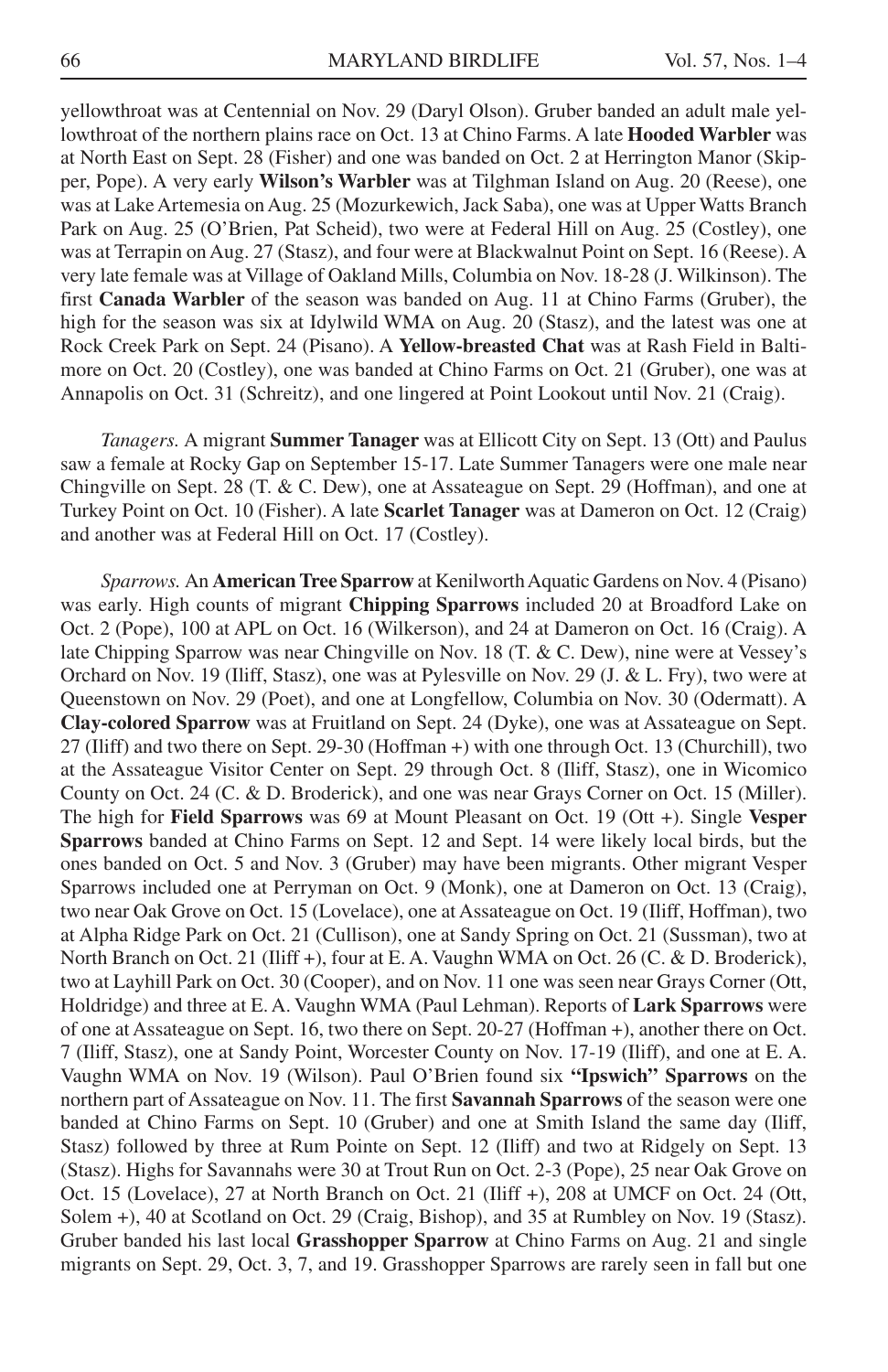was at E. A. Vaughn WMA on Oct. 1 (Iliff, Stasz), one was at Tilghman Island on Oct. 12 (Willey), one near Grays Corner on Oct. 15 (Miller, Churchill), two were at UMCF on Oct. 15-17 (from one on Oct. 5) with one remaining to the 22nd (Ott +), and two were at North Branch on Oct. 21 (Iliff +). Two **Henslow's Sparrows** were heard at Aaron Run on Sept. 16 (Stasz, Hafner). Iliff found a **LeConte's Sparrow** at Bayview Farm, Worcester Co. on Nov. 11 and another at E. A. Vaughn WMA the same day. The latter bird was seen by many others the next day and into the winter. One **Nelson's Sharp-tailed Sparrow** was at Point Lookout on Sept. 19 (Craig), four (including two identified as *subvirgatus*) were at Assateague on Oct. 9 (Iliff, Peter Gaede), one was at UMCF on Oct. 15 (Ott, Solem, Kathleen LaGreca), and one at Ocean City on Oct. 18 (Iliff). Stasz found eight **Saltmarsh Sharp-tailed Sparrows** at Rumbly Point on Sept. 14 along with 20 **Seaside Sparrows**. Craig also found three Seaside Sparrows at Point Lookout on Sept. 19 and six were at Horsehead on Sept. 24 (Reese, Poet +) with one seen at the latter site on Oct. 12 (Graff). The high for **Fox Sparrows** was nine at Layhill on Nov. 4 (Sussman). Highs for **Song Sparrows** were 420 at Mount Pleasant on Oct. 19 (Ott, Gail Frantz), 150 at Layhill on Oct. 20 (Cooper), 150 at North Branch on Oct. 21 (Iliff +), 402 at UMCF on Oct. 22 (Ott), and 147 on Oct. 22 at Point Lookout (Craig). Peak banding days for **Lincoln's Sparrows** at Chino Farms were Oct. 10 and Oct. 12 when three were trapped each day (Gruber). Stasz and Hafner found 10 Lincoln's Sparrows at Finzel on Sept. 16, a remarkable number for so early in the migration, and Ott found an amazing 20 at Mount Pleasant on Oct. 12 and a single late bird at UMCF on Oct. 31. Also notable were three Lincoln's at Layhill on Oct. 20 (Cooper), 10 at Meadowbrook on Oct. 14 (Ott), four at North Branch on Oct. 21 (Iliff +), and three at Rash Field in Baltimore on Nov. 2 (Costley). The latest Lincoln's Sparrows were singles at Hart-Miller on Nov. 18 (Scarpulla +), E. A. Vaughn WMA on Nov. 19 (Ray Wilson), and Rock Creek Park through Nov. 25 (Halpin). Highs for **Swamp Sparrows** were 31 at E. A. Vaughn WMA on Oct. 12 (Iliff), 25 at Tilghman Island on Oct. 13 (Reese, Willey), 20 at Dameron on Oct. 19 (Craig), 20 at Layhill Park on Oct. 20 (Cooper), 25 at North Branch on Oct. 21 (Iliff +), 127 at UMCF on Oct. 22 (Ott +), and 28 at Hughes Hollow on Oct. 24 (Woodward). A **White-throated Sparrow** at Terrapin on Aug. 27 (Iliff, Stasz) was unseasonal. The highs for White-throated Sparrows were 426 at E. A. Vaughn WMA on Nov. 11 (Iliff +) and 170 at Layhill Park on Nov. 19 (Cooper). An early **Whitecrowned Sparrow** was at Tilghman Island on Oct. 1 (Reese, Farley). The highs for White-crowned Sparrows were 19 at Assateague on Oct. 19 (Iliff, Hoffman), 55 at North Branch on Oct. 21 (Iliff +), 35 at UMCF on Oct. 22 (Ott +), and 21 near Rum Pointe on Nov. 17 (Iliff). Gruber banded single immature Gambell's White-crowned Sparrows at Chino Farms on Oct. 12, Oct. 26, and Nov. 3 with one remaining through the end of the season; another immature was at Point Lookout on Oct. 8 and Oct. 22 (Craig), and one immature was at E. A. Vaughn WMA on Nov. 11 (Iliff).

*Junco, Longspurs, Snow Buntings*. Gruber also banded an **"Oregon" Junco** on Nov. 2 at Chino Farms. There were eight **Lapland Longspurs** at Hart-Miller on Nov. 4 (Scarpulla, Stasz +) and one on Assateague on Nov. 11 (Czaplak, Todd). Six **Snow Buntings** at Hollywood on Oct. 13 (Miller) were seen on a record-tying early date. A high of 89 Snow Buntings was at Hart-Miller on Nov. 4 (Scarpulla, Stasz +), 20 were at Westminster on Nov. 5 (Ringler), Crabtree saw six on Nov. 12 at North Point, eight were at Sandy Point SP on Nov. 15 (Iliff, Stasz, Hafner), on Nov. 16 Iliff found three at Aaron Run and one at Rocky Gap, and 17 were at Flag Ponds on Nov. 28 (Ripley).

*Grosbeaks, Indigo Buntings, Dickcissels*. The high for **Rose-breasted Grosbeaks** was 12 at Blackwalnut Point on Sept. 16 (Reese) and 15 at Assateague on Sept. 27 (Iliff); and Powell saw two at his feeder in Harford County on Nov. 5. A late **Blue Grosbeak** was at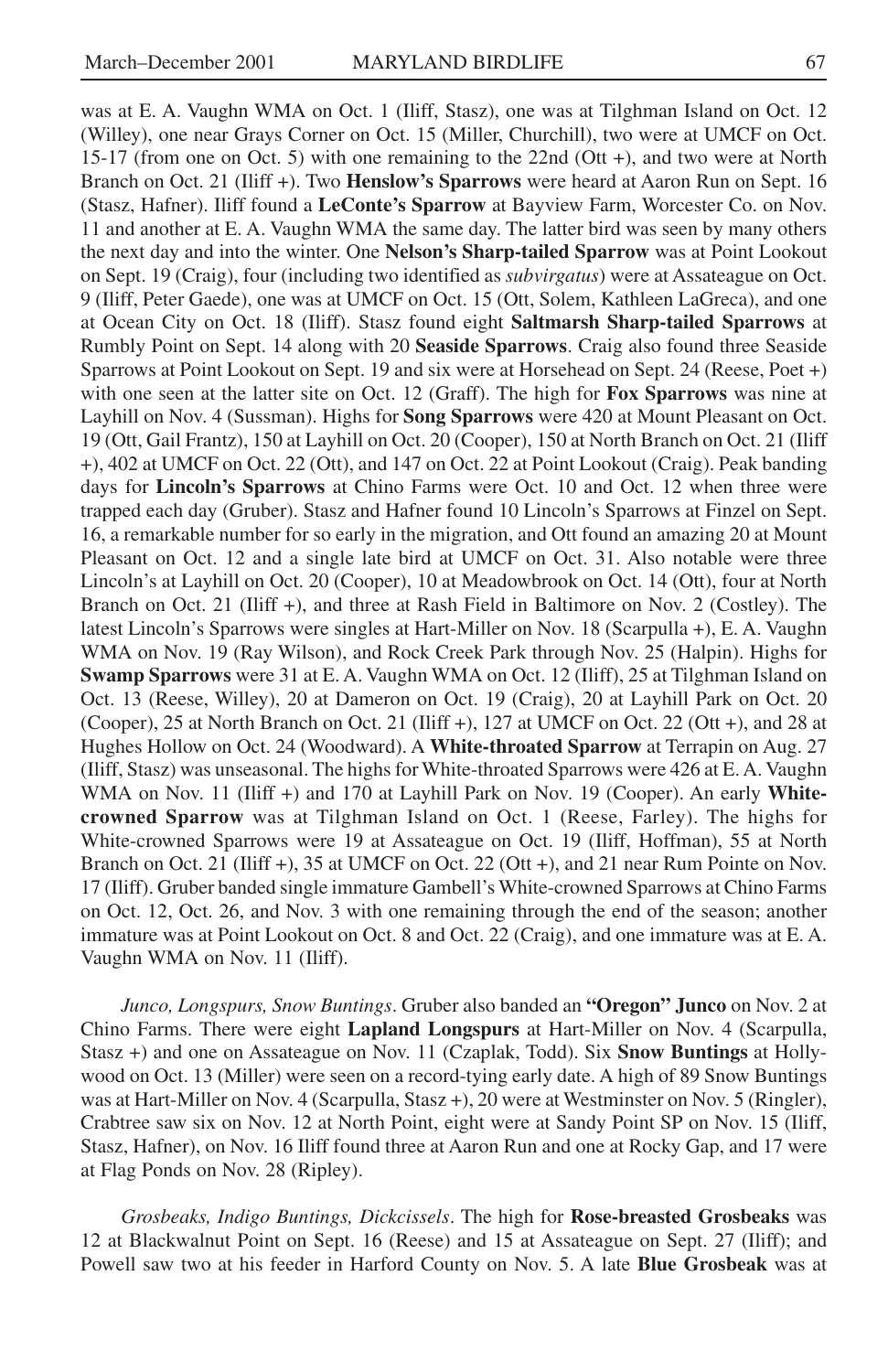Assateague on Oct. 19 (Hoffman). Gruber banded the last of 356 **Indigo Buntings** on Oct. 14; later were two at UMCF on Oct. 15 (Ott), two at Assateague on Oct. 19 (Iliff, Hoffman), and one banded at Jug Bay on Oct. 20 (Bystrak). Migrant **Dickcissels** were an immature male on Assateague on Aug. 19 (Stasz), one at Rock Creek Park on Sept. 15 (Dobbins, Halpin), one at Assateague on Sept. 24 (Mozurkewich) and Oct. 8-14 (Iliff +), two at Assateague Headquarters on Sept. 29 (Iliff, Stasz), and one flying over Ocean City on Oct. 18 (Iliff).

*Icterids.* Estimates of **Bobolinks** included 1,000 at Kitt's Point on Aug. 24 (Craig), 500 near Beachville on Aug. 26 (Craig, Bishop), probably hundreds that Reese heard calling in a dense cloudy mist as they flew south at dawn at Centreville on Aug. 30, and 4,200 at Hunting Creek, Dorchester County on Sept. 2 (Churchill). A late Bobolink was at Tilghman Island on Oct. 12 (Willey), one was at Assateague on Oct. 19 (Iliff, Hoffman), and another was at UMCF on Oct. 20 (Ott, Solem). The 30 **Eastern Meadowlarks** at Dameron on Nov. 26 (Craig) was an impressive number. An early **Rusty Blackbird** was at Anacostia Park on Oct. 13 (Bowen). Mumford found about 100 Rusties at Jug Bay on Oct. 24 and Woodward saw 41 on Nov. 26 at Hughes Hollow. A **Brewer's Blackbird** was seen at Nanticoke on Oct. 25 (C. & D. Broderick), a female was at North Beach on Oct. 27 (Bystrak), and three males were at Fairlee on Nov. 18 (Stasz) with one of the latter birds seen on the 21st (Iliff). Flocks of **Common Grackles** included 35,000 at Easton coming from the Choptank marshes and another 10,000 at Skipton on Nov. 20 (Reese). Notable flocks of **Boat-tailed Grackles** were 90 on Assateague on Sept. 20 (Hoffman), 250 at Ocean City on Nov. 11 (Hoffman), and 84 at Fairmount WMA on Nov. 19 (Stasz). Reese found 150 **Brown-headed Cowbirds** feeding on a lawn at Centreville on Sept. 19, about 2,800 were at Beulah on Oct. 6 (Ringler), 350 were at Easton on Oct. 19 (Reese, Terry Allen), and 200 were at Blackwater on Oct. 29 (H. Armistead +). Three **Orchard Orioles** lingered at Point Lookout on Aug. 21 (Craig) and three at Tuckahoe SP, Queen Anne's County on Aug. 27 (Iliff, Stasz); very late were single birds near Wellington on Sept. 2 (Iliff, Stasz), at Centennial on Sept. 3 (Neri, Kurt Schwarz +), at Turkey Point on Sept. 5 (Fisher), and near Kane Crossroads, Caroline County on Sept. 13 (Stasz). Gruber banded 93 Orchard Orioles for the season beginning with 18 on Aug. 1 and 39 on Aug. 2. He banded only one in September, on the 6th. By contrast he banded only five **Baltimore Orioles**, three on Aug. 2 and two on Aug. 4. Other early migrant Baltimore Orioles were one at Tilghman Island on Aug. 13 (Reese) and two at Dameron on Aug. 17 (Craig); 20 at PRNAS on Aug. 26 (Craig) and 45 at Assateague on Sept. 17 (Hoffman +) were the highs. An immature male Baltimore Oriole lingered at Rigby's Folly until Oct. 21 (H. & L. Armistead) as did one adult male at Dameron on Nov. 12 (Craig).

*Finches.* **Purple Finches** were very scarce this fall. Few **Pine Siskins** were reported this season with one at Redgate on Oct. 14 (Rambo), one near Grays Corner on Oct. 15 (Churchill), two at Assateague on Oct. 19 (Iliff, Hoffman), six at Whiteford on Oct. 19 (Blom), one at Piney Dam on Oct. 21 (Iliff +), one flying over Rock Creek Park on Oct. 22 (Hilton, Shannon), one at Hughes Hollow on Oct. 24 (Woodward), one at Jug Bay on Oct. 25 (Bystrak), and one at Upper Marlboro on Oct. 25 (Stasz). Chino Farms contains some excellent habitat for **American Goldfinches** where 1,456 were banded for the season including 151 on Oct. 7 which was the peak. The only **Evening Grosbeak** of the season was a female at College Park on Nov. 23 (Wilson).

*Exotics.* A female **Ruddy Shelduck** was at Long Point, Somerset Co. on Aug. 18 (Dyke). An adult **Silver Gull** at Browns Station on Nov. 30 (Iliff) had probably escaped from captivity. A **White-headed Munia** was seen at Wootons Landing on Oct. 29 (Mike Callahan +).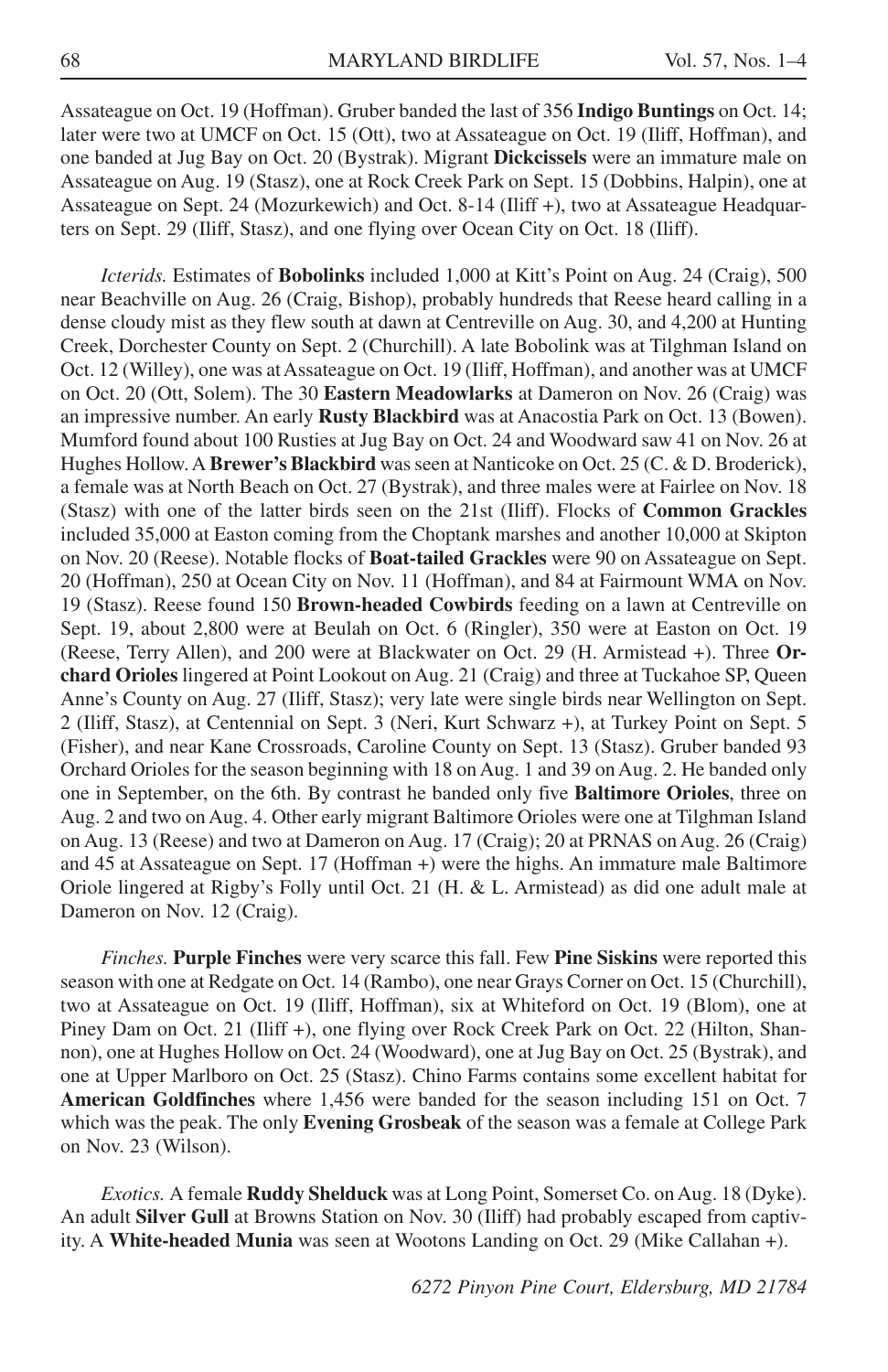# **ANNUAL REPORTS OF CHAPTERS**

#### **HARFORD BIRD CLUB**

*Debbie Saylor,* President

Our efforts to increase the membership base were well rewarded this year with an increase of 23 new members. Two new committees were formed: Education Committee, chaired by Jean Fry, and the Marketing/Public Relations Committee, chaired by Carol Flora. Their efforts and the volunteers who donated their time and resources in representing the bird club are to be applauded. Over 13 slide/lecture programs were presented to local area schools, and various other educational information was distributed throughout the county. Earth Day, which was celebrated at Swan Harbor Farm, drew a large crowd with over 200 people stopping to see our display table, take a bird quiz, and receive samples of bird seed. Children's activities and various bird walks were provided to round out a perfect family outing. A successful nest box workshop was headed by Randy Robertson, V.P. Nest boxes were pre-ordered and the public had the option of either buying the precut kit or assembling the kit at the Anita Leight Estuary Center. An Eastern Bluebird Seminar was presented by Debbie Saylor at the Bel Air Public Library. Over 60 people enjoyed the slide/lecture program focusing on bluebird conservation, nest box design and placement. Dave Powell, chairman of the field trip committee, did an outstanding job organizing bird walks, field trips and coordinating with the marketing committee.

One of our special dinner/meeting lectures was presented by Dave Ziolkowski, who is currently at the University of Missouri–St. Louis working on his Ph.D. in evolutionary biology. Dave acknowledged various members from our group who fostered his interest in birds at an early age and thanked the bird club for expanding his horizons.

On a sad note, our beloved and long-time member John Wortman passed away in March 2001. A memorial fund was established and donations will be utilized towards conservation.

#### **KENT COUNTY CHAPTER**

*Pat Wilson,* President

The Kent County Bird Club opened the year 2000 with concern for dwindling membership and attendance. Faithful members continue to support the effort. A special boon was an unexpected bequest of \$5,000.00 to the club from a previous local citizen, friend of Dr. Daniel Gibson, founder of the club. Mrs. Constance Larribee, local artist and admirer of Washington College, held the local Kent Chapter in high regard among her interests.

Jim Gruber continues his banding station in Queen Anne's County, and praise was extended to Helga Orrick, past president of the club, and faithful assistant for many years in Jim's banding program. Darryl Calloway, teacher at Sudlersville Middle School, will be recommended by the Kent Chapter for an MOS Scholarship.

The programs were interesting and varied. During the year, Glenn Therres brought an updated message of hope for the restoration of the "Bald Eagle," Larry Hindman, also representing the Department of Natural Resources, brought "Canada Geese," as they nest in Northern Quebec; Charles Gant, veteran Cecil County birder, presented "Birds in All Seasons"; Daphne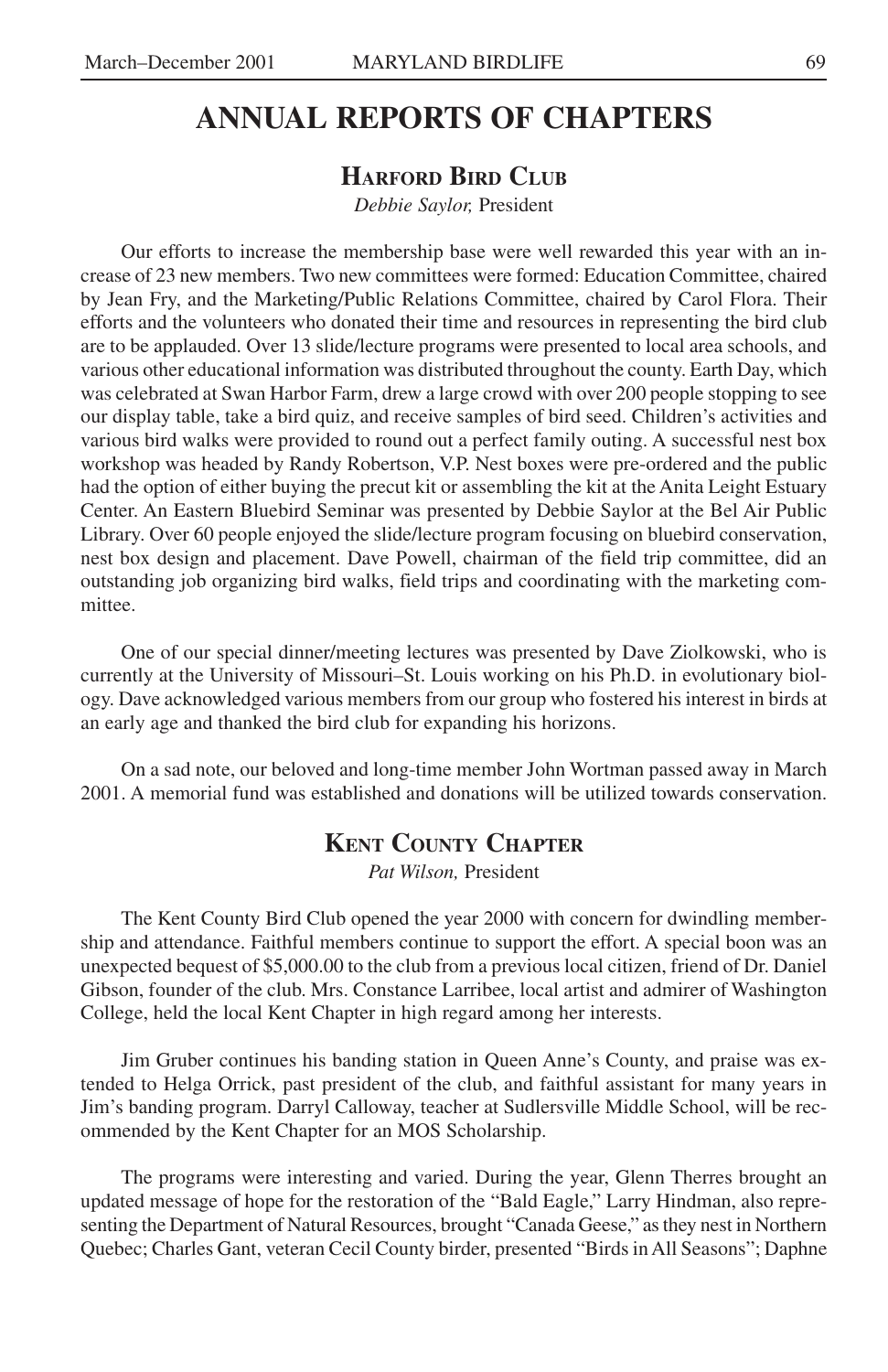Gemmill came to deliver unique slides of "Attu Island in Alaska"; and Steve Cordano brought a close-up portrait of "The Osprey."

The Annual Dinner-Lecture in April was held at Heron Point Community, with Dave Brinker bringing an insider view of the "Brown Pelican," with the many studies that he has performed for years.

Concern for the small membership of 28 persons has led the President to wonder about the survival of the group. Further distress was losing Dr. Stephen and Marianna Hitcher in a move to a Salisbury Retirement Community. We are hoping for some new revival.

#### **TRI-COUNTY BIRD CLUB**

*Samuel H. Dyke,* President

Membership in the Tri-County Bird Club totaled 70 in 2000–2001, a gain of 10 from the prior year. Eight monthly meetings were held from September through May. Programs included Birding in the California Deserts, Hard-to Identify Birds, Barn Owls in Maryland, Resident and Migratory Canada Geese in Maryland, Live Raptor Display, "Living on the Wind" by Scott Weidensaul, Shorebird Identification, and Bald Eagle Restocking Programs at the Salisbury Zoo.

Twelve field trips took club members and guests north to Bombay Hook Refuge, south to the Chesapeake Bay Bridge Tunnel islands, west to Jug Bay, and east to the Atlantic seashores of Delaware, Maryland, and Virginia.

#### **WASHINGTON COUNTY CHAPTER**

*Judith S. Lilga,* President

Our meetings are held on the fourth Tuesday of each month at Mt. Aetna Nature Center in a beautiful stained-glass meeting room. One speaker who stands out from the past year is Floyd Murdock, the founder and curator of the nature center. Mr. Murdock, a world class birder, spearheaded the building of the nature center, not only as a resource for the camp and retreat center founded by the Seventh Day Adventists, but also as a depository for his large collection of bird specimens and other nature collections.

Each month, excluding December, our chapter took birding trips throughout Washington and Frederick counties. Our one sojourn out of the area was to Jug Bay, where Mike Callahan graciously was our leader and arranged the pontoon boat ride. In addition to the Christmas Bird Count and the International Migratory Bird Count ("May Count"), our members volunteered to count for the C&O Canal National Historical Park Mid-Winter Bird Survey, January 21, 2001. We also volunteered to cover sections of the C&O Canal for the National Park Service Breeding Bird Count this past June.

As community outreach, and also in an effort to make our chapter more visible, we volunteered to participate in both single-event and extended-commitment events:

1) We were granted a \$200 request to purchase the software for Classroom FeederWatch (from Cornell) for our Washington County school system's highly successful Outdoor School in Clear Spring.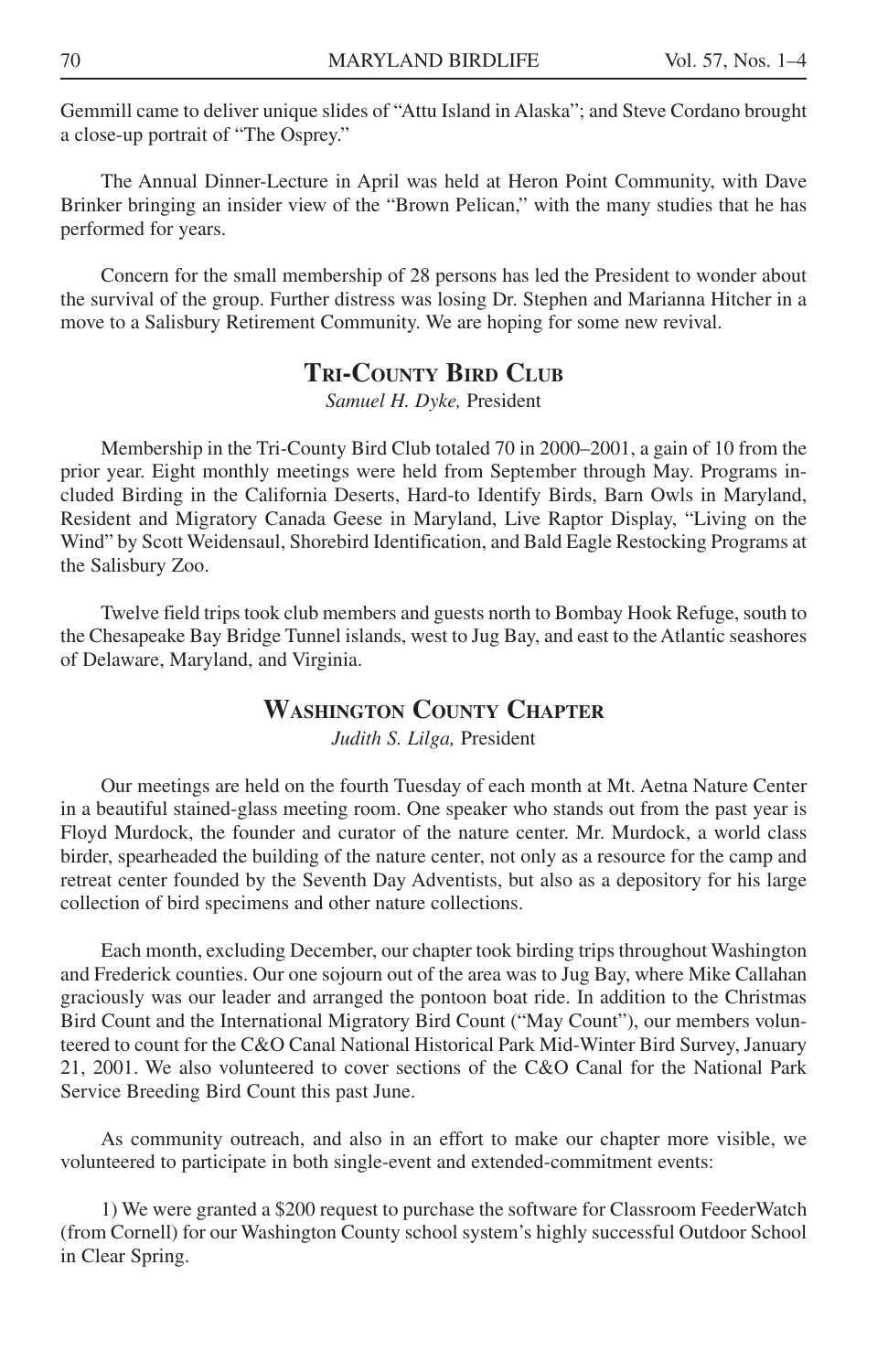2) We agreed to be the official surveyors of the birds at Antietam Battlefield for the National Park Service (NPS). We began in February and will continue at least a year, monitoring the birds throughout the battlefield once a week.

3) Two of us volunteered to help monitor the 70 bluebird boxes on the Antietam Battlefield and have spent numerous hours learning the "ins and outs" of box checking. Over 250 Bluebirds have fledged this season and there are 44 boxes with young still being raised (the second clutch).

4) In an effort to both inform and encourage individuals to join our chapter, we have had a booth at the annual Hagerstown Community College Alumni Flower and Garden Show for the past three years.

5) As a of result of two Scout leaders dropping by our booth at the Flower and Garden Show this past spring, our chapter gave a talk at a local Boy Scout Troop in the spring and we have plans to give a talk to a local nursing home and another scout troop in the Fall.

Despite our many areas of involvement, our club has a serious issue of dwindling membership. We are at a low of 39 families and single memberships. The individuals who participate in all of our outreach efforts are always the same six or seven people, and our monthly meetings average 10–15 members.

## **ANNUAL REPORTS OF COMMITTEES**

#### **ATLAS COMMITTEE**

The first meeting of the Atlas Committee was held on January 31, 2001. Committee members were Emily Joyce, Kathy Klimkiewicz, John Malcolm, Bob Ringler, Chan Robbins, Glenn Therres, and Karen Morley, MOS President. The Committee determined the data collection period would be from January 1, 2002 through December 31, 2006 and decided to do miniroutes again. Patuxent Wildlife Research Center will handle the Atlas data.

The Committee is relying heavily on "lessons learned" compiled after the last Atlas to assure we are using the most effective methods. Other actions: We began recruitment for an Atlas Coordinator, prepared a budget, recruited County Coordinators, prepared training materials, prepared contents for Atlas block packets, scheduled training for County Coordinators, scheduled County training sessions, and updated the Atlas logo.

*Jane H. Coskren,* Chair

#### **COUNTY LIST COMPILER ANNUAL REPORT**

The year 2000 marks the fourteenth time the MOS has compiled state and locality list totals submitted by its members. This year, 90 observers submitted list totals.

**Highlights: Maryland Lifetime List**. Paul O'Brien (Montgomery) still holds the top position in Maryland with 379 species, followed closely by Mark Hoffman (Carroll) with 378. Ottavio Janni (Italy) remains at the top of the **DC Lifetime List** this year with 259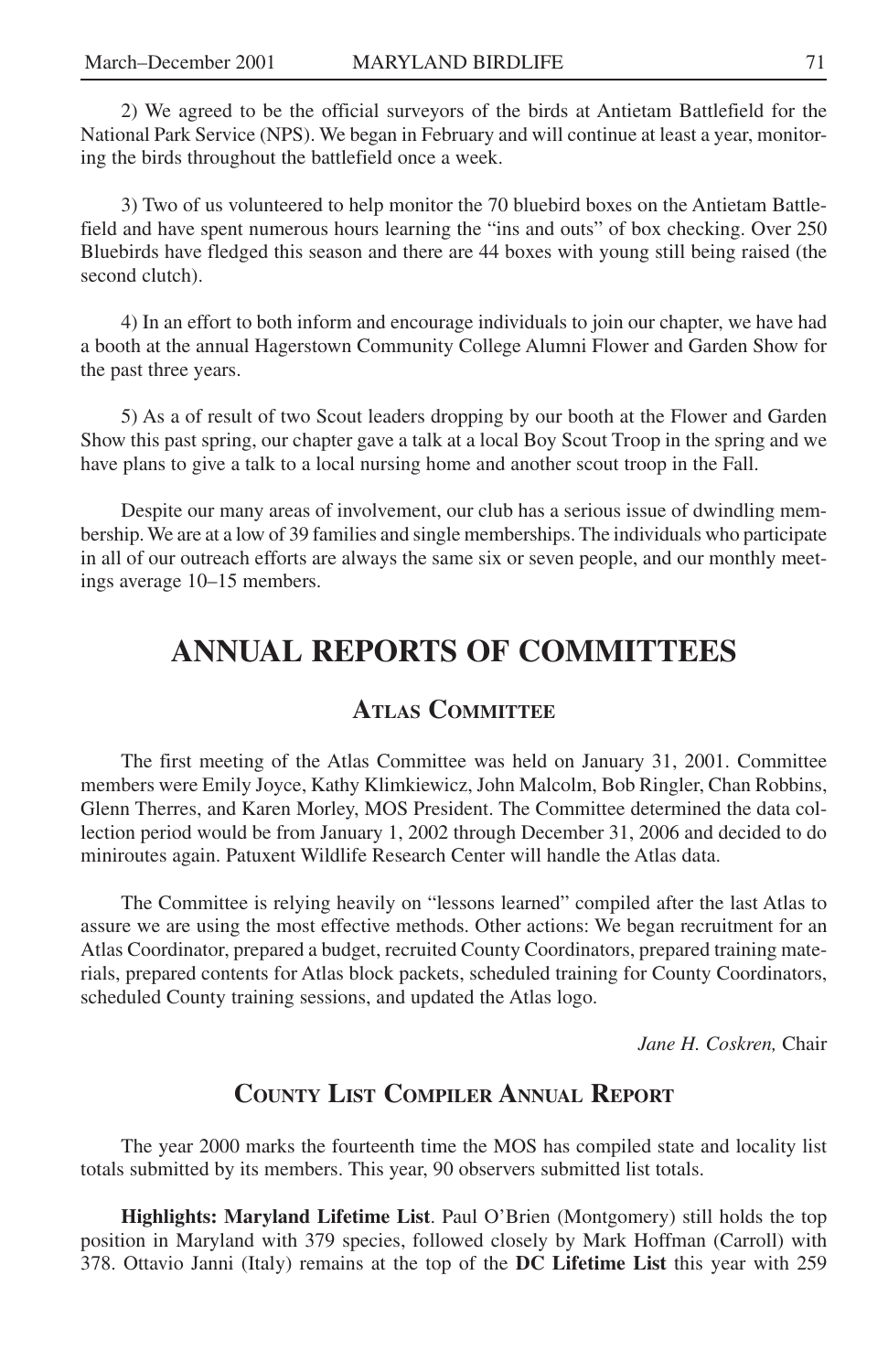species. Harry Armistead (PA) remains the **Maryland Lifetime Yard List** leader with a total of 260 seen at his weekend home in Talbot County. In the annual **Maryland Year Yard List** category, Harry Armistead found 159 species for the year. In the **All County** category (species seen in all 23 Maryland counties), Jim Stasz (Calvert) added two new species to his list to raise his total to an incredible 154.

*Phil Davis,* MOS County List Compiler

#### **NEST RECORDS COMMITTEE**

The Nest Records Committee is an extension of what was commonly practiced by MOS members and predecessors since the late 1800s: discovery, observation, and recording of nesting activities of breeding birds in Maryland. These efforts include finding nests, characterization of nests, including substrate, habitat, species, contents, and monitoring them over time. These results have been recorded onto 4x6 cards and shared with the Cornell Laboratory of Ornithology. To date, MOS has more than 15,000 records, currently under the stewardship of Dr. Chandler Robbins.

Current efforts have focused on creating an electronic database of these records that would facilitate browsing and querying the records. This information is extremely valuable to land managers and ecologists as it provides habitat variables, location, and sometimes outcomes regarding success and failures that may be important to these breeding birds over time.

Records increased in number until the mid-1970s. Since then, interest in observing nests and submitting these records has diminished, though interest in these results has not. Renewed interest in developing access to these data has led to a preliminary database format that resembles the nest record card. This format facilitates data entry, though query formats still need to be resolved. A committee was formed in 1998 consisting of Mark Johnson (chair), Chandler Robbins, Bob Ringler, Al Haury, and other willing volunteers to assist in reviewing not only the database construction, but also to reevaluate the nest card criteria (e.g., regarding types of nest failure, what is considered reproductive success, reclassification, etc.), and to develop safe procedures for observing nests without inadvertently contributing to nest failure. Procedure documents have been developed. The Cornell Laboratory of Ornithology has a similar program; however, they have no current plans to develop a database for this information. This prompted the volunteer efforts of MOS.

Database management and refinement has stalled, pending participation of knowledgeable and available volunteers interested in improving query format issues. With the latest addition of a new volunteer (David Ziolkowski) we hope to add the appropriate query forms and initiate data entry. All interested volunteers, particularly those with database skill, are encouraged to participate. Nest record cards are available upon request.

*Mark S. Johnson,* Chair

#### **PUBLICATIONS COMMITTEE**

The substantial increase in number of bird sightings reported for the quarterly Season reports has stimulated efforts to find more efficient and user friendly ways of reporting, sorting, and summarizing incoming records. We value the reports, but seek to speed up the process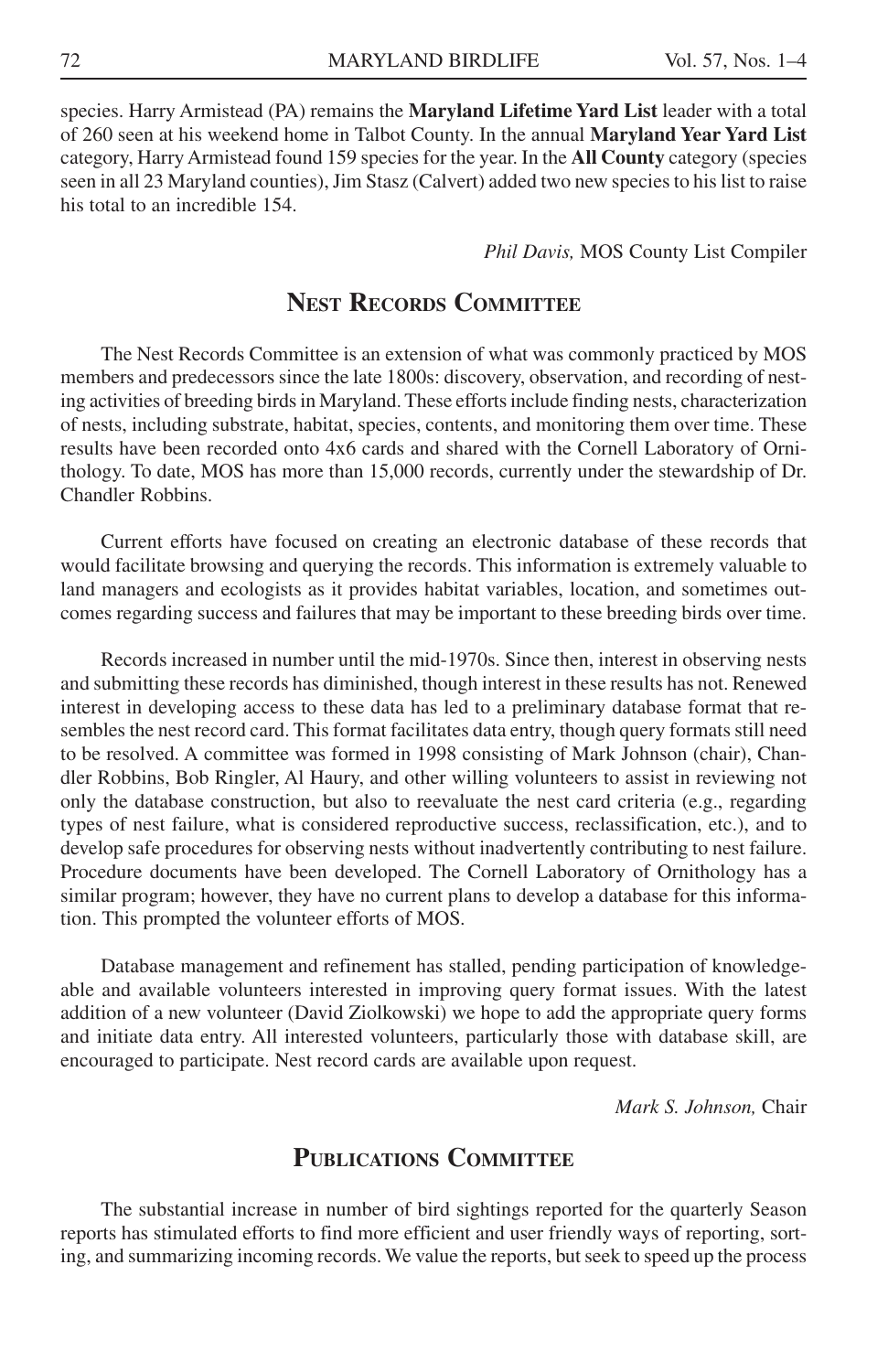of sorting them and preparing the summaries for publication. The Committee is soliciting suggestions from observers and from readers in general.

Janet Millenson is taking the lead in exploring ways to prepare a searchable electronic index to all back issues of *Maryland Birdlife*. Preliminary professional contacts have proven too expensive, but we hope to find someone who can soon do this within our budget.

*Chan Robbins,* Chair

## **PUBLICITY COMMITTEE**

During the 2000–2001 season, the Publicity Committee prepared and released nine press releases, completed a long-range plan to help guide the future direction of the Committee, and made modifications to the display board to increase its attractiveness. Maryland Ornithological Society brochures, approved by the state board in Spring 2000, were printed and then distributed at the September 2000 board meeting. In addition, at the request of the President, the Committee took on the design of a "calling" card to identify MOS to local businesses members frequent and request support for "bird friendly" programs.

The Committee wrote and faxed nine press releases to various local and regional newspapers, covering every major MOS activity of the year. To help improve exposure, before the Annual Conference, the Committee compiled an e-mail list of newspapers and media stations on the Eastern Shore. This e-mail versus fax approach was successful (and cheaper) and will be expanded to other areas of the State, but it is still clear that local representatives must be found to follow-up all releases with phone calls in order to maximize attention. The Committee welcomes any member who wishes to spend a few moments a year helping to publicize MOS events and activities in their local area.

Long-range plans for the Publicity Committee, completed in Fall 2001, served as the teaching model for the Long-range Planning Committee's presentation to the MOS Board.

In 2001, the MOS display package was shown at both the 2000 and 2001 Annual Conferences, at the Cecil County Fall Festival in September 2000, and at the National Zoo's Birdfest 2001. The latter, an April event, was sponsored by the Migratory Bird Center. A publicity team led by Jane Coskren took the display to Washington, D.C. and manned it over the twoday Birdfest. They answered questions and promoted MOS. Jane and her team provided feedback on the display and as a result we added some colorful cardboard birds to increase its attractiveness. Additional plans to use the display to publicize the goals and activities of the MOS at festivals, conferences, and conventions across the State are underway. Chapters interested in using the display for local events should contact the Executive Secretary.

Lastly, the MOS brochure that had been approved in Spring 2000 was printed over the summer and distributed at the September 2000 Board Meeting. In addition, at the request of President Morley, the Committee designed an MOS calling card. This card identifies MOS to local businesses that members frequent and pledges continuing support for them while requesting that these local merchants and entrepreneurs favor programs and legislation that will support bird conservation efforts. A companion card was designed and is available for chapter use that merely identifies MOS and lists contact numbers.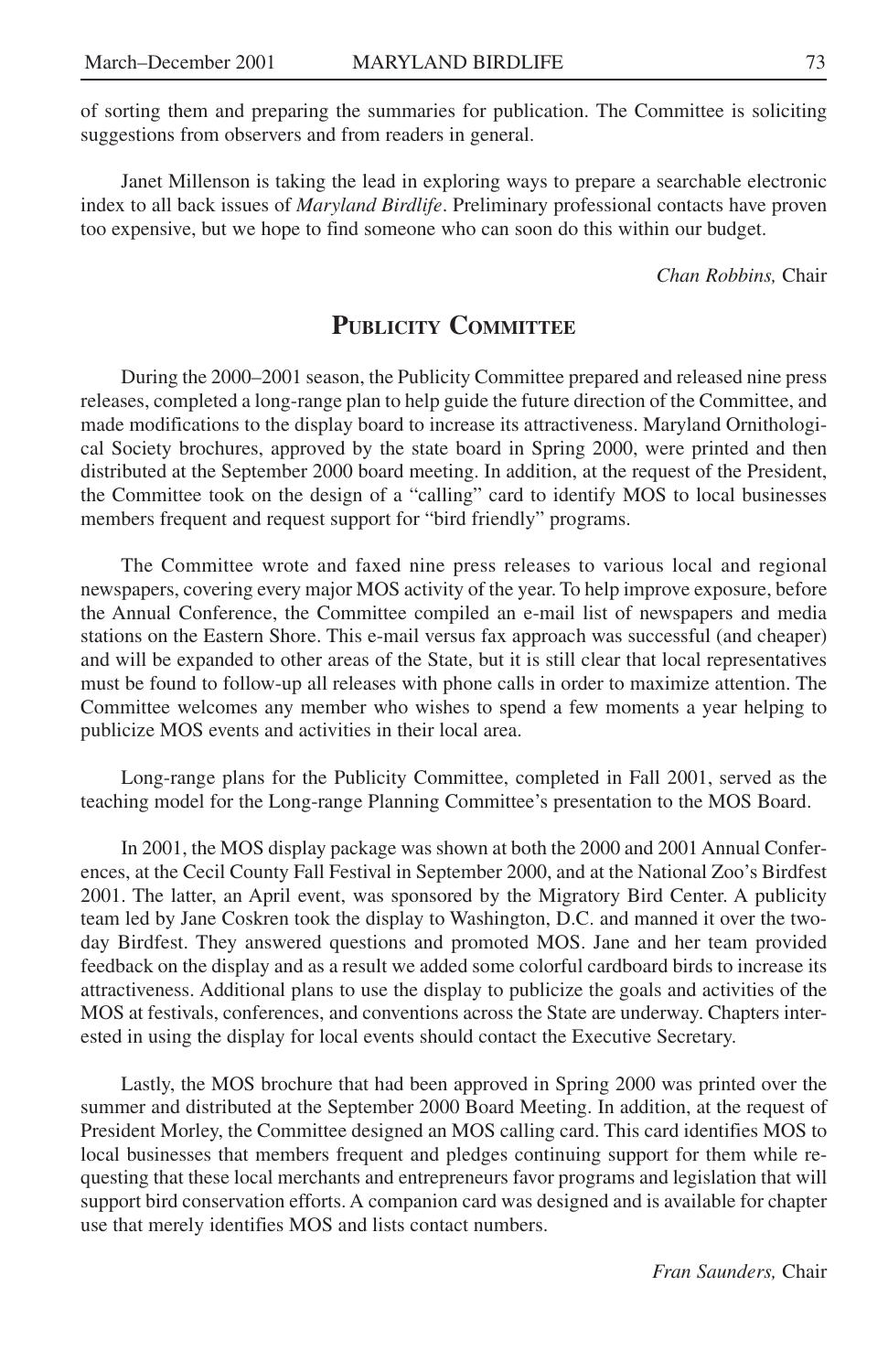### **MARYLAND/DC RECORDS COMMITTEE**

The 2001 Annual Meeting of the Maryland/District of Columbia Records Committee (MD/DCRC) was called to order at 10:10 a.m. at the home of Phil Davis in Davidsonville, MD. Members present included Harvey Mudd (Chair), Phil Davis (Secretary), Patty Craig, Mark Hoffman, Michael O'Brien, Fran Pope, and Sherman Suter. Absent were Rick Blom, Gail Mackiernan, Marshall Iliff, and Sam Dyke. Also attending were MOS President, Karen Morley; MOS Vice-President, Paul Zucker; and MD/DCRC Outreach Subcommittee Chair, Paul O'Brien.

The complete minutes of this meeting are available in the Records Committee pages on the MOS web site at: http://www.mdbirds.org/. Highlights include:

• There are currently 1,283 data records in the committee's database.

• The cumulative decision acceptance rate is over 76%.

• The committee exchanged correspondence with 9 out-of-state individuals on queries, questions and issues dealing with committee business.

• Paul O'Brien reported that he and Sue Ricciardi from the Outreach Subcommittee have given the committee presentation to many of the local MOS chapters and other organizations.

• There are 415 species on the Committee's *Official List of the Birds of Maryland.*

• Pacific Loon was accepted and added to the Committee's *Official List of the Birds of the District of Columbia*, bringing the total number of DC species up to 314.

• No changes were made to the committee's review list this year.

• The three-year terms of voting members Sam Dyke, Gail Mackiernan, and Michael O'Brien expired in 2001. The committee thanked them for all their support over the past three years. The new members of the committee are: Jonathan Alderfer, Paul O'Brien, and Bob Ringler.

Harvey Mudd stepped down as the committee chair after many years of service and uncounted hours of researching old observation reports and historical records. The committee thanked Harvey very much for all of his efforts. Paul O'Brien was elected as the new Committee Chair. Phil Davis will continue to serve as the secretary.

*Phil Davis,* MD/DCRC Secretary

### **SANCTUARY COMMITTEE**

*Workdays:* Three workdays were held during the year: Two at Irish Grove, on October 28, 2000 and April 7, 2001, and one at Carey Run, on April 28, 2001. Much work was accomplished at these workdays including maintenance of buildings and trails and some habitat management.

*Strategic Planning Committee:* MOS President Karen Morley requested all MOS committees to do a complete evaluation of their respective committees and come up with recommendations for improvement and to form a two- to five-year plan for anticipating budget requests. A Strategic Planning Committee for the Sanctuary Committee was formed, made up of Brent Byers, Dotty Mumford, Karen Morley, Doug Parker, Sue Ricciardi, Bob Rineer, and Janet Shields. Meetings were held on November, 25, 2000, April 19, 2001 and June 24, 2001. At the end of the June meeting a preliminary draft, which included a mission statement, a list of strengths and weakness and goals for improving the committee, was sent to the Long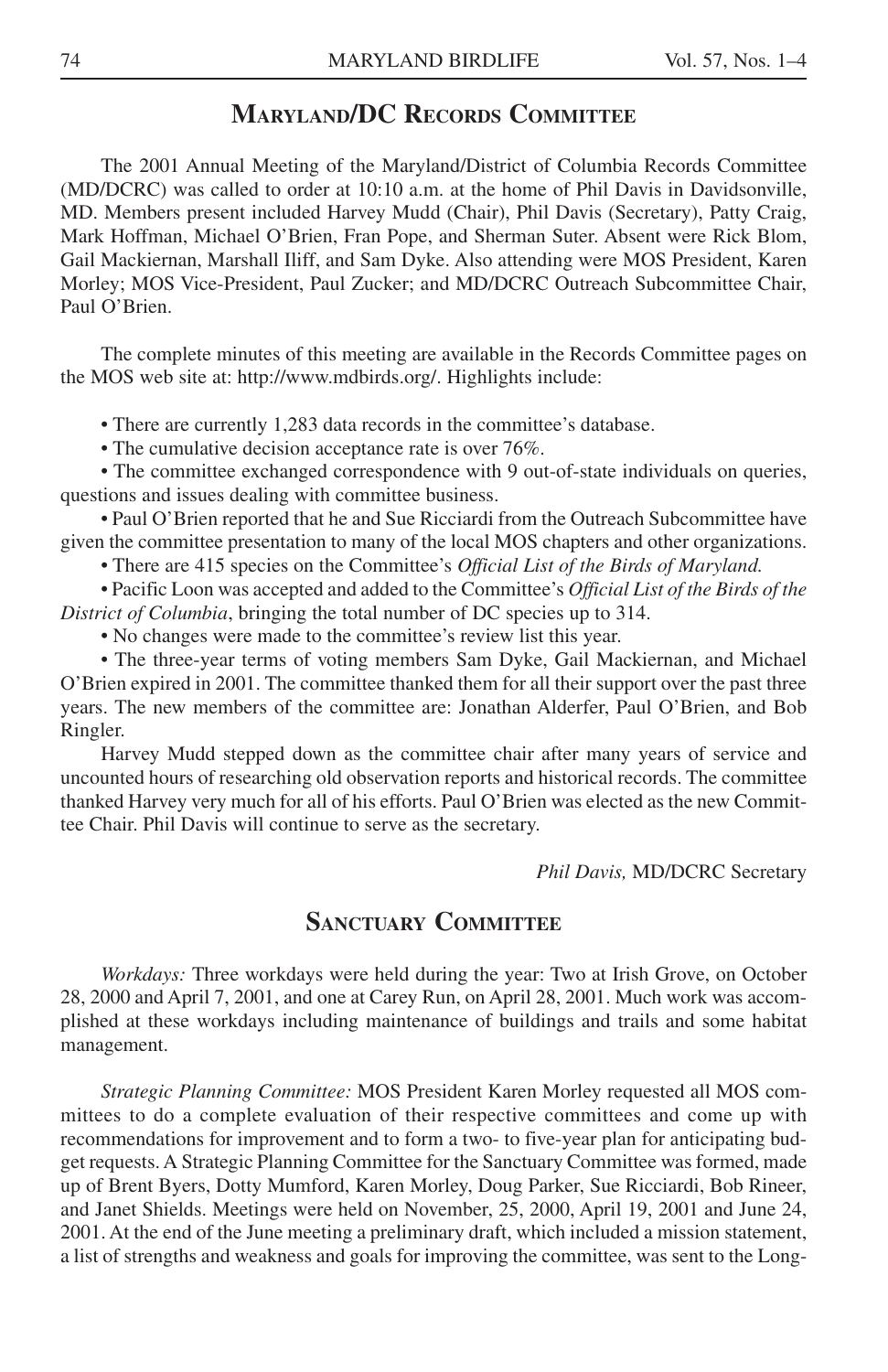range Planning Committee. The two- to five-year plan is to be made after a review of the management plans is made from Partners in Flight.

*Management Plan from Partners In Flight:* The management plans were received in July of 2001 and copies of the report were sent to all members of the Strategic Planning Committee with a meeting scheduled for August 26, 2001 to go over the recommendations.

*Phragmites Control at Irish Grove:* For the last two years, Doug Forsell of the U.S. Fish and Wildlife Service has been working on a project to get rid of the phragmites in the area of Irish Grove. This project includes the area from Crisfield to Shelltown and is a cooperative project with the State of Maryland and local landowners. Doug has been in consultation with Fred Fallon of Partners In Flight and this phragmites control project is included in the management plan for Irish Grove. Doug has been mapping the patches of phragmites in the marsh from Rumbly Point and up East Creek for the purposes of monitoring its spread and to direct future control measures by boat and helicopter. Doug is also a member of MOS, via the Anne Arundel Chapter, and is an active volunteer at the workdays at Irish Grove and Carey Run.

*Real Estate Assessment:* Bob Rineer headed up the project to have an assessment made for the real estate value of all of the sanctuaries owned by MOS. This total value was \$1.4 million. Bob also recommended that a survey should be done at Carey Run to clarify the boundaries of three areas of confusion. These areas were first noted by Fred Fallon last year while working on the management plan for Carey Run.

*Dotty Mumford,* Chair

### **SCHOLARSHIP COMMITTEE**

There were 26 applicants for scholarships to Audubon camps in 2001. Three persons decided to have their applications held until next year, once it was discovered that the Wyoming camp was closed for repairs. The Connecticut camp was closed this year and will probably be closed again next year because of rebuilding the camp center and dormitories. Twelve scholarships were awarded, which is the highest number ever given by MOS since the program began in 1959. The 2001 winners were:

\* Ray Bivens, Queen Anne's County. Park Naturalist, Tuckahoe State Park Complex. Orville Crowder Scholarship (administered by Audubon Naturalist Society). Bird Migration and Conservation.

\* Alice Nemitsas, Frederick County. Park Naturalist, Fountain Rock Park. Chandler Robbins Scholarship. Maine Field Ornithology.

\* Nancy Adamson, Caroline County. Education Programmer, Adkins Arboretum. Eleanor Robbins Scholarship. Maine Field Ornithology.

\* Diane McIntosh, Cecil County. Naturalist, Elk Neck State Park. World Series of Birding Scholarship. Maine Field Ornithology.

\* Geoffrey Kibler, Talbot County. Outdoor Education Coordinator, Pickering Creek Audubon Center. Dan and Helen Gibson–Dorothy Mendinhall Scholarship. Maine Field Ornithology.

\* Darryl Calloway, Queen Anne's County. Teacher, Sudlersville Middle School. Helen Miller Scholarship. Environmental Education Workshop, Audubon Center of the North Woods, Minnesota.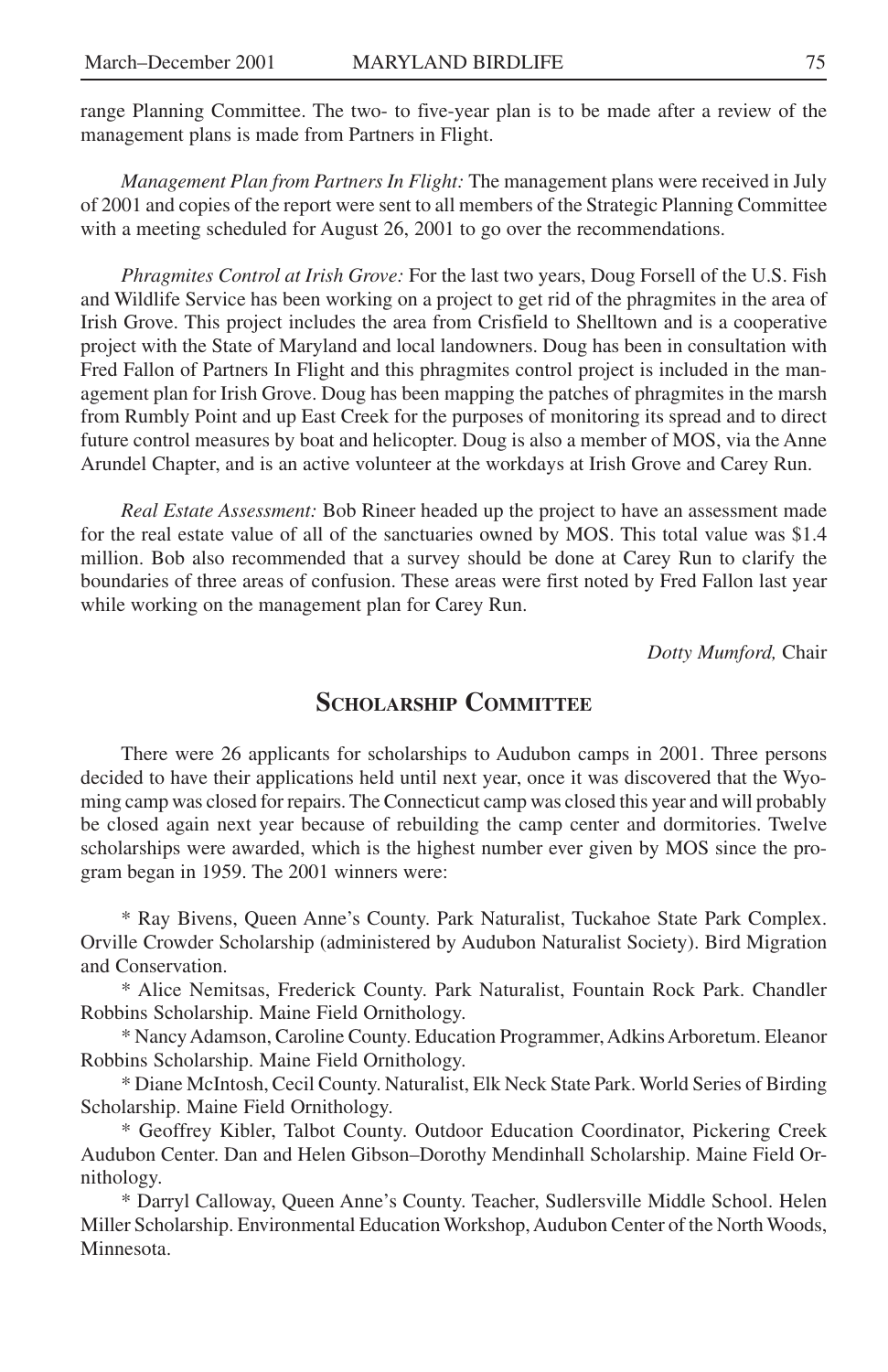\*Freda McMillan, Montgomery County. Teacher, Second Grade, and Science Liason, Fallsmead Elementary School. Helen Miller Scholarship. Natural History of the Maine Coast.

\* Eric Savage, Garrett County. Naturalist, Savage River Complex. Helen Miller Scholarship. Bird Migration and Conservation Camp, Maine.

\* Terry Westhead, Baltimore County. Weekend Naturalist, Marshy Point Nature Center, Assistant Naturalist, Oregon Ridge Nature Center. Doris Oakley Scholarship. Maine Field Ornithology.

\* Susan Madden, Anne Arundel County. Teacher, Fourth Grade Science, Davidsonville Elementary School. Doris Oakley Scholarship. Maine Field Ornithology.

\* Terry Covington, Baltimore County. Naturalist, Marshy Point Nature Center. Doris Oakley Scholarship. Maine Field Ornithology.

\* Karen Cifranick, Harford County. Teacher, Environmental Education, Harford Glen Environmental Education Center. Frances Covington–Etta Wedge Scholarship. Natural History of the Maine Coast.

Committee members are reviewing some options other than Audubon camps and are also considering travel grants for applicants in need of assistance. The following persons are members of the Scholarship Committee: Michael Callahan, Charlotte Folk, Elayne Metter, Elizabeth Taylor, Marcia Watson-Whitmyre, and Pat Wilson.

*Jean Fry*, Chair

## **STATE WEB SITE**

It is hard to believe that in April 2001, the MOS State Web Site celebrated its 5th year. Over 35,000 individual people visited the site during this time and watched us grow from a handful of pages to a mega site with more than 150 individual pages, not counting those for the MD/DC Records Committee or MD PIF! Our efforts were rewarded when we were identified as a *Key Bird Resource* by Links to Go and a *Top 25 Bird Web Site* by Birding.com.

Owing to this tremendous growth, the web site underwent a standardization and consolidation design in the summer of 2000. This was necessary to ensure that fonts, styles, and other aspects of the site were compatible and consistent. Several new sections were added or expanded during the 2000–2001 season. Our *Rare Bird Picture Gallery* received many photos from Dave Czaplak, Mark Hoffman, Marshall Iliff, George Jett, Jim Stasz, Ray Wilson and other Maryland photographers. It now contains 33 pages of wonderful shots and will soon undergo yet another major expansion thanks to George Jett. In addition, our *DC Birding* pages were finalized. Those who contributed heavily to this effort included Barry Cooper, Dave Czaplak, Ottavio Janni, Rob Hilton, and Gail Mackiernan. Our thanks also go to the Smithsonian Institution, which allowed us to use material from the Claudia Wilds classic, *Finding Birds in the National Capital Area*. Then a new page was published to provide information about *Citizen Science* opportunities in ornithology and another to provide contact points for rehabilitation services. Lastly, a new major section incorporated all of the Maryland bird counts' compiler instructions and forms in one convenient place and was expanded to include all four seasonal counts held in the State.

*Fran Saunders,* MOS Webmaster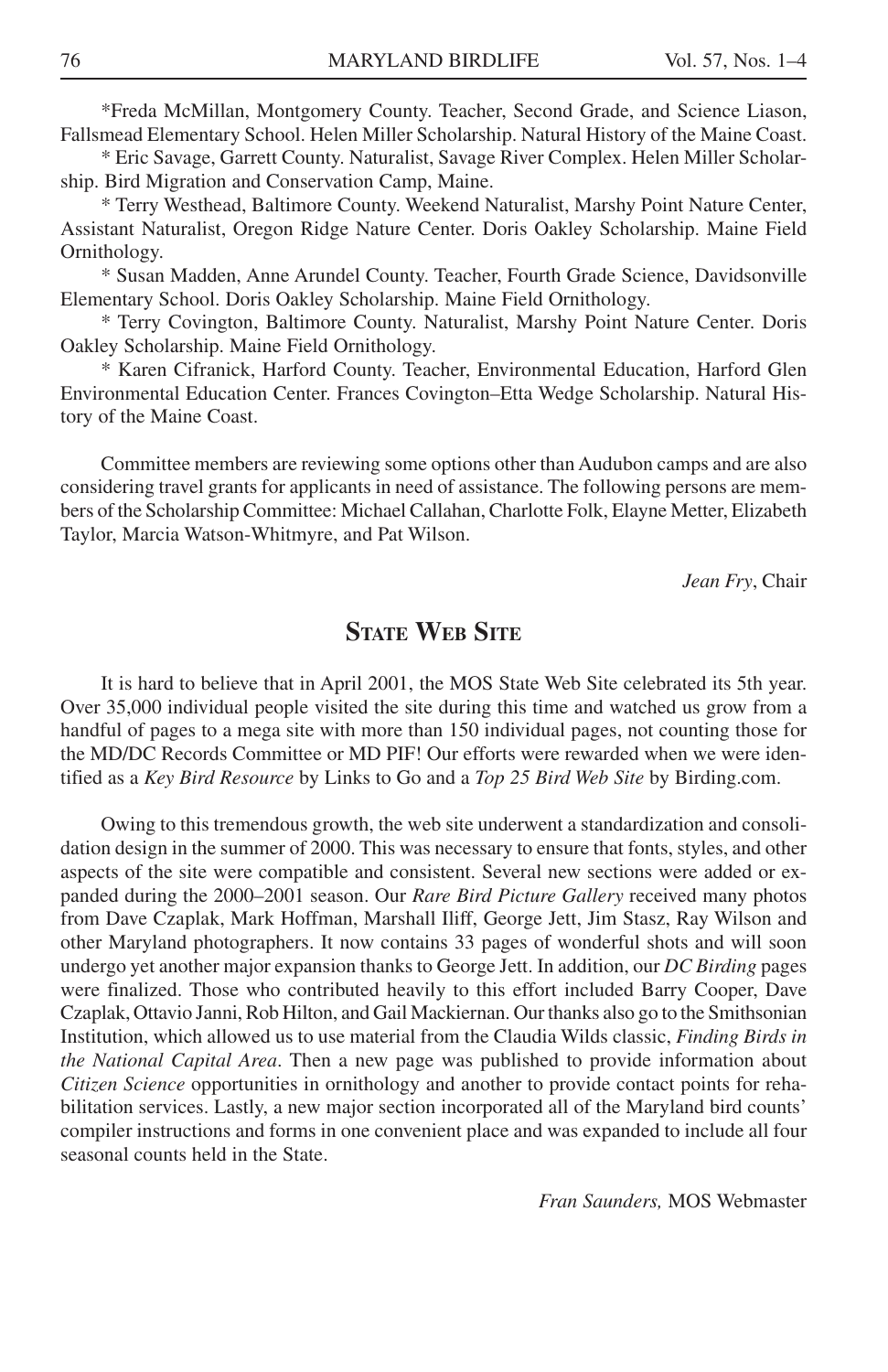## **FINANCIAL REPORT FOR FISCAL YEAR MAY 1, 2000 THROUGH APRIL 30, 2001**

*Shiras Guion*, Treasurer

## **OPERATING FUND**

#### **INCOME**

|                         | <b>Budget</b> | Actual    |
|-------------------------|---------------|-----------|
| Dues                    | 17,500.00     | 17,649.00 |
| Investment Income       | 7,000.00      | 14,070.41 |
| Income, Miscellaneous   | 0.00          | 786.64    |
| Conferences             | 2,000.00      | 2,494.02  |
| <b>MOS Sales</b>        | 2,000.00      | 2.518.42  |
| World Series of Birding | 4,000.00      | 2,149.00  |
| Envir. Fund. of MD      | 2,000.00      | 2.553.30  |
|                         |               |           |

TOTAL INCOME \$34,500.00 \$42,220.79

#### **EXPENSES**

|                                | <b>Budget</b> | Actual    |                                   | Budget                   | Actual |
|--------------------------------|---------------|-----------|-----------------------------------|--------------------------|--------|
| <b>PUBLICATIONS</b>            |               |           | <b>COMMITTEE RELATED EXPENSES</b> |                          |        |
| MD Birdlife printing           | 6,000.00      | 0.00      | Atlas                             | 25.00                    | 0.00   |
| MD Birdlife postage            | 1,400.00      | 0.00      | Audit                             | 25.00                    | 0.00   |
| Yellowthroat printing          | 7,000.00      | 9,199.46  | Budget                            | 25.00                    | 0.00   |
| Yellowthroat postage           | 1,400.00      | 1,490.26  | <b>Bylaws</b>                     | 25.00                    | 0.00   |
| Web site                       | 150.00        | 494.00    | Conference                        | 25.00                    | 0.00   |
| <b>Other Publications</b>      | 2,000.00      | 0.00      | Conservation                      | 50.00                    | 0.00   |
| <b>TOTAL PUBLICATIONS</b>      | 17,950.00     | 11,183.72 | Education                         | 50.00                    | 0.00   |
|                                |               |           | <b>Environmental Fund</b>         | 25.00                    | 0.00   |
| <b>ADMINISTRATIVE EXPENSES</b> |               |           | Gifts                             | 50.00                    | 0.00   |
| President                      | 100.00        | 95.85     | <b>Investments</b>                | 25.00                    | 0.00   |
| Vice President                 | 50.00         | 0.00      | Library                           | 250.00                   | 135.00 |
| Treasurer                      | 150.00        | 85.69     | Long-range Planning               | 25.00                    | 0.00   |
| Secretary                      | 50.00         | 30.00     | Nominating                        | 25.00                    | 0.00   |
| <b>Executive Secretary</b>     | 2,400.00      | 2,400.00  | Publications                      | 25.00                    | 0.00   |
| Affiliations, Memberships      | 325.00        | 0.00      | Publicity                         | 100.00                   | 61.81  |
| Appraisal of Sanctuaries       | 5,000.00      | 0.00      | Records                           | 250.00                   | 0.00   |
| Audit                          | 0.00          | 1,000.00  | Research                          | 25.00                    | 0.00   |
| Awards & Publicity             | 300.00        | 186.15    | Sanctuary                         | 50.00                    | 0.00   |
| <b>Bulk Storage Facility</b>   | 2,000.00      | 2,229.54  | Scholarship                       | 200.00                   | 236.83 |
| <b>EFM Funded Projects</b>     | 2,000.00      | 0.00      | Seasonal Counts                   | 50.00                    | 0.00   |
| Liability Insurance            | 2,300.00      | 2,468.00  | Speakers Bureau                   | 0.00                     | 0.00   |
| Membership Database            | 1,000.00      | 512.43    | TOTAL COMMITTEE EXP.              | 1,325.00                 | 433.64 |
| <b>MOS Sales</b>               | 3,700.00      | 3,825.72  |                                   |                          |        |
| MOS Telephone                  | 700.00        | 706.83    | <b>TOTAL OPERATING</b>            |                          |        |
| Nest Records Project           | 500.00        | 0.00      | <b>EXPENSES:</b>                  | \$47,050.00 \$30,031.85  |        |
| Office Supplies                | 700.00        | 618.05    |                                   |                          |        |
| Postage                        | 1,200.00      | 543.04    |                                   |                          |        |
| Printing and duplication       | 1,000.00      | 1,119.19  |                                   |                          |        |
| World Series of Birding        | 2,000.00      | 1,764.00  |                                   |                          |        |
| <b>WSB</b> Funded Projects     | 2,000.00      | 880.00    |                                   |                          |        |
| Contingencies                  | 500.00        | 50.00     |                                   |                          |        |
| TOTAL ADMIN. EXP.              | 27,775.00     | 18,514.49 |                                   | (continued on next page) |        |
|                                |               |           |                                   |                          |        |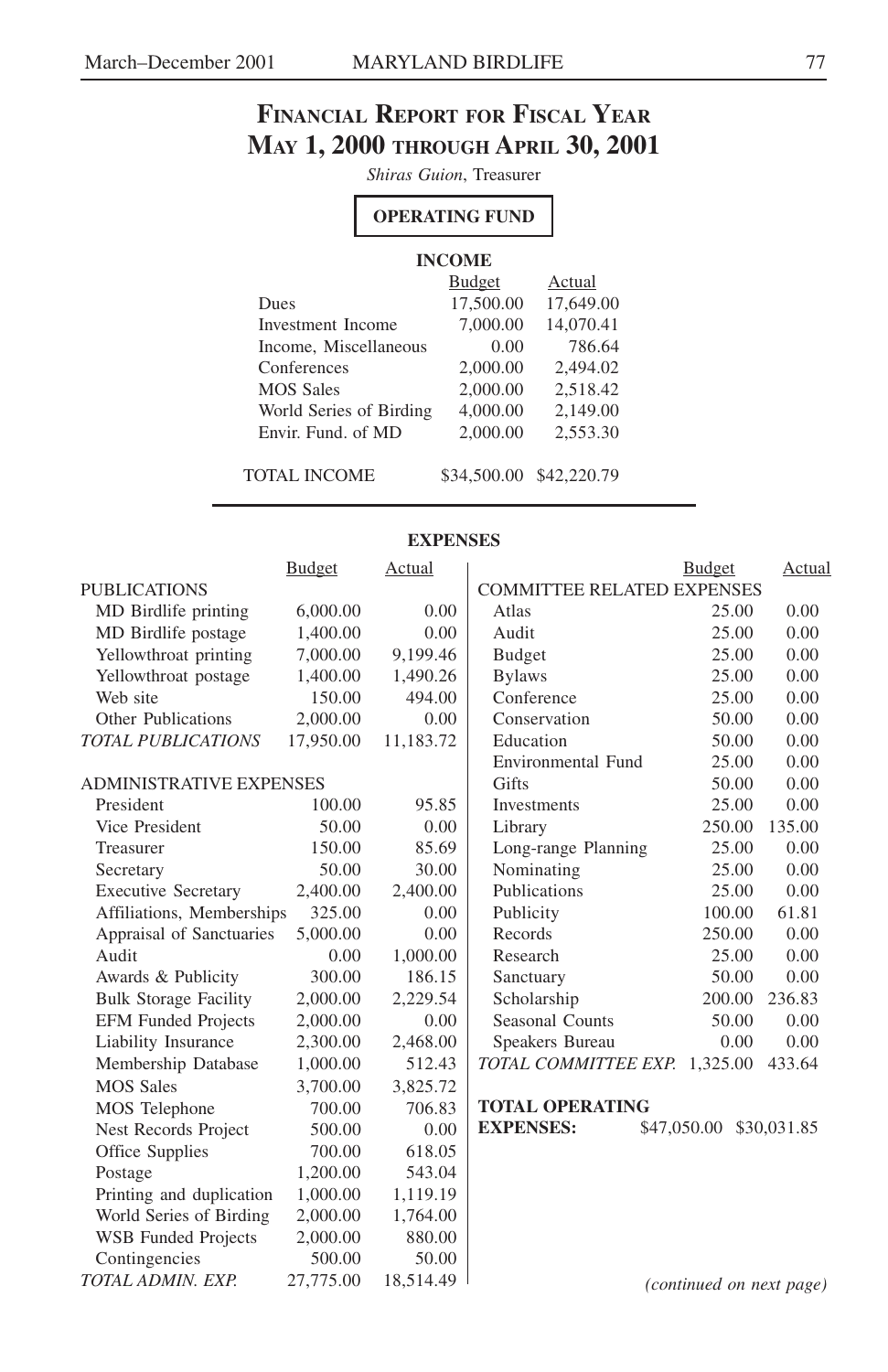|                    | <b>SPECIAL FUNDS</b>   |          | <b>GENERAL</b>                  |            |
|--------------------|------------------------|----------|---------------------------------|------------|
|                    |                        |          | Income                          | 2,923.73   |
|                    | <b>Budget</b>          | Actual   | Expenses                        | 5,000.00   |
| ATLAS              |                        |          |                                 |            |
| Income             | 1,000.00               | 1,340.16 | <b>OPERATING</b>                |            |
| Sales income       |                        | 201.12   | Income                          | 4,164.82   |
| Expenses           | 1,000.00               | 339.55   | Expenses                        | 0.00       |
| <b>EDUCATION</b>   |                        |          | <b>DONATIONS</b> by MOS         |            |
| Income             | 2,500.00               | 2,600.17 | <b>FUNDAECO</b>                 | 153.00     |
| Expenses           | 2.500.00               | 590.00   | Scales and Tales                | 2,200.00   |
|                    |                        |          | Wildfowl Trust of N.A.          | 5,000.00   |
| <b>RESEARCH</b>    |                        |          |                                 |            |
| Income             | 2,500.00               | 3,164.30 | <b>CONFERENCE</b>               |            |
| Carryover          | 2,076.38               |          | 2000 Conference                 |            |
| Expenses           | 4,600.00               | 2,000.00 | Income                          | 9,248.37   |
|                    |                        |          | Expenses                        | 5,282.83   |
| <b>SANCTUARY</b>   |                        |          |                                 |            |
| Income             | 7,000.00               | 5,982.59 | 2001 Conference                 |            |
|                    | Donations, Life membs. | 853.00   | Income                          | 0.00       |
| Expenses           | 10,000.00              | 7,162.12 | Expenses                        | 1,471.52   |
| <b>SCHOLARSHIP</b> |                        |          | <b>DONATIONS &amp; BEQUESTS</b> |            |
| Income             | 7,250.00               | 5,986.68 | Georgetta Schenkel              | 496,956.91 |
| Donations          |                        | 2,060.00 | Covington Estate                | 261.73     |
| Expenses           | 7,250.00               | 8,795.00 | Miscellaneous                   | 567.63     |
|                    |                        |          |                                 |            |

*(May Count participants, continued from page 7)*

**Montgomery (MO): Compiler Rick Sussman,** Joy Bowen, Mike Bowen, Judy Bromley, Barry Cooper, Ellen Dashner, Sam Freiberg, Linda Friedland, Cyndie Loeper, Ann Lucy, Lucy MacClintock, Nancy MacClintock, Gail Mackiernan, Don Mehlman, Mieke Mehlman, Joan Moyers, Daryl Olson, Conrad Perera, Marie Plante, Lydia Schindler, Richard Schubert, David Strother, Ted Vawter, Sally Wechsler, David Winer, and Jane Winer.

**Prince George's (PG): Compiler Fred Fallon,** Marty Barron, Tom Beal, Dan Boone, Jon Boone, Mike Callahan, L. Campbell, Geoffrey Cant, Andy Cooper, Pam Cooper, S. Croft, J. Dietrich, P. Doherty, Barbara Dowell, Jane Fallon, Luther Goldman, P. Hanan, Jeff Hatfield, M. Howe, C. Jameson, E. Johnson, Greg Kearns, Mary Kilbourne, Matt Kinlocke, Bryan Knedler, Leonard Lutwack, Elwood Martin, K. May, D. McCoy, Helen Meleney, Ted Michelek, Jane Nicholich, Ed Pembleton, S. Pembleton, Henrietta Phelps, Jack Saba, Jeff Shenot, Cynthia Sibrel, Joan Snyder, Carolyn Sturtevant, L. Townsend.

**Queen Anne's (QA): Compiler Glenn Therres,** Lori Byrne, Wanda Cole, Rob Etgen, James McCann, Danny Poet, Nancy Stewart, and Elizabeth Zucker.

**Saint Mary's (SM): Compiler Ernest Willoughby,** Anne Bishop, Bob Boxwell, Jim Boxwell, Patty Craig, Marty Cribb, Curtis Dew, Tina Dew, Rusty Gonser, John Horton, Doug Lister, Lisa Lister, Greg Miller, Kyle Rambo, Scott Ramsay, Ronald Runkles, Roger Stone, Elaina Tuttle, Ann Ziccardi, and Tony Ziccardi.

**Somerset (SO):** *No coverage this year.*

**Talbot (TA): Compiler Les Coble,** Wayne Bell, Steve Ford, Jan Reese, and Les Roslund.

**Washington (WA): Compiler Dave Weesner,** Shirley Ford, Janet Hessler, Carl Hull, Steve Huy, Bob Keedy, Mary Keedy, Willie Lent, Judy Lilga, Ann Mitchell, Paul Newton, Fred Pittenger, Lana Pittenger, Janet Shields, Chris Shipe, Ken Tyson, Bill Wells, Betty Wolf.

**Wicomico (WI): Compiled by Sam Dyke.** Linda Cashman, Ellen Lawler, Elizabeth L. Pitney, Charles Vaughn and Gail Vaughn.

**Worcester (WO): Compiled by Allen Deward.** *Names were not reported.*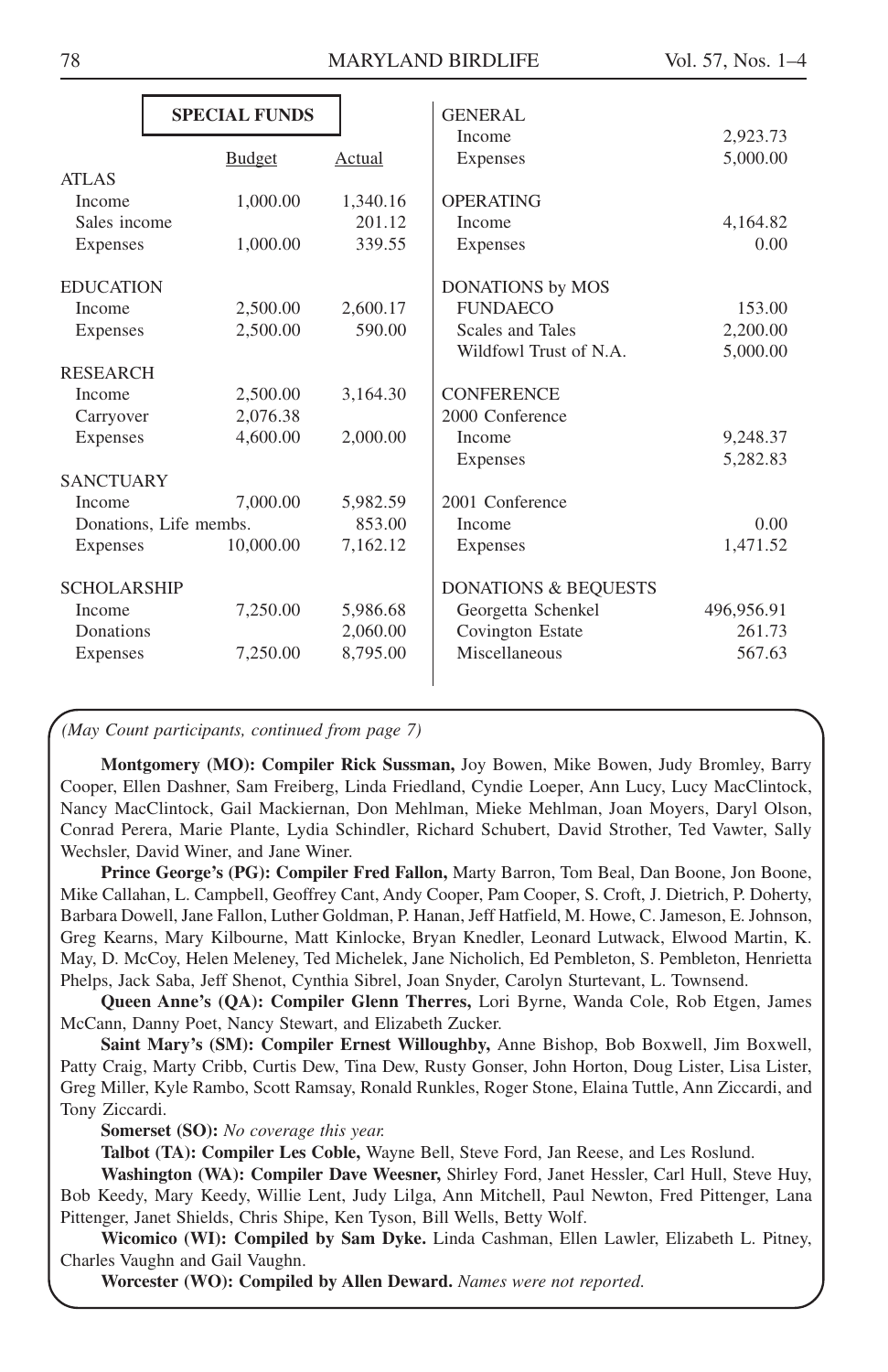#### **INVESTMENTS** Values as of 4/30/2001

#### **T. Rowe Price Money Market**

| Sanctuary Maintenance             | 29.543.07  |
|-----------------------------------|------------|
| <b>Zeleny-Covington Donations</b> | 11,100.67  |
| Youth Education                   | 0.00       |
| Covington Bequest                 | 35,776.55  |
| G Schenkel Bequest                | 496.956.91 |
| Dividends                         | 154,788.91 |
| <b>TOTAL</b>                      | 588.856.11 |
|                                   |            |

#### **Ferris Baker Watts Accounts**

| <b>Future Atlas</b>               |            | Scholarship              |            |
|-----------------------------------|------------|--------------------------|------------|
| Reserve Government Fund           | 9,587.21   | Reserve Government Fund  | 18,703.65  |
| <b>US Treasury Note</b>           | 10,265.62  | <b>US Treasury Notes</b> | 35,764.04  |
| Merck & Co                        | 15,130.00  | Citigroup                | 17,156.67  |
| Van Kampen Emerging Mkts.         | 3,074.42   | Dun & Bradstreet         | 1,362.00   |
| TOTAL                             | 38,057.25  | ExxonMobil               | 49,339.24  |
|                                   |            | Ezcorp                   | 750.00     |
| Education                         |            | <b>I</b> M S Health      | 5,460.00   |
| Reserve Government Fund           | 7,109.10   | Johnson & Johnson        | 19,076.00  |
| <b>US Treasury Note</b>           | 20,418.74  | Mc Cormick & Co.         | 8,208.00   |
| Chemed Corp                       | 6,862.00   | Merck & Co               | 15,130.00  |
| Duff & Phelps Utilities           | 15,176.00  | Moodys                   | 3,142.00   |
| <b>TOTAL</b>                      | 49,565.84  | R H Donnelley Corp       | 570.80     |
|                                   |            | Synavant                 | 53.60      |
| Research                          |            | Verizon Communications   | 20,386.20  |
| Cash                              | 103.68     | Westpac                  | 9,846.00   |
| Reserve Government Fund           | 23,460.22  | TOTAL                    | 204,948.20 |
| <b>US Treasury Note</b>           | 10,265.62  |                          |            |
| Chemed Corp                       | 6,862.00   | General                  |            |
| General Electric                  | 32,367.60  | Reserve Government Fund  | 53,483.51  |
| <b>Integrated Health Services</b> | 6.38       |                          |            |
| Pfizer Inc                        | 94,605.28  | <i><b>Operating</b></i>  |            |
| TOTAL                             | 167,670.78 | Reserve Government Fund  | 51,593.17  |
|                                   |            | <b>US Treasury Note</b>  | 15,398.43  |
| Sanctuary                         |            | Westpac                  | 16,410.00  |
| Reserve Government Fund           | 13,781.81  | TOTAL                    | 83,401.60  |
| <b>US Treasury Note</b>           | 10,265.62  |                          |            |
| <b>US Treasury Note</b>           | 10,221.87  |                          |            |
| TVA Bond                          | 10,037.50  |                          |            |
| <b>Bristol Myers Squibb</b>       | 21,714.00  |                          |            |
| Dun & Bradstreet                  | 1,362.00   |                          |            |
| Moodys                            | 3,142.00   |                          |            |
| R H Donnelley Corp                | 570.80     |                          |            |
| Source Capital Inc                | 26,680.50  |                          |            |
| TOTAL                             | 97,776.10  |                          |            |